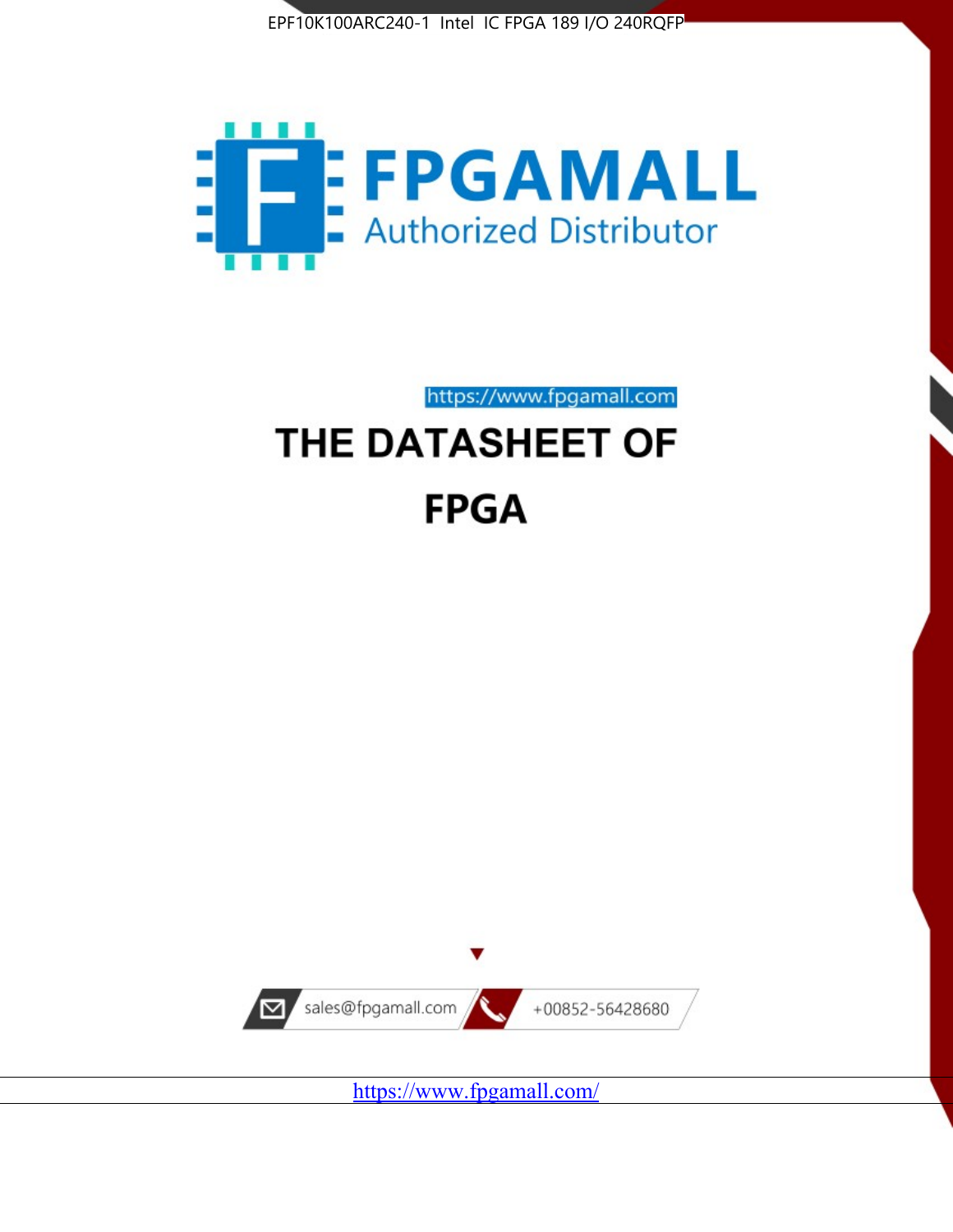#### EPF10K100ARC240-1 Intel IC FPGA 189 I/O 240RQFP





## **FLEX 10K**

## **Embedded Programmable Logic Device Family**

#### **January 2003, ver. 4.2 Data Sheet**

**Features...** ■ The industry's first embedded programmable logic device (PLD) family, providing System-on-a-Programmable-Chip (SOPC) integration

- Embedded array for implementing megafunctions, such as efficient memory and specialized logic functions
- Logic array for general logic functions
- High density
	- 10,000 to 250,000 typical gates (see Tables 1 and 2)
	- Up to 40,960 RAM bits; 2,048 bits per embedded array block (EAB), all of which can be used without reducing logic capacity
- System-level features
	- $MultiVolt<sup>TM</sup> I/O interface support$
	- 5.0-V tolerant input pins in FLEX® 10KA devices
	- Low power consumption (typical specification less than 0.5 mA in standby mode for most devices)
	- FLEX 10K and FLEX 10KA devices support peripheral component interconnect Special Interest Group (PCI SIG) *PCI Local Bus Specification, Revision 2.2*
	- FLEX 10KA devices include pull-up clamping diode, selectable on a pin-by-pin basis for 3.3-V PCI compliance
	- Select FLEX 10KA devices support 5.0-V PCI buses with eight or fewer loads
	- Built-in Joint Test Action Group (JTAG) boundary-scan test (BST) circuitry compliant with IEEE Std. 1149.1-1990, available without consuming any device logic

#### *Table 1. FLEX 10K Device Features*

| <b>Feature</b>                    | <b>EPF10K10</b><br>EPF10K10A | <b>EPF10K20</b> | <b>EPF10K30</b><br><b>EPF10K30A</b> | <b>EPF10K40</b> | <b>EPF10K50</b><br><b>EPF10K50V</b> |
|-----------------------------------|------------------------------|-----------------|-------------------------------------|-----------------|-------------------------------------|
| Typical gates (logic and RAM) (1) | 10,000                       | 20,000          | 30,000                              | 40,000          | 50,000                              |
| Maximum system gates              | 31,000                       | 63,000          | 69,000                              | 93,000          | 116,000                             |
| Logic elements (LEs)              | 576                          | 1,152           | 1,728                               | 2,304           | 2,880                               |
| Logic array blocks (LABs)         | 72                           | 144             | 216                                 | 288             | 360                                 |
| Embedded array blocks (EABs)      | 3                            | 6               | 6                                   | 8               | 10                                  |
| <b>Total RAM bits</b>             | 6.144                        | 12,288          | 12,288                              | 16,384          | 20,480                              |
| Maximum user I/O pins             | 150                          | 189             | 246                                 | 189             | 310                                 |

#### **Altera Corporation 1**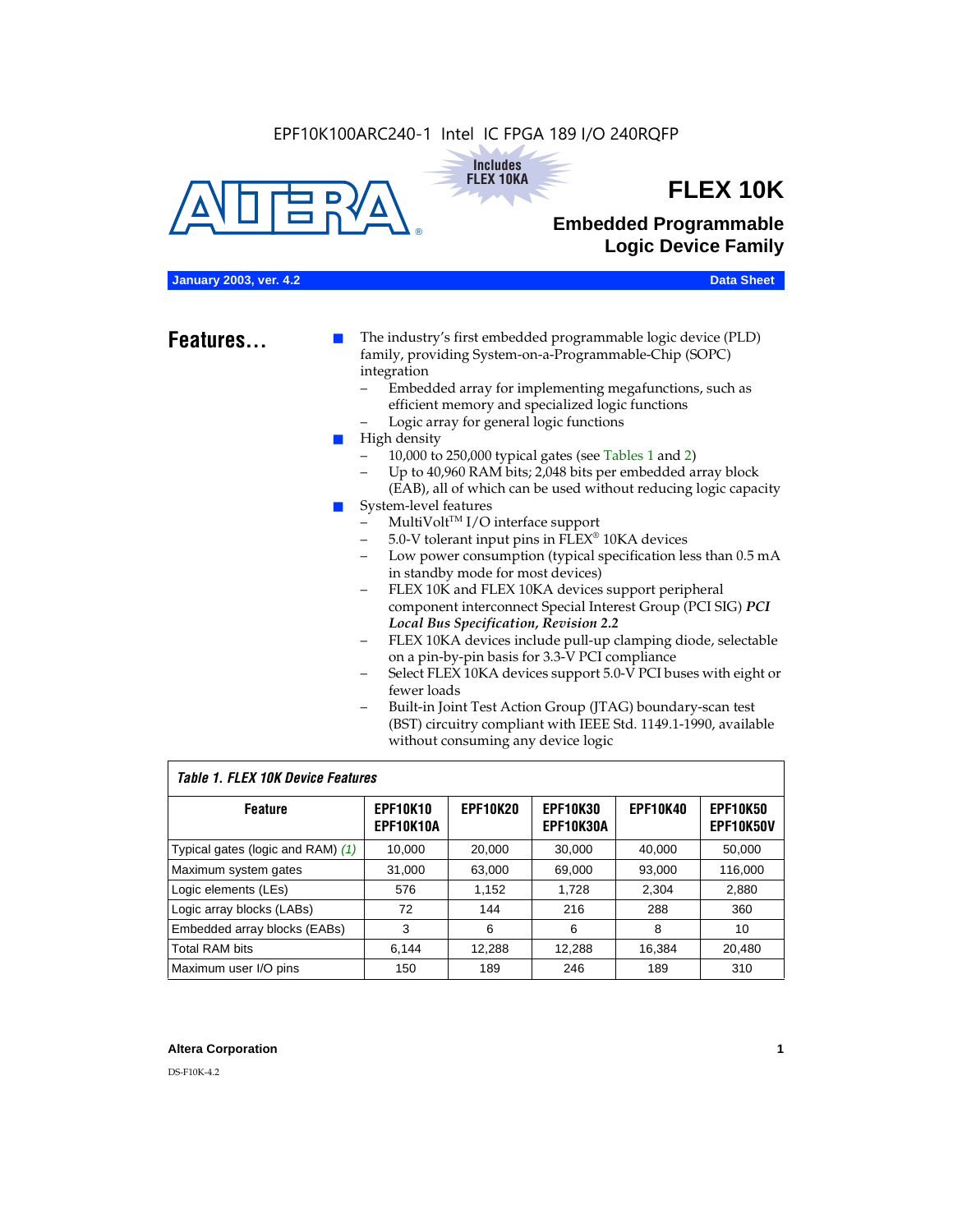| Table 2. FLEX 10K Device Features    |                 |                                |                   |                   |  |
|--------------------------------------|-----------------|--------------------------------|-------------------|-------------------|--|
| <b>Feature</b>                       | <b>EPF10K70</b> | <b>EPF10K100</b><br>EPF10K100A | <b>EPF10K130V</b> | <b>EPF10K250A</b> |  |
| Typical gates (logic and<br>RAM) (1) | 70.000          | 100.000                        | 130.000           | 250,000           |  |
| Maximum system gates                 | 118,000         | 158,000                        | 211,000           | 310,000           |  |
| <b>LEs</b>                           | 3.744           | 4,992                          | 6,656             | 12,160            |  |
| LABs                                 | 468             | 624                            | 832               | 1.520             |  |
| EABs                                 | 9               | 12                             | 16                | 20                |  |
| <b>Total RAM bits</b>                | 18,432          | 24.576                         | 32,768            | 40,960            |  |
| Maximum user I/O pins                | 358             | 406                            | 470               | 470               |  |

#### *Note to tables:*

(1) The embedded IEEE Std. 1149.1 JTAG circuitry adds up to 31,250 gates in addition to the listed typical or maximum system gates.

## **...and More Features**

- Devices are fabricated on advanced processes and operate with a 3.3-V or 5.0-V supply voltage (see Table 3
- In-circuit reconfigurability (ICR) via external configuration device, intelligent controller, or JTAG port
- $ClockLock^{TM}$  and  $ClockBoost^{TM}$  options for reduced clock delay/skew and clock multiplication
- Built-in low-skew clock distribution trees
- 100% functional testing of all devices; test vectors or scan chains are not required

| Table 3. Supply Voltages for FLEX 10K & FLEX 10KA Devices |               |  |  |  |
|-----------------------------------------------------------|---------------|--|--|--|
| 5.0-V Devices                                             | 3.3-V Devices |  |  |  |
| EPF10K10                                                  | EPF10K10A     |  |  |  |
| EPF10K20                                                  | EPF10K30A     |  |  |  |
| EPF10K30                                                  | EPF10K50V     |  |  |  |
| EPF10K40                                                  | EPF10K100A    |  |  |  |
| EPF10K50                                                  | EPF10K130V    |  |  |  |
| EPF10K70                                                  | EPF10K250A    |  |  |  |
| EPF10K100                                                 |               |  |  |  |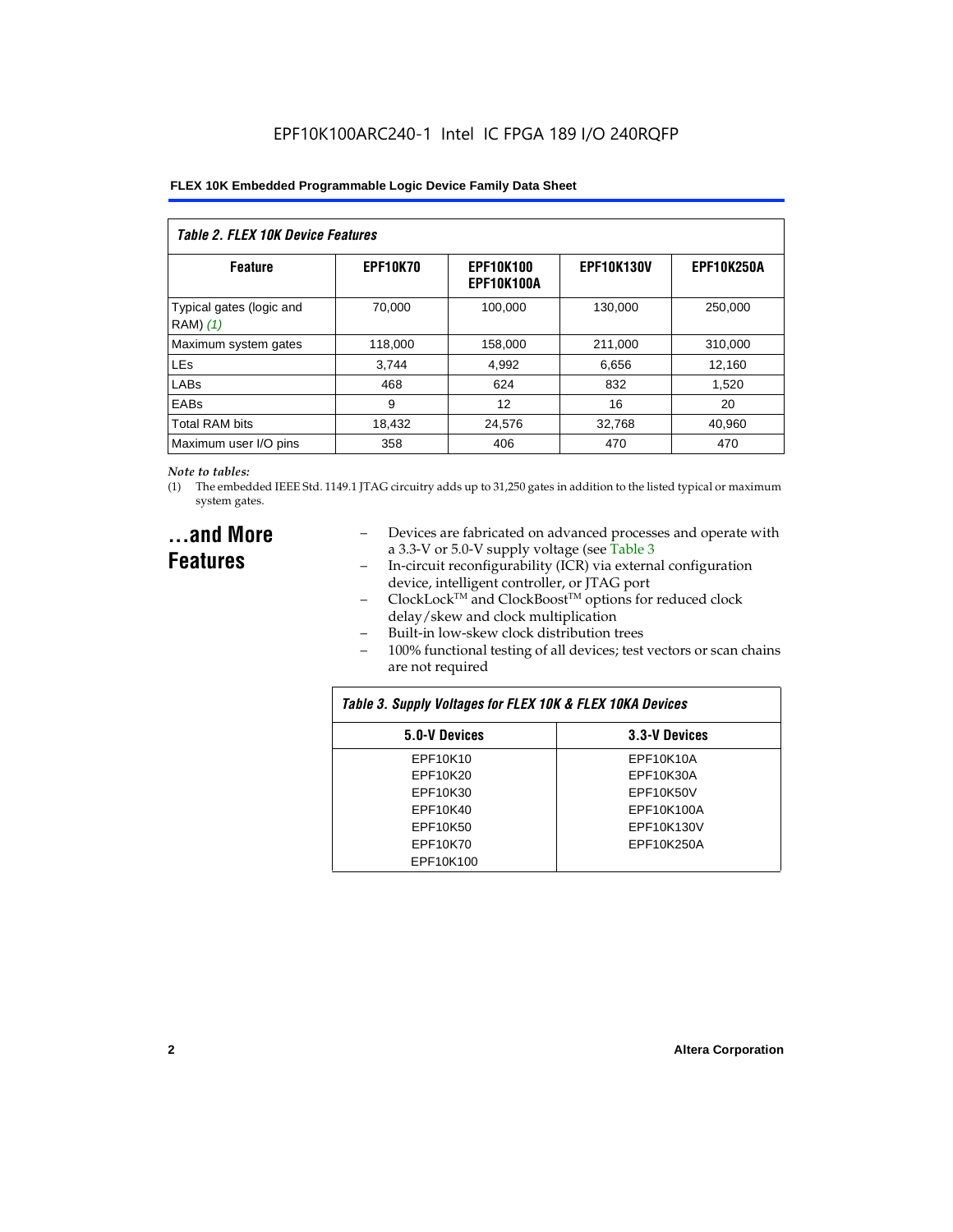- Flexible interconnect
	- FastTrack® Interconnect continuous routing structure for fast, predictable interconnect delays
	- Dedicated carry chain that implements arithmetic functions such as fast adders, counters, and comparators (automatically used by software tools and megafunctions)
	- Dedicated cascade chain that implements high-speed, high-fan-in logic functions (automatically used by software tools and megafunctions)
	- Tri-state emulation that implements internal tri-state buses
	- Up to six global clock signals and four global clear signals
- Powerful I/O pins
	- Individual tri-state output enable control for each pin
	- Open-drain option on each I/O pin
	- Programmable output slew-rate control to reduce switching noise
	- FLEX 10KA devices support hot-socketing
- Peripheral register for fast setup and clock-to-output delay
- Flexible package options
	- Available in a variety of packages with 84 to 600 pins (see Tables 4 and 5)
	- Pin-compatibility with other FLEX 10K devices in the same package
	- FineLine BGA<sup>TM</sup> packages maximize board space efficiency
- Software design support and automatic place-and-route provided by Altera development systems for Windows-based PCs and Sun SPARCstation, HP 9000 Series 700/800 workstations
- Additional design entry and simulation support provided by EDIF 2 0 0 and 3 0 0 netlist files, library of parameterized modules (LPM), DesignWare components, Verilog HDL, VHDL, and other interfaces to popular EDA tools from manufacturers such as Cadence, Exemplar Logic, Mentor Graphics, OrCAD, Synopsys, Synplicity, VeriBest, and Viewlogic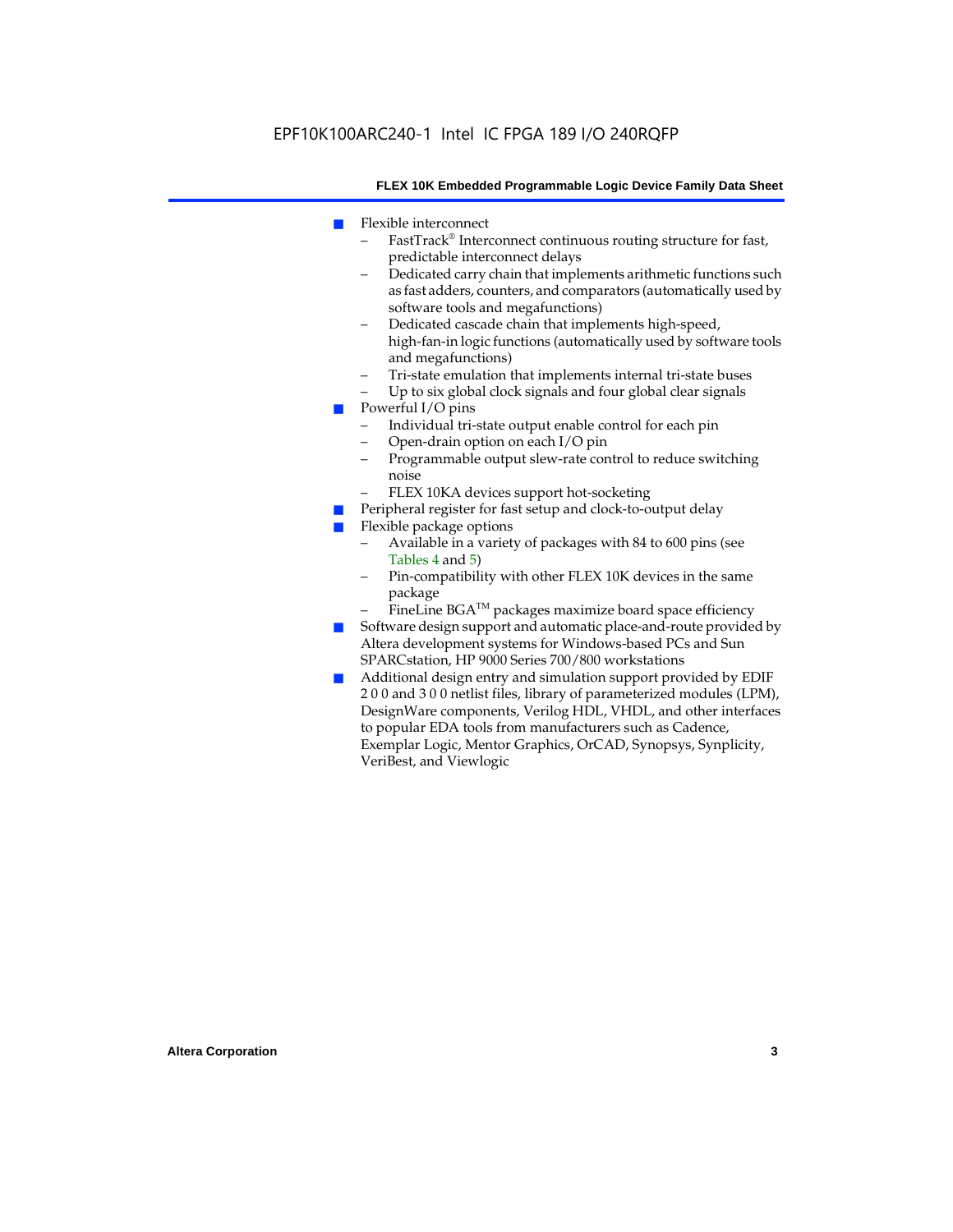## EPF10K100ARC240-1 Intel IC FPGA 189 I/O 240RQFP

| FLEX 10K Embedded Programmable Logic Device Family Data Sheet |
|---------------------------------------------------------------|
|---------------------------------------------------------------|

| <b>Device</b> | 84-Pin<br><b>PLCC</b> | $100-Pin$<br><b>TQFP</b> | 144-Pin TQFP | 208-Pin<br><b>PQFP</b><br><b>ROFP</b> | 240-Pin<br><b>PQFP</b><br><b>ROFP</b> |
|---------------|-----------------------|--------------------------|--------------|---------------------------------------|---------------------------------------|
| EPF10K10      | 59                    |                          | 102          | 134                                   |                                       |
| EPF10K10A     |                       | 66                       | 102          | 134                                   |                                       |
| EPF10K20      |                       |                          | 102          | 147                                   | 189                                   |
| EPF10K30      |                       |                          |              | 147                                   | 189                                   |
| EPF10K30A     |                       |                          | 102          | 147                                   | 189                                   |
| EPF10K40      |                       |                          |              | 147                                   | 189                                   |
| EPF10K50      |                       |                          |              |                                       | 189                                   |
| EPF10K50V     |                       |                          |              |                                       | 189                                   |
| EPF10K70      |                       |                          |              |                                       | 189                                   |
| EPF10K100     |                       |                          |              |                                       |                                       |
| EPF10K100A    |                       |                          |              |                                       | 189                                   |
| EPF10K130V    |                       |                          |              |                                       |                                       |
| EPF10K250A    |                       |                          |              |                                       |                                       |

| Table 5. FLEX 10K Package Options & I/O Pin Count (Continued)<br>Note $(1)$ |                       |                       |                                |                       |                                |                |                       |
|-----------------------------------------------------------------------------|-----------------------|-----------------------|--------------------------------|-----------------------|--------------------------------|----------------|-----------------------|
| <b>Device</b>                                                               | 503-Pin<br><b>PGA</b> | 599-Pin<br><b>PGA</b> | 256-Pin<br><b>FineLine BGA</b> | 356-Pin<br><b>BGA</b> | 484-Pin<br><b>FineLine BGA</b> | 600-Pin<br>BGA | 403-Pin<br><b>PGA</b> |
| EPF10K10                                                                    |                       |                       |                                |                       |                                |                |                       |
| EPF10K10A                                                                   |                       |                       | 150                            |                       | 150 $(2)$                      |                |                       |
| EPF10K20                                                                    |                       |                       |                                |                       |                                |                |                       |
| EPF10K30                                                                    |                       |                       |                                | 246                   |                                |                |                       |
| EPF10K30A                                                                   |                       |                       | 191                            | 246                   | 246                            |                |                       |
| EPF10K40                                                                    |                       |                       |                                |                       |                                |                |                       |
| EPF10K50                                                                    |                       |                       |                                | 274                   |                                |                | 310                   |
| EPF10K50V                                                                   |                       |                       |                                | 274                   |                                |                |                       |
| EPF10K70                                                                    | 358                   |                       |                                |                       |                                |                |                       |
| EPF10K100                                                                   | 406                   |                       |                                |                       |                                |                |                       |
| EPF10K100A                                                                  |                       |                       |                                | 274                   | 369                            | 406            |                       |
| EPF10K130V                                                                  |                       | 470                   |                                |                       |                                | 470            |                       |
| EPF10K250A                                                                  |                       | 470                   |                                |                       |                                | 470            |                       |

 $\mathbf{r}$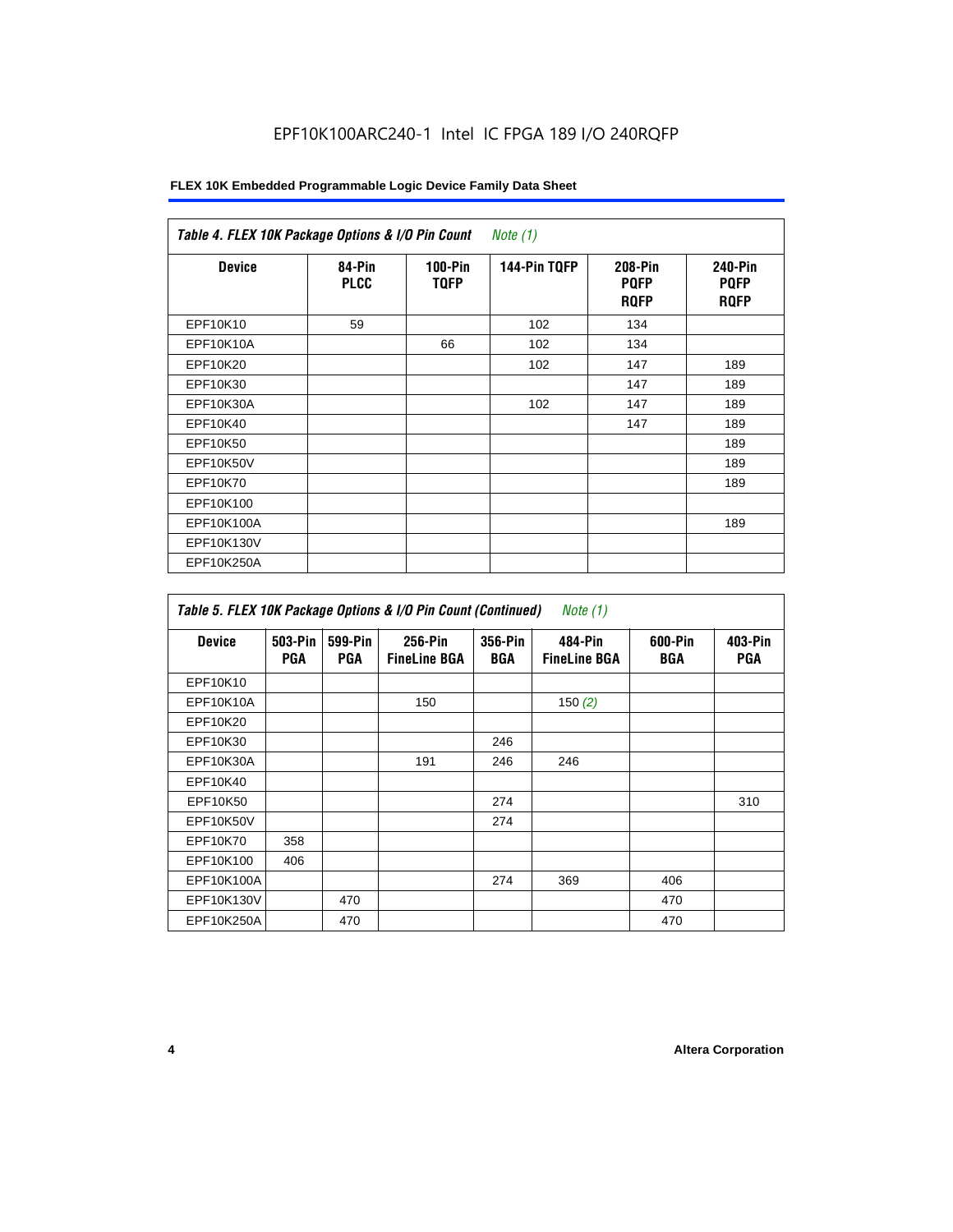## *Notes to tables:*

- FLEX 10K and FLEX 10KA device package types include plastic J-lead chip carrier (PLCC), thin quad flat pack (TQFP), plastic quad flat pack (PQFP), power quad flat pack (RQFP), ball-grid array (BGA), pin-grid array (PGA), and FineLine BGA™ packages.
- (2) This option is supported with a 256-pin FineLine BGA package. By using SameFrame pin migration, all FineLine BGA packages are pin compatible. For example, a board can be designed to support both 256-pin and 484-pin FineLine BGA packages. The Altera software automatically avoids conflicting pins when future migration is set.

## **General Description**

Altera's FLEX 10K devices are the industry's first embedded PLDs. Based on reconfigurable CMOS SRAM elements, the Flexible Logic Element MatriX (FLEX) architecture incorporates all features necessary to implement common gate array megafunctions. With up to 250,000 gates, the FLEX 10K family provides the density, speed, and features to integrate entire systems, including multiple 32-bit buses, into a single device.

FLEX 10K devices are reconfigurable, which allows 100% testing prior to shipment. As a result, the designer is not required to generate test vectors for fault coverage purposes. Additionally, the designer does not need to manage inventories of different ASIC designs; FLEX 10K devices can be configured on the board for the specific functionality required.

Table 6 shows FLEX 10K performance for some common designs. All performance values were obtained with Synopsys DesignWare or LPM functions. No special design technique was required to implement the applications; the designer simply inferred or instantiated a function in a Verilog HDL, VHDL, Altera Hardware Description Language (AHDL), or schematic design file.

| TADIE D. FLEA TUN & FLEA TUNA FEITUITUAILLE   |                          |             |                    |                   |                   |                   |            |
|-----------------------------------------------|--------------------------|-------------|--------------------|-------------------|-------------------|-------------------|------------|
| <b>Application</b>                            | <b>Resources</b><br>Used |             | <b>Performance</b> |                   |                   | <b>Units</b>      |            |
|                                               | <b>LEs</b>               | <b>EABs</b> | -1 Speed<br>Grade  | -2 Speed<br>Grade | -3 Speed<br>Grade | -4 Speed<br>Grade |            |
| 16-bit loadable<br>counter $(1)$              | 16                       | 0           | 204                | 166               | 125               | 95                | <b>MHz</b> |
| 16-bit accumulator (1)                        | 16                       | $\Omega$    | 204                | 166               | 125               | 95                | <b>MHz</b> |
| 16-to-1 multiplexer $(2)$                     | 10                       | $\Omega$    | 4.2                | 5.8               | 6.0               | 7.0               | ns         |
| $256 \times 8$ RAM read<br>cycle speed $(3)$  | $\Omega$                 | 1           | 172                | 145               | 108               | 84                | <b>MHz</b> |
| 256 $\times$ 8 RAM write<br>cycle speed $(3)$ | 0                        | 1           | 106                | 89                | 68                | 63                | <b>MHz</b> |

#### *Table 6. FLEX 10K & FLEX 10KA Performance*

#### *Notes:*

(1) The speed grade of this application is limited because of clock high and low specifications.

(2) This application uses combinatorial inputs and outputs.

(3) This application uses registered inputs and outputs.

#### **Altera Corporation 5**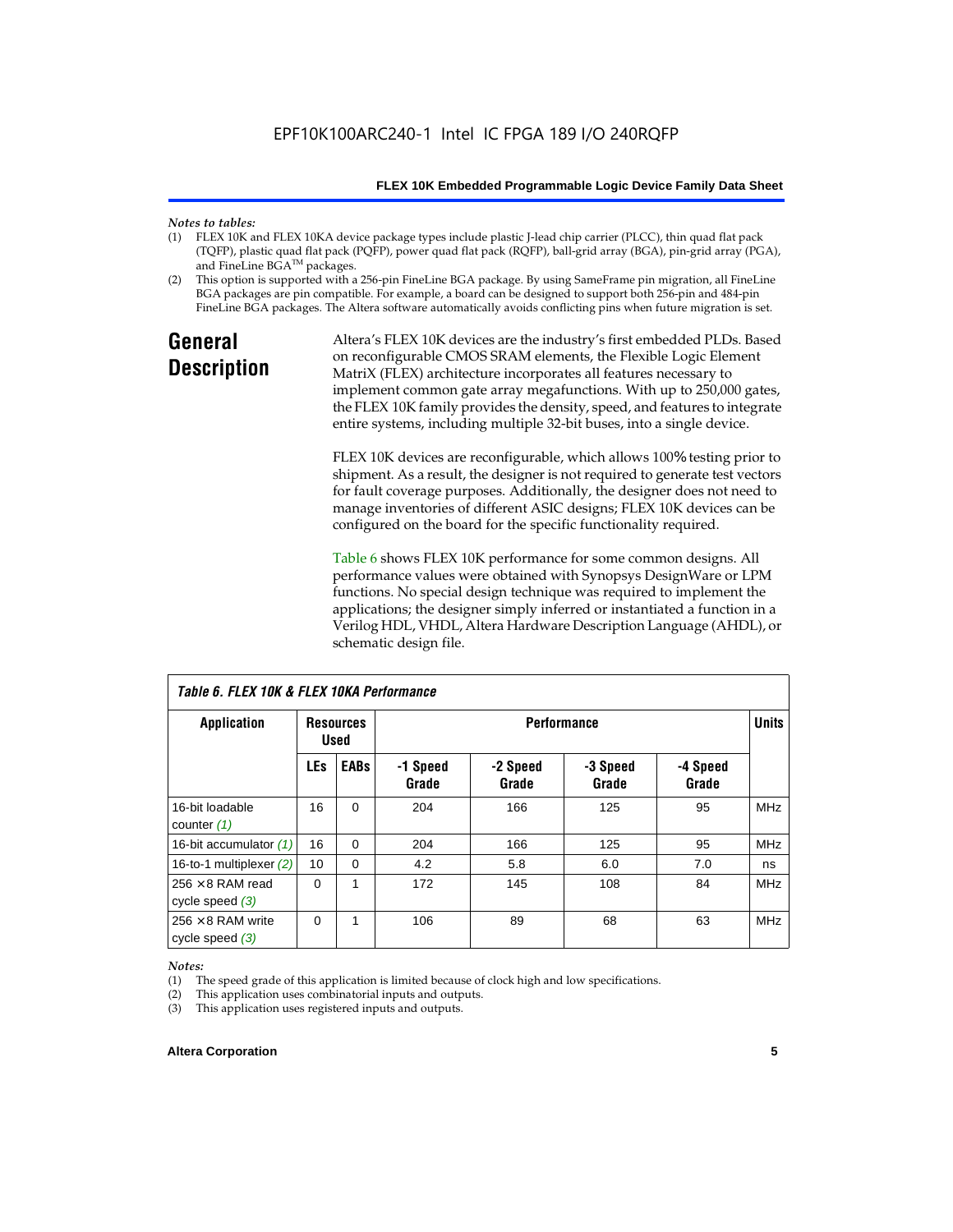The FLEX 10K architecture is similar to that of embedded gate arrays, the fastest-growing segment of the gate array market. As with standard gate arrays, embedded gate arrays implement general logic in a conventional "sea-of-gates" architecture. In addition, embedded gate arrays have dedicated die areas for implementing large, specialized functions. By embedding functions in silicon, embedded gate arrays provide reduced die area and increased speed compared to standard gate arrays. However, embedded megafunctions typically cannot be customized, limiting the designer's options. In contrast, FLEX 10K devices are programmable, providing the designer with full control over embedded megafunctions and general logic while facilitating iterative design changes during debugging.

Each FLEX 10K device contains an embedded array and a logic array. The embedded array is used to implement a variety of memory functions or complex logic functions, such as digital signal processing (DSP), microcontroller, wide-data-path manipulation, and data-transformation functions. The logic array performs the same function as the sea-of-gates in the gate array: it is used to implement general logic, such as counters, adders, state machines, and multiplexers. The combination of embedded and logic arrays provides the high performance and high density of embedded gate arrays, enabling designers to implement an entire system on a single device.

FLEX 10K devices are configured at system power-up with data stored in an Altera serial configuration device or provided by a system controller. Altera offers the EPC1, EPC2, EPC16, and EPC1441 configuration devices, which configure FLEX 10K devices via a serial data stream. Configuration data can also be downloaded from system RAM or from Altera's BitBlaster<sup>™</sup> serial download cable or ByteBlasterMV<sup>™</sup> parallel port download cable. After a FLEX 10K device has been configured, it can be reconfigured in-circuit by resetting the device and loading new data. Because reconfiguration requires less than 320 ms, real-time changes can be made during system operation.

FLEX 10K devices contain an optimized interface that permits microprocessors to configure FLEX 10K devices serially or in parallel, and synchronously or asynchronously. The interface also enables microprocessors to treat a FLEX 10K device as memory and configure the device by writing to a virtual memory location, making it very easy for the designer to reconfigure the device.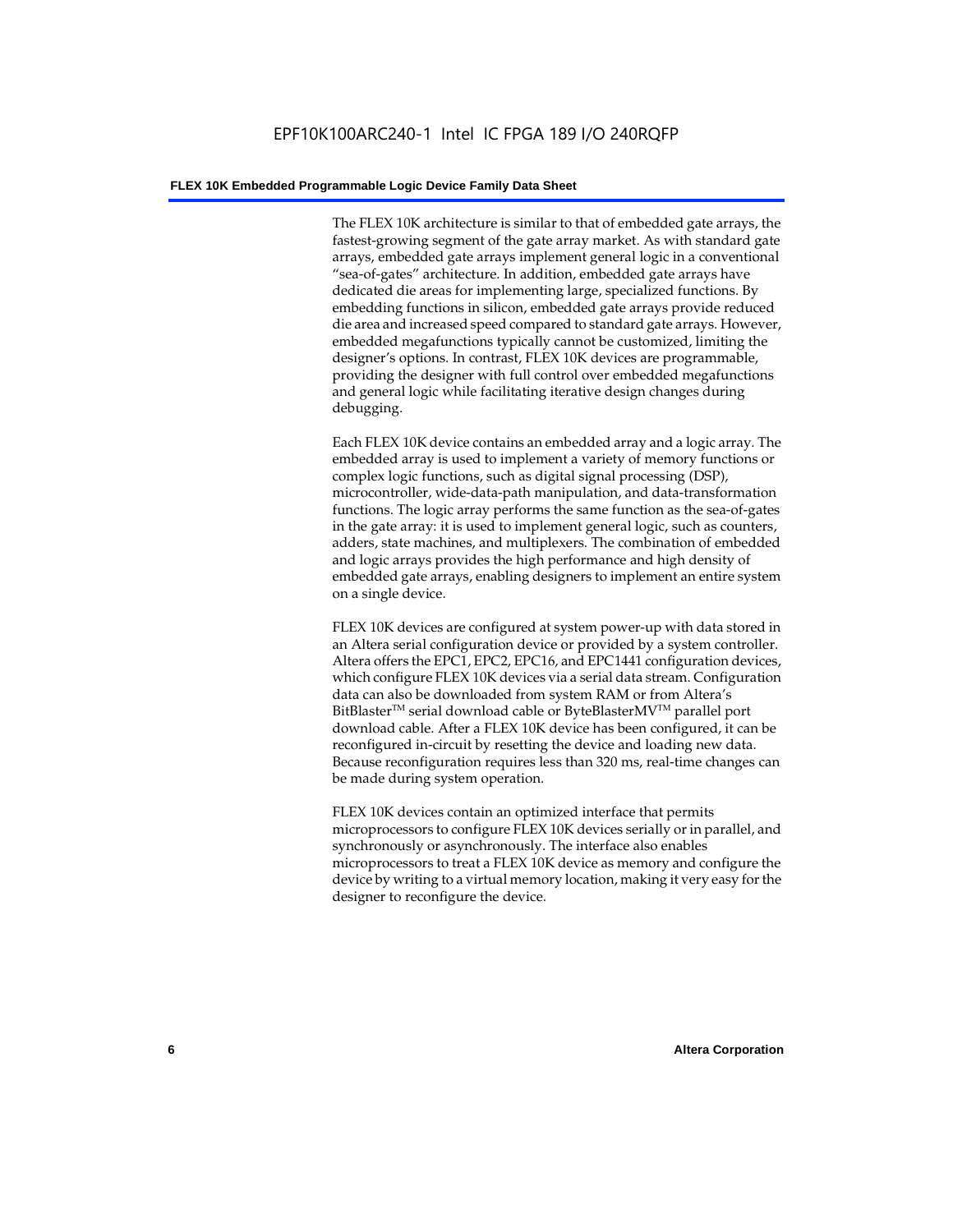For more information, see the following documents:

- *Configuration Devices for APEX & FLEX Devices Data Sheet*
- $BitBlaster$  Serial Download Cable Data Sheet
- *ByteBlasterMV Parallel Port Download Cable Data Sheet*
- *Application Note 116 (Configuring APEX 20K, FLEX 10K & FLEX 6000 Devices)*

FLEX 10K devices are supported by Altera development systems; single, integrated packages that offer schematic, text (including AHDL), and waveform design entry, compilation and logic synthesis, full simulation and worst-case timing analysis, and device configuration. The Altera software provides EDIF 2 0 0 and 3 0 0, LPM, VHDL, Verilog HDL, and other interfaces for additional design entry and simulation support from other industry-standard PC- and UNIX workstation-based EDA tools.

The Altera software works easily with common gate array EDA tools for synthesis and simulation. For example, the Altera software can generate Verilog HDL files for simulation with tools such as Cadence Verilog-XL. Additionally, the Altera software contains EDA libraries that use devicespecific features such as carry chains which are used for fast counter and arithmetic functions. For instance, the Synopsys Design Compiler library supplied with the Altera development systems include DesignWare functions that are optimized for the FLEX 10K architecture.

The Altera development systems run on Windows-based PCs and Sun SPARCstation, and HP 9000 Series 700/800 workstations.



f See the *MAX+PLUS II Programmable Logic Development System & Software Data Sheet* for more information.

## **Functional Description**

Each FLEX 10K device contains an embedded array to implement memory and specialized logic functions, and a logic array to implement general logic.

The embedded array consists of a series of EABs. When implementing memory functions, each EAB provides 2,048 bits, which can be used to create RAM, ROM, dual-port RAM, or first-in first-out (FIFO) functions. When implementing logic, each EAB can contribute 100 to 600 gates towards complex logic functions, such as multipliers, microcontrollers, state machines, and DSP functions. EABs can be used independently, or multiple EABs can be combined to implement larger functions.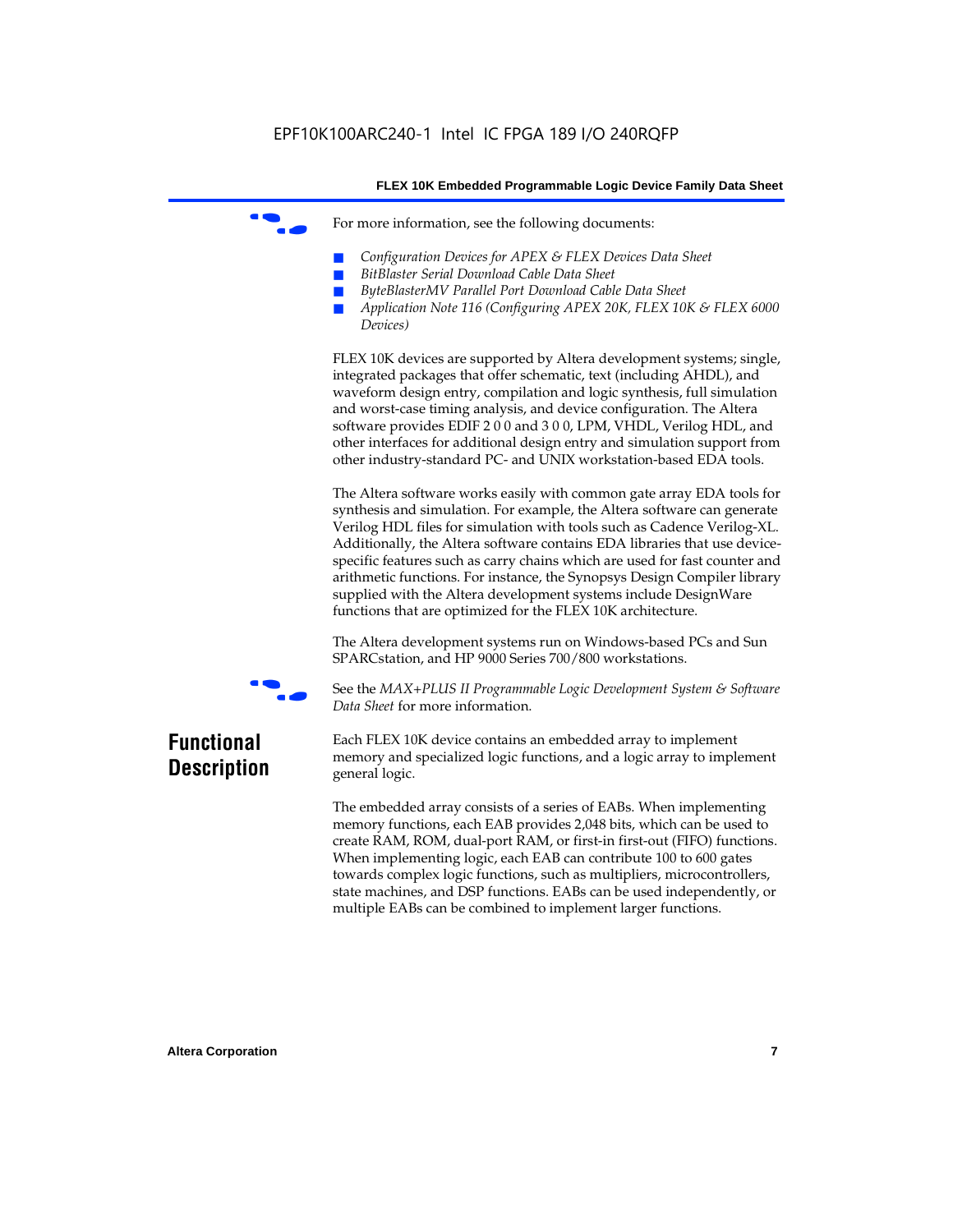The logic array consists of logic array blocks (LABs). Each LAB contains eight LEs and a local interconnect. An LE consists of a 4-input look-up table (LUT), a programmable flipflop, and dedicated signal paths for carry and cascade functions. The eight LEs can be used to create medium-sized blocks of logic—8-bit counters, address decoders, or state machines—or combined across LABs to create larger logic blocks. Each LAB represents about 96 usable gates of logic.

Signal interconnections within FLEX 10K devices and to and from device pins are provided by the FastTrack Interconnect, a series of fast, continuous row and column channels that run the entire length and width of the device.

Each I/O pin is fed by an I/O element (IOE) located at the end of each row and column of the FastTrack Interconnect. Each IOE contains a bidirectional I/O buffer and a flipflop that can be used as either an output or input register to feed input, output, or bidirectional signals. When used with a dedicated clock pin, these registers provide exceptional performance. As inputs, they provide setup times as low as 1.6 ns and hold times of 0 ns; as outputs, these registers provide clock-to-output times as low as 5.3 ns. IOEs provide a variety of features, such as JTAG BST support, slew-rate control, tri-state buffers, and open-drain outputs.

Figure 1 shows a block diagram of the FLEX 10K architecture. Each group of LEs is combined into an LAB; LABs are arranged into rows and columns. Each row also contains a single EAB. The LABs and EABs are interconnected by the FastTrack Interconnect. IOEs are located at the end of each row and column of the FastTrack Interconnect.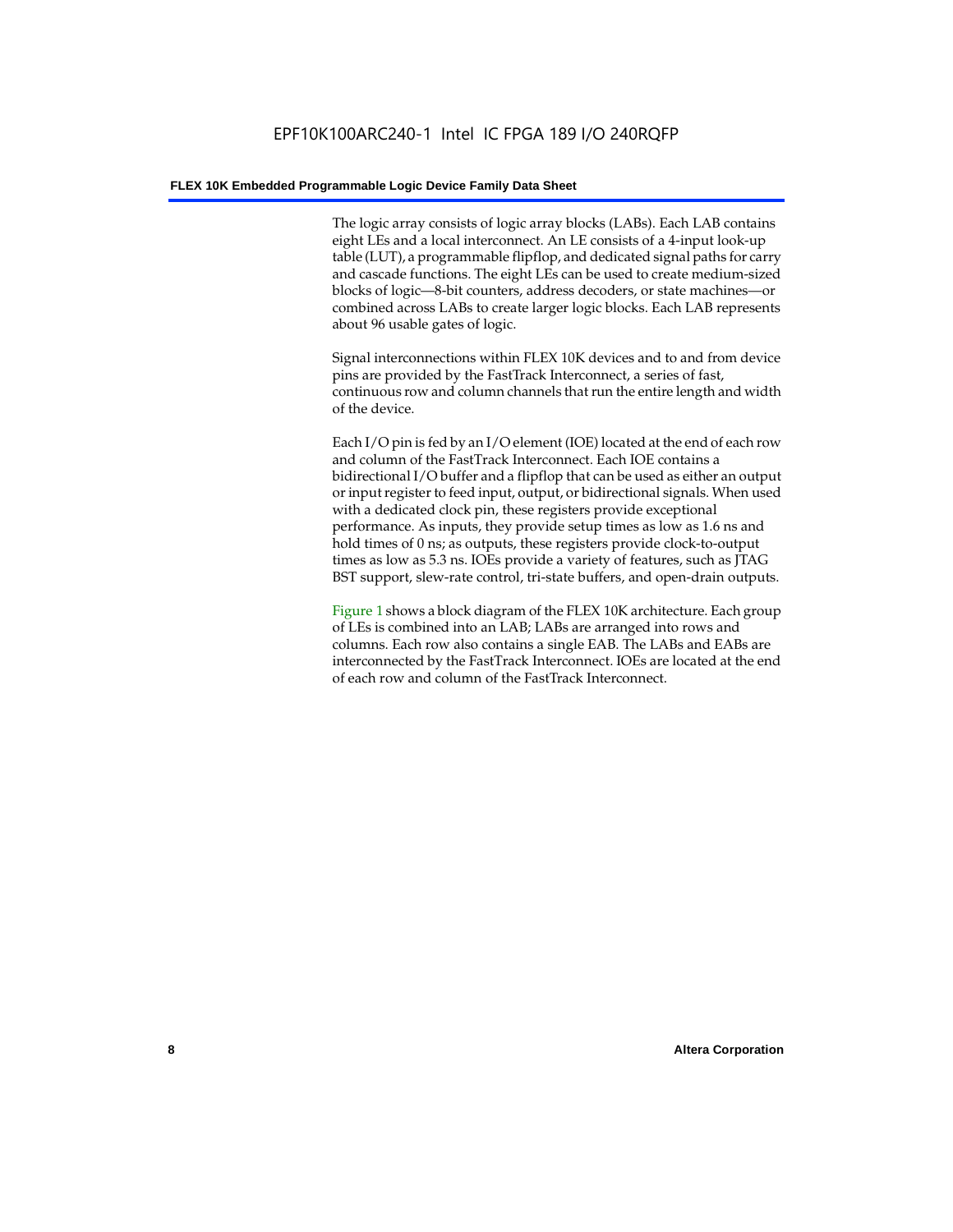

#### *Figure 1. FLEX 10K Device Block Diagram*

FLEX 10K devices provide six dedicated inputs that drive the flipflops' control inputs to ensure the efficient distribution of high-speed, low-skew (less than 1.5 ns) control signals. These signals use dedicated routing channels that provide shorter delays and lower skews than the FastTrack Interconnect. Four of the dedicated inputs drive four global signals. These four global signals can also be driven by internal logic, providing an ideal solution for a clock divider or an internally generated asynchronous clear signal that clears many registers in the device.

#### **Embedded Array Block**

The EAB is a flexible block of RAM with registers on the input and output ports, and is used to implement common gate array megafunctions. The EAB is also suitable for functions such as multipliers, vector scalars, and error correction circuits, because it is large and flexible. These functions can be combined in applications such as digital filters and microcontrollers.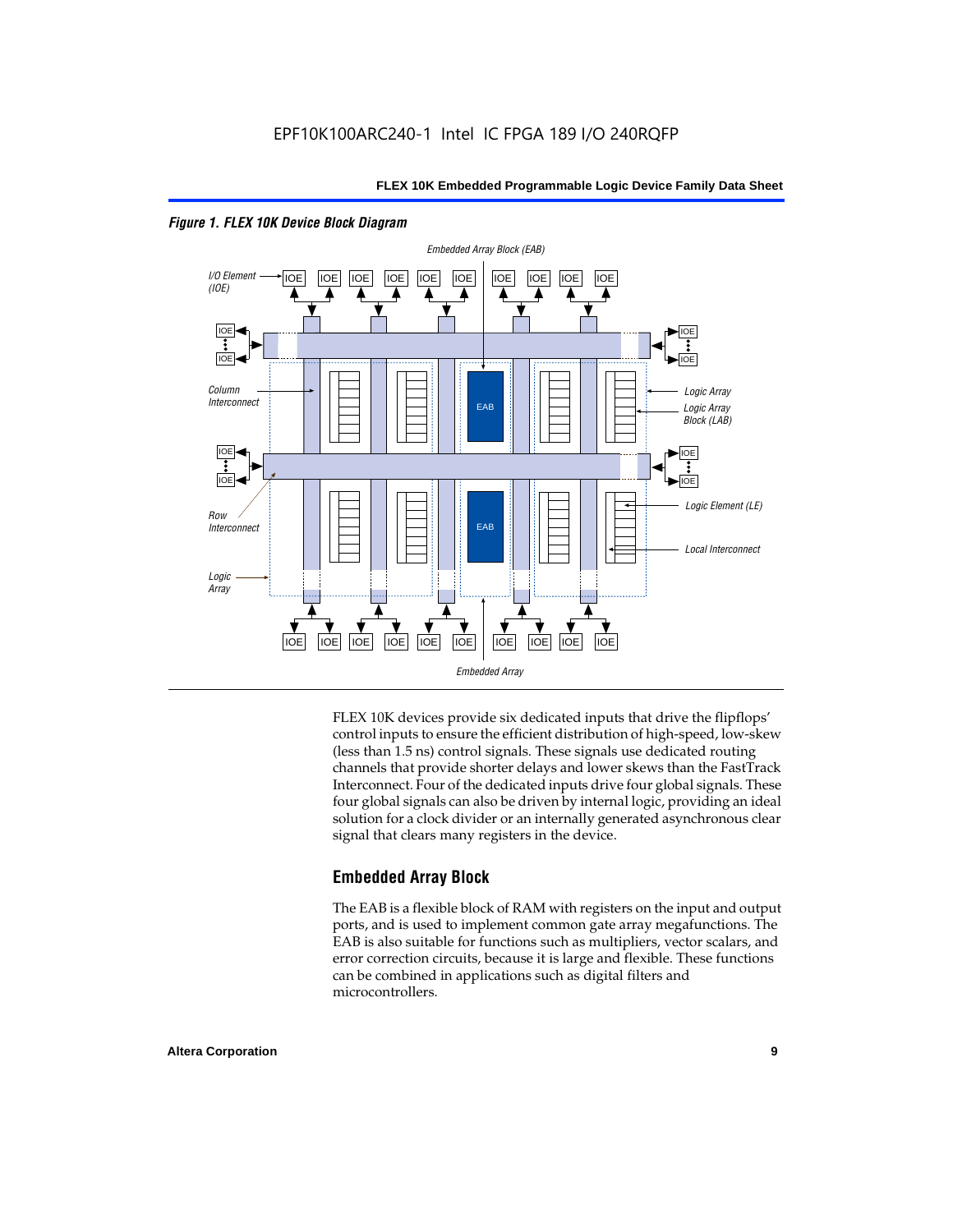Logic functions are implemented by programming the EAB with a readonly pattern during configuration, creating a large LUT. With LUTs, combinatorial functions are implemented by looking up the results, rather than by computing them. This implementation of combinatorial functions can be faster than using algorithms implemented in general logic, a performance advantage that is further enhanced by the fast access times of EABs. The large capacity of EABs enables designers to implement complex functions in one logic level without the routing delays associated with linked LEs or field-programmable gate array (FPGA) RAM blocks. For example, a single EAB can implement a  $4 \times 4$  multiplier with eight inputs and eight outputs. Parameterized functions such as LPM functions can automatically take advantage of the EAB.

The EAB provides advantages over FPGAs, which implement on-board RAM as arrays of small, distributed RAM blocks. These FPGA RAM blocks contain delays that are less predictable as the size of the RAM increases. In addition, FPGA RAM blocks are prone to routing problems because small blocks of RAM must be connected together to make larger blocks. In contrast, EABs can be used to implement large, dedicated blocks of RAM that eliminate these timing and routing concerns.

EABs can be used to implement synchronous RAM, which is easier to use than asynchronous RAM. A circuit using asynchronous RAM must generate the RAM write enable (WE) signal, while ensuring that its data and address signals meet setup and hold time specifications relative to the WE signal. In contrast, the EAB's synchronous RAM generates its own WE signal and is self-timed with respect to the global clock. A circuit using the EAB's self-timed RAM need only meet the setup and hold time specifications of the global clock.

When used as RAM, each EAB can be configured in any of the following sizes:  $256 \times 8$ ,  $512 \times 4$ ,  $1,024 \times 2$ , or  $2,048 \times 1$ . See Figure 2.



**10 Altera Corporation**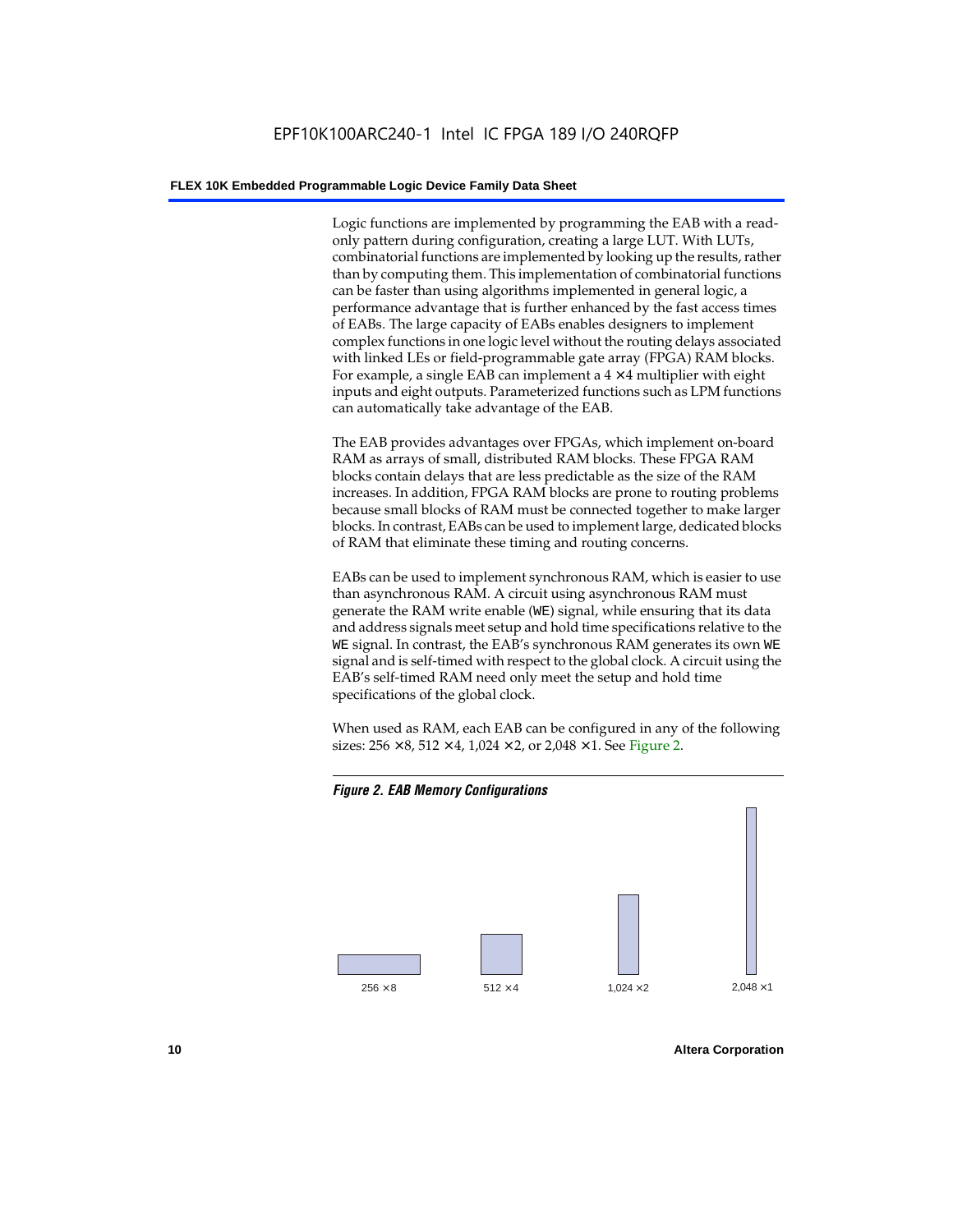Larger blocks of RAM are created by combining multiple EABs. For example, two  $256 \times 8$  RAM blocks can be combined to form a  $256 \times 16$  RAM block; two 512  $\times$  4 blocks of RAM can be combined to form a  $512 \times 8$  RAM block. See Figure 3.



If necessary, all EABs in a device can be cascaded to form a single RAM block. EABs can be cascaded to form RAM blocks of up to 2,048 words without impacting timing. Altera's software automatically combines EABs to meet a designer's RAM specifications.

EABs provide flexible options for driving and controlling clock signals. Different clocks can be used for the EAB inputs and outputs. Registers can be independently inserted on the data input, EAB output, or the address and WE inputs. The global signals and the EAB local interconnect can drive the WE signal. The global signals, dedicated clock pins, and EAB local interconnect can drive the EAB clock signals. Because the LEs drive the EAB local interconnect, the LEs can control the WE signal or the EAB clock signals.

Each EAB is fed by a row interconnect and can drive out to row and column interconnects. Each EAB output can drive up to two row channels and up to two column channels; the unused row channel can be driven by other LEs. This feature increases the routing resources available for EAB outputs. See Figure 4.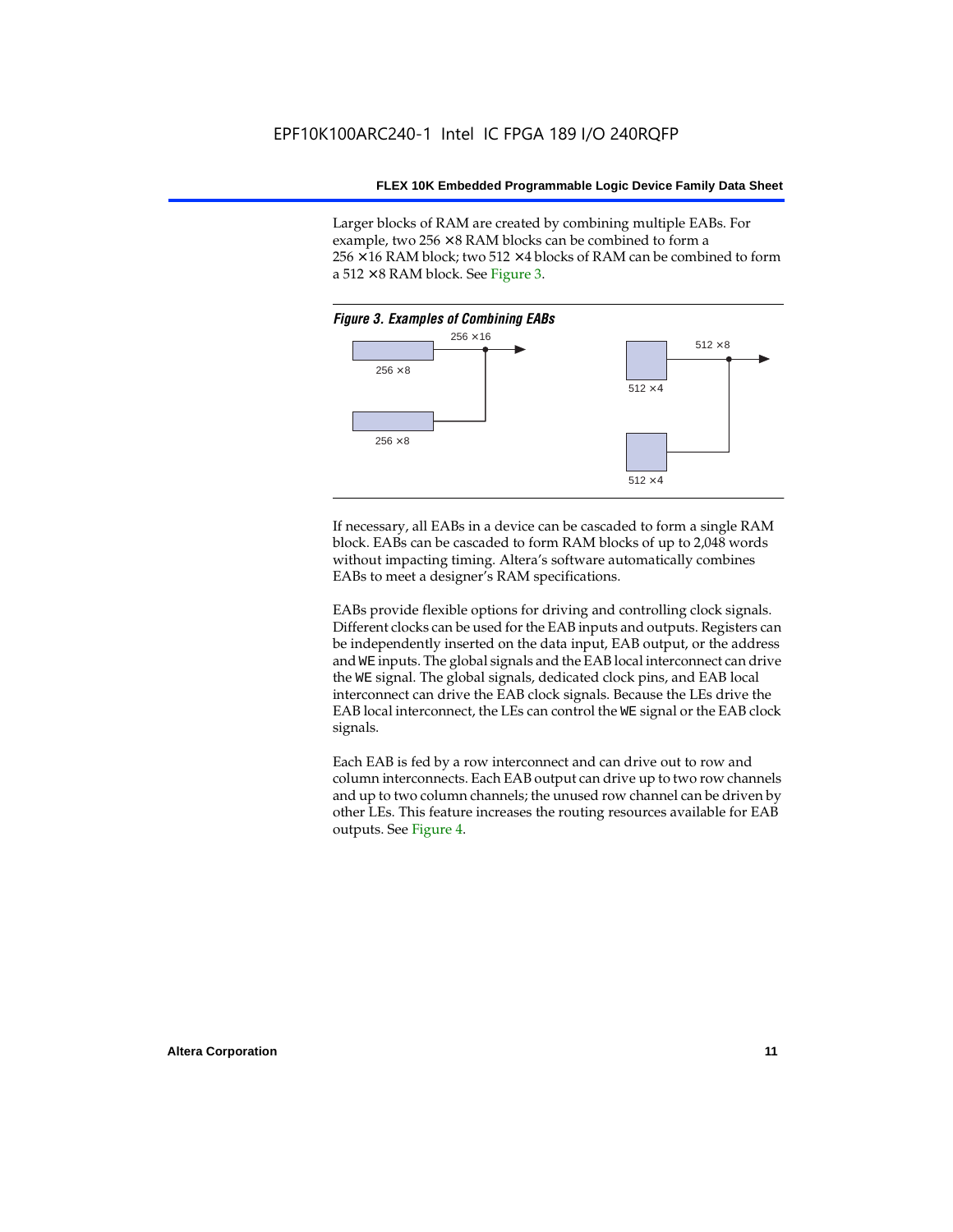

EAB Local Interconnect (1)

*Note:*<br>(1) **H** 

(1) EPF10K10, EPF10K10A, EPF10K20, EPF10K30, EPF10K30A, EPF10K40, EPF10K50, and EPF10K50V devices have 22 EAB local interconnect channels; EPF10K70, EPF10K100, EPF10K100A, EPF10K130V, and EPF10K250A devices have 26.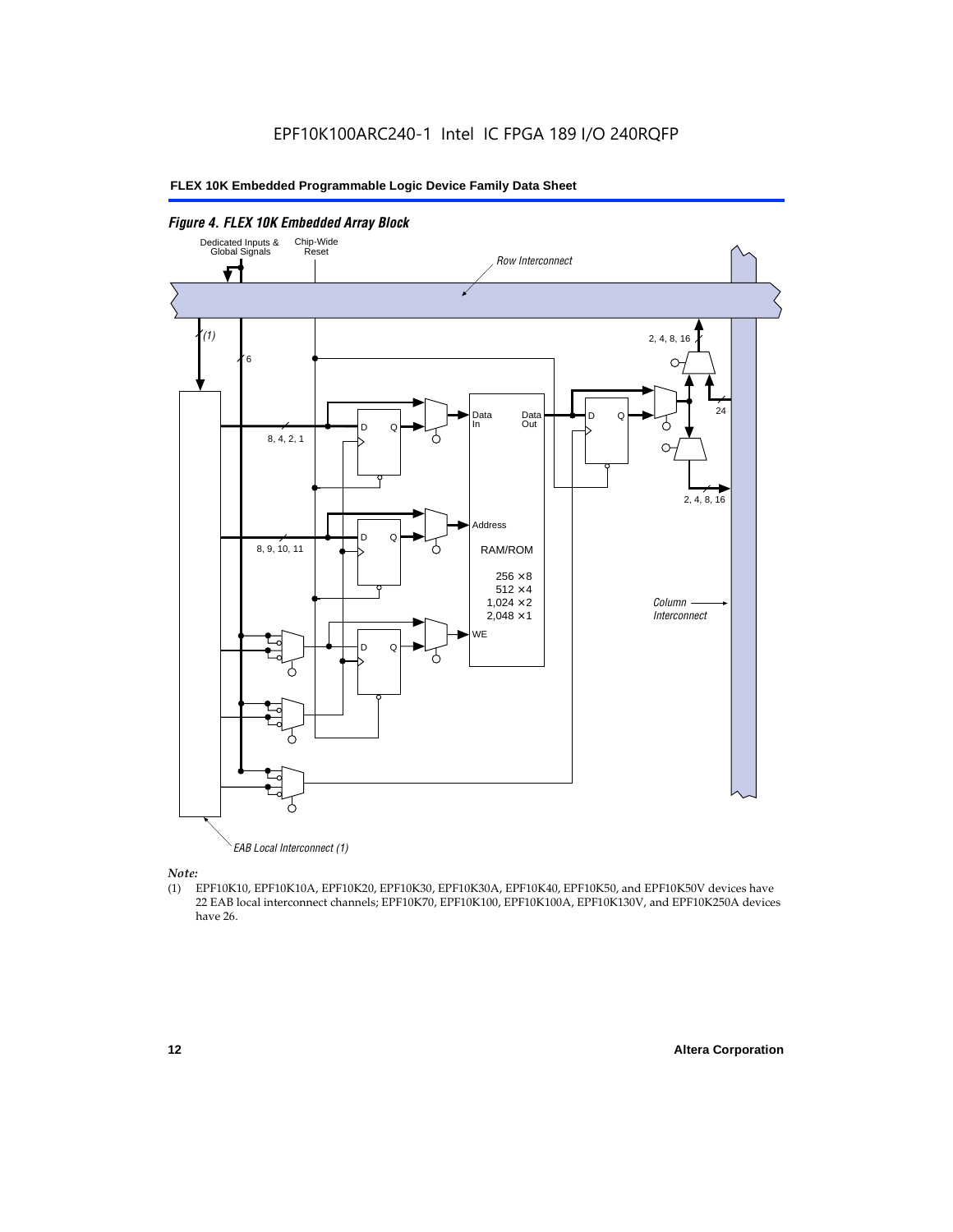#### **Logic Array Block**

Each LAB consists of eight LEs, their associated carry and cascade chains, LAB control signals, and the LAB local interconnect. The LAB provides the coarse-grained structure to the FLEX 10K architecture, facilitating efficient routing with optimum device utilization and high performance. See Figure 5.



#### *Notes:*

- (1) EPF10K10, EPF10K10A, EPF10K20, EPF10K30, EPF10K30A, EPF10K40, EPF10K50, and EPF10K50V devices have 22 inputs to the LAB local interconnect channel from the row; EPF10K70, EPF10K100, EPF10K100A, EPF10K130V, and EPF10K250A devices have 26.
- (2) EPF10K10, EPF10K10A, EPF10K20, EPF10K30, EPF10K30A, EPF10K40, EPF10K50, and EPF10K50V devices have 30 LAB local interconnect channels; EPF10K70, EPF10K100, EPF10K100A, EPF10K130V, and EPF10K250A devices have 34 LABs.

#### **Altera Corporation 13 13**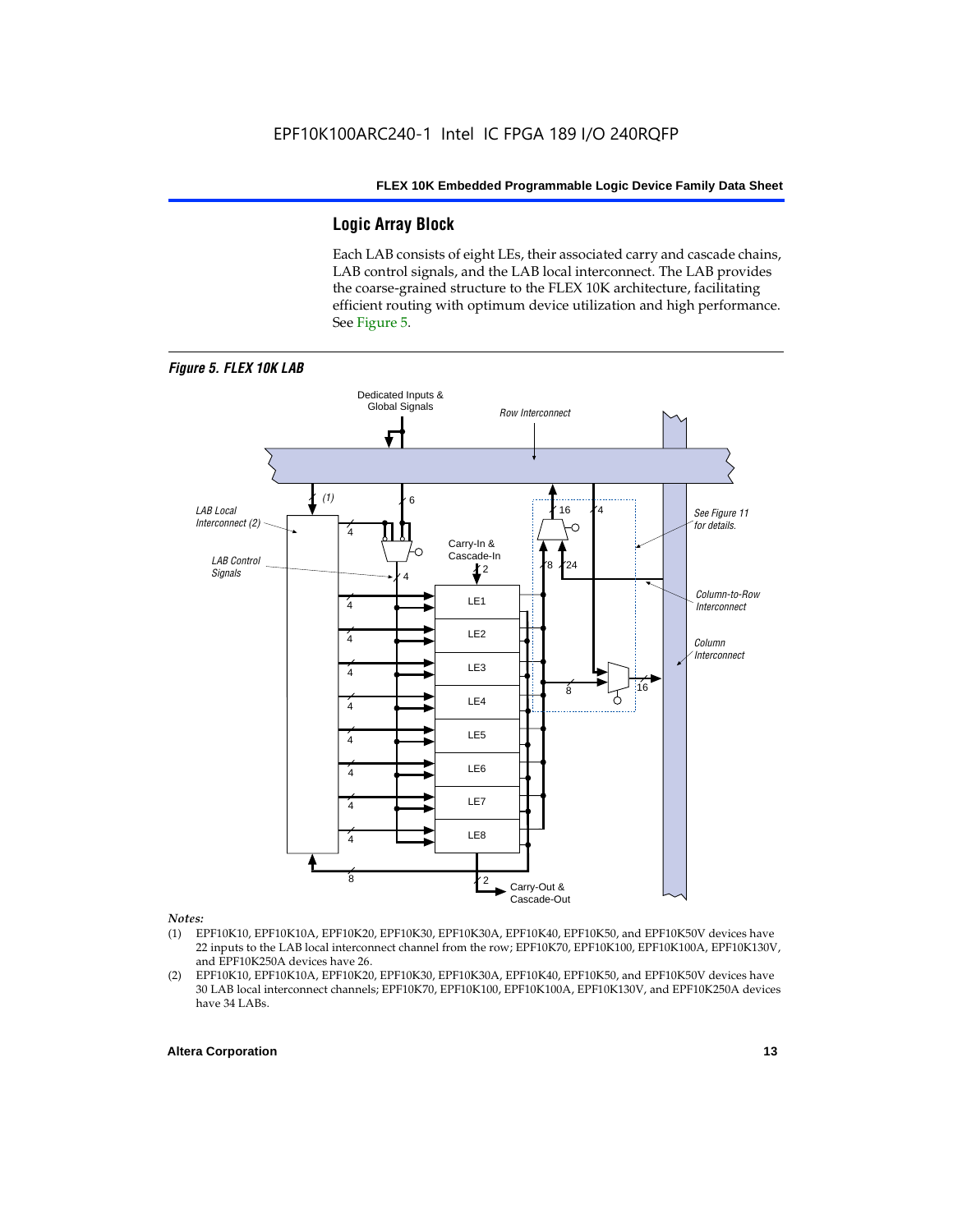Each LAB provides four control signals with programmable inversion that can be used in all eight LEs. Two of these signals can be used as clocks; the other two can be used for clear/preset control. The LAB clocks can be driven by the dedicated clock input pins, global signals, I/O signals, or internal signals via the LAB local interconnect. The LAB preset and clear control signals can be driven by the global signals, I/O signals, or internal signals via the LAB local interconnect. The global control signals are typically used for global clock, clear, or preset signals because they provide asynchronous control with very low skew across the device. If logic is required on a control signal, it can be generated in one or more LEs in any LAB and driven into the local interconnect of the target LAB. In addition, the global control signals can be generated from LE outputs.

### **Logic Element**

The LE, the smallest unit of logic in the FLEX 10K architecture, has a compact size that provides efficient logic utilization. Each LE contains a four-input LUT, which is a function generator that can quickly compute any function of four variables. In addition, each LE contains a programmable flipflop with a synchronous enable, a carry chain, and a cascade chain. Each LE drives both the local and the FastTrack Interconnect. See Figure 6.



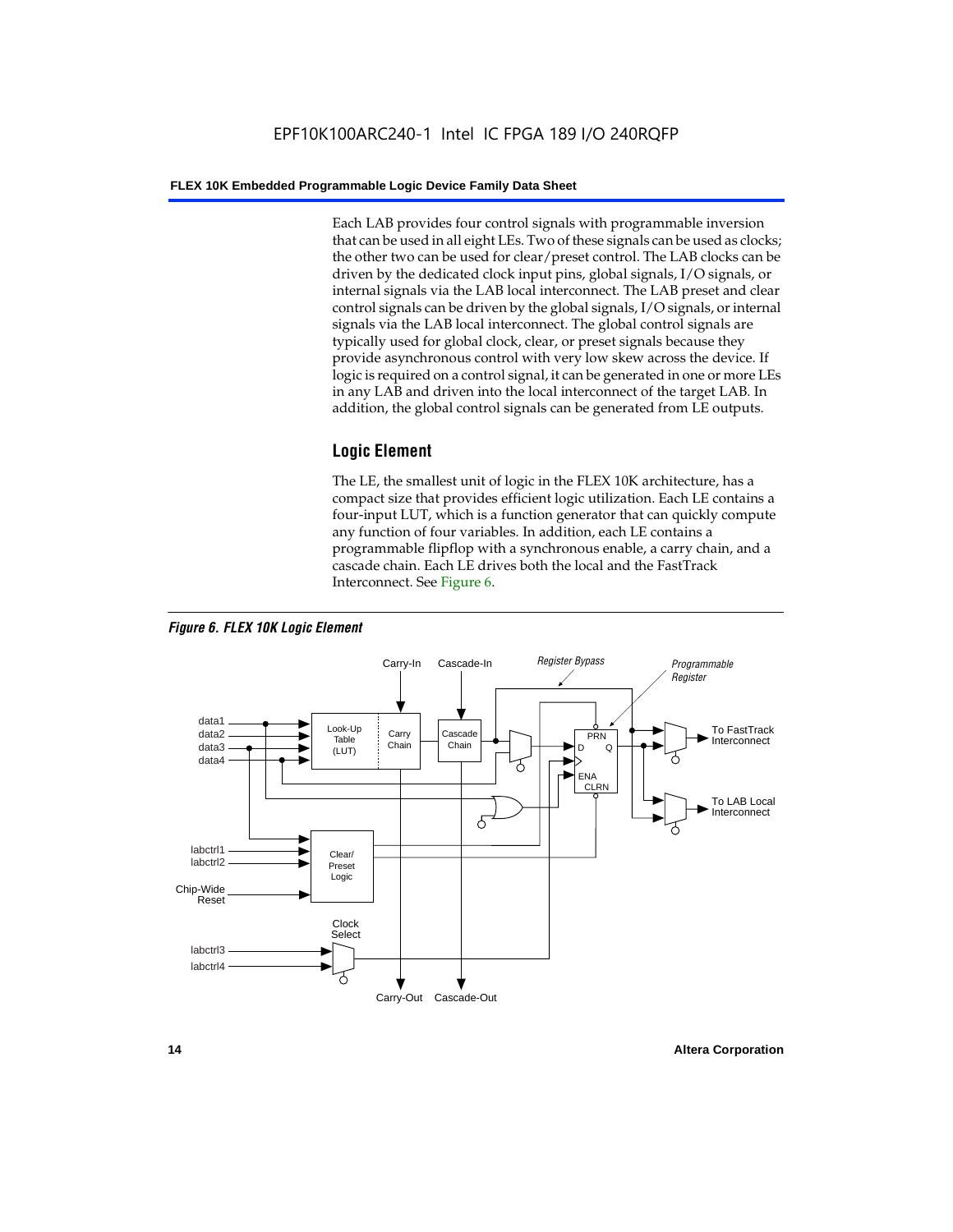The programmable flipflop in the LE can be configured for D, T, JK, or SR operation. The clock, clear, and preset control signals on the flipflop can be driven by global signals, general-purpose I/O pins, or any internal logic. For combinatorial functions, the flipflop is bypassed and the output of the LUT drives the output of the LE.

The LE has two outputs that drive the interconnect; one drives the local interconnect and the other drives either the row or column FastTrack Interconnect. The two outputs can be controlled independently. For example, the LUT can drive one output while the register drives the other output. This feature, called register packing, can improve LE utilization because the register and the LUT can be used for unrelated functions.

The FLEX 10K architecture provides two types of dedicated high-speed data paths that connect adjacent LEs without using local interconnect paths: carry chains and cascade chains. The carry chain supports highspeed counters and adders; the cascade chain implements wide-input functions with minimum delay. Carry and cascade chains connect all LEs in an LAB and all LABs in the same row. Intensive use of carry and cascade chains can reduce routing flexibility. Therefore, the use of these chains should be limited to speed-critical portions of a design.

#### *Carry Chain*

The carry chain provides a very fast (as low as 0.2 ns) carry-forward function between LEs. The carry-in signal from a lower-order bit drives forward into the higher-order bit via the carry chain, and feeds into both the LUT and the next portion of the carry chain. This feature allows the FLEX 10K architecture to implement high-speed counters, adders, and comparators of arbitrary width efficiently. Carry chain logic can be created automatically by the Compiler during design processing, or manually by the designer during design entry. Parameterized functions such as LPM and DesignWare functions automatically take advantage of carry chains.

Carry chains longer than eight LEs are automatically implemented by linking LABs together. For enhanced fitting, a long carry chain skips alternate LABs in a row. A carry chain longer than one LAB skips either from even-numbered LAB to even-numbered LAB, or from oddnumbered LAB to odd-numbered LAB. For example, the last LE of the first LAB in a row carries to the first LE of the third LAB in the row. The carry chain does not cross the EAB at the middle of the row. For instance, in the EPF10K50 device, the carry chain stops at the eighteenth LAB and a new one begins at the nineteenth LAB.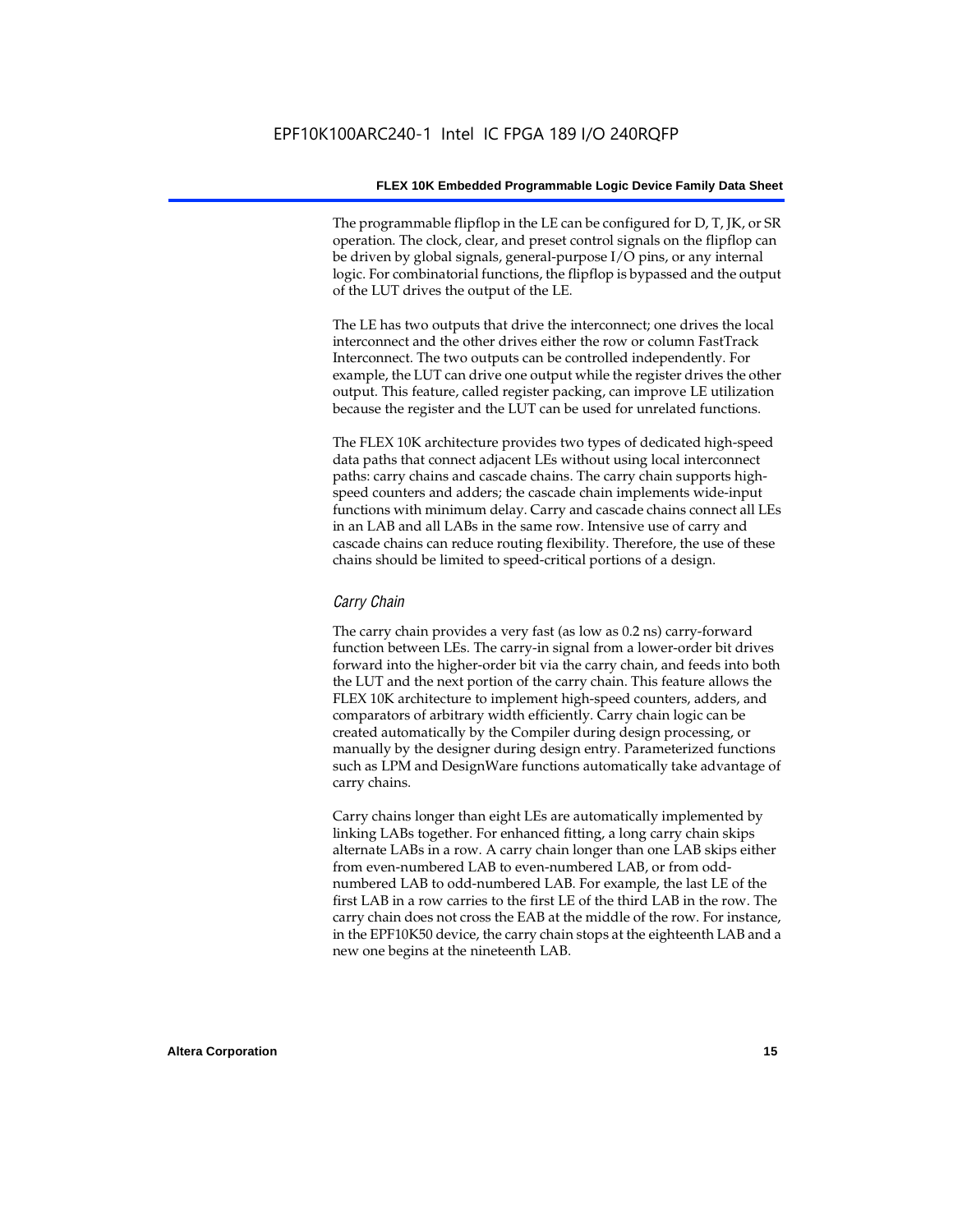Figure 7 shows how an *n*-bit full adder can be implemented in  $n + 1$  LEs with the carry chain. One portion of the LUT generates the sum of two bits using the input signals and the carry-in signal; the sum is routed to the output of the LE. The register can either be bypassed for simple adders or be used for an accumulator function. The carry chain logic generates the carry-out signal, which is routed directly to the carry-in signal of the nexthigher-order bit. The final carry-out signal is routed to an LE, where it can be used as a general-purpose signal.



*Figure 7. Carry Chain Operation (n-bit Full Adder)*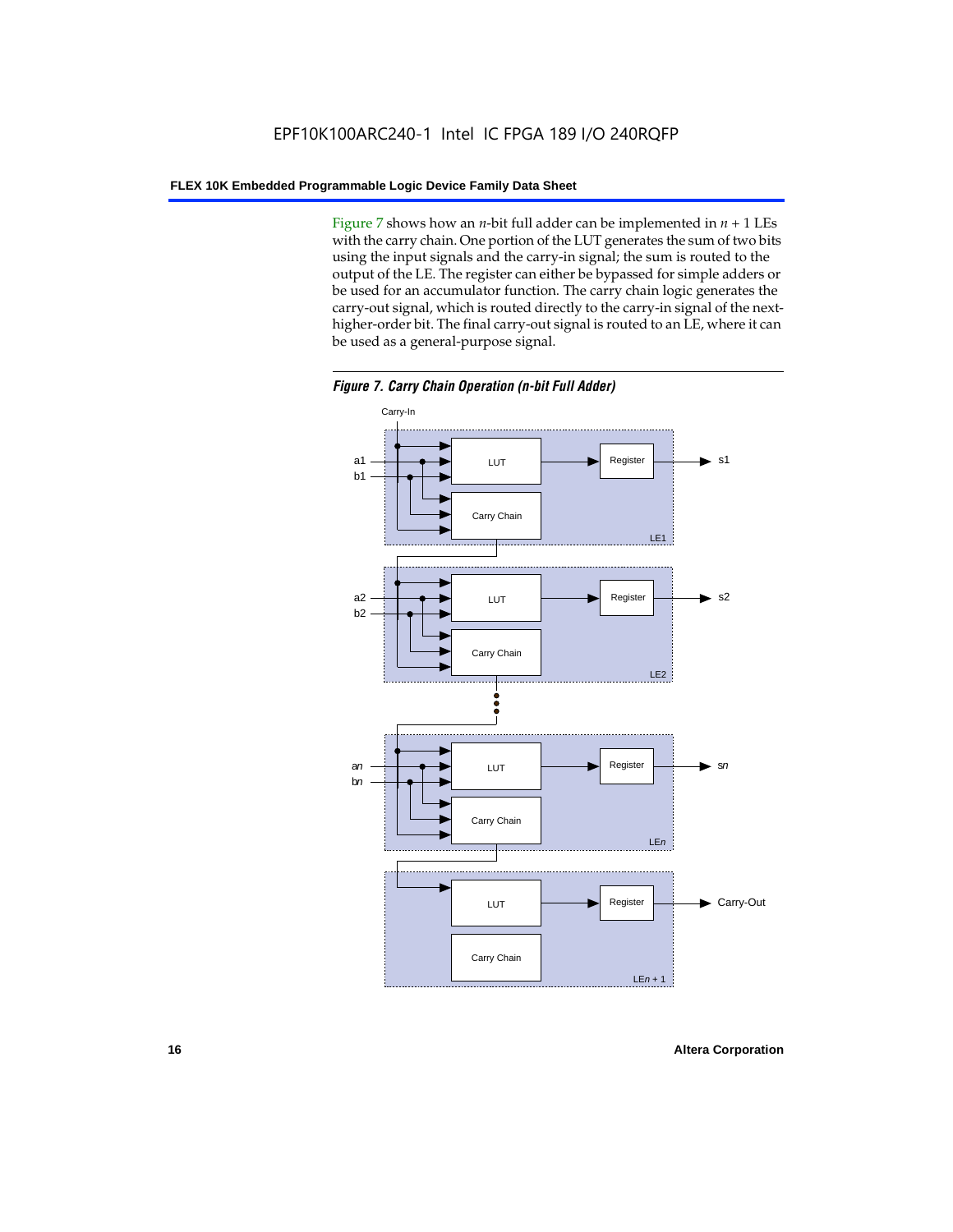#### *Cascade Chain*

With the cascade chain, the FLEX 10K architecture can implement functions that have a very wide fan-in. Adjacent LUTs can be used to compute portions of the function in parallel; the cascade chain serially connects the intermediate values. The cascade chain can use a logical AND or logical OR (via De Morgan's inversion) to connect the outputs of adjacent LEs. Each additional LE provides four more inputs to the effective width of a function, with a delay as low as 0.7 ns per LE. Cascade chain logic can be created automatically by the Compiler during design processing, or manually by the designer during design entry.

Cascade chains longer than eight bits are implemented automatically by linking several LABs together. For easier routing, a long cascade chain skips every other LAB in a row. A cascade chain longer than one LAB skips either from even-numbered LAB to even-numbered LAB, or from odd-numbered LAB to odd-numbered LAB (e.g., the last LE of the first LAB in a row cascades to the first LE of the third LAB). The cascade chain does not cross the center of the row (e.g., in the EPF10K50 device, the cascade chain stops at the eighteenth LAB and a new one begins at the nineteenth LAB). This break is due to the EAB's placement in the middle of the row.

Figure 8 shows how the cascade function can connect adjacent LEs to form functions with a wide fan-in. These examples show functions of 4*n* variables implemented with *n* LEs. The LE delay is as low as 1.6 ns; the cascade chain delay is as low as 0.7 ns. With the cascade chain, 3.7 ns is needed to decode a 16-bit address.



#### *Figure 8. Cascade Chain Operation*

**Altera Corporation 17 17**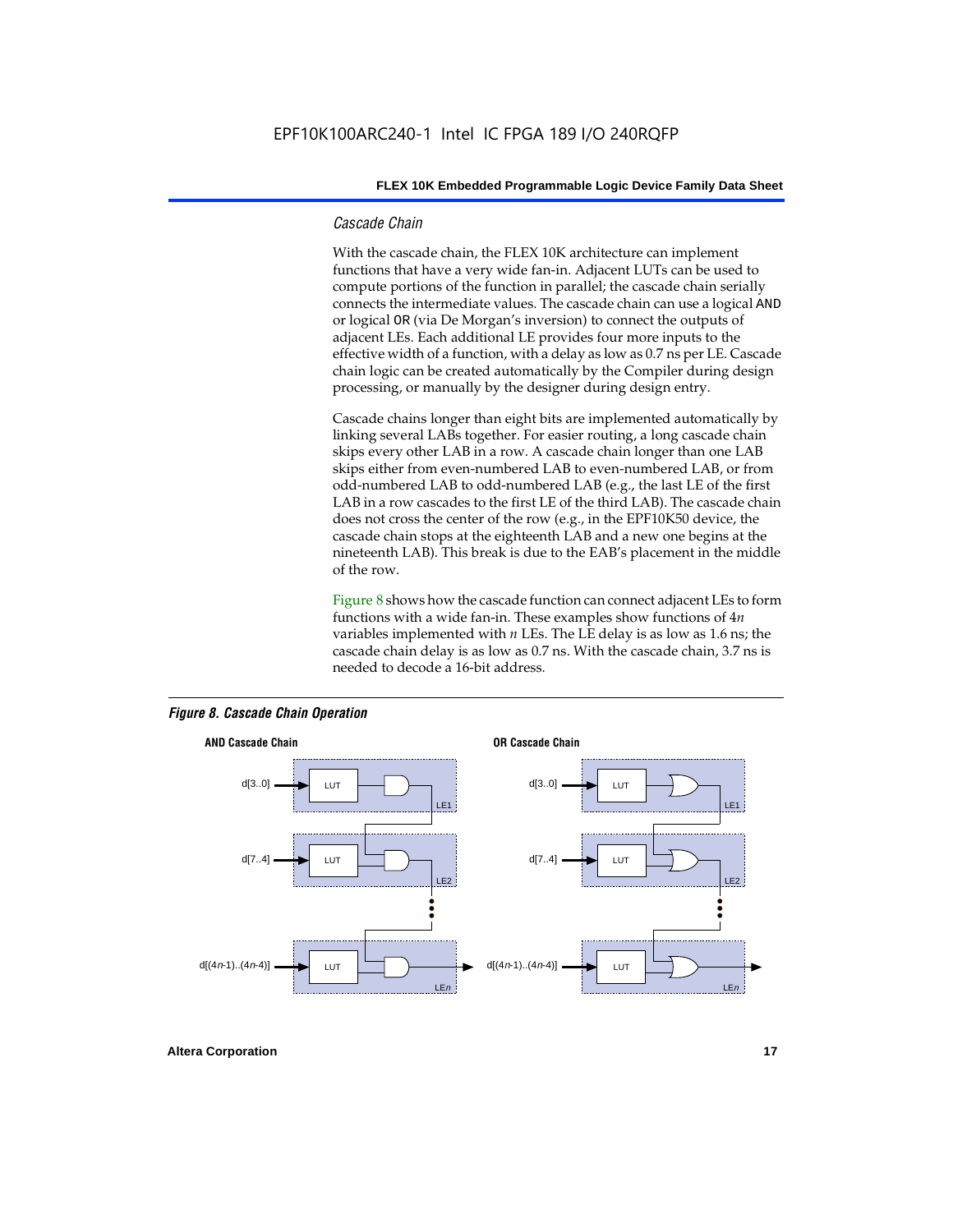#### *LE Operating Modes*

The FLEX 10K LE can operate in the following four modes:

- Normal mode
- Arithmetic mode
- Up/down counter mode
- Clearable counter mode

Each of these modes uses LE resources differently. In each mode, seven available inputs to the LE—the four data inputs from the LAB local interconnect, the feedback from the programmable register, and the carry-in and cascade-in from the previous LE—are directed to different destinations to implement the desired logic function. Three inputs to the LE provide clock, clear, and preset control for the register. The Altera software, in conjunction with parameterized functions such as LPM and DesignWare functions, automatically chooses the appropriate mode for common functions such as counters, adders, and multipliers. If required, the designer can also create special-purpose functions which use a specific LE operating mode for optimal performance.

The architecture provides a synchronous clock enable to the register in all four modes. The Altera software can set DATA1 to enable the register synchronously, providing easy implementation of fully synchronous designs.

Figure 9 shows the LE operating modes.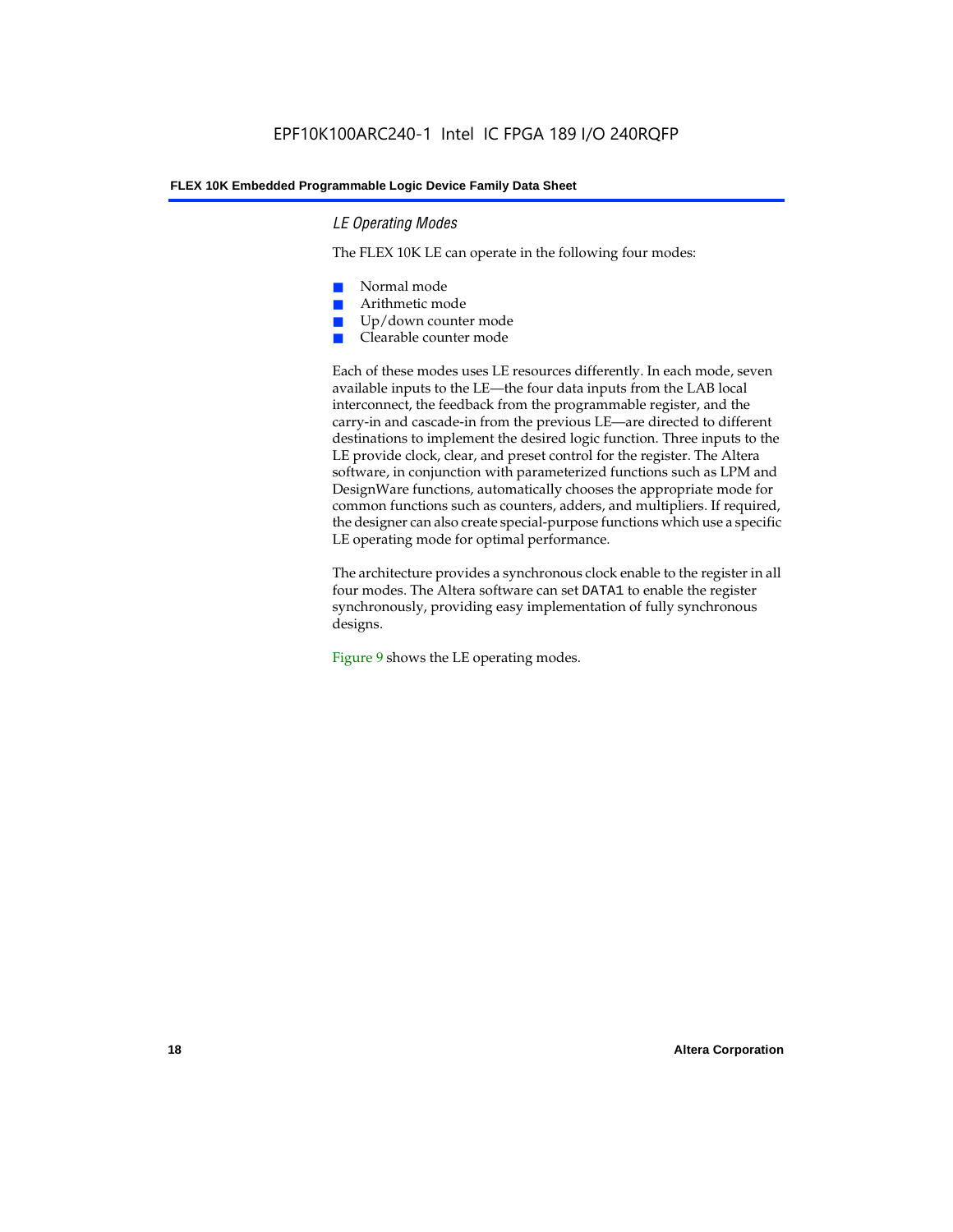#### *Figure 9. FLEX 10K LE Operating Modes*







#### **Up/Down Counter Mode**



#### **Clearable Counter Mode**



#### *Note:*

(1) Packed registers cannot be used with the cascade chain.

#### **Altera Corporation 19**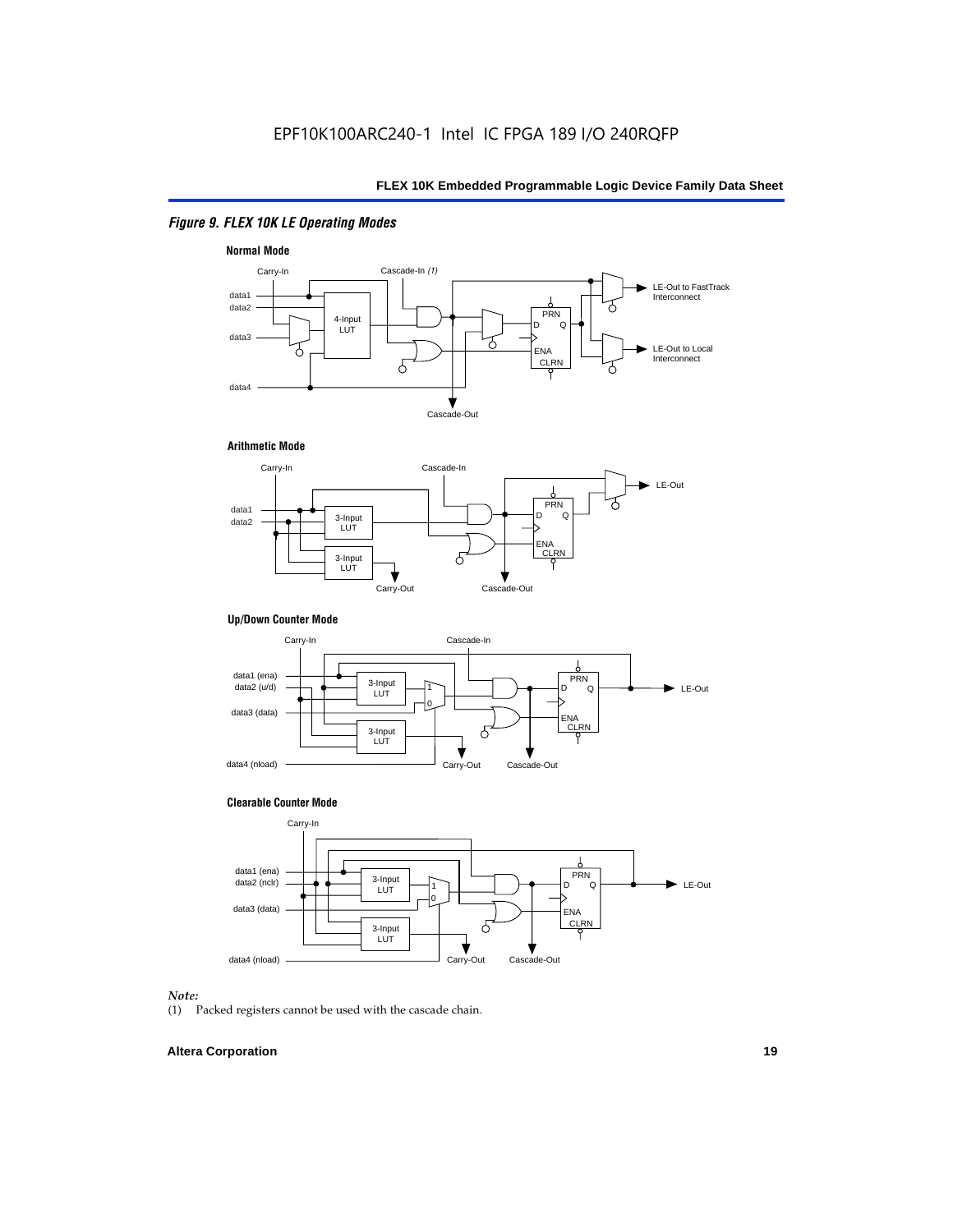#### **Normal Mode**

The normal mode is suitable for general logic applications and wide decoding functions that can take advantage of a cascade chain. In normal mode, four data inputs from the LAB local interconnect and the carry-in are inputs to a four-input LUT. The Compiler automatically selects the carry-in or the DATA3 signal as one of the inputs to the LUT. The LUT output can be combined with the cascade-in signal to form a cascade chain through the cascade-out signal. Either the register or the LUT can be used to drive both the local interconnect and the FastTrack Interconnect at the same time.

The LUT and the register in the LE can be used independently; this feature is known as register packing. To support register packing, the LE has two outputs; one drives the local interconnect and the other drives the FastTrack Interconnect. The DATA4 signal can drive the register directly, allowing the LUT to compute a function that is independent of the registered signal; a three-input function can be computed in the LUT, and a fourth independent signal can be registered. Alternatively, a four-input function can be generated, and one of the inputs to this function can be used to drive the register. The register in a packed LE can still use the clock enable, clear, and preset signals in the LE. In a packed LE, the register can drive the FastTrack Interconnect while the LUT drives the local interconnect, or vice versa.

#### **Arithmetic Mode**

The arithmetic mode offers 2 three-input LUTs that are ideal for implementing adders, accumulators, and comparators. One LUT computes a three-input function, and the other generates a carry output. As shown in Figure 9 on page 19, the first LUT uses the carry-in signal and two data inputs from the LAB local interconnect to generate a combinatorial or registered output. For example, in an adder, this output is the sum of three signals: a, b, and carry-in. The second LUT uses the same three signals to generate a carry-out signal, thereby creating a carry chain. The arithmetic mode also supports simultaneous use of the cascade chain.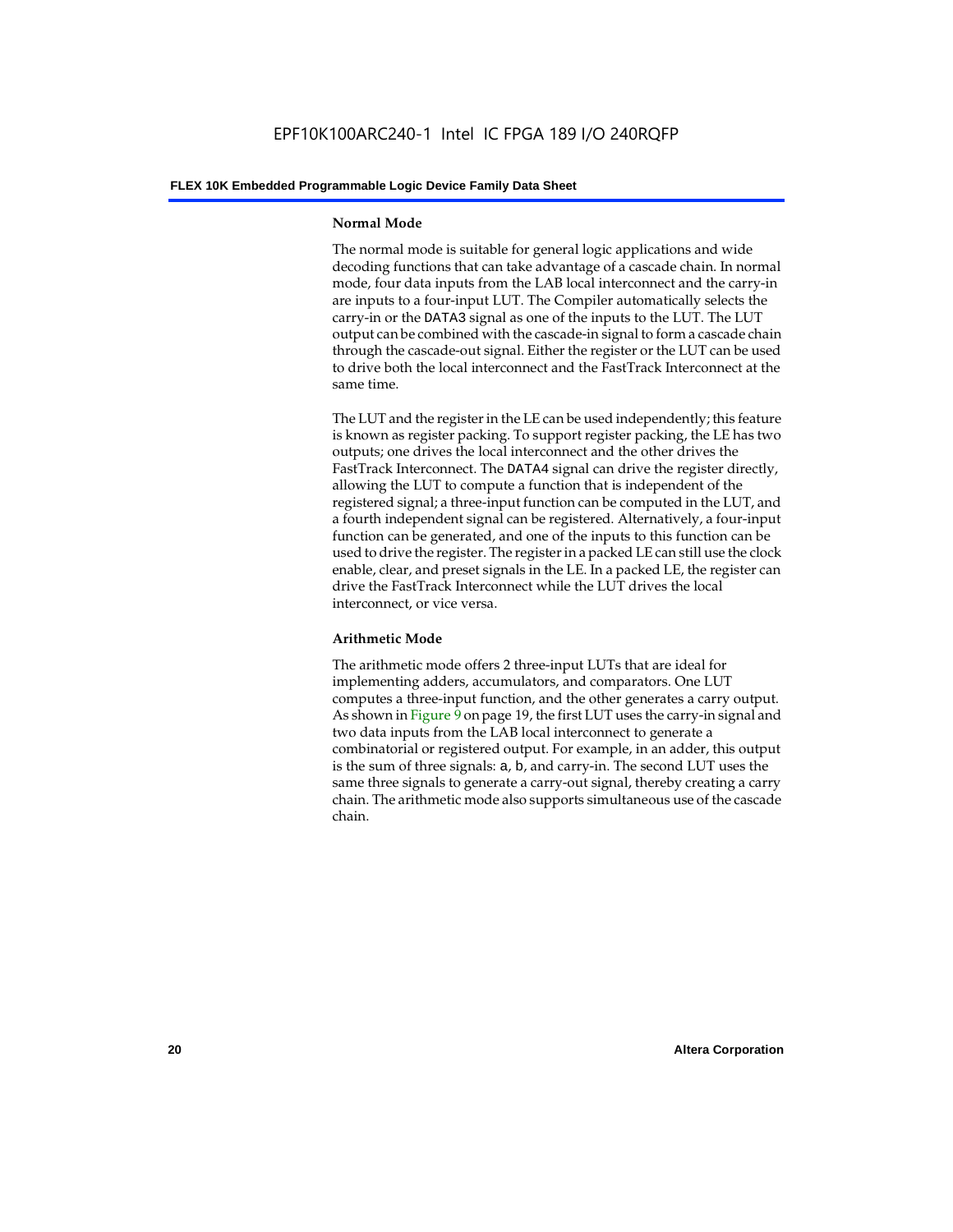#### **Up/Down Counter Mode**

The up/down counter mode offers counter enable, clock enable, synchronous up/down control, and data loading options. These control signals are generated by the data inputs from the LAB local interconnect, the carry-in signal, and output feedback from the programmable register. The Up/down counter mode uses 2 three-input LUTs: one generates the counter data, and the other generates the fast carry bit. A 2-to-1 multiplexer provides synchronous loading. Data can also be loaded asynchronously with the clear and preset register control signals, without using the LUT resources.

#### **Clearable Counter Mode**

The clearable counter mode is similar to the up/down counter mode, but supports a synchronous clear instead of the up/down control. The clear function is substituted for the cascade-in signal in the up/down counter mode. Clearable counter mode uses 2 three-input LUTs: one generates the counter data, and the other generates the fast carry bit. Synchronous loading is provided by a 2-to-1 multiplexer. The output of this multiplexer is ANDed with a synchronous clear signal.

#### *Internal Tri-State Emulation*

Internal tri-state emulation provides internal tri-stating without the limitations of a physical tri-state bus. In a physical tri-state bus, the tri-state buffers' output enable (OE) signals select which signal drives the bus. However, if multiple OE signals are active, contending signals can be driven onto the bus. Conversely, if no OE signals are active, the bus will float. Internal tri-state emulation resolves contending tri-state buffers to a low value and floating buses to a high value, thereby eliminating these problems. The Altera software automatically implements tri-state bus functionality with a multiplexer.

#### *Clear & Preset Logic Control*

Logic for the programmable register's clear and preset functions is controlled by the DATA3, LABCTRL1, and LABCTRL2 inputs to the LE. The clear and preset control structure of the LE asynchronously loads signals into a register. Either LABCTRL1 or LABCTRL2 can control the asynchronous clear. Alternatively, the register can be set up so that LABCTRL1 implements an asynchronous load. The data to be loaded is driven to DATA3; when LABCTRL1 is asserted, DATA3 is loaded into the register.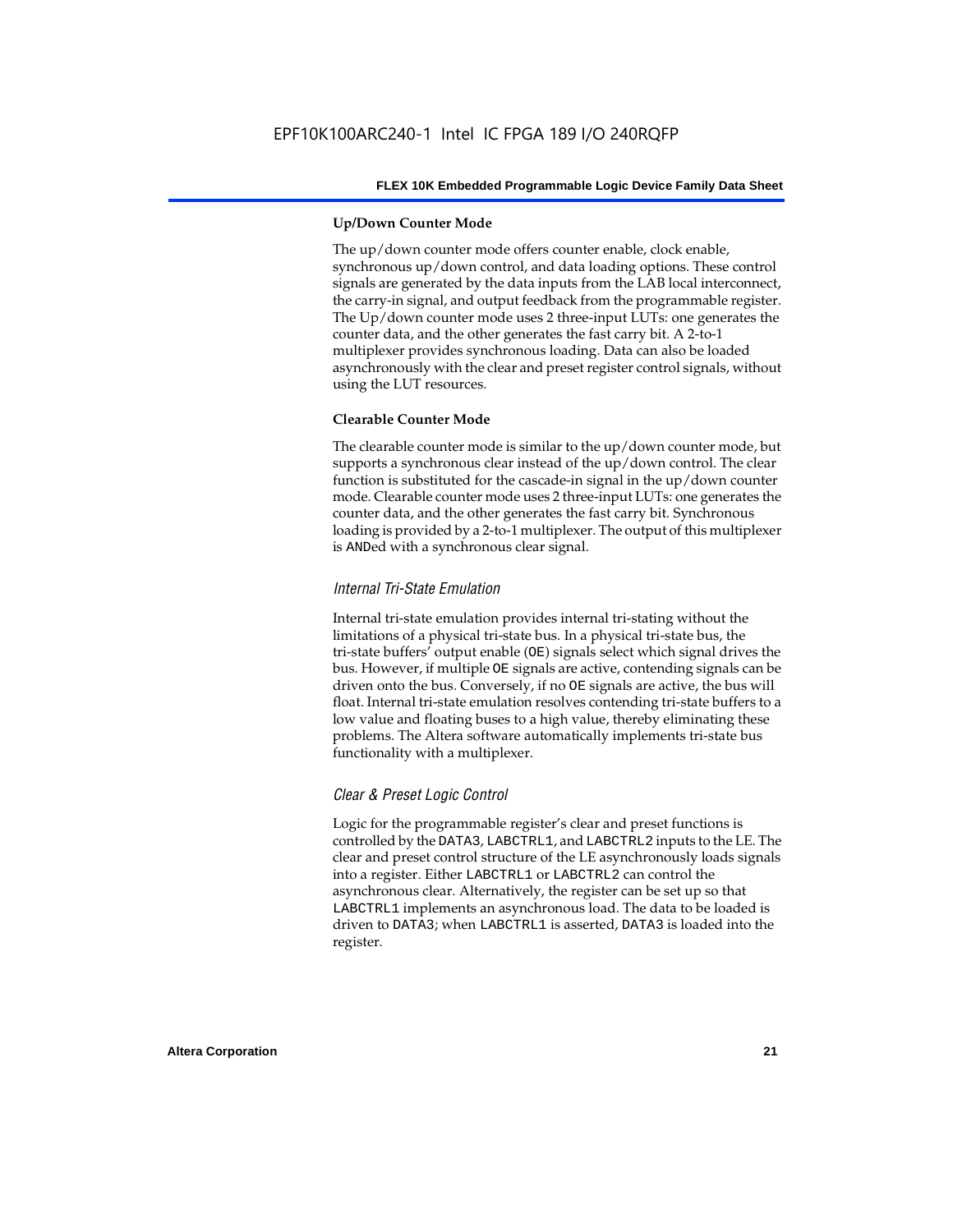During compilation, the Compiler automatically selects the best control signal implementation. Because the clear and preset functions are activelow, the Compiler automatically assigns a logic high to an unused clear or preset.

The clear and preset logic is implemented in one of the following six modes chosen during design entry:

- Asynchronous clear
- Asynchronous preset
- Asynchronous clear and preset
- Asynchronous load with clear
- Asynchronous load with preset
- Asynchronous load without clear or preset

In addition to the six clear and preset modes, FLEX 10K devices provide a chip-wide reset pin that can reset all registers in the device. Use of this feature is set during design entry. In any of the clear and preset modes, the chip-wide reset overrides all other signals. Registers with asynchronous presets may be preset when the chip-wide reset is asserted. Inversion can be used to implement the asynchronous preset. Figure 10 shows examples of how to enter a section of a design for the desired functionality.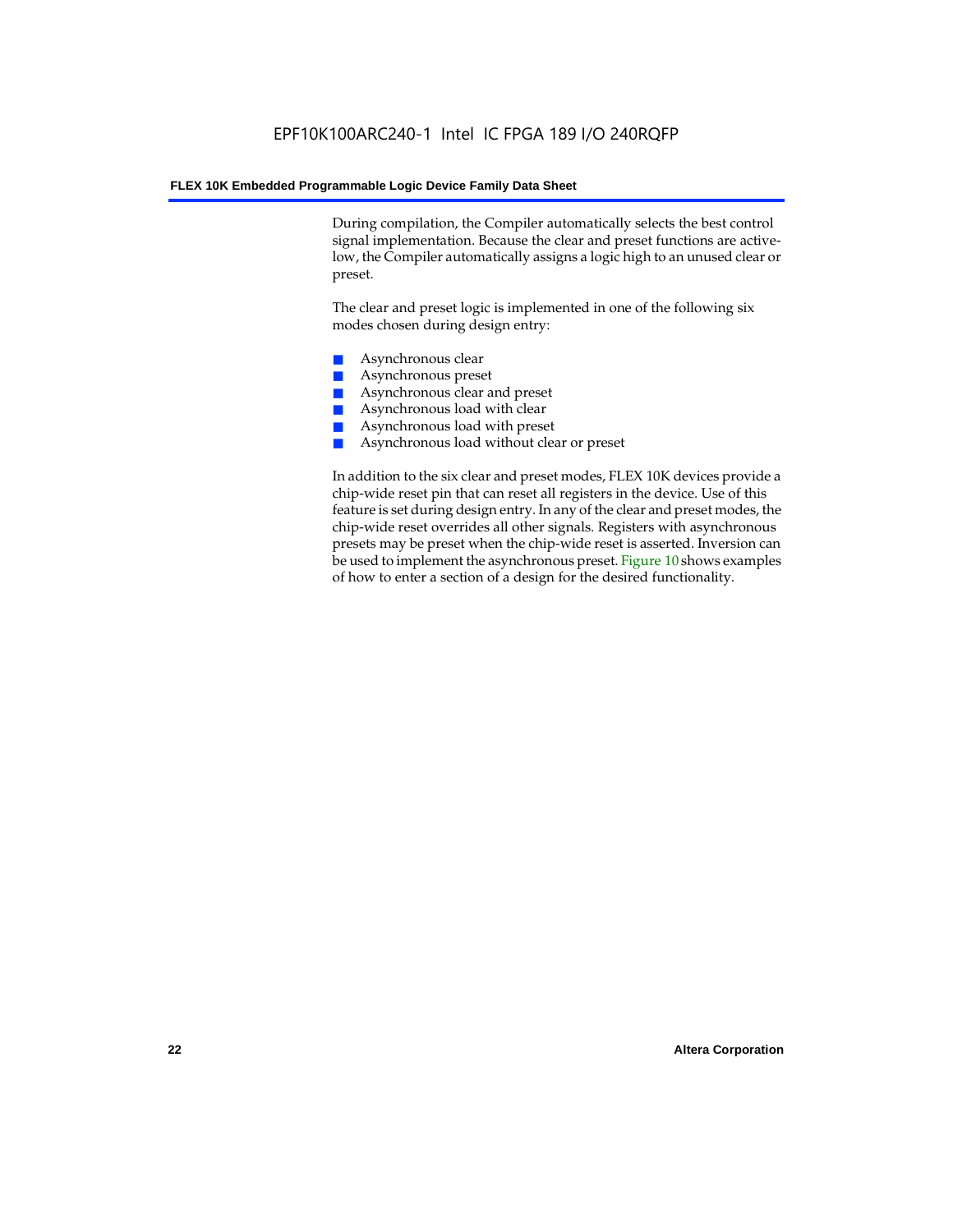## *Figure 10. LE Clear & Preset Modes*



#### **Asynchronous Clear**

The flipflop can be cleared by either LABCTRL1 or LABCTRL2. In this mode, the preset signal is tied to  $V_{CC}$  to deactivate it.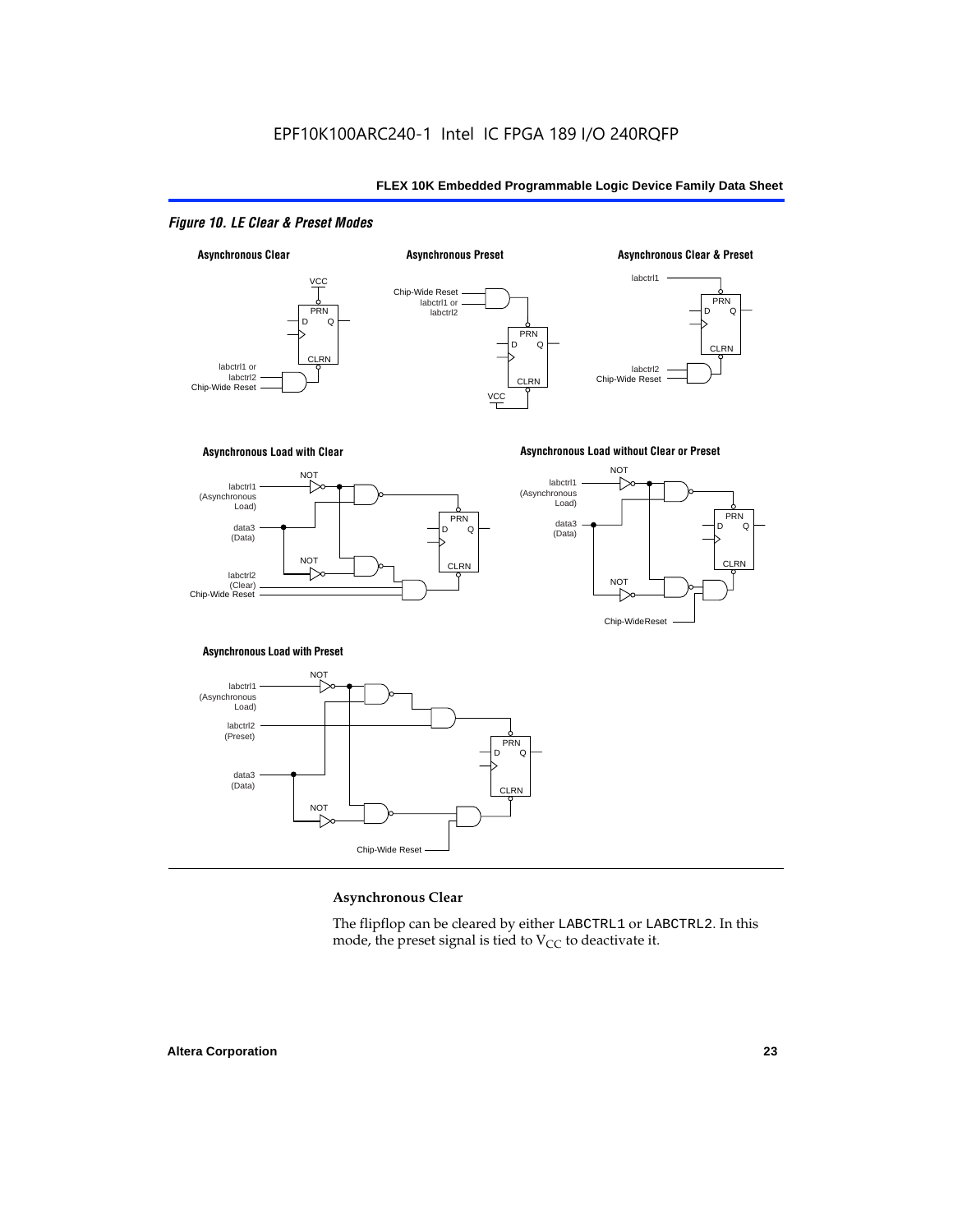#### **Asynchronous Preset**

An asynchronous preset is implemented as either an asynchronous load, or with an asynchronous clear. If DATA3 is tied to  $V_{CC}$ , asserting LABCTRL1 asynchronously loads a one into the register. Alternatively, the Altera software can provide preset control by using the clear and inverting the input and output of the register. Inversion control is available for the inputs to both LEs and IOEs. Therefore, if a register is preset by only one of the two LABCTRL signals, the DATA3 input is not needed and can be used for one of the LE operating modes.

#### **Asynchronous Preset & Clear**

When implementing asynchronous clear and preset, LABCTRL1 controls the preset and LABCTRL2 controls the clear. DATA3 is tied to  $V_{CC}$ , therefore, asserting LABCTRL1 asynchronously loads a one into the register, effectively presetting the register. Asserting LABCTRL2 clears the register.

#### **Asynchronous Load with Clear**

When implementing an asynchronous load in conjunction with the clear, LABCTRL1 implements the asynchronous load of DATA3 by controlling the register preset and clear. LABCTRL2 implements the clear by controlling the register clear; LABCTRL2 does not have to feed the preset circuits.

#### **Asynchronous Load with Preset**

When implementing an asynchronous load in conjunction with preset, the Altera software provides preset control by using the clear and inverting the input and output of the register. Asserting LABCTRL2 presets the register, while asserting LABCTRL1 loads the register. The Altera software inverts the signal that drives DATA3 to account for the inversion of the register's output.

#### **Asynchronous Load without Preset or Clear**

When implementing an asynchronous load without preset or clear, LABCTRL1 implements the asynchronous load of DATA3 by controlling the register preset and clear.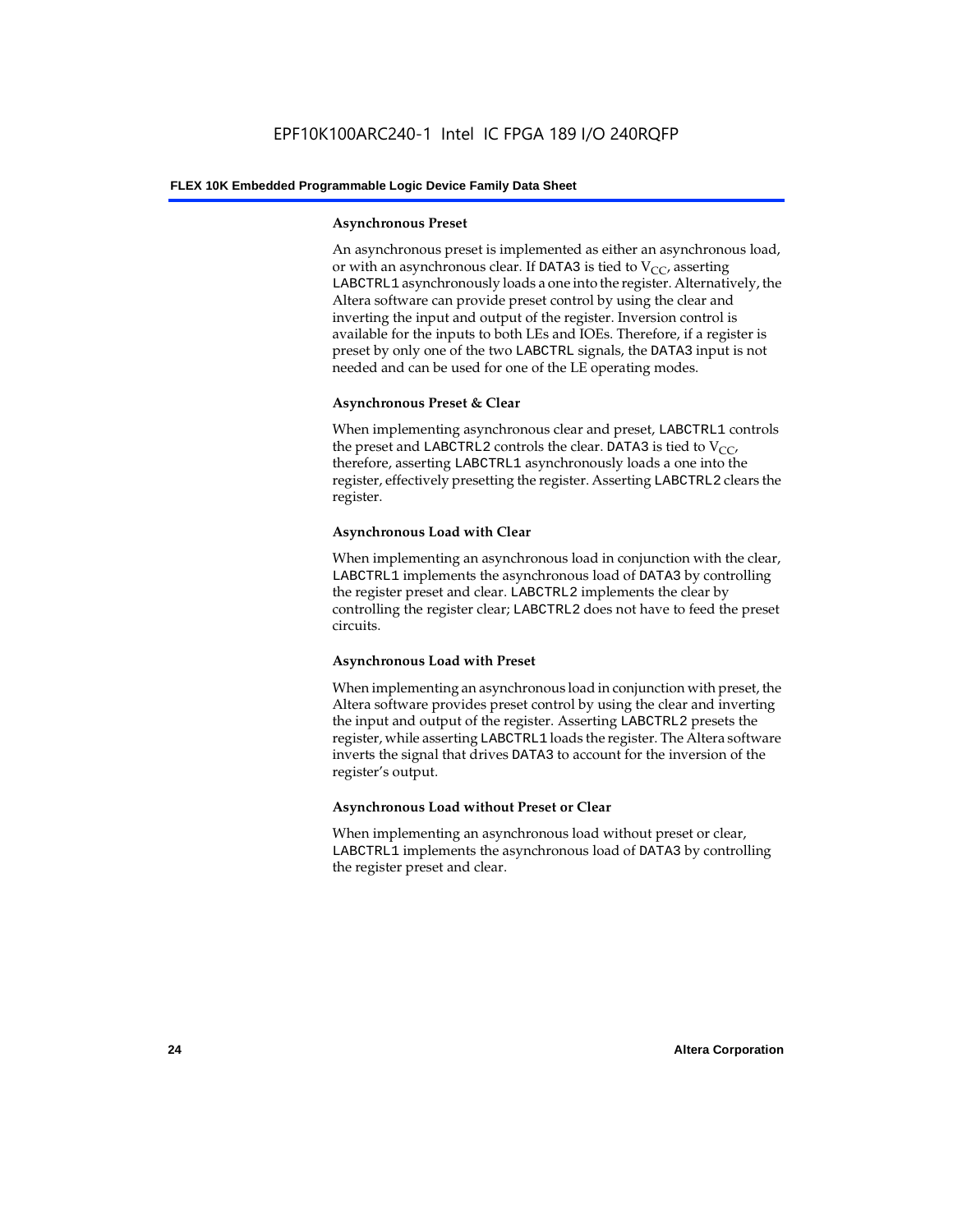#### **FastTrack Interconnect**

In the FLEX 10K architecture, connections between LEs and device I/O pins are provided by the FastTrack Interconnect, which is a series of continuous horizontal and vertical routing channels that traverse the device. This global routing structure provides predictable performance, even in complex designs. In contrast, the segmented routing in FPGAs requires switch matrices to connect a variable number of routing paths, increasing the delays between logic resources and reducing performance.

The FastTrack Interconnect consists of row and column interconnect channels that span the entire device. Each row of LABs is served by a dedicated row interconnect. The row interconnect can drive I/O pins and feed other LABs in the device. The column interconnect routes signals between rows and can drive I/O pins.

A row channel can be driven by an LE or by one of three column channels. These four signals feed dual 4-to-1 multiplexers that connect to two specific row channels. These multiplexers, which are connected to each LE, allow column channels to drive row channels even when all eight LEs in an LAB drive the row interconnect.

Each column of LABs is served by a dedicated column interconnect. The column interconnect can then drive I/O pins or another row's interconnect to route the signals to other LABs in the device. A signal from the column interconnect, which can be either the output of an LE or an input from an I/O pin, must be routed to the row interconnect before it can enter an LAB or EAB. Each row channel that is driven by an IOE or EAB can drive one specific column channel.

Access to row and column channels can be switched between LEs in adjacent pairs of LABs. For example, an LE in one LAB can drive the row and column channels normally driven by a particular LE in the adjacent LAB in the same row, and vice versa. This routing flexibility enables routing resources to be used more efficiently. See Figure 11.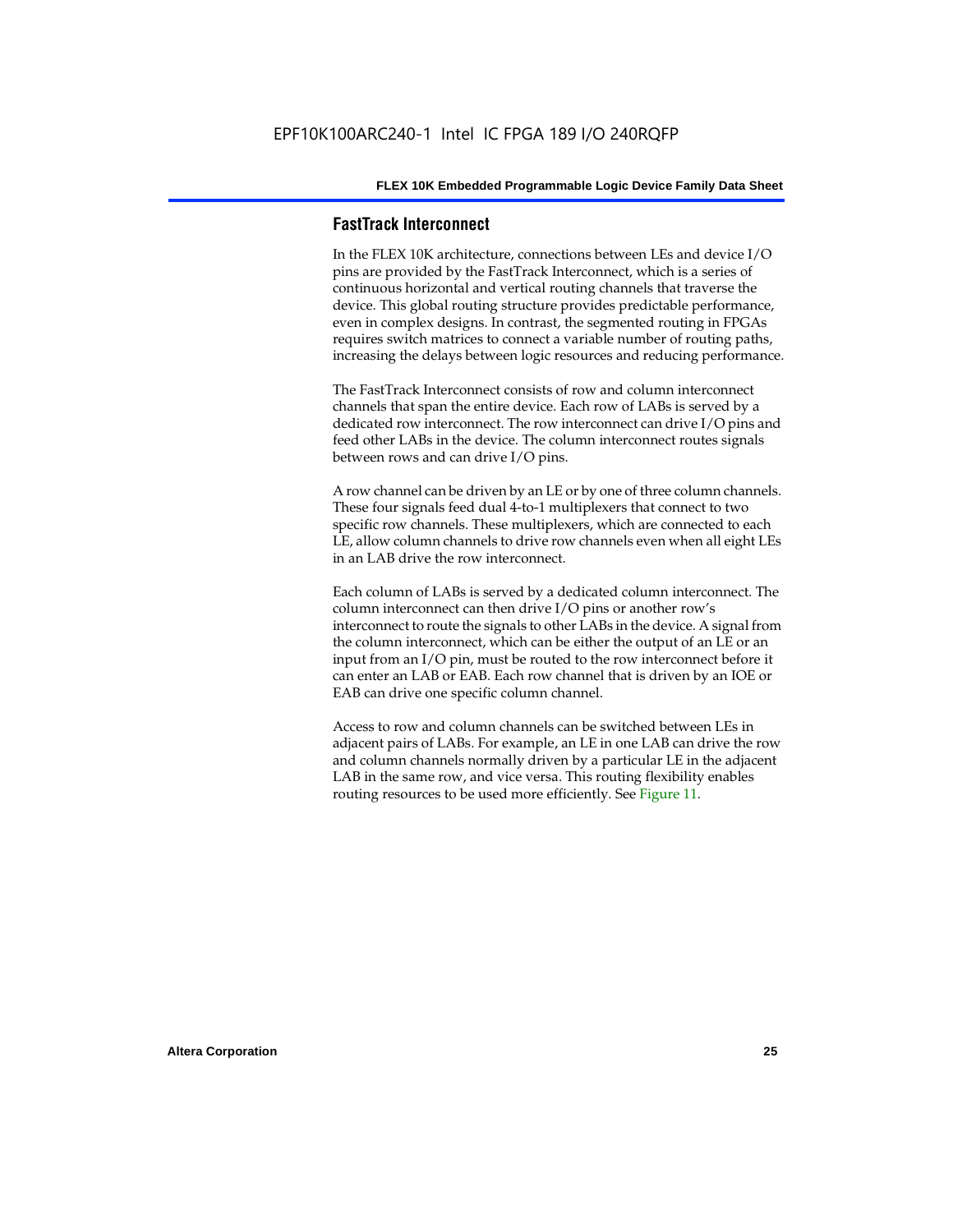#### *Figure 11. LAB Connections to Row & Column Interconnect*

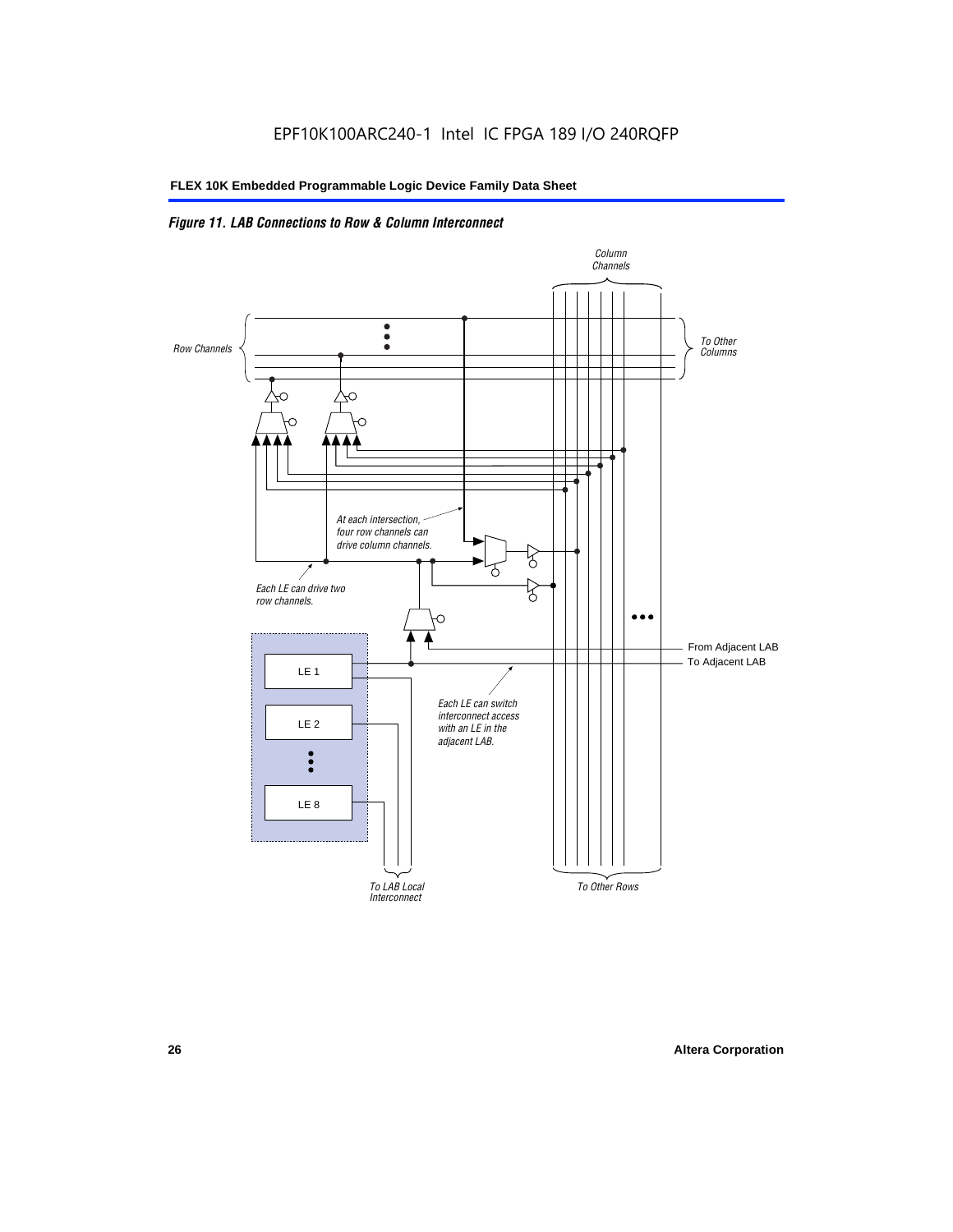For improved routing, the row interconnect is comprised of a combination of full-length and half-length channels. The full-length channels connect to all LABs in a row; the half-length channels connect to the LABs in half of the row. The EAB can be driven by the half-length channels in the left half of the row and by the full-length channels. The EAB drives out to the full-length channels. In addition to providing a predictable, row-wide interconnect, this architecture provides increased routing resources. Two neighboring LABs can be connected using a half-row channel, thereby saving the other half of the channel for the other half of the row.

Table 7 summarizes the FastTrack Interconnect resources available in each FLEX 10K device.

| Tadie 7. Flex Tur Fastitack Mieicumieci Resuulces |      |                            |                |                               |  |
|---------------------------------------------------|------|----------------------------|----------------|-------------------------------|--|
| <b>Device</b>                                     | Rows | <b>Channels per</b><br>Row | <b>Columns</b> | <b>Channels per</b><br>Column |  |
| EPF10K10                                          | 3    | 144                        | 24             | 24                            |  |
| EPF10K10A                                         |      |                            |                |                               |  |
| EPF10K20                                          | 6    | 144                        | 24             | 24                            |  |
| EPF10K30                                          | 6    | 216                        | 36             | 24                            |  |
| EPF10K30A                                         |      |                            |                |                               |  |
| EPF10K40                                          | 8    | 216                        | 36             | 24                            |  |
| EPF10K50                                          | 10   | 216                        | 36             | 24                            |  |
| EPF10K50V                                         |      |                            |                |                               |  |
| EPF10K70                                          | 9    | 312                        | 52             | 24                            |  |
| EPF10K100                                         | 12   | 312                        | 52             | 24                            |  |
| EPF10K100A                                        |      |                            |                |                               |  |
| EPF10K130V                                        | 16   | 312                        | 52             | 32                            |  |
| EPF10K250A                                        | 20   | 456                        | 76             | 40                            |  |

*Table 7. FLEX 10K FastTrack Interconnect Resources*

In addition to general-purpose I/O pins, FLEX 10K devices have six dedicated input pins that provide low-skew signal distribution across the device. These six inputs can be used for global clock, clear, preset, and peripheral output enable and clock enable control signals. These signals are available as control signals for all LABs and IOEs in the device.

The dedicated inputs can also be used as general-purpose data inputs because they can feed the local interconnect of each LAB in the device. However, the use of dedicated inputs as data inputs can introduce additional delay into the control signal network.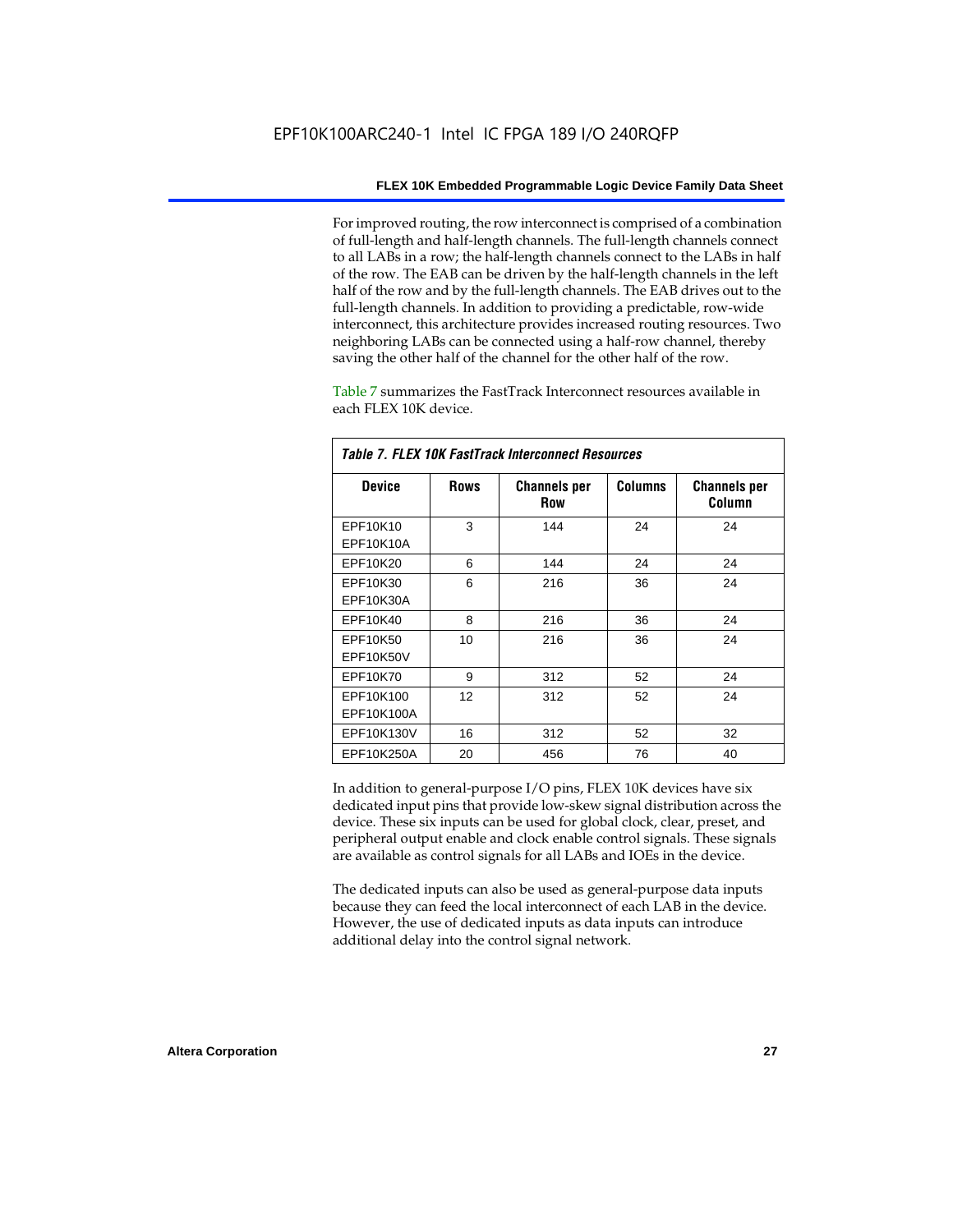Figure 12 shows the interconnection of adjacent LABs and EABs with row, column, and local interconnects, as well as the associated cascade and carry chains. Each LAB is labeled according to its location: a letter represents the row and a number represents the column. For example, LAB B3 is in row B, column 3.



*Figure 12. Interconnect Resources*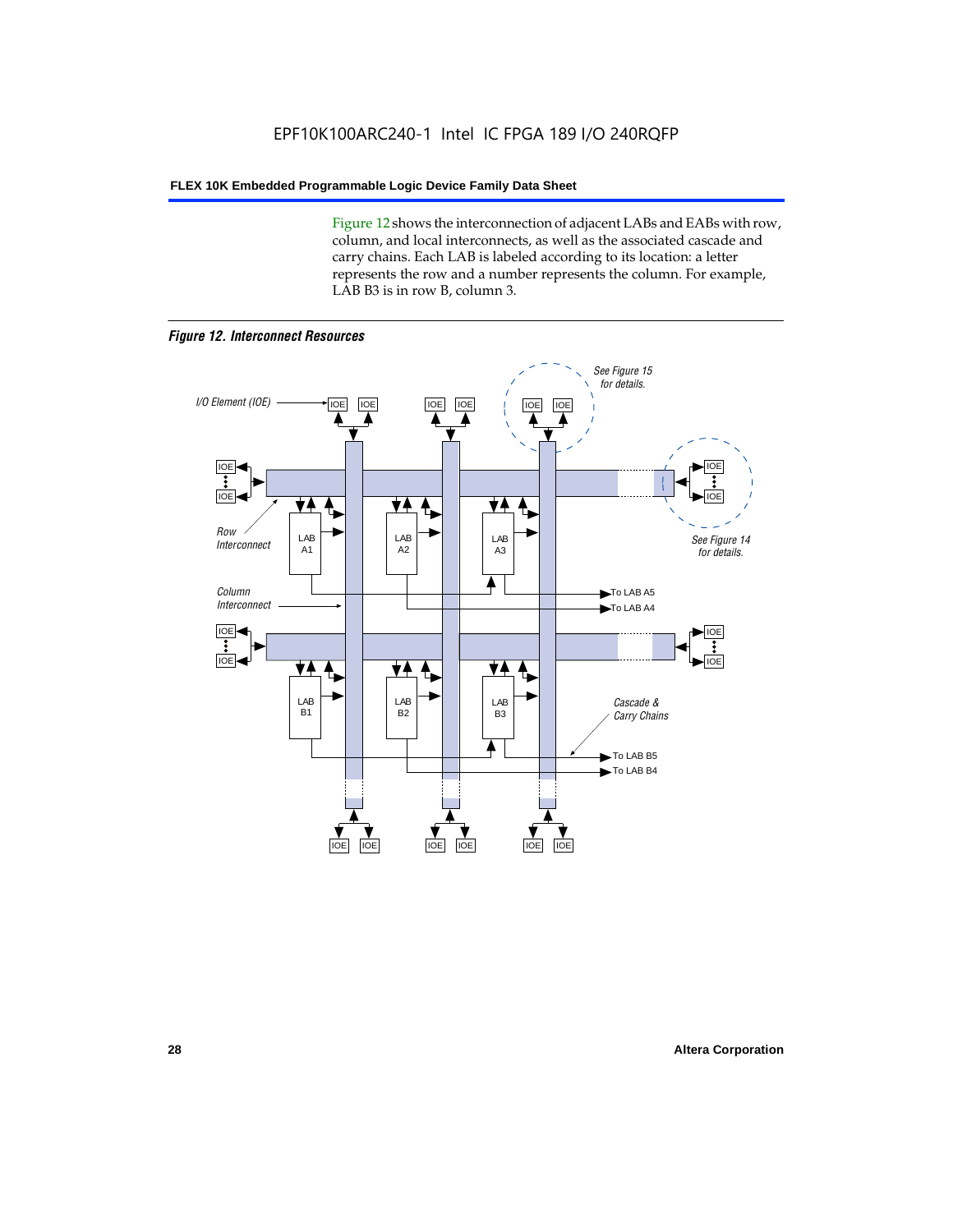#### **I/O Element**

An I/O element (IOE) contains a bidirectional I/O buffer and a register that can be used either as an input register for external data that requires a fast setup time, or as an output register for data that requires fast clockto-output performance. In some cases, using an LE register for an input register will result in a faster setup time than using an IOE register. IOEs can be used as input, output, or bidirectional pins. For bidirectional registered I/O implementation, the output register should be in the IOE and, the data input and output enable register should be LE registers placed adjacent to the bidirectional pin. The Compiler uses the programmable inversion option to invert signals from the row and column interconnect automatically where appropriate. Figure 13 shows the bidirectional I/O registers.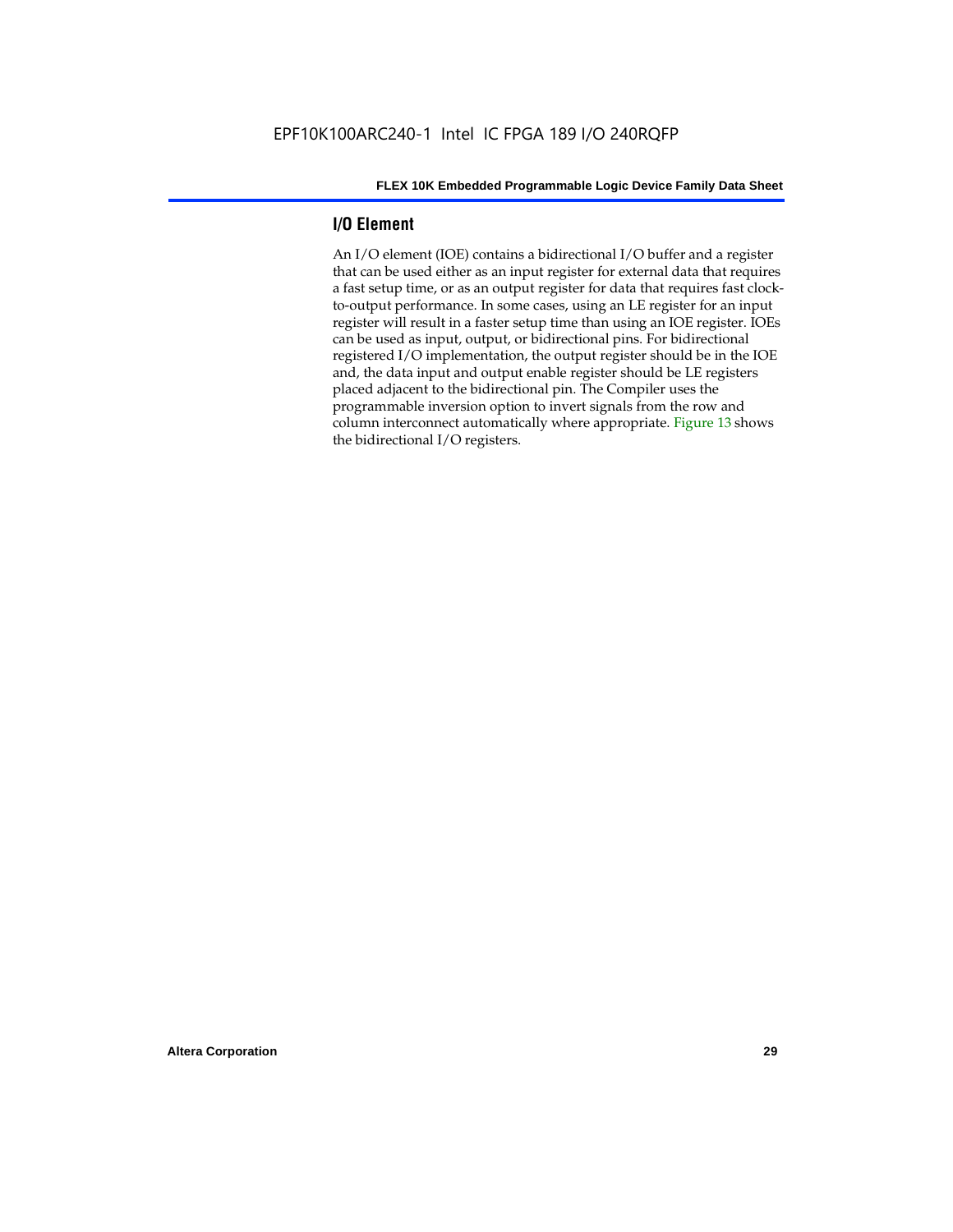#### *Figure 13. Bidirectional I/O Registers*

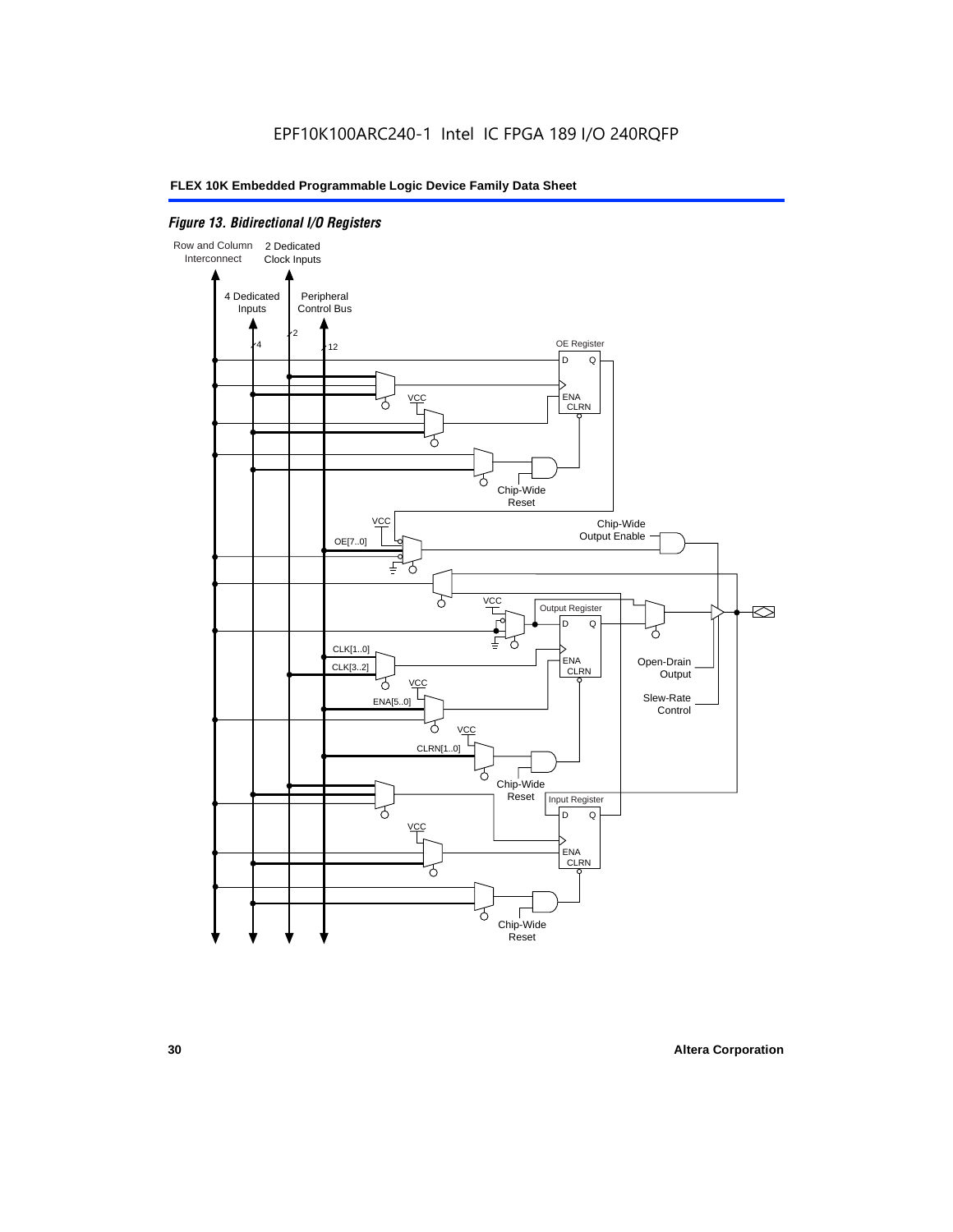Each IOE selects the clock, clear, clock enable, and output enable controls from a network of I/O control signals called the peripheral control bus. The peripheral control bus uses high-speed drivers to minimize signal skew across devices; it provides up to 12 peripheral control signals that can be allocated as follows:

- Up to eight output enable signals
- Up to six clock enable signals
- Up to two clock signals
- Up to two clear signals

If more than six clock enable or eight output enable signals are required, each IOE on the device can be controlled by clock enable and output enable signals driven by specific LEs. In addition to the two clock signals available on the peripheral control bus, each IOE can use one of two dedicated clock pins. Each peripheral control signal can be driven by any of the dedicated input pins or the first LE of each LAB in a particular row. In addition, an LE in a different row can drive a column interconnect, which causes a row interconnect to drive the peripheral control signal. The chip-wide reset signal will reset all IOE registers, overriding any other control signals.

Tables 8 and 9 list the sources for each peripheral control signal, and the rows that can drive global signals. These tables also show how the output enable, clock enable, clock, and clear signals share 12 peripheral control signals.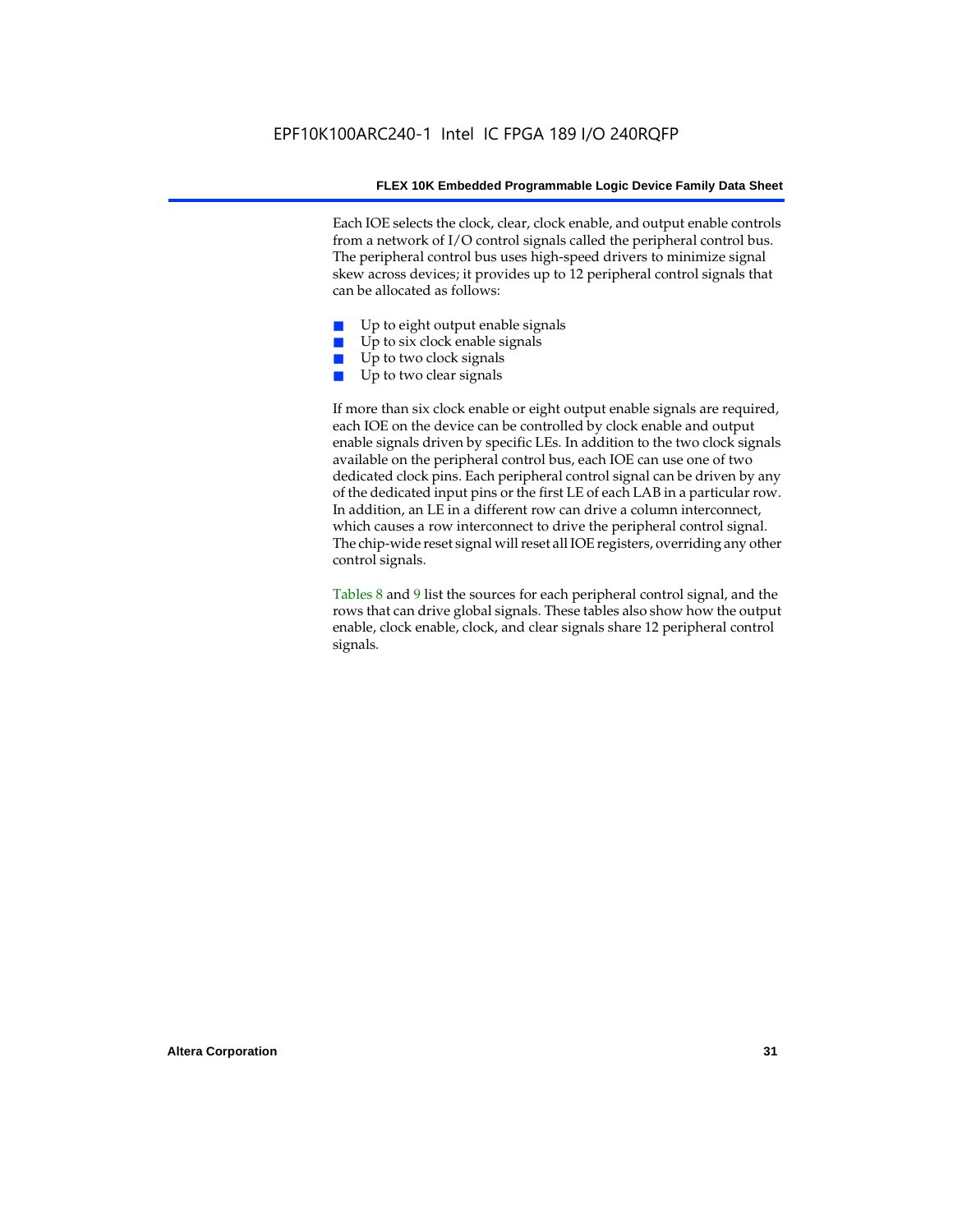| Table 8. EPF10K10, EPF10K20, EPF10K30, EPF10K40 & EPF10K50 Peripheral Bus Sources |                              |                 |                              |                 |                              |
|-----------------------------------------------------------------------------------|------------------------------|-----------------|------------------------------|-----------------|------------------------------|
| <b>Peripheral</b><br><b>Control Signal</b>                                        | <b>EPF10K10</b><br>EPF10K10A | <b>EPF10K20</b> | <b>EPF10K30</b><br>EPF10K30A | <b>EPF10K40</b> | <b>EPF10K50</b><br>EPF10K50V |
| OE0                                                                               | Row A                        | Row A           | Row A                        | Row A           | Row A                        |
| OE1                                                                               | Row A                        | Row B           | Row B                        | Row C           | Row B                        |
| OE2                                                                               | Row B                        | Row C           | Row C                        | Row D           | Row D                        |
| OE3                                                                               | Row B                        | Row D           | Row D                        | Row E           | Row F                        |
| OE4                                                                               | Row C                        | Row E           | Row E                        | Row F           | Row H                        |
| OE5                                                                               | Row C                        | Row F           | Row F                        | Row G           | Row J                        |
| CLKENA0/CLK0/GLOBAL0                                                              | Row A                        | Row A           | Row A                        | Row B           | Row A                        |
| CLKENA1/OE6/GLOBAL1                                                               | Row A                        | Row B           | Row B                        | Row C           | Row C                        |
| CLKENA2/CLR0                                                                      | Row B                        | Row C           | Row C                        | Row D           | Row E                        |
| CLKENA3/OE7/GLOBAL2                                                               | Row B                        | Row D           | Row D                        | Row E           | Row G                        |
| CLKENA4/CLR1                                                                      | Row C                        | Row E           | Row E                        | Row F           | Row I                        |
| CLKENA5/CLK1/GLOBAL3                                                              | Row C                        | Row F           | Row F                        | Row H           | Row J                        |

#### *Table 9. EPF10K70, EPF10K100, EPF10K130V & EPF10K250A Peripheral Bus Sources*

| Peripheral<br><b>Control Signal</b> | <b>EPF10K70</b> | <b>EPF10K100</b><br>EPF10K100A | <b>EPF10K130V</b> | <b>EPF10K250A</b> |
|-------------------------------------|-----------------|--------------------------------|-------------------|-------------------|
| OE0                                 | Row A           | Row A                          | Row C             | Row E             |
| OE1                                 | Row B           | Row C                          | Row E             | Row G             |
| OE <sub>2</sub>                     | Row D           | Row E                          | Row G             | Row I             |
| OE3                                 | Row I           | Row L                          | Row N             | Row P             |
| OE4                                 | Row G           | Row I                          | Row K             | Row M             |
| OE5                                 | Row H           | Row K                          | Row M             | Row O             |
| CLKENA0/CLK0/GLOBAL0                | Row E           | Row F                          | Row H             | Row J             |
| CLKENA1/OE6/GLOBAL1                 | Row C           | Row D                          | Row F             | Row H             |
| CLKENA2/CLR0                        | Row B           | Row B                          | Row D             | Row F             |
| CLKENA3/OE7/GLOBAL2                 | Row F           | Row H                          | Row J             | Row L             |
| CLKENA4/CLR1                        | Row H           | Row J                          | Row L             | Row N             |
| CLKENA5/CLK1/GLOBAL3                | Row E           | Row G                          | Row I             | Row K             |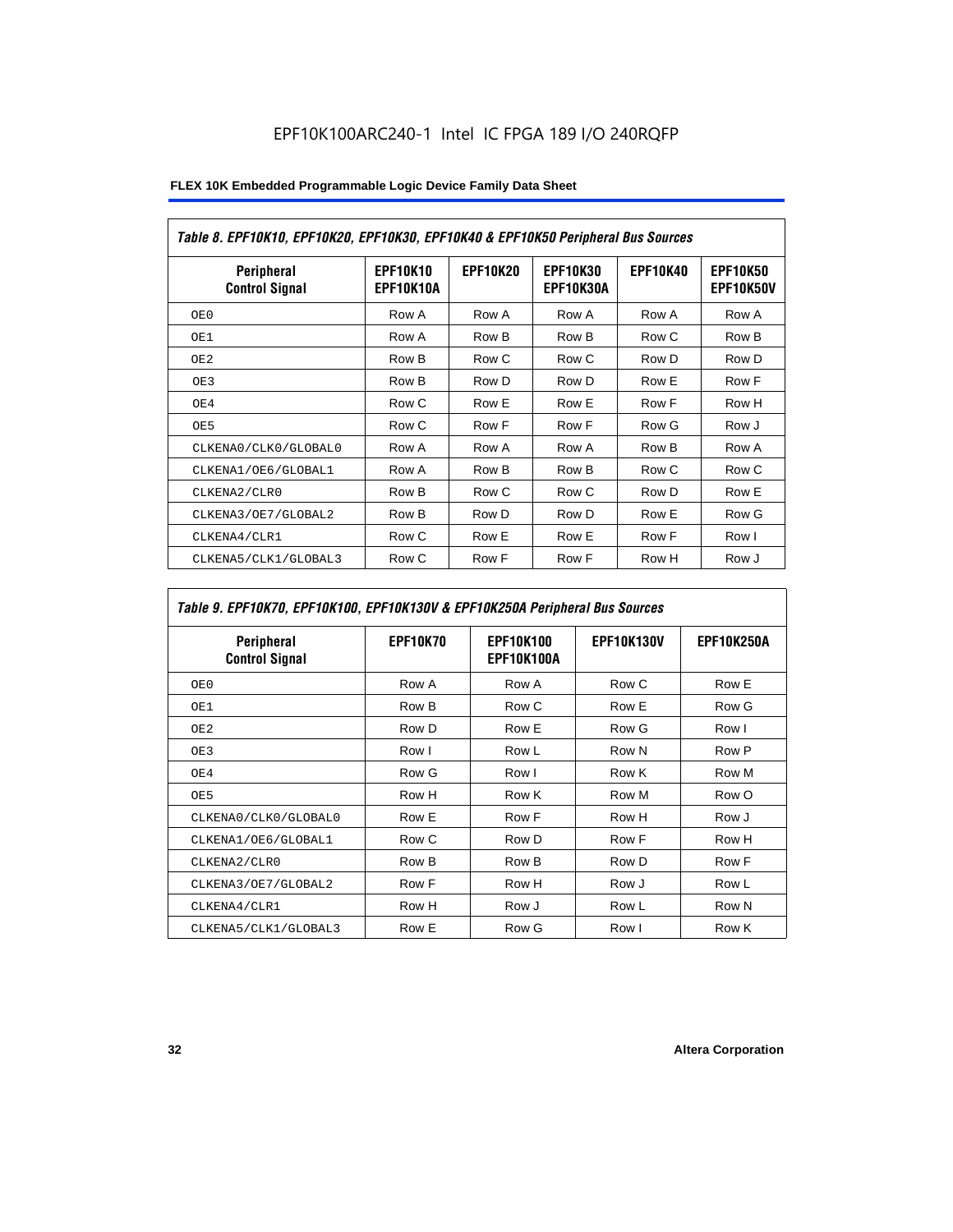Signals on the peripheral control bus can also drive the four global signals, referred to as GLOBAL0 through GLOBAL3 in Tables 8 and 9. The internally generated signal can drive the global signal, providing the same low-skew, low-delay characteristics for an internally generated signal as for a signal driven by an input. This feature is ideal for internally generated clear or clock signals with high fan-out. When a global signal is driven by internal logic, the dedicated input pin that drives that global signal cannot be used. The dedicated input pin should be driven to a known logic state (such as ground) and not be allowed to float.

When the chip-wide output enable pin is held low, it will tri-state all pins on the device. This option can be set in the Global Project Device Options menu. Additionally, the registers in the IOE can be reset by holding the chip-wide reset pin low.

#### *Row-to-IOE Connections*

When an IOE is used as an input signal, it can drive two separate row channels. The signal is accessible by all LEs within that row. When an IOE is used as an output, the signal is driven by a multiplexer that selects a signal from the row channels. Up to eight IOEs connect to each side of each row channel. See Figure 14.

#### *Figure 14. FLEX 10K Row-to-IOE Connections*

*The values for m and n are provided in Table 10.*

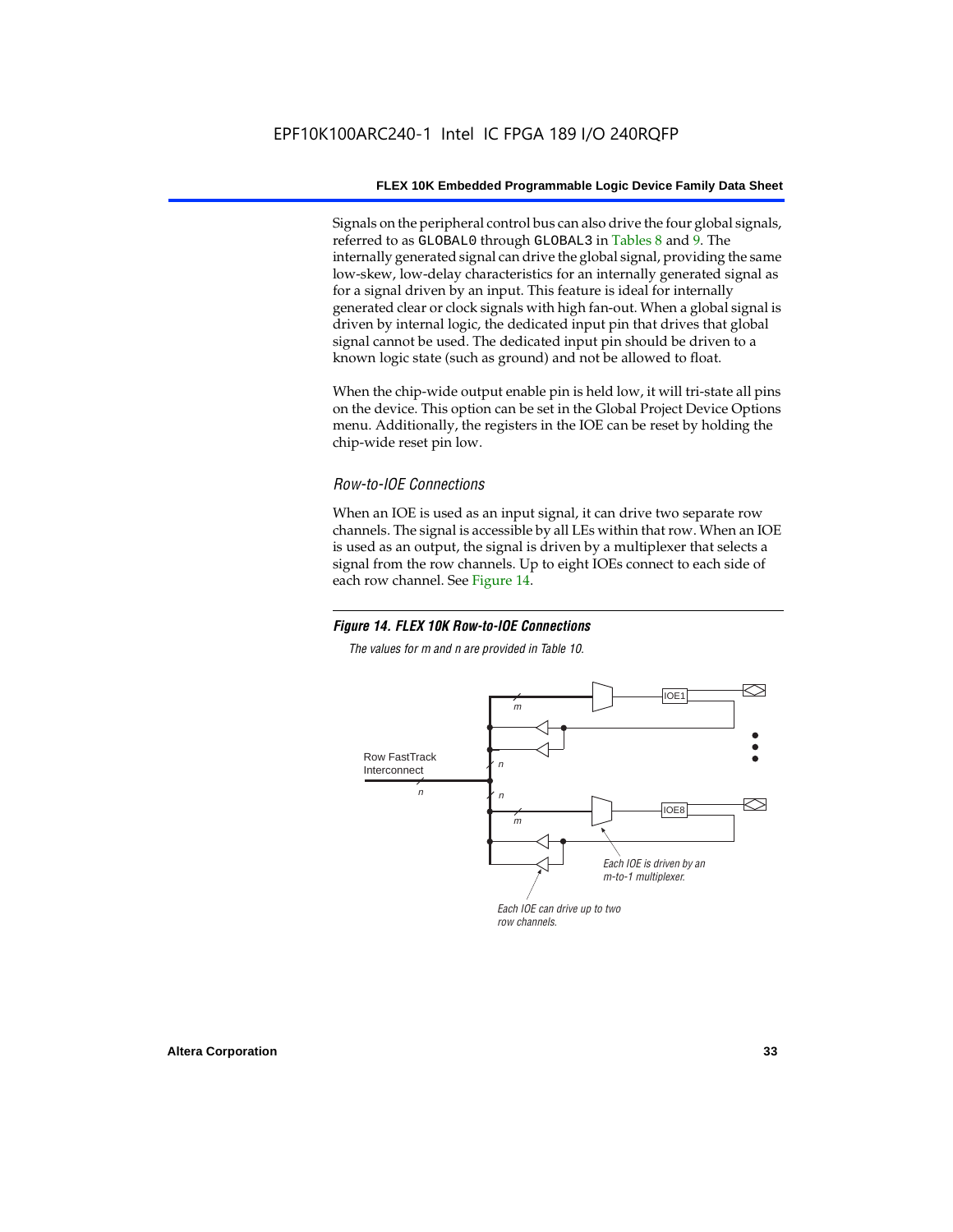| Table 10. FLEX 10K Row-to-IOE Interconnect Resources |                      |                          |  |  |  |
|------------------------------------------------------|----------------------|--------------------------|--|--|--|
| <b>Device</b>                                        | Channels per Row (n) | Row Channels per Pin (m) |  |  |  |
| EPF10K10<br>EPF10K10A                                | 144                  | 18                       |  |  |  |
| EPF10K20                                             | 144                  | 18                       |  |  |  |
| EPF10K30<br>EPF10K30A                                | 216                  | 27                       |  |  |  |
| EPF10K40                                             | 216                  | 27                       |  |  |  |
| EPF10K50<br>EPF10K50V                                | 216                  | 27                       |  |  |  |
| EPF10K70                                             | 312                  | 39                       |  |  |  |
| EPF10K100<br>EPF10K100A                              | 312                  | 39                       |  |  |  |
| EPF10K130V                                           | 312                  | 39                       |  |  |  |
| EPF10K250A                                           | 456                  | 57                       |  |  |  |

Table 10 lists the FLEX 10K row-to-IOE interconnect resources.

#### *Column-to-IOE Connections*

When an IOE is used as an input, it can drive up to two separate column channels. When an IOE is used as an output, the signal is driven by a multiplexer that selects a signal from the column channels. Two IOEs connect to each side of the column channels. Each IOE can be driven by column channels via a multiplexer. The set of column channels that each IOE can access is different for each IOE. See Figure 15.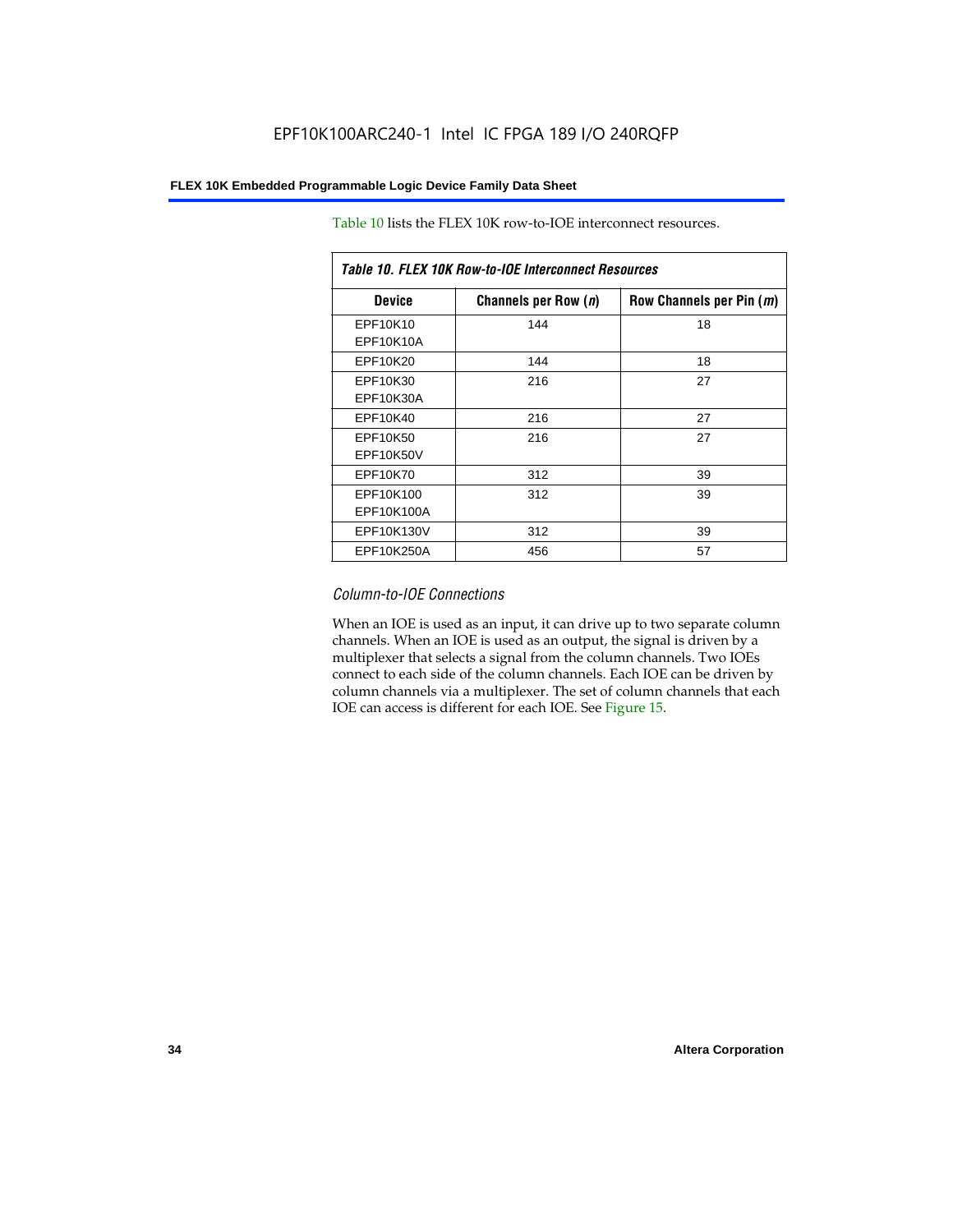#### *Figure 15. FLEX 10K Column-to-IOE Connections*

*The values for m and n are provided in Table 11.*



#### Table 11 lists the FLEX 10K column-to-IOE interconnect resources.

| Table 11, FLEX 10K Column-to-IOE Interconnect Resources |                         |                            |  |  |  |
|---------------------------------------------------------|-------------------------|----------------------------|--|--|--|
| <b>Device</b>                                           | Channels per Column (n) | Column Channel per Pin (m) |  |  |  |
| EPF10K10                                                | 24                      | 16                         |  |  |  |
| EPF10K10A                                               |                         |                            |  |  |  |
| EPF10K20                                                | 24                      | 16                         |  |  |  |
| EPF10K30                                                | 24                      | 16                         |  |  |  |
| EPF10K30A                                               |                         |                            |  |  |  |
| EPF10K40                                                | 24                      | 16                         |  |  |  |
| EPF10K50                                                | 24                      | 16                         |  |  |  |
| EPF10K50V                                               |                         |                            |  |  |  |
| EPF10K70                                                | 24                      | 16                         |  |  |  |
| EPF10K100                                               | 24                      | 16                         |  |  |  |
| EPF10K100A                                              |                         |                            |  |  |  |
| EPF10K130V                                              | 32                      | 24                         |  |  |  |
| EPF10K250A                                              | 40                      | 32                         |  |  |  |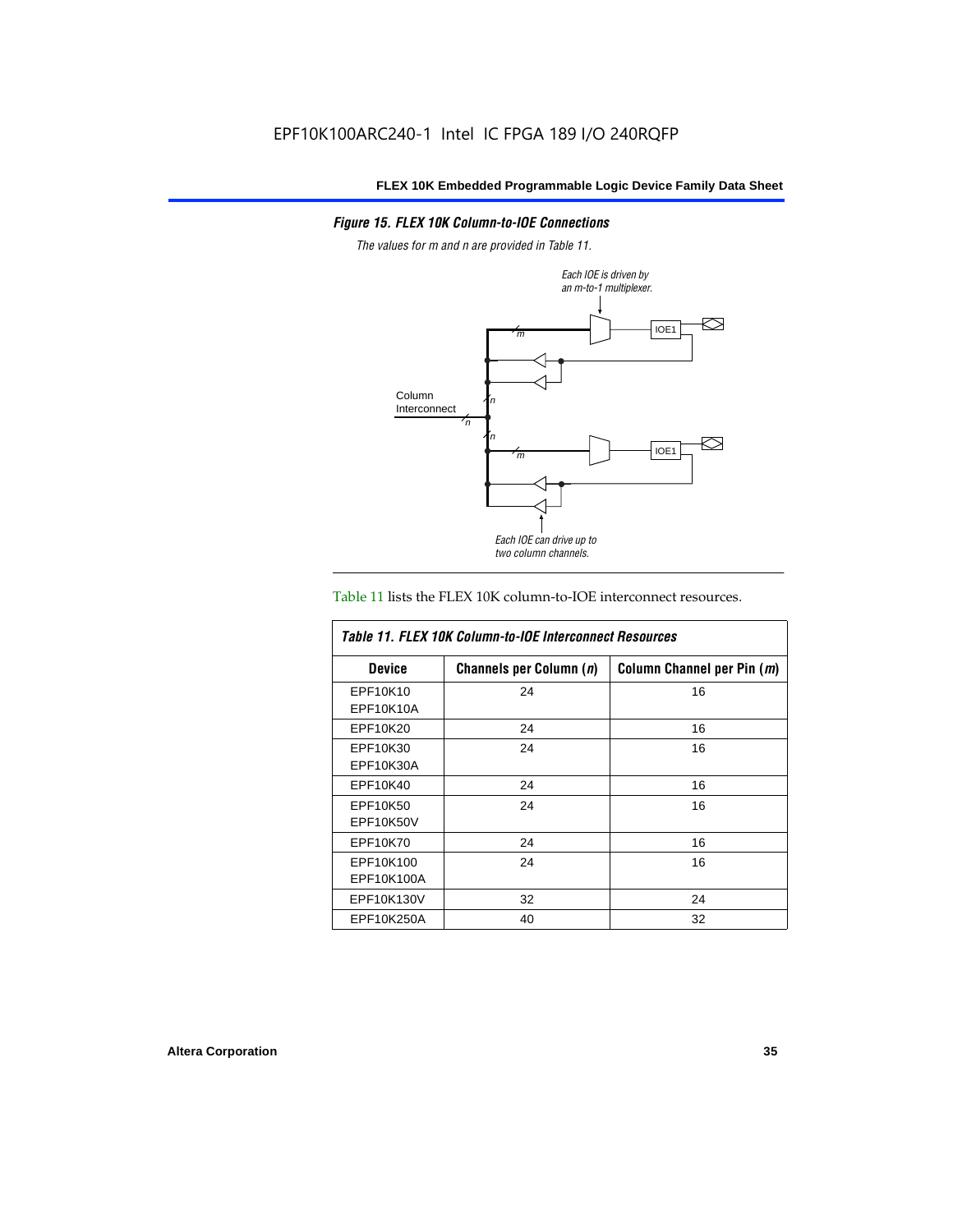# **SameFrame Pin-Outs**

FLEX 10KE devices support the SameFrame pin-out feature for FineLine BGA packages. The SameFrame pin-out feature is the arrangement of balls on FineLine BGA packages such that the lower-ballcount packages form a subset of the higher-ball-count packages. SameFrame pin-outs provide the flexibility to migrate not only from device to device within the same package, but also from one package to another. A given printed circuit board (PCB) layout can support multiple device density/package combinations. For example, a single board layout can support a range of devices from an EPF10K10A device in a 256-pin FineLine BGA package to an EPF10K100A device in a 484-pin FineLine BGA package.

The Altera software provides support to design PCBs with SameFrame pin-out devices. Devices can be defined for present and future use. The Altera software generates pin-outs describing how to lay out a board to take advantage of this migration (see Figure 16).







256-Pin FineLine BGA Package (Reduced I/O Count or Logic Requirements) 484-Pin FineLine BGA Package (Increased I/O Count or Logic Requirements)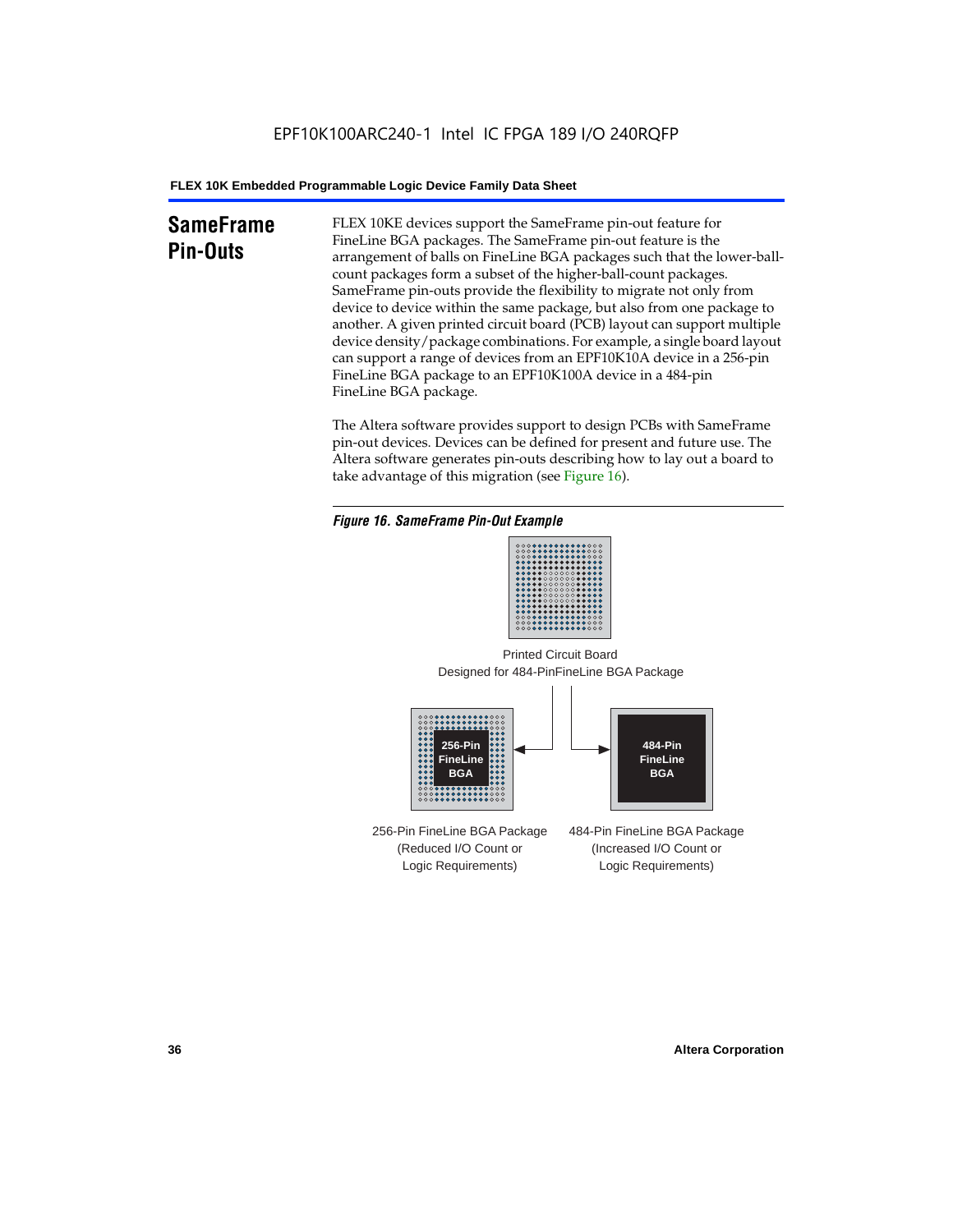# **ClockLock & ClockBoost Features**

To support high-speed designs, selected FLEX 10K devices offer optional ClockLock and ClockBoost circuitry containing a phase-locked loop (PLL) that is used to increase design speed and reduce resource usage. The ClockLock circuitry uses a synchronizing PLL that reduces the clock delay and skew within a device. This reduction minimizes clock-to-output and setup times while maintaining zero hold times. The ClockBoost circuitry, which provides a clock multiplier, allows the designer to enhance device area efficiency by sharing resources within the device. The ClockBoost feature allows the designer to distribute a low-speed clock and multiply that clock on-device. Combined, the ClockLock and ClockBoost features provide significant improvements in system performance and bandwidth.

The ClockLock and ClockBoost features in FLEX 10K devices are enabled through the Altera software. External devices are not required to use these features. The output of the ClockLock and ClockBoost circuits is not available at any of the device pins.

The ClockLock and ClockBoost circuitry locks onto the rising edge of the incoming clock. The circuit output can only drive the clock inputs of registers; the generated clock cannot be gated or inverted.

The dedicated clock pin (GCLK1) supplies the clock to the ClockLock and ClockBoost circuitry. When the dedicated clock pin is driving the ClockLock or ClockBoost circuitry, it cannot drive elsewhere in the device.

In designs that require both a multiplied and non-multiplied clock, the clock trace on the board can be connected to GCLK1. With the Altera software, GCLK1 can feed both the ClockLock and ClockBoost circuitry in the FLEX 10K device. However, when both circuits are used, the other clock pin (GCLK0) cannot be used. Figure 17 shows a block diagram of how to enable both the ClockLock and ClockBoost circuits in the Altera software. The example shown is a schematic, but a similar approach applies for designs created in AHDL, VHDL, and Verilog HDL. When the ClockLock and ClockBoost circuits are used simultaneously, the input frequency parameter must be the same for both circuits. In Figure 17, the input frequency must meet the requirements specified when the ClockBoost multiplication factor is two.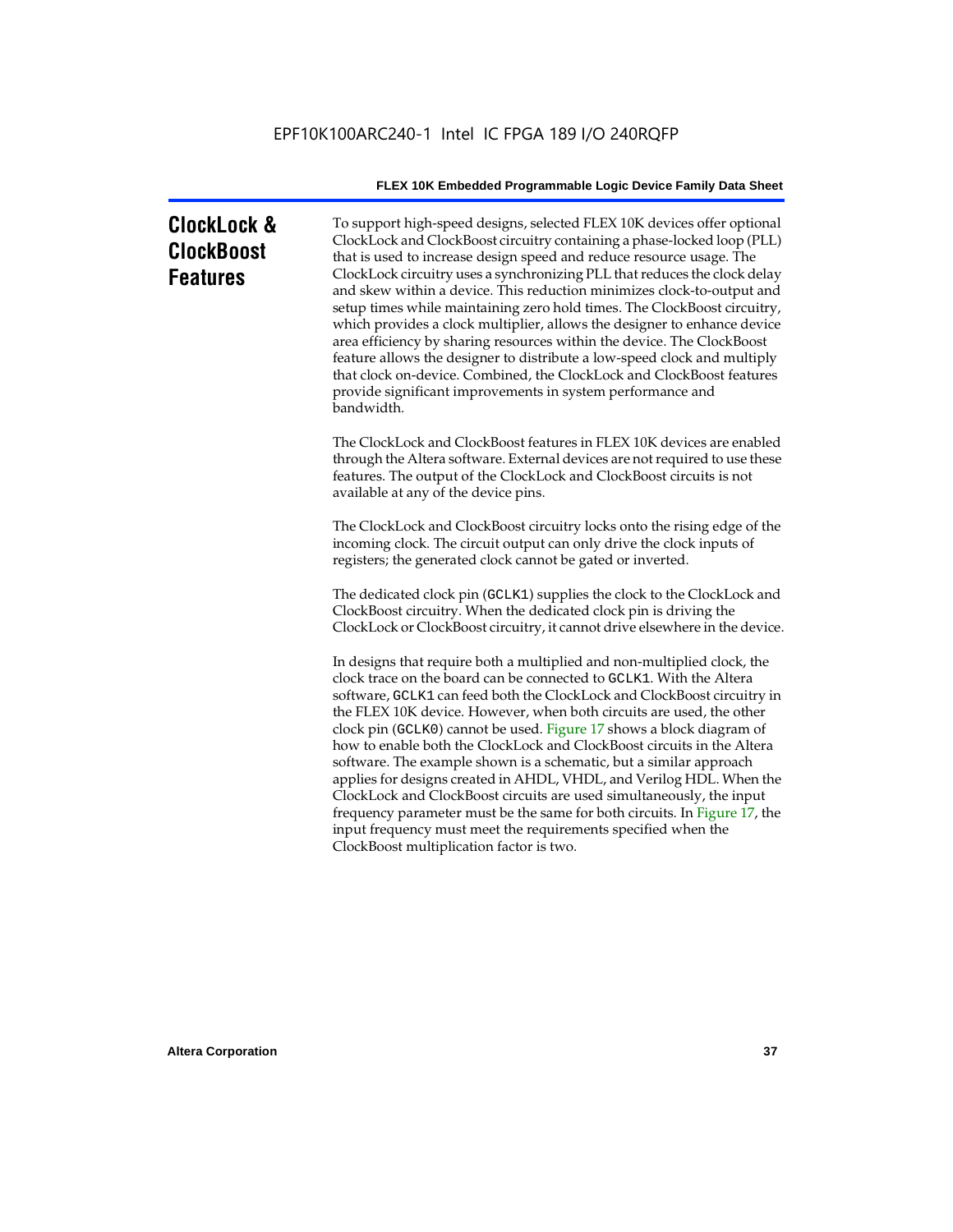

*Figure 17. Enabling ClockLock & ClockBoost in the Same Design*

To use both the ClockLock and ClockBoost circuits in the same design, designers must use Revision C EPF10K100GC503-3DX devices and MAX+PLUS II software versions 7.2 or higher. The die revision is indicated by the third digit of the nine-digit code on the top side of the device.

# **Output Configuration**

This section discusses the peripheral component interconnect (PCI) pull-up clamping diode option, slew-rate control, open-drain output option, MultiVolt I/O interface, and power sequencing for FLEX 10K devices. The PCI pull-up clamping diode, slew-rate control, and open-drain output options are controlled pin-by-pin via Altera logic options. The MultiVolt I/O interface is controlled by connecting  $V_{\text{CCIO}}$  to a different voltage than  $V_{\text{CCINT}}$ . Its effect can be simulated in the Altera software via the **Global Project Device Options** dialog box (Assign menu).

## **PCI Clamping Diodes**

The EPF10K10A and EPF10K30A devices have a pull-up clamping diode on every I/O, dedicated input, and dedicated clock pin. PCI clamping diodes clamp the transient overshoot caused by reflected waves to the  $V_{\text{CCIO}}$  value and are required for 3.3-V PCI compliance. Clamping diodes can also be used to limit overshoot in other systems.

Clamping diodes are controlled on a pin-by-pin basis via a logic option in the Altera software. When  $V_{\text{CCIO}}$  is 3.3 V, a pin that has the clamping diode turned on can be driven by a 2.5-V or 3.3-V signal, but not a 5.0-V signal. When  $V_{\text{CCIO}}$  is 2.5 V, a pin that has the clamping diode turned on can be driven by a 2.5-V signal, but not a 3.3-V or 5.0-V signal. However, a clamping diode can be turned on for a subset of pins, which allows devices to bridge between a 3.3-V PCI bus and a 5.0-V device.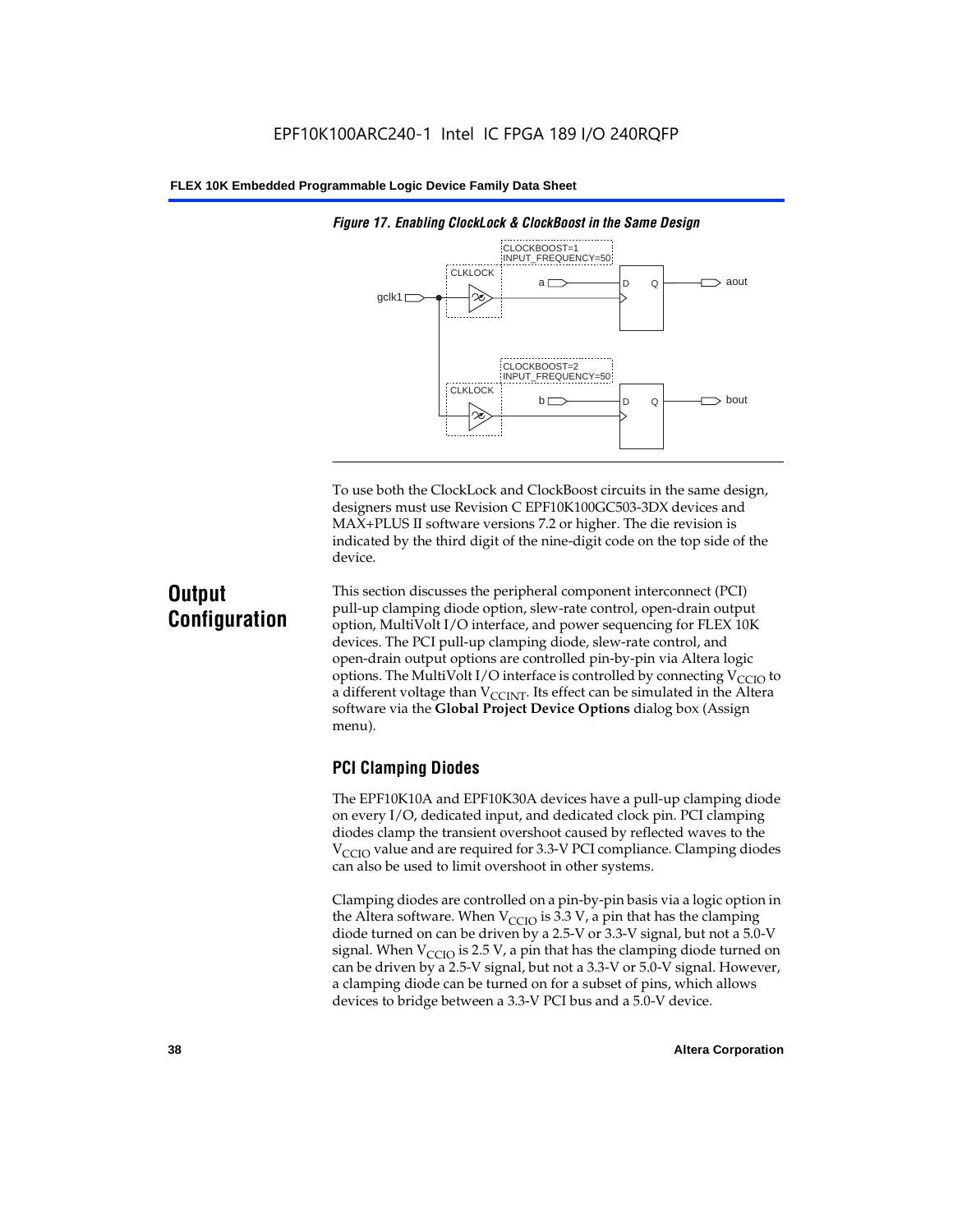## **Slew-Rate Control**

The output buffer in each IOE has an adjustable output slew rate that can be configured for low-noise or high-speed performance. A slower slew rate reduces system noise and adds a maximum delay of approximately 2.9 ns. The fast slew rate should be used for speed-critical outputs in systems that are adequately protected against noise. Designers can specify the slew rate on a pin-by-pin basis during design entry or assign a default slew rate to all pins on a device-wide basis. The slow slew rate setting affects only the falling edge of the output.

## **Open-Drain Output Option**

FLEX 10K devices provide an optional open-drain (electrically equivalent to an open-collector) output for each I/O pin. This open-drain output enables the device to provide system-level control signals (e.g., interrupt and write enable signals) that can be asserted by any of several devices. It can also provide an additional wired-OR plane. Additionally, the Altera software can convert tri-state buffers with grounded data inputs to opendrain pins automatically.

Open-drain output pins on FLEX 10K devices (with a pull-up resistor to the 5.0-V supply) can drive 5.0-V CMOS input pins that require a  $V<sub>IH</sub>$  of 3.5 V. When the open-drain pin is active, it will drive low. When the pin is inactive, the trace will be pulled up to 5.0 V by the resistor. The open-drain pin will only drive low or tri-state; it will never drive high. The rise time is dependent on the value of the pull-up resistor and load impedance. The  $I_{\text{OL}}$  current specification should be considered when selecting a pull-up resistor.

Output pins on 5.0-V FLEX 10K devices with  $V_{\text{CCIO}} = 3.3$  V or 5.0 V (with a pull-up resistor to the 5.0-V supply) can also drive 5.0-V CMOS input pins. In this case, the pull-up transistor will turn off when the pin voltage exceeds 3.3 V. Therefore, the pin does not have to be open-drain.

## **MultiVolt I/O Interface**

The FLEX 10K device architecture supports the MultiVolt I/O interface feature, which allows FLEX 10K devices to interface with systems of differing supply voltages. These devices have one set of  $V_{CC}$  pins for internal operation and input buffers (VCCINT) and another set for I/O output drivers (VCCIO).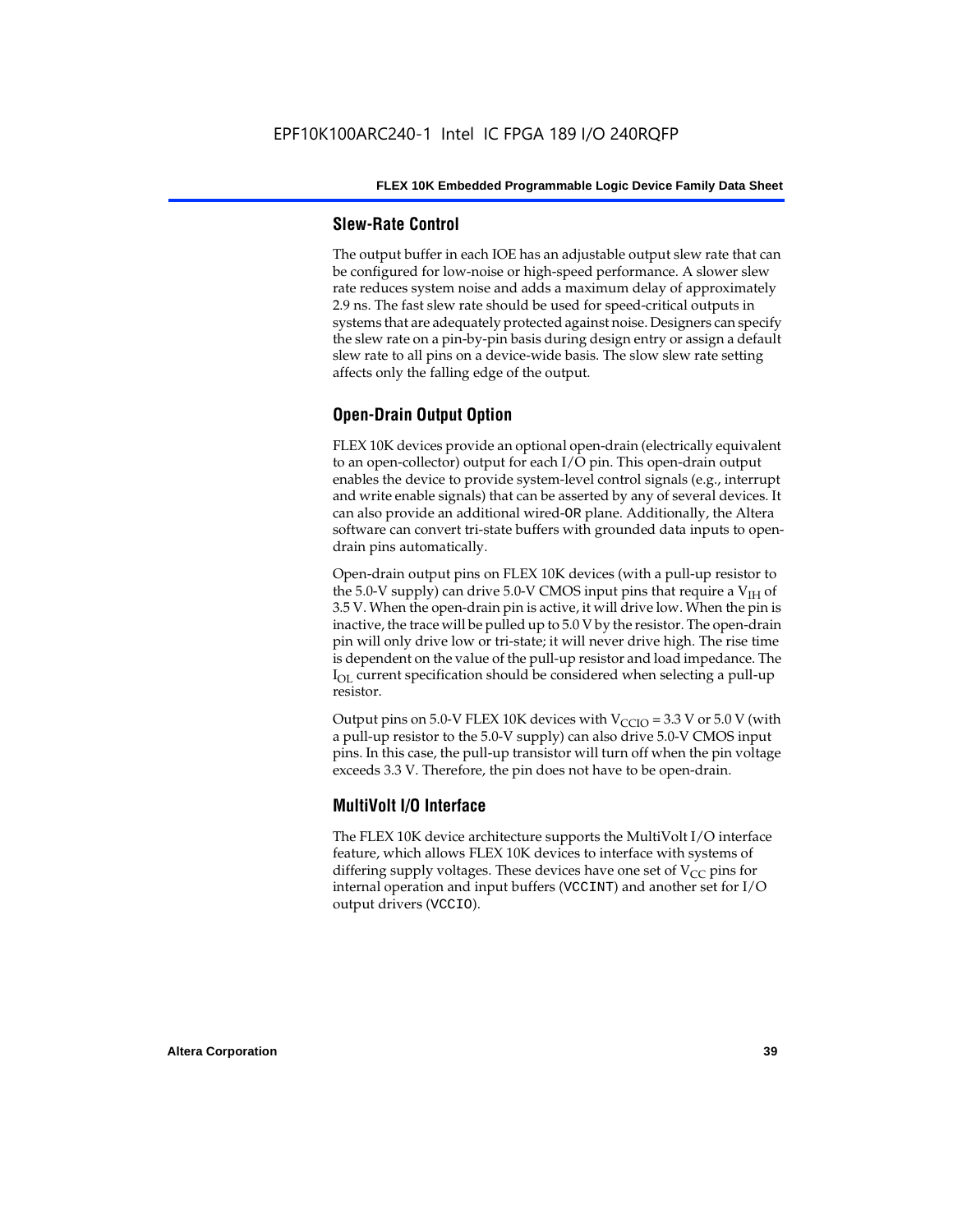Table 12 describes the FLEX 10K device supply voltages and MultiVolt I/O support levels.

| Table 12. Supply Voltages & MultiVolt I/O Support Levels |                          |                   |                                         |               |  |
|----------------------------------------------------------|--------------------------|-------------------|-----------------------------------------|---------------|--|
| <b>Devices</b>                                           | Supply Voltage (V)       |                   | <b>MultiVolt I/O Support Levels (V)</b> |               |  |
|                                                          | <b>V<sub>CCINT</sub></b> | V <sub>CCIO</sub> | Input                                   | <b>Output</b> |  |
| FLEX 10K (1)                                             | 5.0                      | 5.0               | 3.3 or 5.0                              | 5.0           |  |
|                                                          | 5.0                      | 3.3               | 3.3 or 5.0                              | 3.3 or 5.0    |  |
| EPF10K50V (1)                                            | 3.3                      | 3.3               | 3.3 or 5.0                              | 3.3 or 5.0    |  |
| EPF10K130V                                               | 3.3                      | 3.3               | 3.3 or 5.0                              | 3.3 or 5.0    |  |
| FLEX 10KA (1)                                            | 3.3                      | 3.3               | 2.5, 3.3, or 5.0                        | 3.3 or 5.0    |  |
|                                                          | 3.3                      | 2.5               | 2.5, 3.3, or 5.0                        | 2.5           |  |

*Note*

(1) 240-pin QFP packages do not support the MultiVolt I/O features, so they do not have separate V<sub>CCIO</sub> pins.

## **Power Sequencing & Hot-Socketing**

Because FLEX 10K devices can be used in a multi-voltage environment, they have been designed specifically to tolerate any possible power-up sequence. The  $V_{\text{CCIO}}$  and  $V_{\text{CCINT}}$  power supplies can be powered in any order.

Signals can be driven into FLEX 10KA devices before and during power up without damaging the device. Additionally, FLEX 10KA devices do not drive out during power up. Once operating conditions are reached, FLEX 10KA devices operate as specified by the user.

# **IEEE Std. 1149.1 (JTAG) Boundary-Scan Support**

All FLEX 10K devices provide JTAG BST circuitry that complies with the IEEE Std. 1149.1-1990 specification. All FLEX 10K devices can also be configured using the JTAG pins through the BitBlaster serial download cable, or ByteBlasterMV parallel port download cable, or via hardware that uses the Jam<sup>TM</sup> programming and test language. JTAG BST can be performed before or after configuration, but not during configuration. FLEX 10K devices support the JTAG instructions shown in Table 13.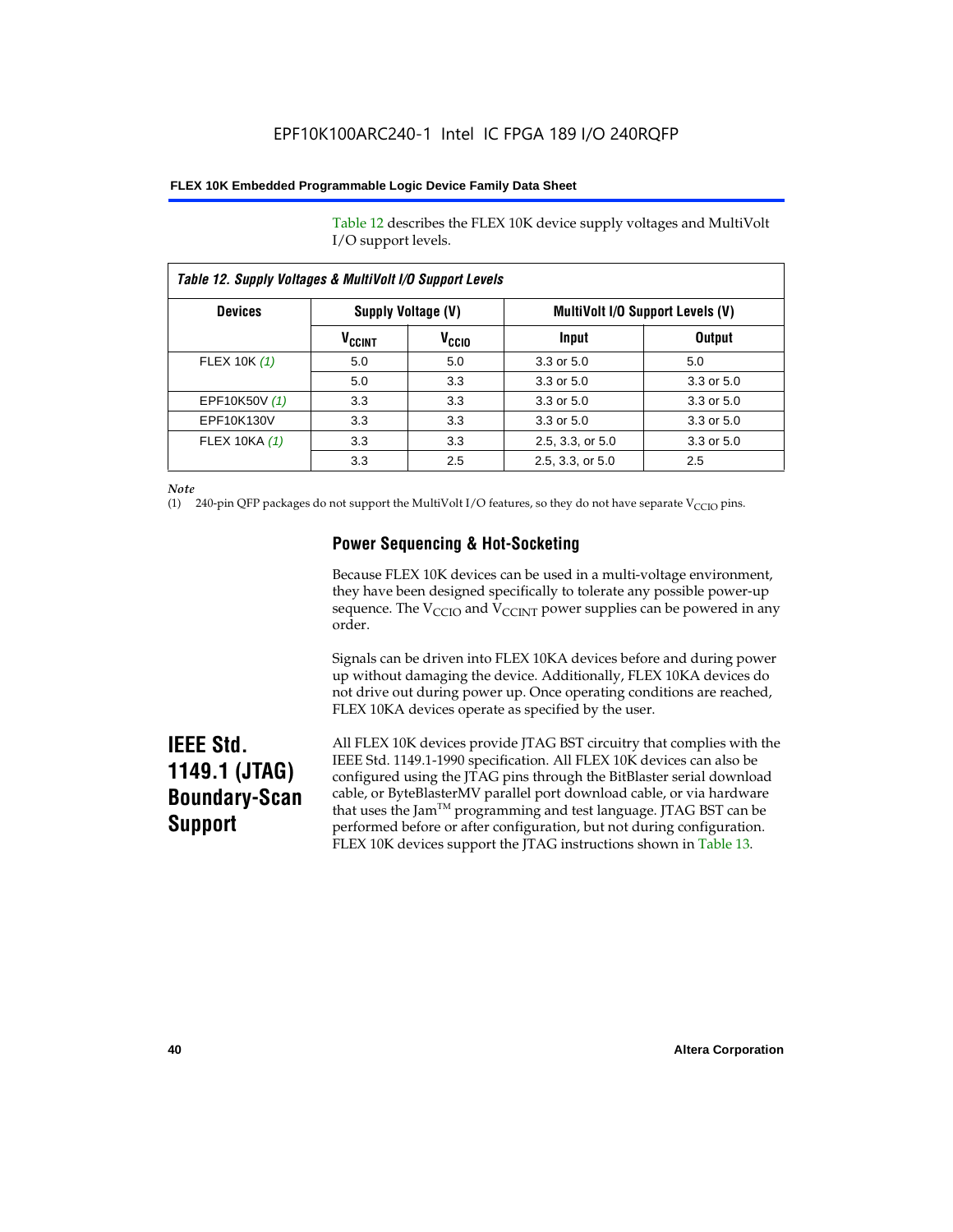| <b>Table 13. FLEX 10K JTAG Instructions</b> |                                                                                                                                                                                                                                             |  |  |
|---------------------------------------------|---------------------------------------------------------------------------------------------------------------------------------------------------------------------------------------------------------------------------------------------|--|--|
| <b>JTAG Instruction</b>                     | <b>Description</b>                                                                                                                                                                                                                          |  |  |
| SAMPLE/PRELOAD                              | Allows a snapshot of signals at the device pins to be captured and examined during<br>normal device operation, and permits an initial data pattern output at the device pins.                                                               |  |  |
| <b>EXTEST</b>                               | Allows the external circuitry and board-level interconnections to be tested by forcing a<br>test pattern at the output pins and capturing test results at the input pins.                                                                   |  |  |
| <b>BYPASS</b>                               | Places the 1-bit bypass register between the TDI and TDO pins, which allows the BST<br>data to pass synchronously through a selected device to adjacent devices during normal<br>device operation.                                          |  |  |
| <b>USERCODE</b>                             | Selects the user electronic signature (USERCODE) register and places it between the<br>TDI and TDO pins, allowing the USERCODE to be serially shifted out of TDO.                                                                           |  |  |
| <b>IDCODE</b>                               | Selects the IDCODE register and places it between TDI and TDO, allowing the IDCODE<br>to be serially shifted out of TDO.                                                                                                                    |  |  |
| <b>ICR Instructions</b>                     | These instructions are used when configuring a FLEX 10K device via JTAG ports with a<br>BitBlaster, or ByteBlasterMV or MasterBlaster download cable, or using a Jam File<br>(.jam) or Jam Byte-Code File (.jbc) via an embedded processor. |  |  |

The instruction register length of FLEX 10K devices is 10 bits. The USERCODE register length in FLEX 10K devices is 32 bits; 7 bits are determined by the user, and 25 bits are predetermined. Tables 14 and 15 show the boundary-scan register length and device IDCODE information for FLEX 10K devices.

|                       | Table 14. FLEX 10K Boundary-Scan Register Length |  |  |  |
|-----------------------|--------------------------------------------------|--|--|--|
| <b>Device</b>         | <b>Boundary-Scan</b><br><b>Register Length</b>   |  |  |  |
| EPF10K10, EPF10K10A   | 480                                              |  |  |  |
| EPF10K20              | 624                                              |  |  |  |
| EPF10K30, EPF10K30A   | 768                                              |  |  |  |
| EPF10K40              | 864                                              |  |  |  |
| EPF10K50, EPF10K50V   | 960                                              |  |  |  |
| EPF10K70              | 1,104                                            |  |  |  |
| EPF10K100, EPF10K100A | 1,248                                            |  |  |  |
| EPF10K130V            | 1,440                                            |  |  |  |
| EPF10K250A            | 1.440                                            |  |  |  |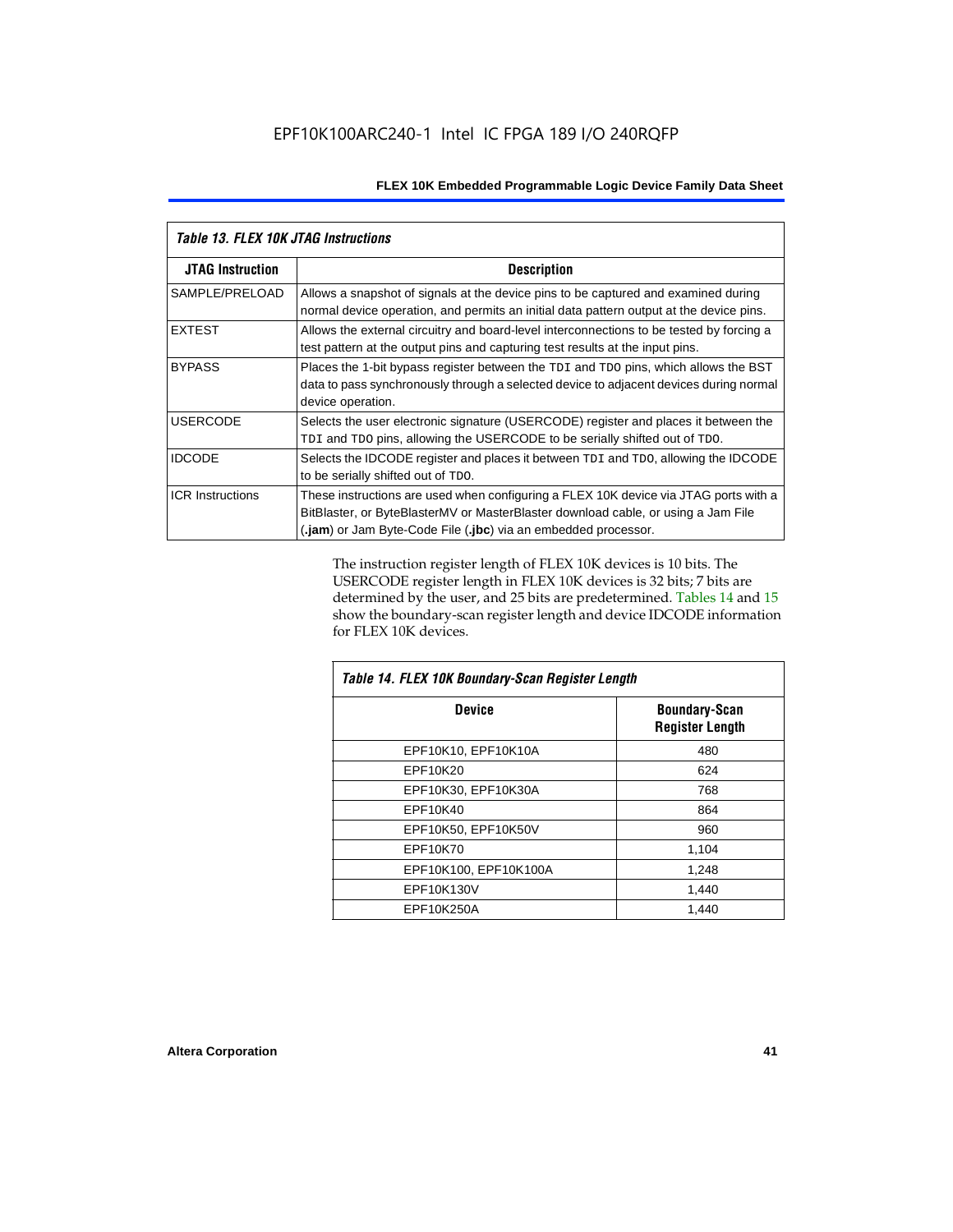| Table 15. 32-Bit FLEX 10K Device IDCODE<br>Note (1) |                            |                                           |                                                       |                    |  |  |  |  |
|-----------------------------------------------------|----------------------------|-------------------------------------------|-------------------------------------------------------|--------------------|--|--|--|--|
| <b>Device</b>                                       | <b>IDCODE (32 Bits)</b>    |                                           |                                                       |                    |  |  |  |  |
|                                                     | <b>Version</b><br>(4 Bits) | <b>Part Number</b><br>$(16 \text{ bits})$ | <b>Manufacturer's Identity</b><br>$(11 \text{ bits})$ | 1 $(1$ Bit)<br>(2) |  |  |  |  |
| EPF10K10, EPF10K10A                                 | 0000                       | 0001<br>0000<br>0001 0000                 | 00001101110                                           | $\mathbf{1}$       |  |  |  |  |
| EPF10K20                                            | 0000                       | 0000 0010 0000<br>0001                    | 00001101110                                           | 1                  |  |  |  |  |
| EPF10K30, EPF10K30A                                 | 0000                       | 0001 0000 0011 0000                       | 00001101110                                           | 1                  |  |  |  |  |
| EPF10K40                                            | 0000                       | 0000<br>0100<br>0001<br>0000              | 00001101110                                           | $\mathbf{1}$       |  |  |  |  |
| EPF10K50, EPF10K50V                                 | 0000                       | 0001 0000 0101 0000                       | 00001101110                                           | 1                  |  |  |  |  |
| EPF10K70                                            | 0000                       | 0000 0111 0000<br>0001                    | 00001101110                                           | $\mathbf{1}$       |  |  |  |  |
| EPF10K100, EPF10K100A                               | 0000                       | 0001 0000 0000<br>0000                    | 00001101110                                           | 1                  |  |  |  |  |
| EPF10K130V                                          | 0000                       | 0000<br>0001 0011 0000                    | 00001101110                                           | 1                  |  |  |  |  |
| EPF10K250A                                          | 0000                       | 0000<br>0010 0101 0000                    | 00001101110                                           | $\mathbf{1}$       |  |  |  |  |

#### *Notes:*

(1) The most significant bit (MSB) is on the left.

(2) The least significant bit (LSB) for all JTAG IDCODEs is 1.

FLEX 10K devices include weak pull-ups on JTAG pins.



**for more information, see the following documents:** 

- *Application Note 39 (IEEE 1149.1 (JTAG) Boundary-Scan Testing in Altera Devices)*
- *BitBlaster Serial Download Cable Data Sheet*
- *ByteBlasterMV Parallel Port Download Cable Data Sheet*
- *Jam Programming & Test Language Specification*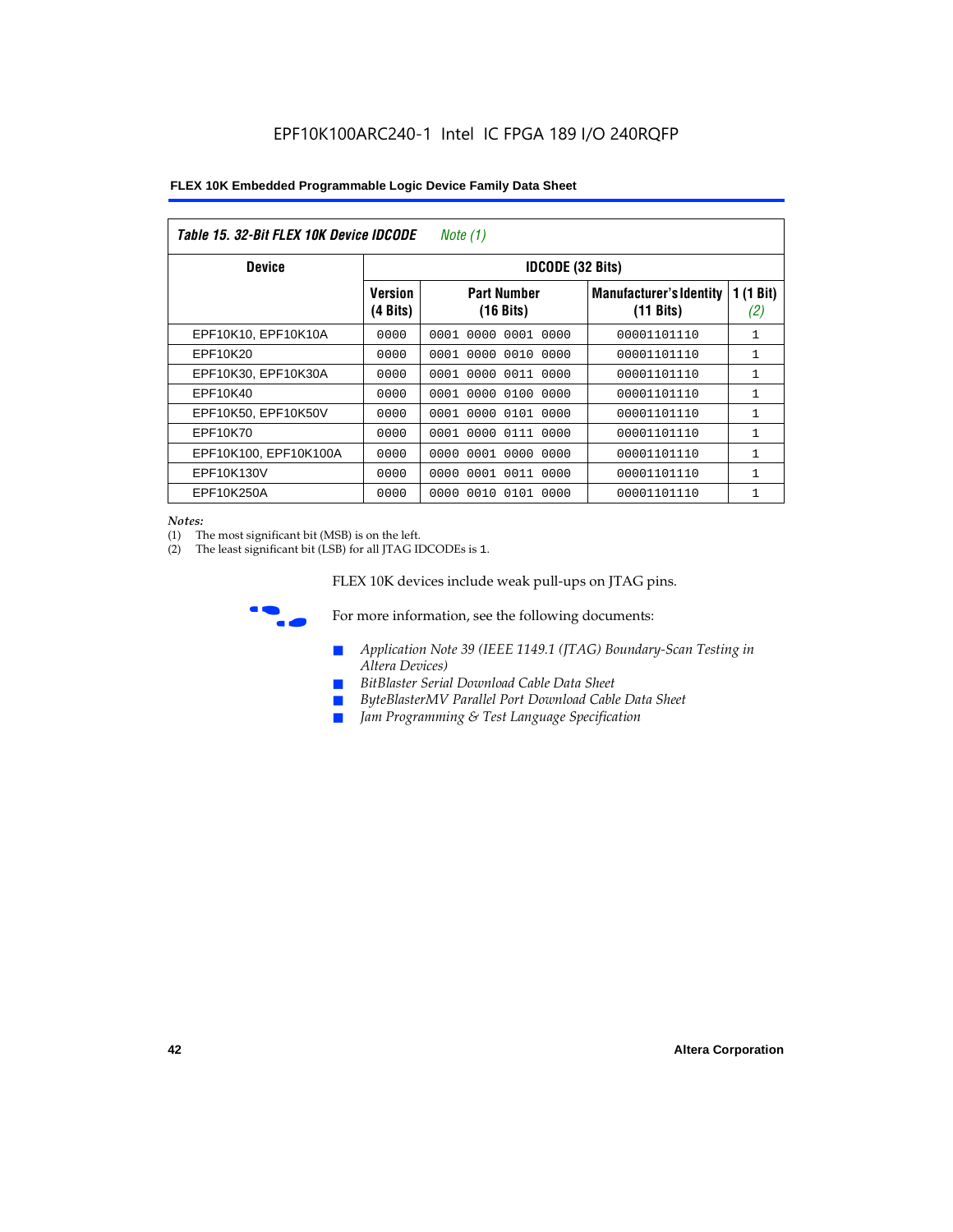Figure 18 shows the timing requirements for the JTAG signals.

*Figure 18. JTAG Waveforms*



Table 16 shows the timing parameters and values for FLEX 10K devices.

| Table 16. JTAG Timing Parameters & Values |                                                |     |            |      |  |
|-------------------------------------------|------------------------------------------------|-----|------------|------|--|
| <b>Symbol</b>                             | Parameter                                      | Min | <b>Max</b> | Unit |  |
| $t_{\rm JCP}$                             | <b>TCK clock period</b>                        | 100 |            | ns   |  |
| t <sub>JCH</sub>                          | TCK clock high time                            | 50  |            | ns   |  |
| $t_{JCL}$                                 | TCK clock low time                             | 50  |            | ns   |  |
| tjpsu                                     | JTAG port setup time                           | 20  |            | ns   |  |
| t <sub>JPH</sub>                          | JTAG port hold time                            | 45  |            | ns   |  |
| <sup>t</sup> JPCO                         | JTAG port clock to output                      |     | 25         | ns   |  |
| t <sub>JPZX</sub>                         | JTAG port high impedance to valid output       |     | 25         | ns   |  |
| t <sub>JPXZ</sub>                         | JTAG port valid output to high impedance       |     | 25         | ns   |  |
| tjssu                                     | Capture register setup time                    | 20  |            | ns   |  |
| $t_{\mathsf{JSH}}$                        | Capture register hold time                     | 45  |            | ns   |  |
| t <sub>JSCO</sub>                         | Update register clock to output                |     | 35         | ns   |  |
| t <sub>JSZX</sub>                         | Update register high-impedance to valid output |     | 35         | ns   |  |
| t <sub>JSXZ</sub>                         | Update register valid output to high impedance |     | 35         | ns   |  |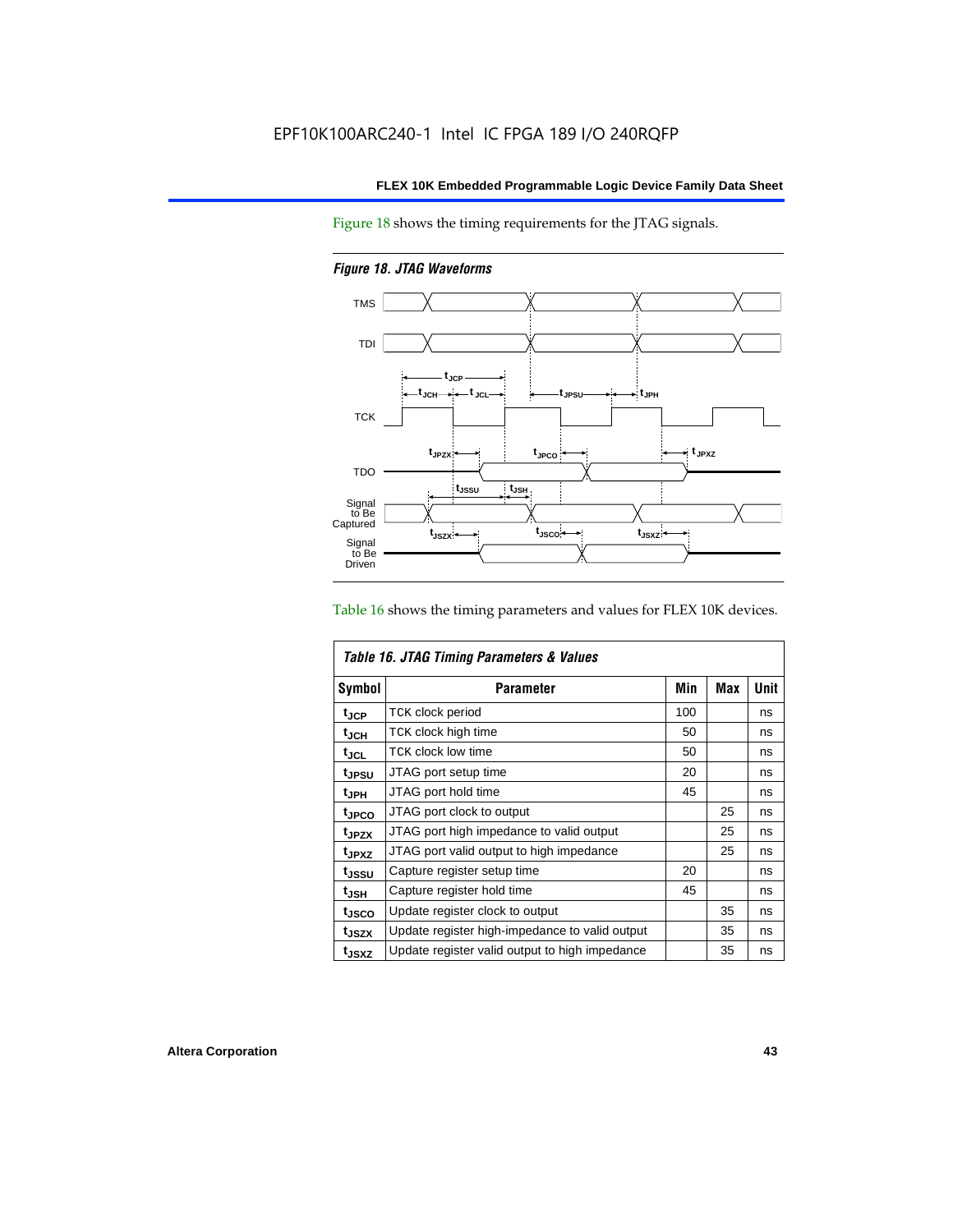**Generic Testing** Each FLEX 10K device is functionally tested. Complete testing of each configurable SRAM bit and all logic functionality ensures 100% yield. AC test measurements for FLEX 10K devices are made under conditions equivalent to those shown in Figure 19. Multiple test patterns can be used to configure devices during all stages of the production flow.

#### *Figure 19. FLEX 10K AC Test Conditions*

*Power supply transients can affect AC measurements. Simultaneous transitions of*  $V<sub>CC</sub>$ *multiple outputs should be avoided for* 464 Ω *accurate measurement. Threshold tests must* (703 Ω) ξ *not be performed under AC conditions.*  $[521 \Omega]$ *Large-amplitude, fast-ground-current* To Test Device *transients normally occur as the device* Output System *outputs discharge the load capacitances. When these transients flow through the parasitic inductance between the device* 250 Ω *ground pin and the test system ground,*  $(8.06 \text{ k}\Omega)$ C1 (includes *significant reductions in observable noise* [481 $\Omega$ ] JIG capacitance) *immunity can result. Numbers without*  Device input *parentheses are for 5.0-V devices or outputs.*  rise and fall *Numbers in parentheses are for 3.3-V devices*  times  $<$  3 ns ŧ *or outputs. Numbers in brackets are for 2.5-V devices or outputs.*

# **Operating Conditions**

Tables 17 through 21 provide information on absolute maximum ratings, recommended operating conditions, DC operating conditions, and capacitance for 5.0-V FLEX 10K devices.

| Table 17. FLEX 10K 5.0-V Device Absolute Maximum Ratings<br>Note (1) |                            |                              |        |     |              |  |
|----------------------------------------------------------------------|----------------------------|------------------------------|--------|-----|--------------|--|
| Symbol                                                               | <b>Parameter</b>           | <b>Conditions</b>            | Min    | Max | <b>Unit</b>  |  |
| $V_{\rm CC}$                                                         | Supply voltage             | With respect to ground $(2)$ | $-2.0$ | 7.0 | V            |  |
| $V_{I}$                                                              | DC input voltage           |                              | $-2.0$ | 7.0 | V            |  |
| $I_{\text{OUT}}$                                                     | DC output current, per pin |                              | $-25$  | 25  | mA           |  |
| $\mathsf{T}_{\texttt{STG}}$                                          | Storage temperature        | No bias                      | $-65$  | 150 | °C           |  |
| $\mathsf{T}_{\mathsf{AMB}}$                                          | Ambient temperature        | Under bias                   | $-65$  | 135 | $^{\circ}$ C |  |
| $T_{\rm J}$                                                          | Junction temperature       | Ceramic packages, under bias |        | 150 | °C           |  |
|                                                                      |                            | PQFP, TQFP, RQFP, and BGA    |        | 135 | $^{\circ}$ C |  |
|                                                                      |                            | packages, under bias         |        |     |              |  |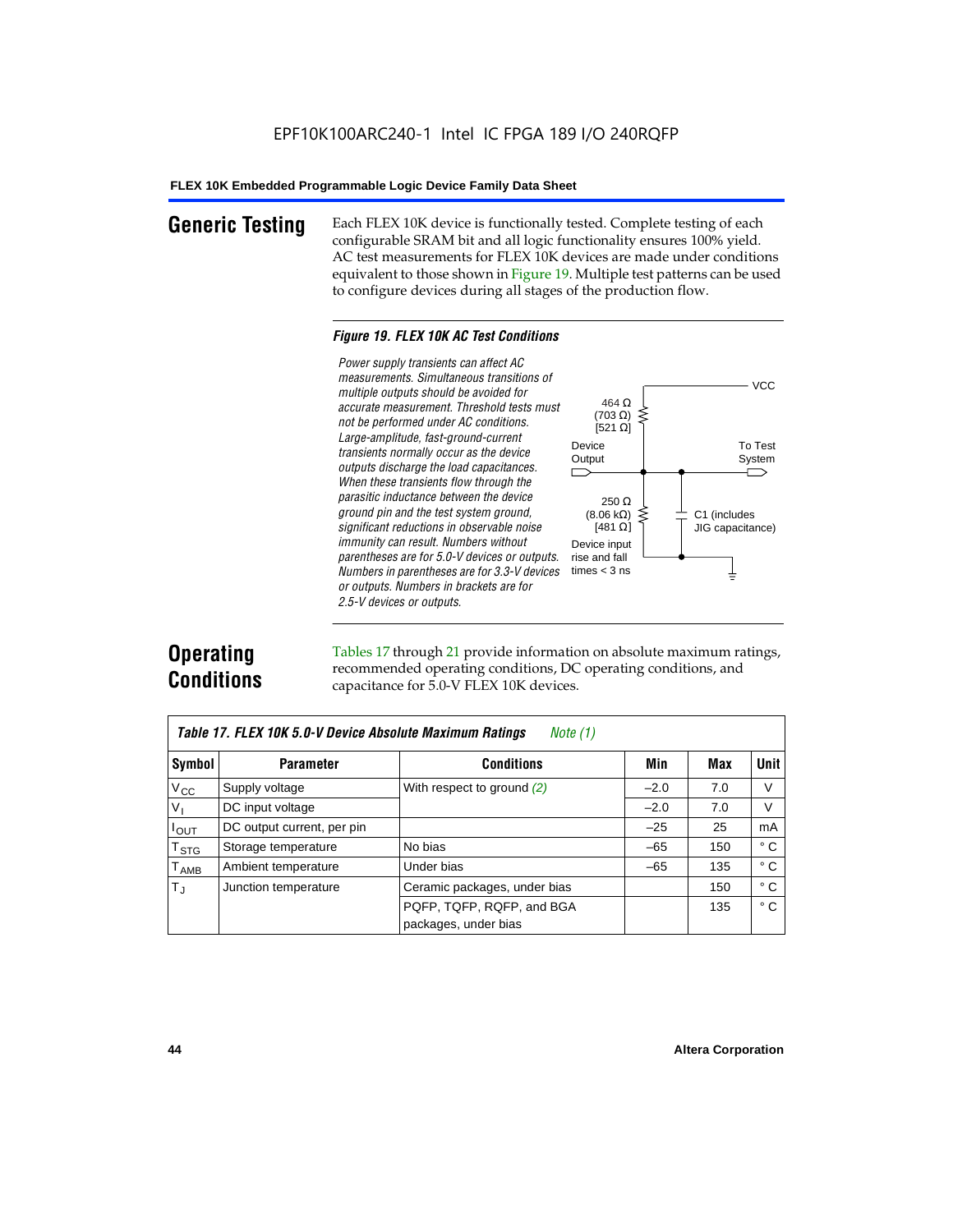|                          | Table 18. FLEX 10K 5.0-V Device Recommended Operating Conditions |                    |             |                       |              |  |  |  |
|--------------------------|------------------------------------------------------------------|--------------------|-------------|-----------------------|--------------|--|--|--|
| Symbol                   | <b>Parameter</b>                                                 | <b>Conditions</b>  | Min         | Max                   | <b>Unit</b>  |  |  |  |
| <b>V<sub>CCINT</sub></b> | Supply voltage for internal logic<br>and input buffers           | (3), (4)           | 4.75 (4.50) | 5.25(5.50)            | $\vee$       |  |  |  |
| V <sub>CCIO</sub>        | Supply voltage for output<br>buffers, 5.0-V operation            | (3), (4)           | 4.75 (4.50) | 5.25(5.50)            | $\vee$       |  |  |  |
|                          | Supply voltage for output<br>buffers, 3.3-V operation            | (3), (4)           | 3.00(3.00)  | 3.60(3.60)            | $\vee$       |  |  |  |
| V <sub>1</sub>           | Input voltage                                                    |                    | $-0.5$      | $V_{\rm CCINT}$ + 0.5 | $\vee$       |  |  |  |
| $V_{\rm O}$              | Output voltage                                                   |                    | 0           | V <sub>CCIO</sub>     | V            |  |  |  |
| $T_A$                    | Ambient temperature                                              | For commercial use | $\Omega$    | 70                    | °C           |  |  |  |
|                          |                                                                  | For industrial use | $-40$       | 85                    | $^{\circ}$ C |  |  |  |
| $T_{\rm J}$              | Operating temperature                                            | For commercial use | $\Omega$    | 85                    | °C           |  |  |  |
|                          |                                                                  | For industrial use | $-40$       | 100                   | $^{\circ}$ C |  |  |  |
| $t_{R}$                  | Input rise time                                                  |                    |             | 40                    | ns           |  |  |  |
| $t_F$                    | Input fall time                                                  |                    |             | 40                    | ns           |  |  |  |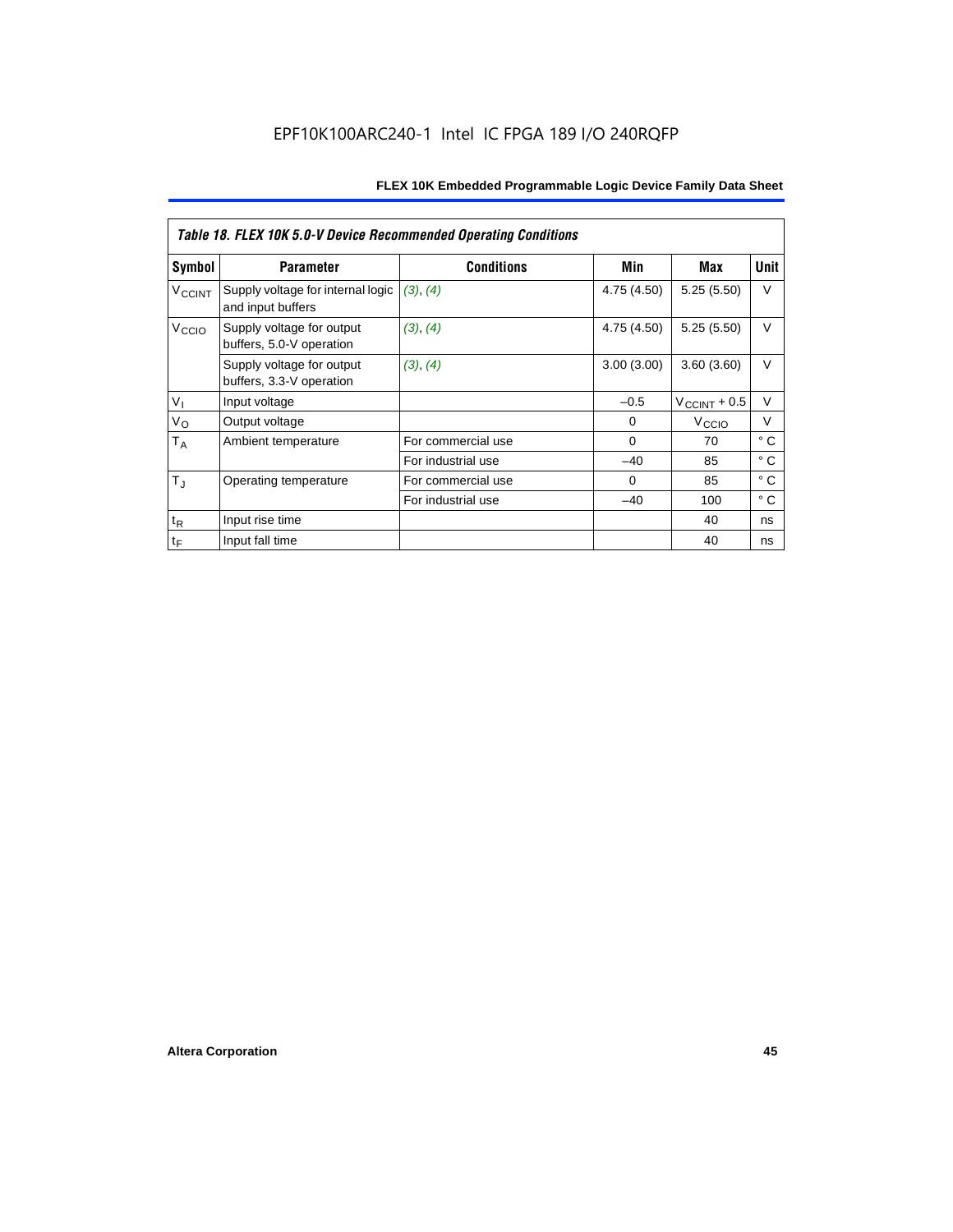## EPF10K100ARC240-1 Intel IC FPGA 189 I/O 240RQFP

## **FLEX 10K Embedded Programmable Logic Device Family Data Sheet**

| Table 19. FLEX 10K 5.0-V Device DC Operating Conditions<br><i>Notes</i> $(5)$ , $(6)$ |                                             |                                                                                |                         |            |                          |        |
|---------------------------------------------------------------------------------------|---------------------------------------------|--------------------------------------------------------------------------------|-------------------------|------------|--------------------------|--------|
| Symbol                                                                                | <b>Parameter</b>                            | <b>Conditions</b>                                                              | Min                     | <b>Typ</b> | Max                      | Unit   |
| V <sub>IH</sub>                                                                       | High-level input<br>voltage                 |                                                                                | 2.0                     |            | $V_{\text{CCINT}} + 0.5$ | V      |
| $V_{IL}$                                                                              | Low-level input voltage                     |                                                                                | $-0.5$                  |            | 0.8                      | $\vee$ |
| $V_{OH}$                                                                              | 5.0-V high-level TTL<br>output voltage      | $I_{OH} = -4$ mA DC, $V_{CCIO} = 4.75$ V<br>(7)                                | 2.4                     |            |                          | $\vee$ |
|                                                                                       | 3.3-V high-level TTL<br>output voltage      | $I_{OH} = -4$ mA DC, $V_{CCIO} = 3.00$ V<br>(7)                                | 2.4                     |            |                          | $\vee$ |
|                                                                                       | 3.3-V high-level CMOS<br>output voltage     | $I_{OH} = -0.1$ mA DC, $V_{CClO} = 3.00$ V<br>(7)                              | $V_{\text{CCIO}} - 0.2$ |            |                          | $\vee$ |
| $V_{OL}$                                                                              | 5.0-V low-level TTL<br>output voltage       | $I_{OL}$ = 12 mA DC, $V_{CCIO}$ = 4.75 V<br>(8)                                |                         |            | 0.45                     | $\vee$ |
|                                                                                       | 3.3-V low-level TTL<br>output voltage       | $I_{OL}$ = 12 mA DC, $V_{CCIO}$ = 3.00 V<br>(8)                                |                         |            | 0.45                     | $\vee$ |
|                                                                                       | 3.3-V low-level CMOS<br>output voltage      | $I_{\text{OI}} = 0.1 \text{ mA}$ DC, $V_{\text{CClO}} = 3.00 \text{ V}$<br>(8) |                         |            | 0.2                      | V      |
| $I_1$                                                                                 | Input pin leakage<br>current                | $V_1 = V_{CC}$ or ground<br>(9)                                                | $-10$                   |            | 10                       | μA     |
| $I_{OZ}$                                                                              | Tri-stated I/O pin<br>leakage current       | $V_O = V_{CC}$ or ground<br>(9)                                                | $-40$                   |            | 40                       | μA     |
| $I_{CC0}$                                                                             | V <sub>CC</sub> supply current<br>(standby) | $V_1$ = ground, no load                                                        |                         | 0.5        | 10                       | mA     |

# *Table 20. 5.0-V Device Capacitance of EPF10K10, EPF10K20 & EPF10K30 Devices Note (10)*

| Symbol             | <b>Parameter</b>                                                        | <b>Conditions</b>                   | Min | Max | <b>Unit</b> |
|--------------------|-------------------------------------------------------------------------|-------------------------------------|-----|-----|-------------|
| $C_{IN}$           | Input capacitance                                                       | $V_{IN} = 0 V$ , f = 1.0 MHz        |     |     | pF          |
| $C_{\text{INCLK}}$ | Input capacitance on dedicated $V_{1N} = 0$ V, f = 1.0 MHz<br>clock pin |                                     |     | 12  | pF          |
| $C_{OUT}$          | Output capacitance                                                      | $V_{\text{OUT}} = 0 V, f = 1.0 MHz$ |     | 8   | pF          |

| Table 21. 5.0-V Device Capacitance of EPF10K40, EPF10K50, EPF10K70 & EPF10K100 Devices<br><i>Note (10)</i> |                                                                           |                                     |     |     |      |  |  |
|------------------------------------------------------------------------------------------------------------|---------------------------------------------------------------------------|-------------------------------------|-----|-----|------|--|--|
| Symbol                                                                                                     | <b>Parameter</b>                                                          | <b>Conditions</b>                   | Min | Max | Unit |  |  |
| $C_{IN}$                                                                                                   | Input capacitance                                                         | $V_{IN} = 0 V$ , f = 1.0 MHz        |     | 10  | рF   |  |  |
| CINCLK                                                                                                     | Input capacitance on dedicated $ V_{IN} = 0 V$ , f = 1.0 MHz<br>clock pin |                                     |     | 15  | pF   |  |  |
| $C_{OUT}$                                                                                                  | Output capacitance                                                        | $V_{\text{OUT}} = 0$ V, f = 1.0 MHz |     | 10  | рF   |  |  |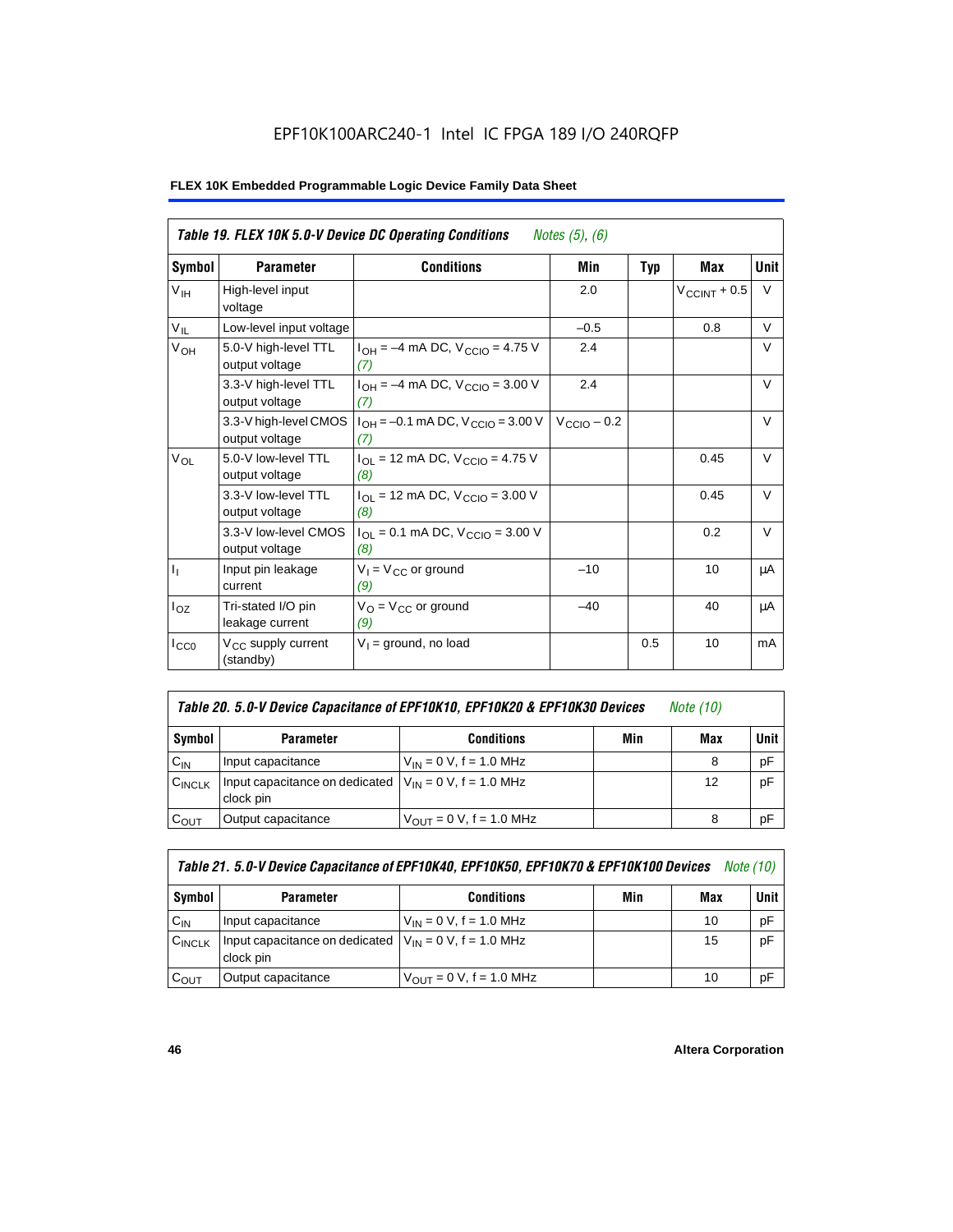#### *Notes to tables:*

- (1) See the *Operating Requirements for Altera Devices Data Sheet*.
- Minimum DC input voltage is  $-0.5$  V. During transitions, the inputs may undershoot to  $-2.0$  V for input currents less than 100 mA and periods shorter than 20 ns.
- (3) Numbers in parentheses are for industrial-temperature-range devices.<br>(4) Maximum  $V_{CC}$  rise time is 100 ms.  $V_{CC}$  must rise monotonically.
- (4) Maximum V<sub>CC</sub> rise time is 100 ms. V<sub>CC</sub> must rise monotonically.<br>(5) Typical values are for T<sub>A</sub> = 25° C and V<sub>CC</sub> = 5.0 V.
- (5) Typical values are for  $T_A = 25^\circ$  C and  $V_{CC} = 5.0$  V.<br>(6) These values are specified under the Recommende
- (6) These values are specified under the Recommended Operation Condition shown in Table 18 on page 45.<br>(7) The  $I_{OH}$  parameter refers to high-level TTL or CMOS output current.
- (7) The  $I_{OH}$  parameter refers to high-level TTL or CMOS output current.<br>(8) The  $I_{OL}$  parameter refers to low-level TTL or CMOS output current. T
- The I<sub>OL</sub> parameter refers to low-level TTL or CMOS output current. This parameter applies to open-drain pins as well as output pins.
- (9) This value is specified for normal device operation. The value may vary during power-up.
- (10) Capacitance is sample-tested only.

Figure 20 shows the typical output drive characteristics of FLEX 10K devices with 5.0-V and 3.3-V  $V_{CCIO}$ . The output driver is compliant with the 5.0-V *PCI Local Bus Specification, Revision 2.2* (for 5.0-V  $V_{\text{CCIO}}$ ).

*Figure 20. Output Drive Characteristics of FLEX 10K Devices*

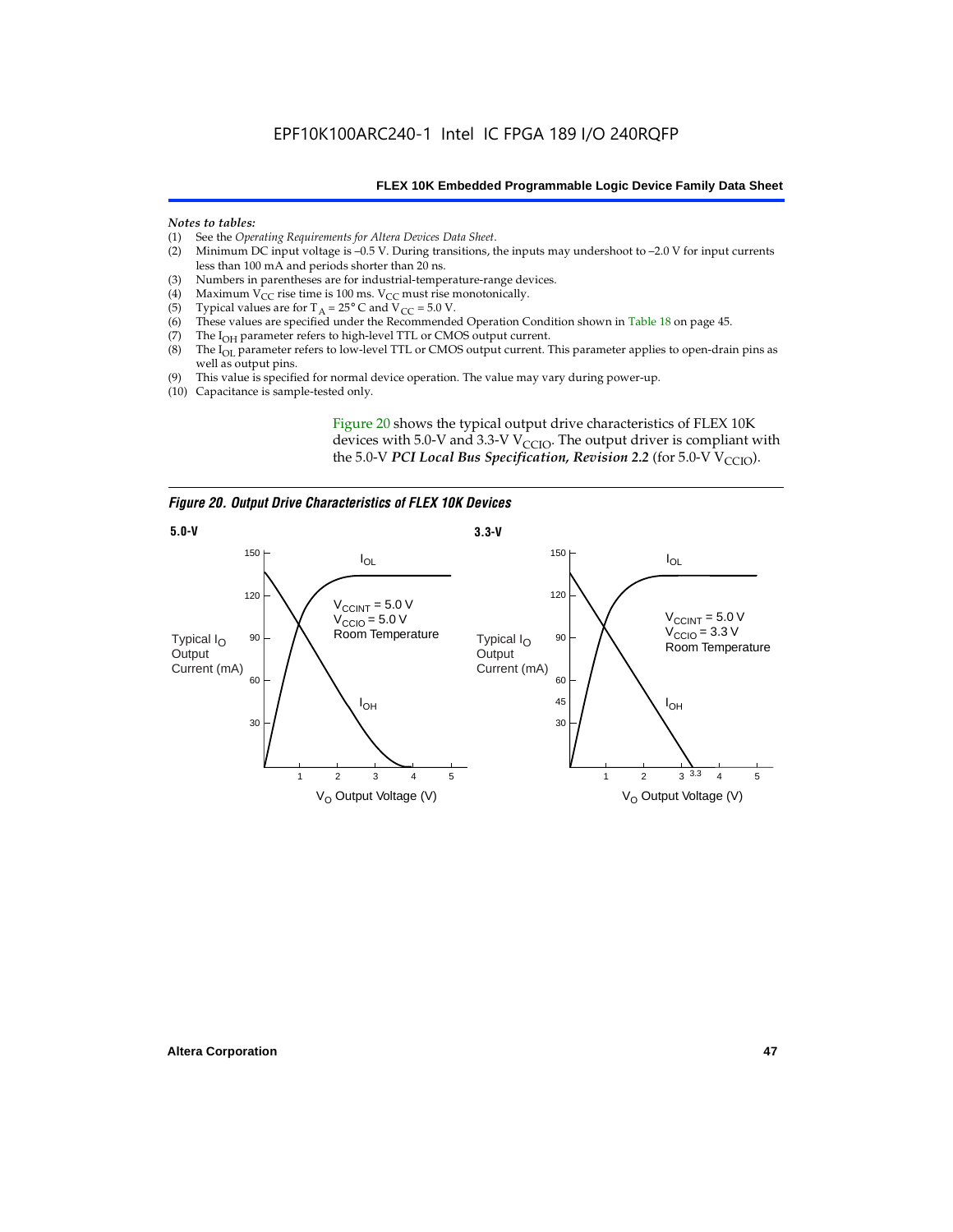Tables 22 through 25 provide information on absolute maximum ratings, recommended operating conditions, DC operating conditions, and capacitance for EPF10K50V and EPF10K130V devices.

|                           | Table 22. EPF10K50V & EPF10K130V Device Absolute Maximum Ratings | Note (1)                             |        |      |             |
|---------------------------|------------------------------------------------------------------|--------------------------------------|--------|------|-------------|
| Symbol                    | <b>Parameter</b>                                                 | <b>Conditions</b>                    | Min    | Max  | <b>Unit</b> |
| $V_{\rm CC}$              | Supply voltage                                                   | With respect to ground $(2)$         | $-0.5$ | 4.6  | V           |
| $V_{I}$                   | DC input voltage                                                 |                                      | $-2.0$ | 5.75 | V           |
| $I_{\text{OUT}}$          | DC output current, per pin                                       |                                      | $-25$  | 25   | mA          |
| $\mathsf{T}_{\text{STG}}$ | Storage temperature                                              | No bias                              | $-65$  | 150  | ° C         |
| $T_{\sf AMB}$             | Ambient temperature                                              | Under bias                           | $-65$  | 135  | ° C         |
| $\mathsf{T}_{\text{d}}$   | Junction temperature                                             | Ceramic packages, under bias         |        | 150  | ° C         |
|                           |                                                                  | RQFP and BGA packages, under<br>bias |        | 135  | ° C         |

|                          | Table 23. EPF10K50V & EPF10K130V Device Recommended Operating Conditions |                    |            |                   |              |  |  |
|--------------------------|--------------------------------------------------------------------------|--------------------|------------|-------------------|--------------|--|--|
| Symbol                   | <b>Parameter</b>                                                         | <b>Conditions</b>  | Min        | Max               | Unit         |  |  |
| <b>V<sub>CCINT</sub></b> | Supply voltage for internal logic<br>and input buffers                   | (3), (4)           | 3.00(3.00) | 3.60(3.60)        | $\vee$       |  |  |
| V <sub>CCIO</sub>        | Supply voltage for output<br>buffers                                     | (3), (4)           | 3.00(3.00) | 3.60(3.60)        | V            |  |  |
| $V_{1}$                  | Input voltage                                                            | (5)                | $-0.5$     | 5.75              | $\vee$       |  |  |
| $V_{\rm O}$              | Output voltage                                                           |                    | $\Omega$   | V <sub>CCIO</sub> | $\vee$       |  |  |
| $T_A$                    | Ambient temperature                                                      | For commercial use | $\Omega$   | 70                | $^{\circ}$ C |  |  |
|                          |                                                                          | For industrial use | $-40$      | 85                | ° C          |  |  |
| $T_{\rm J}$              | Operating temperature                                                    | For commercial use | $\Omega$   | 85                | $^{\circ}$ C |  |  |
|                          |                                                                          | For industrial use | $-40$      | 100               | ° C          |  |  |
| $t_{R}$                  | Input rise time                                                          |                    |            | 40                | ns           |  |  |
| $t_F$                    | Input fall time                                                          |                    |            | 40                | ns           |  |  |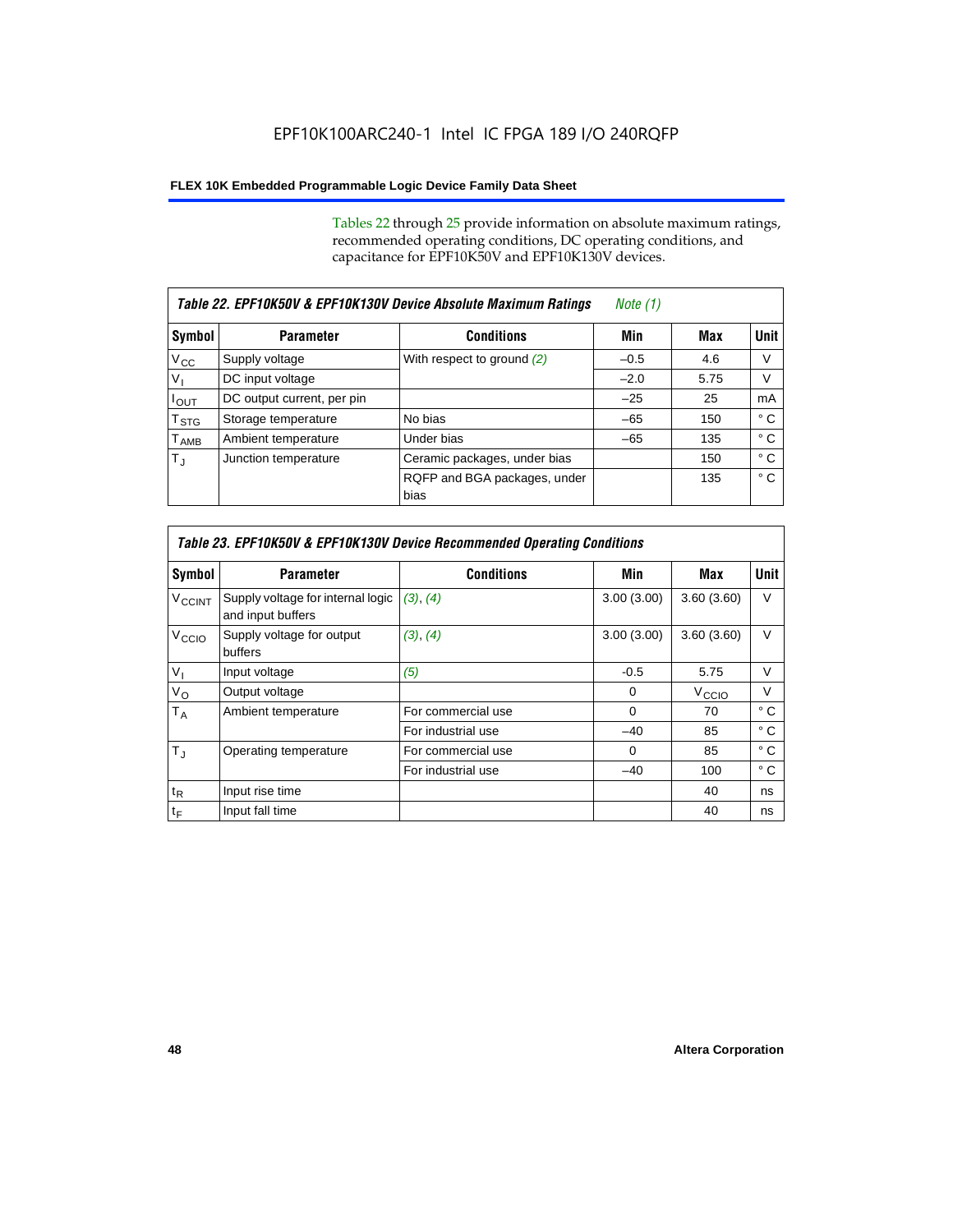| Table 24. EPF10K50V & EPF10K130V Device DC Operating Conditions<br><i>Notes <math>(6)</math>, <math>(7)</math></i> |                                         |                                     |                         |            |      |             |
|--------------------------------------------------------------------------------------------------------------------|-----------------------------------------|-------------------------------------|-------------------------|------------|------|-------------|
| <b>Symbol</b>                                                                                                      | <b>Parameter</b>                        | <b>Conditions</b>                   | Min                     | <b>Typ</b> | Max  | <b>Unit</b> |
| V <sub>IH</sub>                                                                                                    | High-level input voltage                |                                     | 2.0                     |            | 5.75 | V           |
| $V_{IL}$                                                                                                           | Low-level input voltage                 |                                     | $-0.5$                  |            | 0.8  | V           |
| V <sub>OH</sub>                                                                                                    | 3.3-V high-level TTL output<br>voltage  | $I_{OH} = -8$ mA DC (8)             | 2.4                     |            |      | V           |
|                                                                                                                    | 3.3-V high-level CMOS output<br>voltage | $I_{OH} = -0.1$ mA DC (8)           | $V_{\text{CCIO}} - 0.2$ |            |      | V           |
| $V_{OL}$                                                                                                           | 3.3-V low-level TTL output<br>voltage   | $I_{\Omega I}$ = 8 mA DC (9)        |                         |            | 0.45 | V           |
|                                                                                                                    | 3.3-V low-level CMOS output<br>voltage  | $I_{OL} = 0.1$ mA DC (9)            |                         |            | 0.2  | V           |
| $\mathsf{I}_1$                                                                                                     | Input pin leakage current               | $V_1 = 5.3$ V to -0.3 V (10)        | $-10$                   |            | 10   | μA          |
| $I_{OZ}$                                                                                                           | Tri-stated I/O pin leakage<br>current   | $V_{\Omega}$ = 5.3 V to -0.3 V (10) | $-10$                   |            | 10   | μA          |
| $I_{CC0}$                                                                                                          | $V_{CC}$ supply current (standby)       | $V_1$ = ground, no load             |                         | 0.3        | 10   | mA          |
|                                                                                                                    |                                         | $V_1$ = ground, no load (11)        |                         | 10         |      | mA          |

| Table 25. EPF10K50V & EPF10K130V Device Capacitance<br>(12) |                                                                          |                               |     |     |             |
|-------------------------------------------------------------|--------------------------------------------------------------------------|-------------------------------|-----|-----|-------------|
| Symbol                                                      | <b>Parameter</b>                                                         | <b>Conditions</b>             | Min | Max | <b>Unit</b> |
| $C_{IN}$                                                    | Input capacitance                                                        | $V_{IN} = 0 V$ , f = 1.0 MHz  |     | 10  | pF          |
| $C_{\text{INCLK}}$                                          | Input capacitance on dedicated $V_{IN} = 0 V$ , f = 1.0 MHz<br>clock pin |                               |     | 15  | pF          |
| $C_{OUT}$                                                   | Output capacitance                                                       | $V_{OUT} = 0 V$ , f = 1.0 MHz |     | 10  | pF          |

#### *Notes to tables:*

- (1) See the *Operating Requirements for Altera Devices Data Sheet*.
- Minimum DC input voltage is –0.5 V. During transitions, the inputs may undershoot to –2.0 V or overshoot to 5.75 V for input currents less than 100 mA and periods shorter than 20 ns.
- (3) Numbers in parentheses are for industrial-temperature-range devices.<br>(4) Maximum  $V_{CC}$  rise time is 100 ms.  $V_{CC}$  must rise monotonically.
- 
- (4) Maximum  $V_{CC}$  rise time is 100 ms.  $V_{CC}$  must rise monotonically.<br>(5) EPF10K50V and EPF10K130V device inputs may be driven before (5) EPF10K50V and EPF10K130V device inputs may be driven before V<sub>CCINT</sub> and V<sub>CCIO</sub> are powered.<br>(6) Typical values are for T<sub>A</sub> = 25° C and V<sub>CC</sub> = 3.3 V.
- Typical values are for  $T_A = 25^\circ$  C and  $V_{CC} = 3.3$  V.
- (7) These values are specified under the EPF10K50V and EPF10K130V device Recommended Operating Conditions in Table 23 on page 48.
- (8) The  $I<sub>OH</sub>$  parameter refers to high-level TTL or CMOS output current.
- (9) The  $I_{OL}$  parameter refers to low-level TTL or CMOS output current. This parameter applies to open-drain pins as well as output pins.
- (10) This value is specified for normal device operation. The value may vary during power-up.
- (11) This parameter applies to -1 speed grade EPF10K50V devices, -2 speed grade EPF10K50V industrial temperature devices, and -2 speed grade EPF10K130V devices.
- (12) Capacitance is sample-tested only.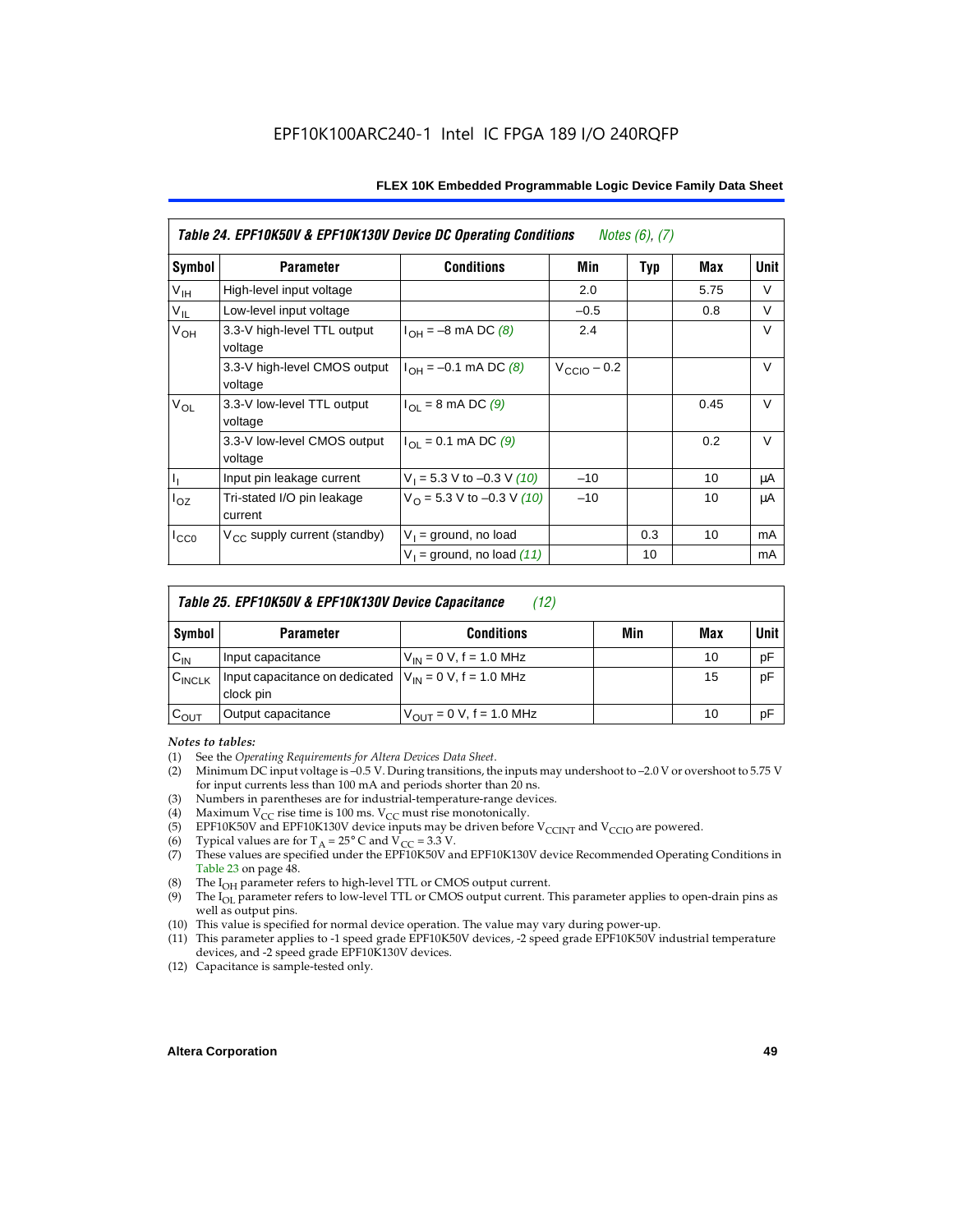Figure 21 shows the typical output drive characteristics of EPF10K50V and EPF10K130V devices.

## *Figure 21. Output Drive Characteristics of EPF10K50V & EPF10K130V Devices*



Tables 26 through 31 provide information on absolute maximum ratings, recommended operating conditions, DC operating conditions, and capacitance for 3.3-V FLEX 10K devices.

| Table 26. FLEX 10KA 3.3-V Device Absolute Maximum Ratings<br>Note (1) |                            |                              |        |      |              |
|-----------------------------------------------------------------------|----------------------------|------------------------------|--------|------|--------------|
| Symbol                                                                | <b>Parameter</b>           | <b>Conditions</b>            | Min    | Max  | Unit         |
| $V_{\rm CC}$                                                          | Supply voltage             | With respect to ground $(2)$ | $-0.5$ | 4.6  | V            |
| $V_{I}$                                                               | DC input voltage           |                              | $-2.0$ | 5.75 | V            |
| $I_{OUT}$                                                             | DC output current, per pin |                              | $-25$  | 25   | mA           |
| $T_{\text{STG}}$                                                      | Storage temperature        | No bias                      | $-65$  | 150  | $^{\circ}$ C |
| $T_{\sf AMB}$                                                         | Ambient temperature        | Under bias                   | $-65$  | 135  | ° C          |
| $T_{\rm J}$                                                           | Junction temperature       | Ceramic packages, under bias |        | 150  | ° C          |
|                                                                       |                            | PQFP, TQFP, RQFP, and BGA    |        | 135  | $^{\circ}$ C |
|                                                                       |                            | packages, under bias         |        |      |              |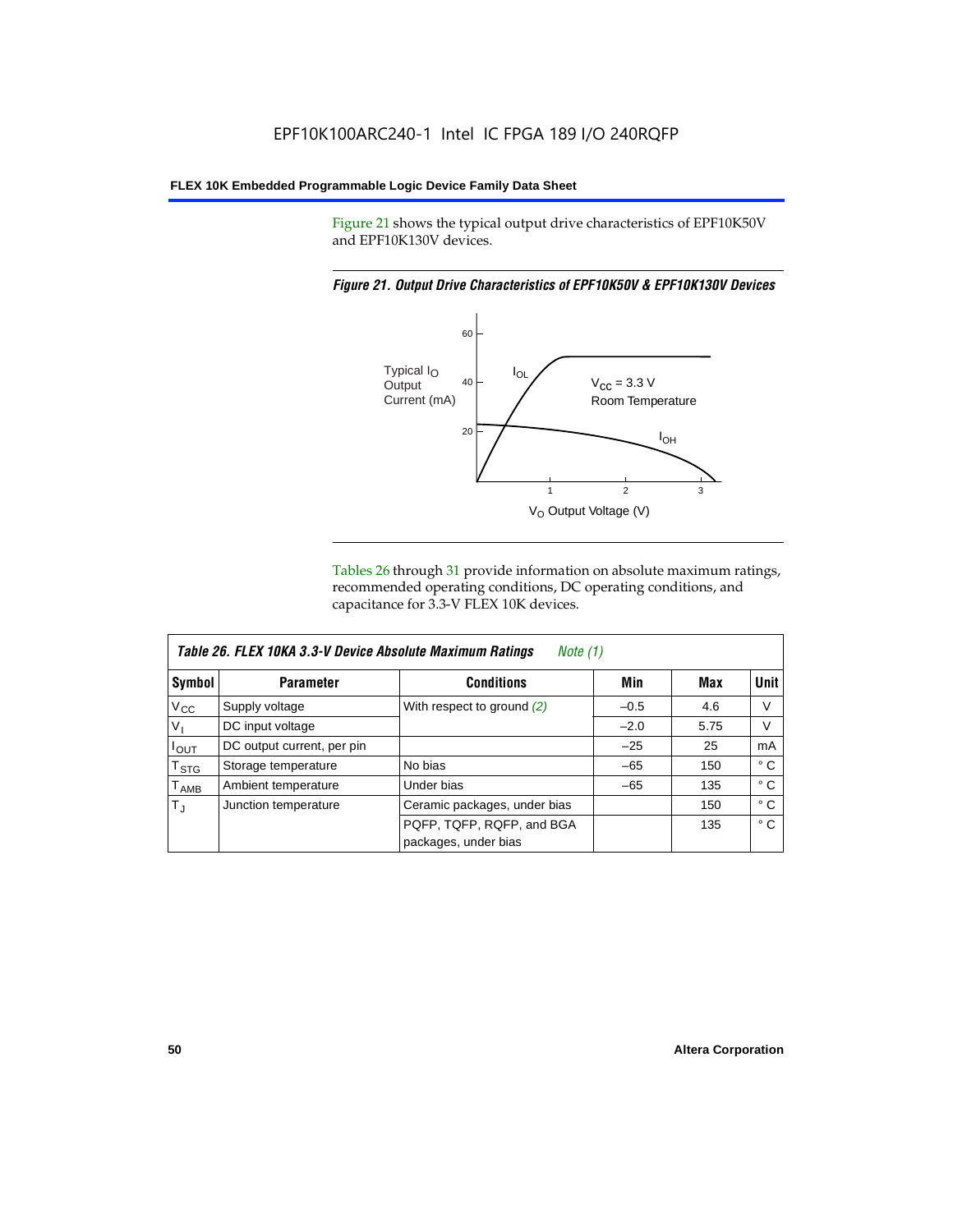|                          | Table 27. FLEX 10KA 3.3-V Device Recommended Operating Conditions |                    |            |                   |              |  |  |
|--------------------------|-------------------------------------------------------------------|--------------------|------------|-------------------|--------------|--|--|
| Symbol                   | <b>Parameter</b>                                                  | <b>Conditions</b>  | Min        | Max               | Unit         |  |  |
| <b>V<sub>CCINT</sub></b> | Supply voltage for internal logic<br>and input buffers            | (3), (4)           | 3.00(3.00) | 3.60(3.60)        | $\vee$       |  |  |
| V <sub>CCIO</sub>        | Supply voltage for output<br>buffers, 3.3-V operation             | (3), (4)           | 3.00(3.00) | 3.60(3.60)        | $\vee$       |  |  |
|                          | Supply voltage for output<br>buffers, 2.5-V operation             | (3), (4)           | 2.30(2.30) | 2.70(2.70)        | $\vee$       |  |  |
| V <sub>1</sub>           | Input voltage                                                     | (5)                | $-0.5$     | 5.75              | $\vee$       |  |  |
| $V_{\rm O}$              | Output voltage                                                    |                    | 0          | V <sub>CCIO</sub> | V            |  |  |
| $T_A$                    | Ambient temperature                                               | For commercial use | $\Omega$   | 70                | ° C          |  |  |
|                          |                                                                   | For industrial use | $-40$      | 85                | $^{\circ}$ C |  |  |
| $T_{\rm J}$              | Operating temperature                                             | For commercial use | $\Omega$   | 85                | °C           |  |  |
|                          |                                                                   | For industrial use | $-40$      | 100               | ° C          |  |  |
| $t_{R}$                  | Input rise time                                                   |                    |            | 40                | ns           |  |  |
| $t_F$                    | Input fall time                                                   |                    |            | 40                | ns           |  |  |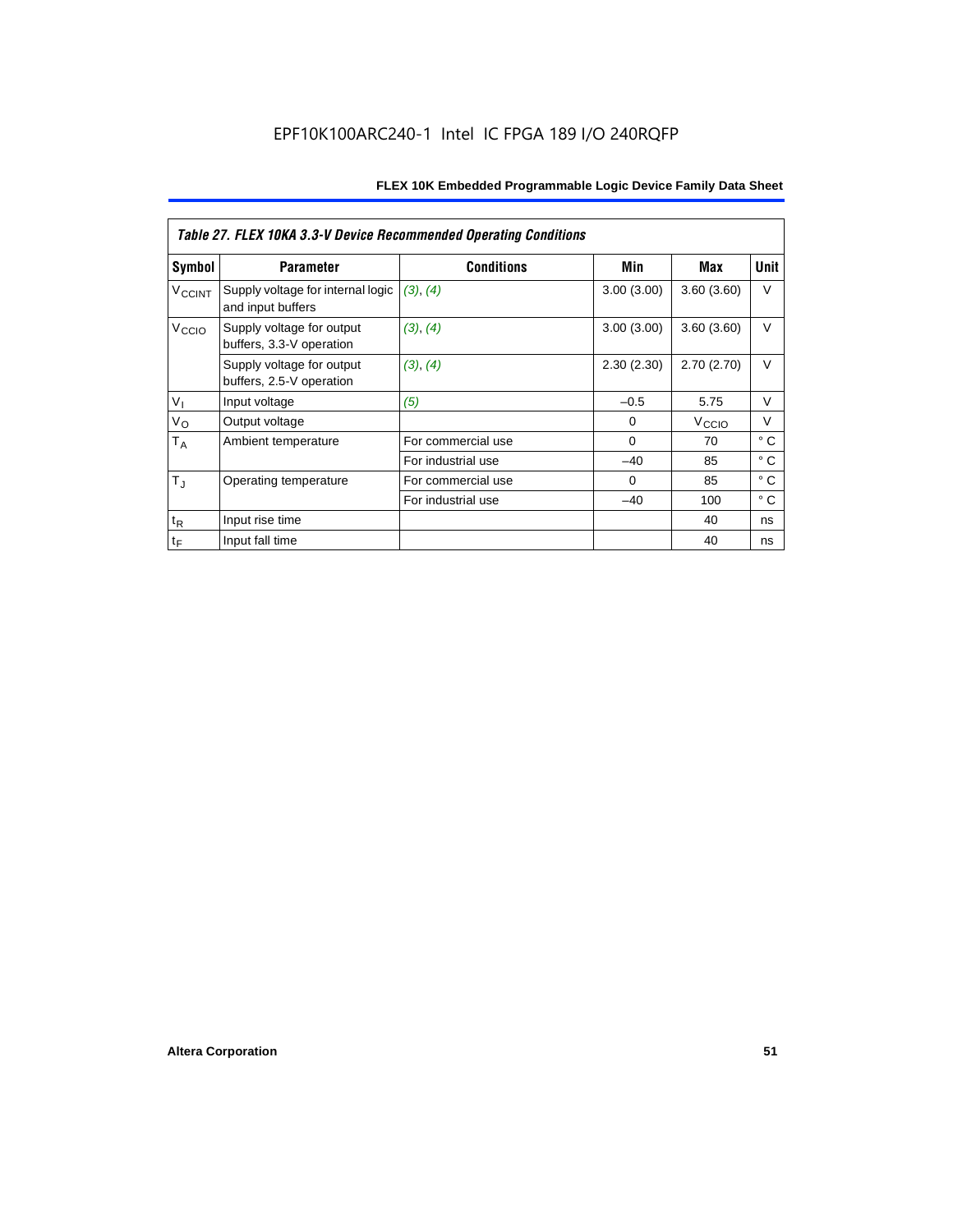## EPF10K100ARC240-1 Intel IC FPGA 189 I/O 240RQFP

| Symbol          | <b>Parameter</b>                         | <b>Conditions</b>                                                 | Min                                                         | <b>Typ</b> | Max                          | <b>Unit</b> |
|-----------------|------------------------------------------|-------------------------------------------------------------------|-------------------------------------------------------------|------------|------------------------------|-------------|
| V <sub>IH</sub> | High-level input voltage                 |                                                                   | $1.7$ or<br>$0.5 \times V_{CCINT}$<br>whichever is<br>lower |            | 5.75                         | V           |
| $V_{IL}$        | Low-level input voltage                  |                                                                   | $-0.5$                                                      |            | $0.3 \times V_{CCINT}$       | V           |
| $V_{OH}$        | 3.3-V high-level TTL output<br>voltage   | $I_{OH} = -11$ mA DC,<br>$V_{\text{CCIO}} = 3.00 V (8)$           | 2.4                                                         |            |                              | $\vee$      |
|                 | 3.3-V high-level CMOS output<br>voltage  | $I_{OH} = -0.1$ mA DC,<br>$V_{\text{CCIO}} = 3.00 \text{ V } (8)$ | $V_{\text{CCIO}} - 0.2$                                     |            |                              | V           |
|                 | 3.3-V high-level PCI output<br>voltage   | $I_{OH} = -0.5$ mA DC,<br>$V_{\text{CCIO}} = 3.00$ to 3.60 V (8)  | $0.9 \times V_{\text{CCIO}}$                                |            |                              | V           |
|                 | 2.5-V high-level output voltage          | $I_{OH} = -0.1$ mA DC,<br>$V_{\text{CCIO}} = 2.30 \text{ V } (8)$ | 2.1                                                         |            |                              | V           |
|                 |                                          | $I_{OH} = -1$ mA DC,<br>$V_{\text{CCIO}} = 2.30 \text{ V } (8)$   | 2.0                                                         |            |                              | V           |
|                 |                                          | $I_{OH} = -2$ mA DC,<br>$V_{\text{CCIO}} = 2.30 V (8)$            | 1.7                                                         |            |                              | V           |
| $V_{OL}$        | 3.3-V low-level TTL output<br>voltage    | $I_{OL}$ = 9 mA DC,<br>$V_{\text{CCIO}} = 3.00 \text{ V} (9)$     |                                                             |            | 0.45                         | $\vee$      |
|                 | 3.3-V low-level CMOS output<br>voltage   | $I_{OL} = 0.1$ mA DC,<br>$V_{\text{CCIO}} = 3.00 V (9)$           |                                                             |            | 0.2                          | $\vee$      |
|                 | 3.3-V low-level PCI output<br>voltage    | $I_{OL}$ = 1.5 mA DC,<br>$V_{\text{CCIO}} = 3.00$ to 3.60 V (9)   |                                                             |            | $0.1 \times V_{\text{CCIO}}$ | $\vee$      |
|                 | 2.5-V low-level output voltage           | $I_{OL} = 0.1$ mA DC,<br>$V_{\text{CCIO}} = 2.30 \text{ V} (9)$   |                                                             |            | 0.2                          | $\vee$      |
|                 |                                          | $I_{OL}$ = 1 mA DC,<br>$V_{\text{CCIO}} = 2.30 V (9)$             |                                                             |            | 0.4                          | V           |
|                 |                                          | $I_{OL} = 2$ mA DC,<br>$V_{\text{CCIO}} = 2.30 V (9)$             |                                                             |            | 0.7                          | V           |
| $I_{\rm L}$     | Input pin leakage current                | $V_1 = 5.3$ V to -0.3 V (10)                                      | $-10$                                                       |            | 10                           | μA          |
| $I_{OZ}$        | Tri-stated I/O pin leakage<br>current    | $VO = 5.3 V to -0.3 V (10)$                                       | $-10$                                                       |            | 10                           | μA          |
| $I_{CC0}$       | V <sub>CC</sub> supply current (standby) | $V_1$ = ground, no load                                           |                                                             | 0.3        | 10                           | mA          |
|                 |                                          | $V_1$ = ground, no load (11)                                      |                                                             | 10         |                              | mA          |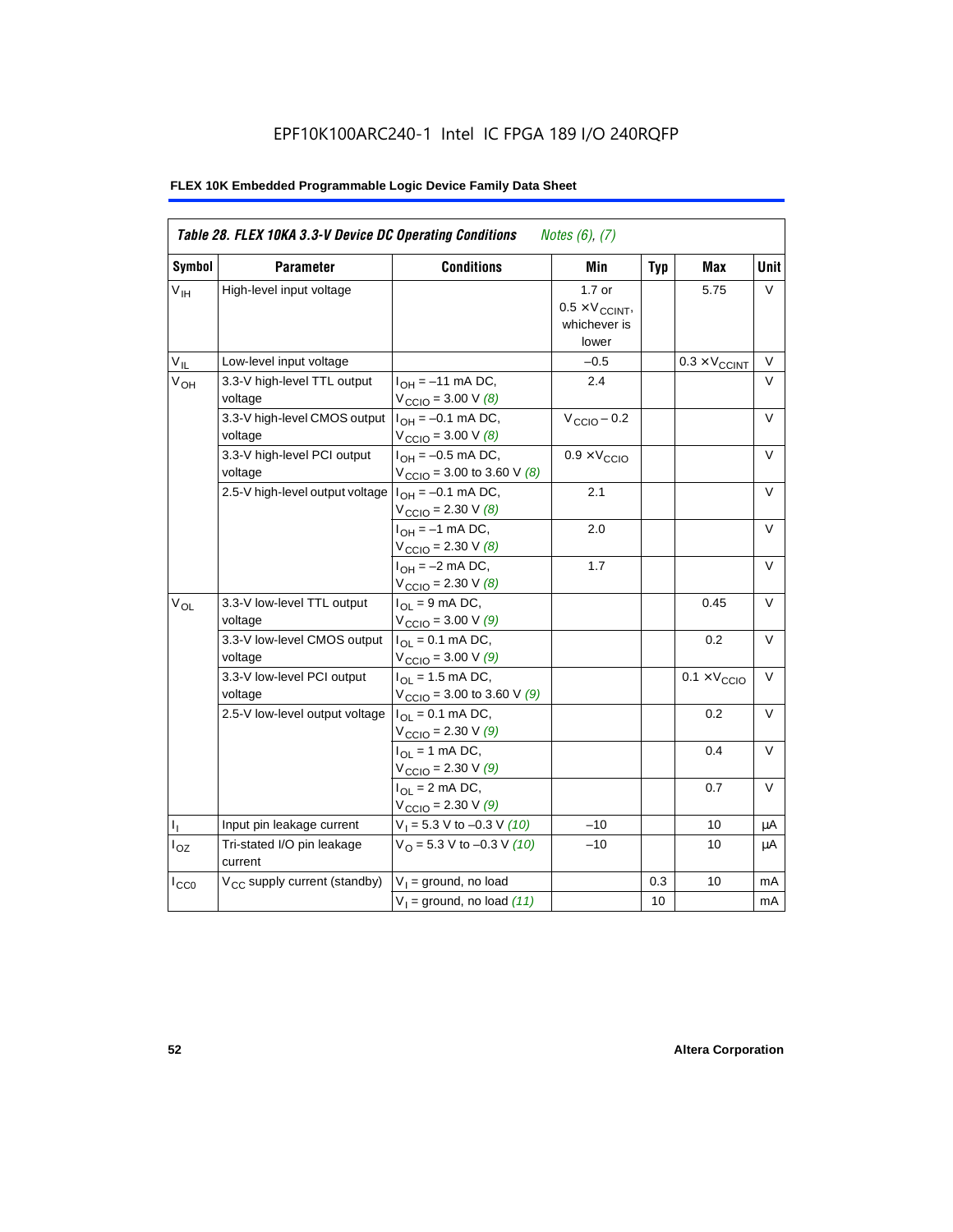## EPF10K100ARC240-1 Intel IC FPGA 189 I/O 240RQFP

#### **FLEX 10K Embedded Programmable Logic Device Family Data Sheet**

| Table 29. 3.3-V Device Capacitance of EPF10K10A & EPF10K30A Devices |                                                                           |                               | <i>Note</i> (12) |     |        |
|---------------------------------------------------------------------|---------------------------------------------------------------------------|-------------------------------|------------------|-----|--------|
| Symbol                                                              | <b>Parameter</b>                                                          | <b>Conditions</b>             | Min              | Max | Unit I |
| $C_{IN}$                                                            | Input capacitance                                                         | $V_{IN} = 0 V$ , f = 1.0 MHz  |                  | 8   | pF     |
| $C_{\text{INCLK}}$                                                  | Input capacitance on dedicated $ V_{IN} = 0 V$ , f = 1.0 MHz<br>clock pin |                               |                  | 12  | pF     |
| $C_{OUT}$                                                           | Output capacitance                                                        | $V_{OUT} = 0 V$ , f = 1.0 MHz |                  | 8   | pF     |

#### *Table 30. 3.3-V Device Capacitance of EPF10K100A Devices Note (12)*

| Symbol    | <b>Parameter</b>                                                          | <b>Conditions</b>                   | Min | Max | <b>Unit</b> |
|-----------|---------------------------------------------------------------------------|-------------------------------------|-----|-----|-------------|
| $C_{IN}$  | Input capacitance                                                         | $V_{IN} = 0 V$ , f = 1.0 MHz        |     | 10  | pF          |
| CINCLK    | Input capacitance on dedicated $ V_{1N}  = 0$ V, f = 1.0 MHz<br>clock pin |                                     |     | 15  | pF          |
| $C_{OUT}$ | Output capacitance                                                        | $V_{\text{OUT}} = 0$ V, f = 1.0 MHz |     | 10  | pF          |

## *Table 31. 3.3-V Device Capacitance of EPF10K250A Devices Note (12)*

| Symbol             | <b>Parameter</b>                                                         | <b>Conditions</b>                   | Min | Max | <b>Unit</b> |
|--------------------|--------------------------------------------------------------------------|-------------------------------------|-----|-----|-------------|
| $C_{\text{IN}}$    | Input capacitance                                                        | $V_{IN} = 0$ V, f = 1.0 MHz         |     | 10  | pF          |
| $C_{\text{INCLK}}$ | Input capacitance on dedicated $V_{IN} = 0 V$ , f = 1.0 MHz<br>clock pin |                                     |     | 15  | pF          |
| $C_{\text{OUT}}$   | Output capacitance                                                       | $V_{\text{OUT}} = 0$ V, f = 1.0 MHz |     | 10  | pF          |

#### *Notes to tables:*

- (1) See the *Operating Requirements for Altera Devices Data Sheet*.
- (2) Minimum DC voltage input is –0.5 V. During transitions, the inputs may undershoot to –2.0 V or overshoot to 5.75 V for input currents less than 100 mA and periods shorter than 20 ns.
- (3) Numbers in parentheses are for industrial-temperature-range devices.
- (4) Maximum V<sub>CC</sub> rise time is 100 ms, and V<sub>CC</sub> must rise monotonically.<br>(5) ELEX 10KA device inputs may be driven before V<sub>CCINT</sub> and V<sub>CCIO</sub> ar
- (5) FLEX 10KA device inputs may be driven before  $V_{CCTN}$  and  $V_{CCTO}$  are powered.<br>(6) Typical values are for T<sub>A</sub> = 25° C and  $V_{CC}$  = 3.3 V.
- (6) Typical values are for  $T_A = 25^\circ$  C and  $V_{CC} = 3.3$  V.<br>(7) These values are specified under the Recommende
- These values are specified under the Recommended Operating Conditions shown in Table 27 on page 51.
- (8) The  $I_{OH}$  parameter refers to high-level TTL, PCI, or CMOS output current. The  $I_{OH}$  parameter refers to low-level TTL, PCI, or CMOS output current. The
- The I<sub>OL</sub> parameter refers to low-level TTL, PCI, or CMOS output current. This parameter applies to open-drain pins as well as output pins.
- (10) This value is specified for normal device operation. The value may vary during power-up.
- (11) This parameter applies to all -1 speed grade commercial temperature devices and all -2 speed grade industrial-temperature devices.
- (12) Capacitance is sample-tested only.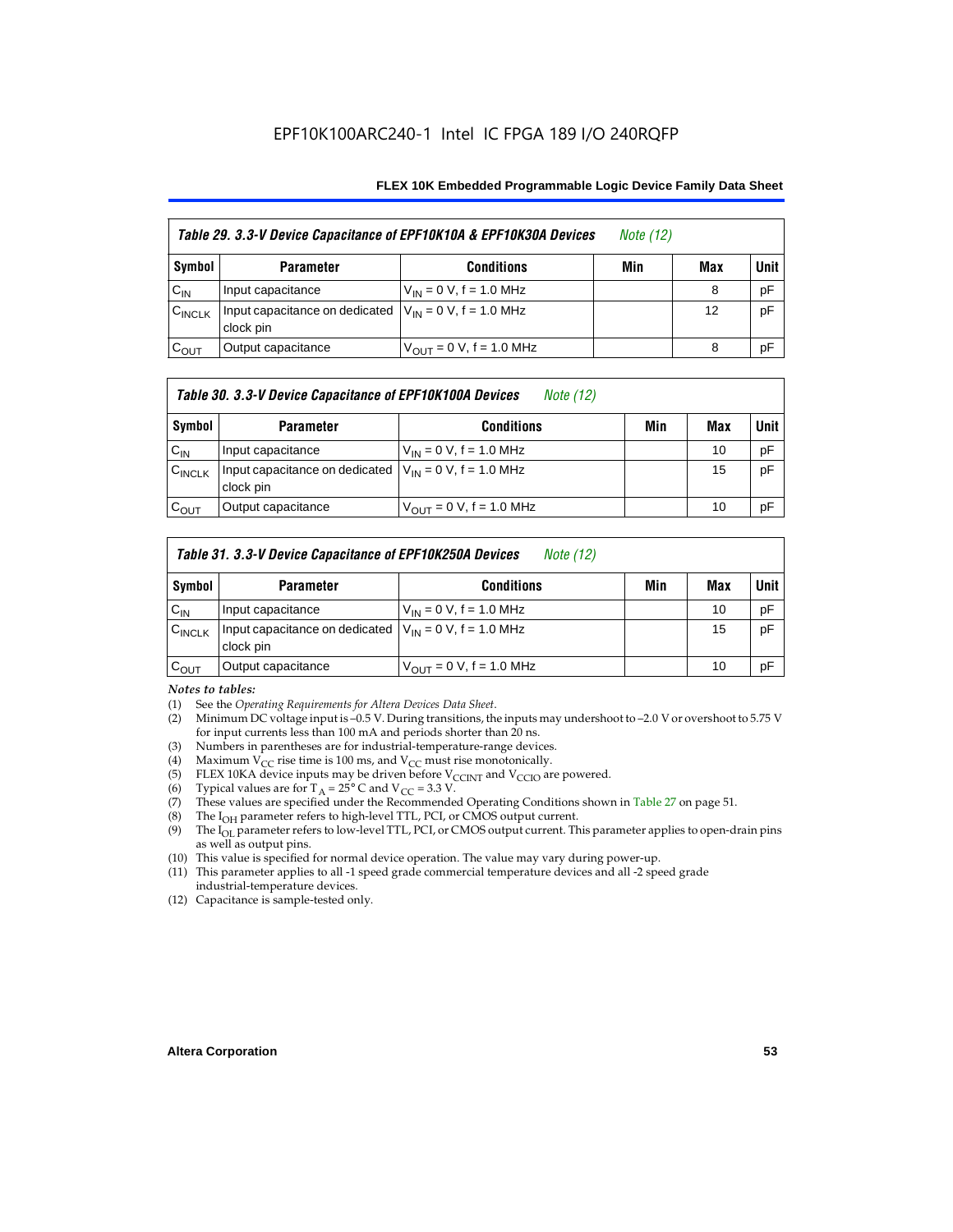Figure 22 shows the typical output drive characteristics of EPF10K10A, EPF10K30A, EPF10K100A, and EPF10K250A devices with 3.3-V and 2.5-V V<sub>CCIO</sub>. The output driver is compliant with the 3.3-V PCI Local Bus *Specification, Revision 2.2* (with 3.3-V V<sub>CCIO</sub>). Moreover, device analysis shows that the EPF10K10A, EPF10K30A, and EPF 10K100A devices can drive a 5.0-V PCI bus with eight or fewer loads.

*Figure 22. Output Drive Characteristics for EPF10K10A, EPF10K30A & EPF10K100A Devices*



Figure 23 shows the typical output drive characteristics of the EPF10K250A device with 3.3-V and 2.5-V  $V_{\text{CCIO}}$ .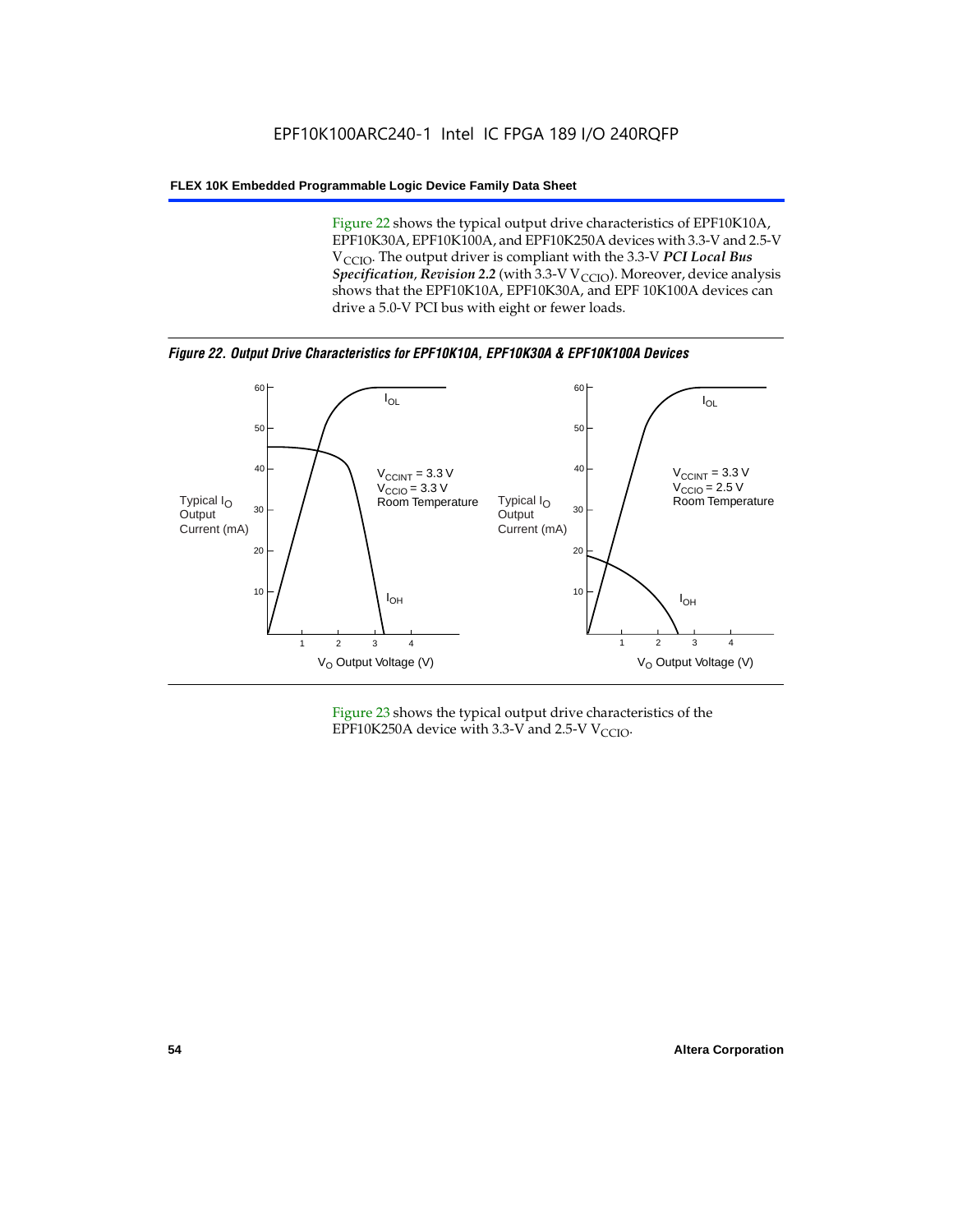

## *Figure 23. Output Drive Characteristics for EPF10K250A Device*

**Timing Model** The continuous, high-performance FastTrack Interconnect routing resources ensure predictable performance and accurate simulation and timing analysis. This predictable performance contrasts with that of FPGAs, which use a segmented connection scheme and therefore have unpredictable performance.

> Device performance can be estimated by following the signal path from a source, through the interconnect, to the destination. For example, the registered performance between two LEs on the same row can be calculated by adding the following parameters:

- **E** LE register clock-to-output delay  $(t_{CO})$ <br> **E** Interconnect delay  $(t_{CMBOW})$
- Interconnect delay (*t<sub>SAMEROW</sub>*)
- LE look-up table delay  $(t_{LUT})$
- LE register setup time ( $t_{SI}$ )

The routing delay depends on the placement of the source and destination LEs. A more complex registered path may involve multiple combinatorial LEs between the source and destination LEs.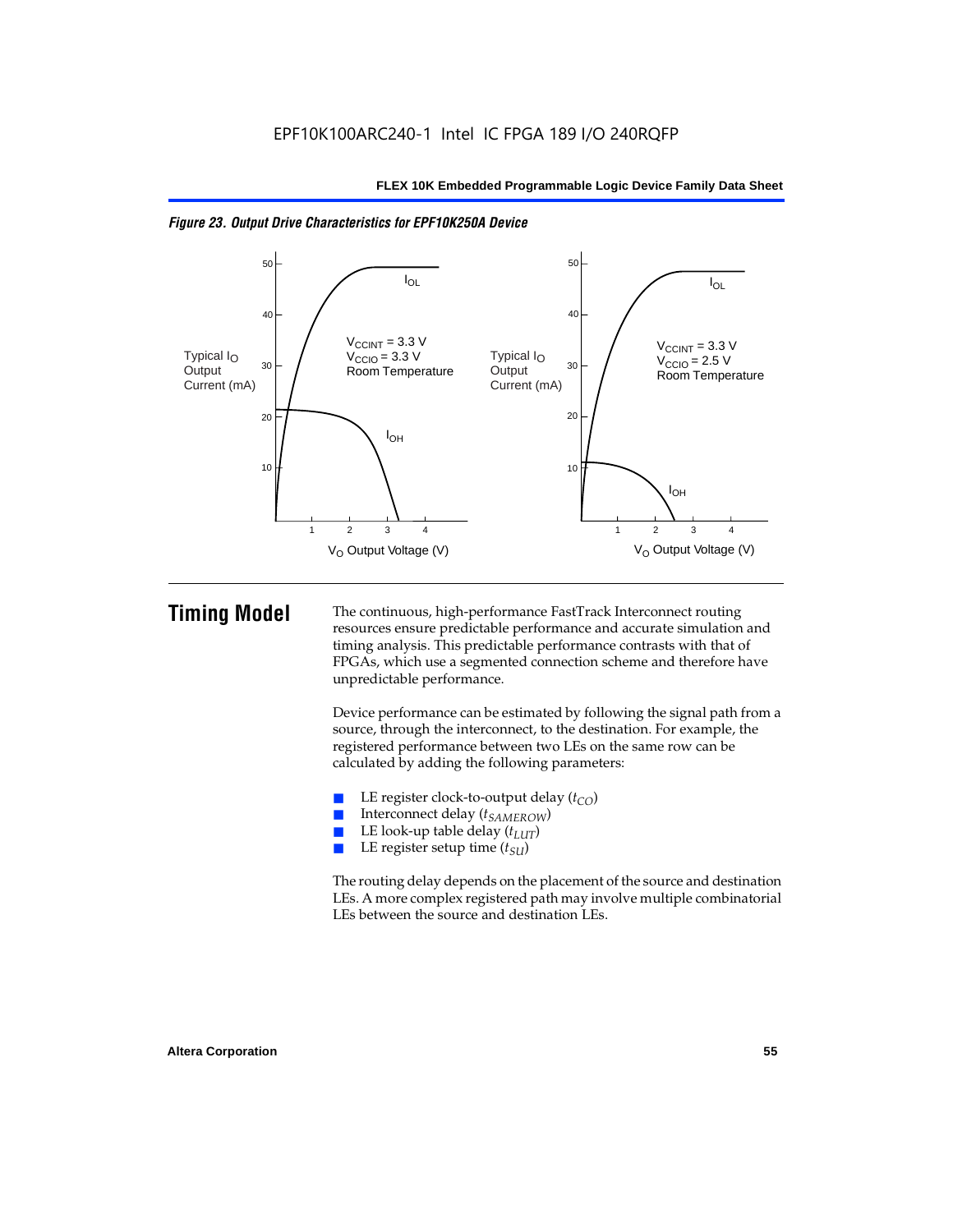Timing simulation and delay prediction are available with the MAX+PLUS II Simulator and Timing Analyzer, or with industrystandard EDA tools. The Simulator offers both pre-synthesis functional simulation to evaluate logic design accuracy and post-synthesis timing simulation with 0.1-ns resolution. The Timing Analyzer provides pointto-point timing delay information, setup and hold time analysis, and device-wide performance analysis.

Figure 24 shows the overall timing model, which maps the possible paths to and from the various elements of the FLEX 10K device.

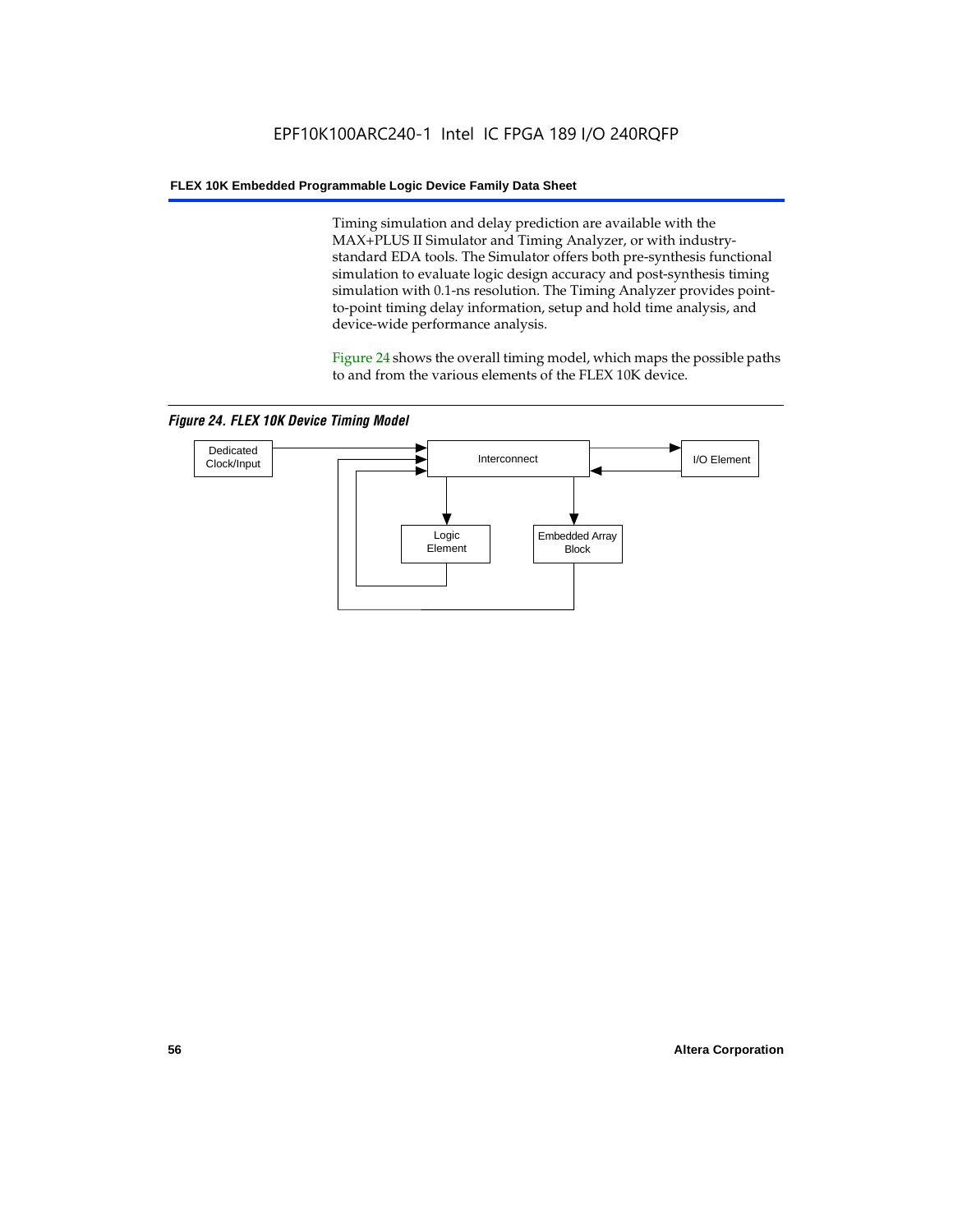Figures 25 through 27 show the delays that correspond to various paths and functions within the LE, IOE, and EAB timing models.



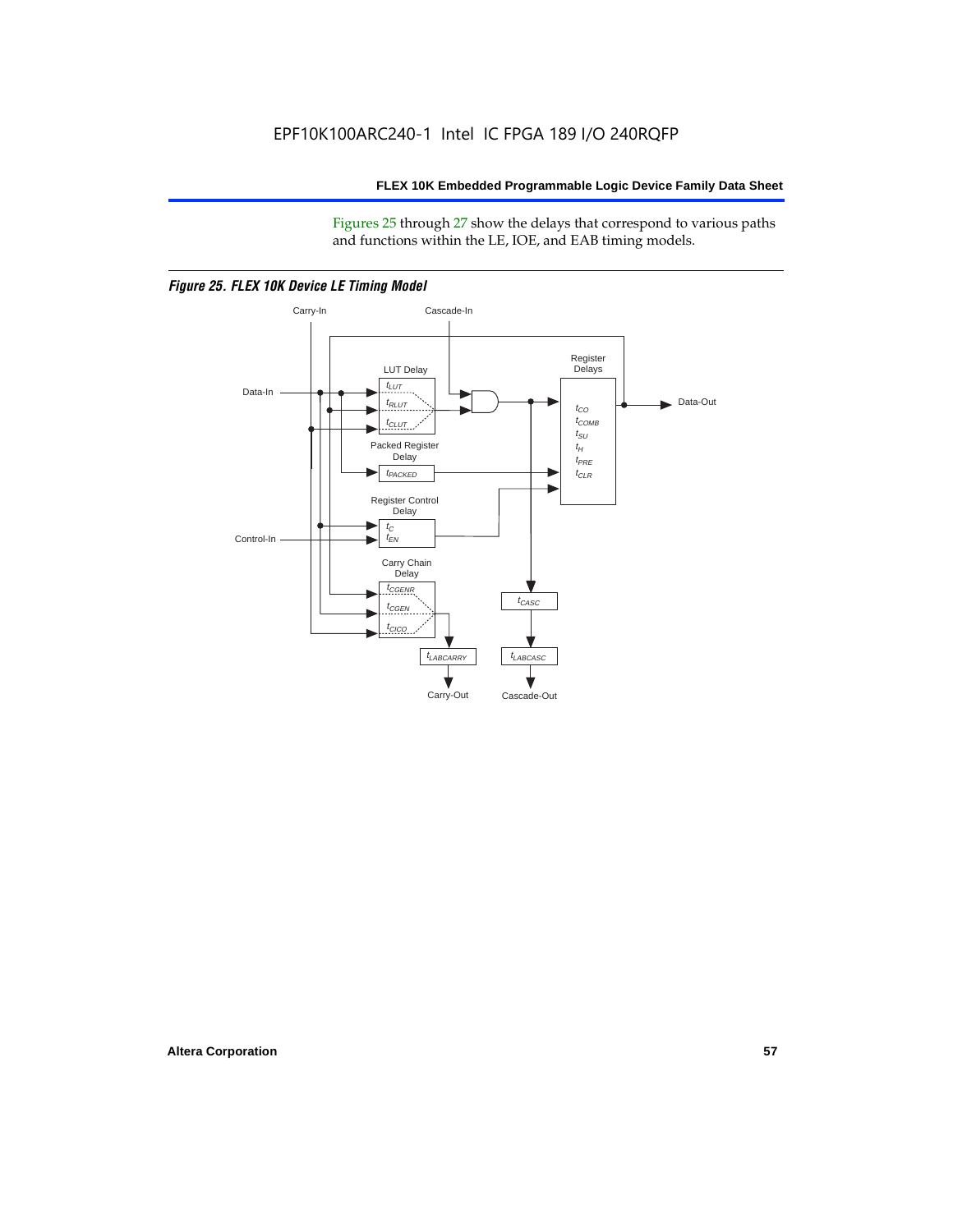

## *Figure 26. FLEX 10K Device IOE Timing Model*

*Figure 27. FLEX 10K Device EAB Timing Model*



Figures 28 shows the timing model for bidirectional I/O pin timing.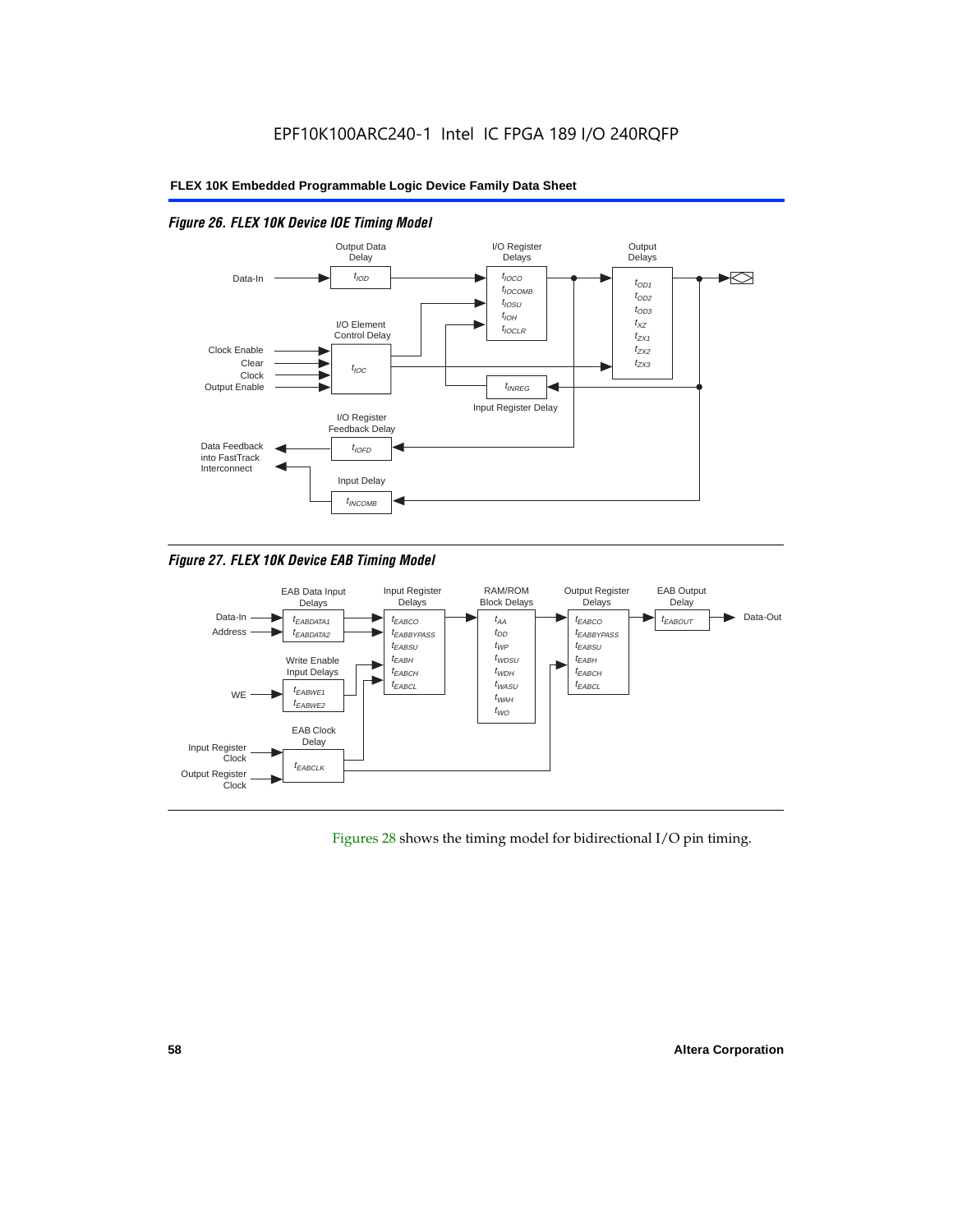

*Figure 28. Synchronous Bidirectional Pin External Timing Model*

Tables 32 through 36 describe the FLEX 10K device internal timing parameters. These internal timing parameters are expressed as worst-case values. Using hand calculations, these parameters can be used to estimate design performance. However, before committing designs to silicon, actual worst-case performance should be modeled using timing simulation and analysis. Tables 37 through 38 describe FLEX 10K external timing parameters.

| Table 32. LE Timing Microparameters (Part 1 of 2)<br>Note $(1)$ |                                         |                   |  |  |
|-----------------------------------------------------------------|-----------------------------------------|-------------------|--|--|
| Symbol                                                          | <b>Parameter</b>                        | <b>Conditions</b> |  |  |
| $t_{LUT}$                                                       | LUT delay for data-in                   |                   |  |  |
| $t_{CLUT}$                                                      | LUT delay for carry-in                  |                   |  |  |
| $t_{RLUT}$                                                      | LUT delay for LE register feedback      |                   |  |  |
| <sup>t</sup> PACKED                                             | Data-in to packed register delay        |                   |  |  |
| $t_{EN}$                                                        | LE register enable delay                |                   |  |  |
| $t_{CICO}$                                                      | Carry-in to carry-out delay             |                   |  |  |
| $t_{\text{GEN}}$                                                | Data-in to carry-out delay              |                   |  |  |
| $t_{GENR}$                                                      | LE register feedback to carry-out delay |                   |  |  |
| t <sub>CASC</sub>                                               | Cascade-in to cascade-out delay         |                   |  |  |
| $t_C$                                                           | LE register control signal delay        |                   |  |  |
| $t_{CO}$                                                        | LE register clock-to-output delay       |                   |  |  |
| $t_{COMB}$                                                      | Combinatorial delay                     |                   |  |  |

Г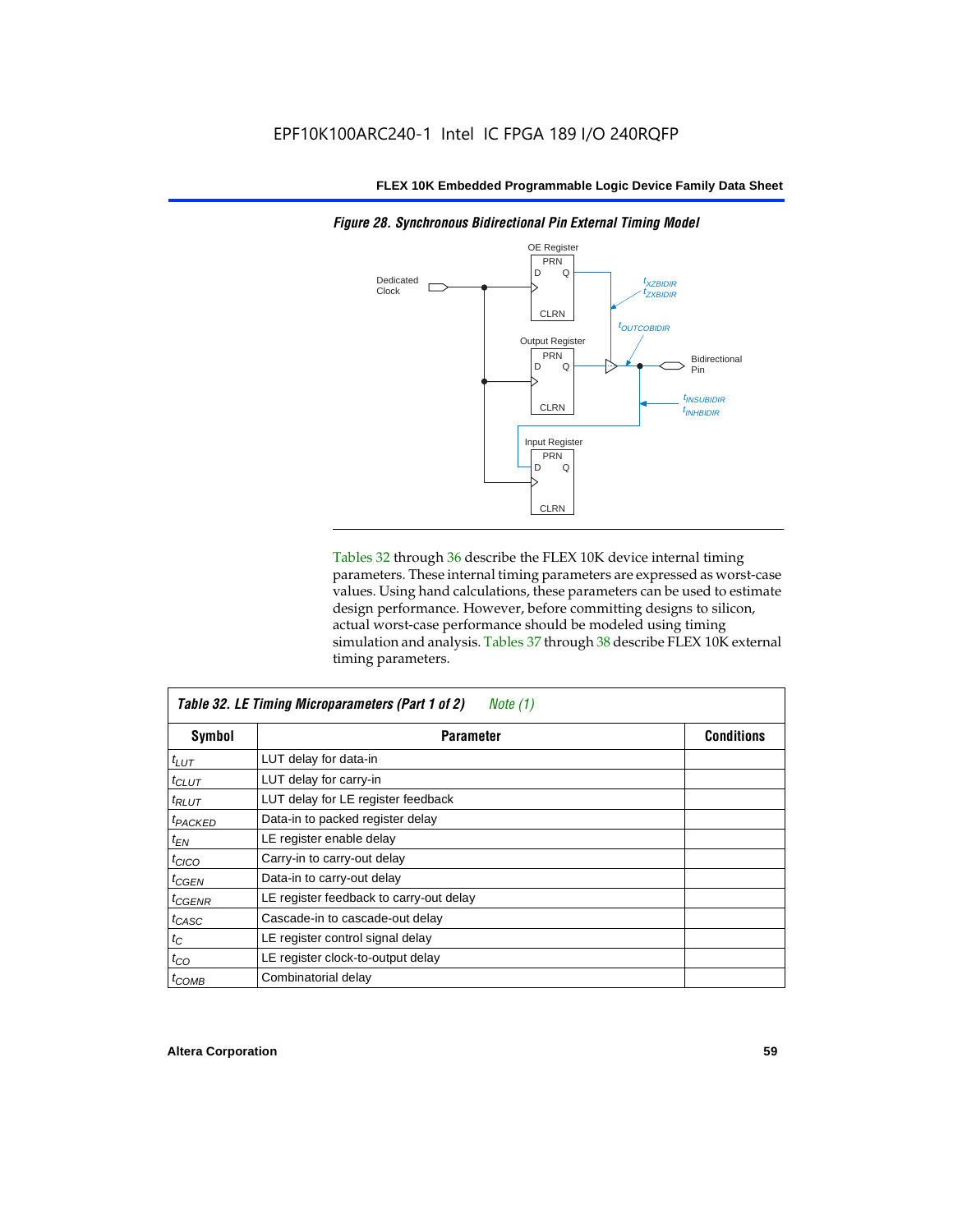| Table 32. LE Timing Microparameters (Part 2 of 2)<br>Note (1) |                                                                                                                                         |                   |  |  |
|---------------------------------------------------------------|-----------------------------------------------------------------------------------------------------------------------------------------|-------------------|--|--|
| <b>Symbol</b>                                                 | <b>Parameter</b>                                                                                                                        | <b>Conditions</b> |  |  |
| $t_{\rm SU}$                                                  | LE register setup time for data and enable signals before clock; LE register<br>recovery time after asynchronous clear, preset, or load |                   |  |  |
| $t_H$                                                         | LE register hold time for data and enable signals after clock                                                                           |                   |  |  |
| $t_{PRE}$                                                     | LE register preset delay                                                                                                                |                   |  |  |
| $t_{CLR}$                                                     | LE register clear delay                                                                                                                 |                   |  |  |
| $t_{CH}$                                                      | Minimum clock high time from clock pin                                                                                                  |                   |  |  |
| $t_{CL}$                                                      | Minimum clock low time from clock pin                                                                                                   |                   |  |  |

# *Table 33. IOE Timing Microparameters Note (1)*

| Symbol              | <b>Parameter</b>                                                                                                         | <b>Conditions</b>  |
|---------------------|--------------------------------------------------------------------------------------------------------------------------|--------------------|
| t <sub>IOD</sub>    | IOE data delay                                                                                                           |                    |
| $t_{\text{IOC}}$    | IOE register control signal delay                                                                                        |                    |
| $t_{\text{IOCO}}$   | IOE register clock-to-output delay                                                                                       |                    |
| t <sub>IOCOMB</sub> | IOE combinatorial delay                                                                                                  |                    |
| $t_{IOSU}$          | IOE register setup time for data and enable signals before clock; IOE register<br>recovery time after asynchronous clear |                    |
| $t_{IOH}$           | IOE register hold time for data and enable signals after clock                                                           |                    |
| $t_{IOCLR}$         | IOE register clear time                                                                                                  |                    |
| $t_{OD1}$           | Output buffer and pad delay, slow slew rate = off, $V_{\text{CCIO}} = V_{\text{CCINT}}$                                  | $C1 = 35$ pF $(2)$ |
| $t_{OD2}$           | Output buffer and pad delay, slow slew rate = off, $V_{\text{CCIO}}$ = low voltage                                       | $C1 = 35$ pF $(3)$ |
| $t_{OD3}$           | Output buffer and pad delay, slow slew rate = on                                                                         | $C1 = 35$ pF $(4)$ |
| $t_{XZ}$            | IOE output buffer disable delay                                                                                          |                    |
| $t_{ZX1}$           | IOE output buffer enable delay, slow slew rate = off, $V_{\text{CCIO}} = V_{\text{CCINT}}$                               | $C1 = 35$ pF $(2)$ |
| $t_{ZX2}$           | IOE output buffer enable delay, slow slew rate = off, $V_{\text{CCIO}}$ = low voltage                                    | $C1 = 35$ pF $(3)$ |
| $t_{ZX3}$           | IOE output buffer enable delay, slow slew rate $=$ on                                                                    | $C1 = 35$ pF $(4)$ |
| <sup>t</sup> INREG  | IOE input pad and buffer to IOE register delay                                                                           |                    |
| $t_{IOFD}$          | IOE register feedback delay                                                                                              |                    |
| $t_{INCOMB}$        | IOE input pad and buffer to FastTrack Interconnect delay                                                                 |                    |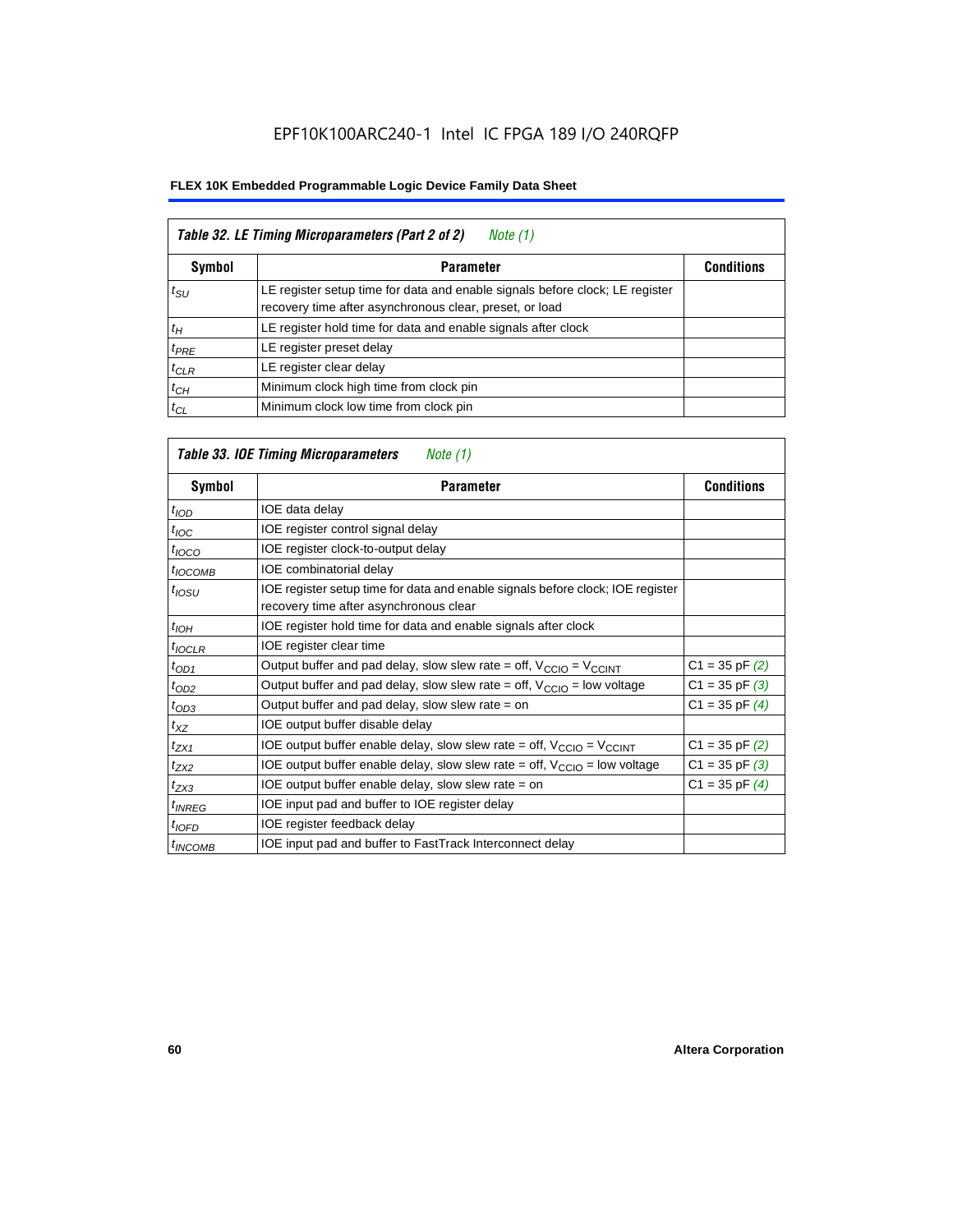| <b>Table 34. EAB Timing Microparameters</b><br>Note (1) |                                                      |                   |  |  |
|---------------------------------------------------------|------------------------------------------------------|-------------------|--|--|
| Symbol                                                  | <b>Parameter</b>                                     | <b>Conditions</b> |  |  |
| $t_{EABDATA1}$                                          | Data or address delay to EAB for combinatorial input |                   |  |  |
| <sup>I</sup> EABDATA2                                   | Data or address delay to EAB for registered input    |                   |  |  |
| $t_{EABWE1}$                                            | Write enable delay to EAB for combinatorial input    |                   |  |  |
| <sup>t</sup> EABWE2                                     | Write enable delay to EAB for registered input       |                   |  |  |
| <sup>t</sup> EABCLK                                     | EAB register clock delay                             |                   |  |  |
| $t_{EABCO}$                                             | EAB register clock-to-output delay                   |                   |  |  |
| <b><i>EABBYPASS</i></b>                                 | Bypass register delay                                |                   |  |  |
| <sup>t</sup> EABSU                                      | EAB register setup time before clock                 |                   |  |  |
| $t_{EABH}$                                              | EAB register hold time after clock                   |                   |  |  |
| $t_{AA}$                                                | Address access delay                                 |                   |  |  |
| $t_{WP}$                                                | Write pulse width                                    |                   |  |  |
| $t_{WDSU}$                                              | Data setup time before falling edge of write pulse   | (5)               |  |  |
| $t_{WDH}$                                               | Data hold time after falling edge of write pulse     | (5)               |  |  |
| $t_{WASU}$                                              | Address setup time before rising edge of write pulse | (5)               |  |  |
| $t_{WAH}$                                               | Address hold time after falling edge of write pulse  | (5)               |  |  |
| $t_{WO}$                                                | Write enable to data output valid delay              |                   |  |  |
| $t_{DD}$                                                | Data-in to data-out valid delay                      |                   |  |  |
| $t_{EABOUT}$                                            | Data-out delay                                       |                   |  |  |
| <sup>t</sup> EABCH                                      | Clock high time                                      |                   |  |  |
| <sup>t</sup> EABCL                                      | Clock low time                                       |                   |  |  |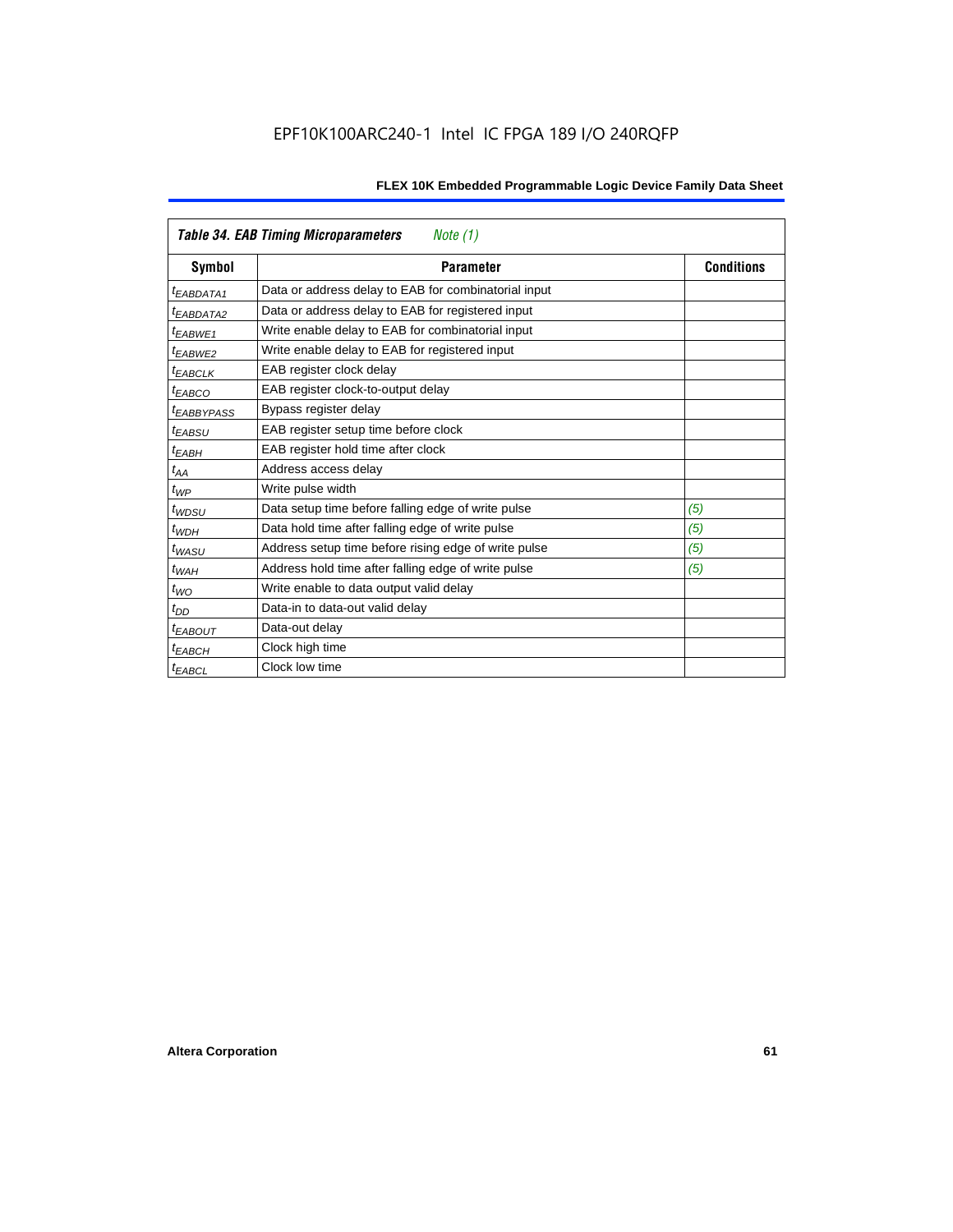|  | FLEX 10K Embedded Programmable Logic Device Family Data Sheet |
|--|---------------------------------------------------------------|
|--|---------------------------------------------------------------|

|                        | <b>Table 35. EAB Timing Macroparameters</b><br><i>Notes (1), (6)</i>                      |                   |  |  |  |  |
|------------------------|-------------------------------------------------------------------------------------------|-------------------|--|--|--|--|
| Symbol                 | <b>Parameter</b>                                                                          | <b>Conditions</b> |  |  |  |  |
| t <sub>EABAA</sub>     | EAB address access delay                                                                  |                   |  |  |  |  |
| <sup>t</sup> EABRCCOMB | EAB asynchronous read cycle time                                                          |                   |  |  |  |  |
| <sup>t</sup> EABRCREG  | EAB synchronous read cycle time                                                           |                   |  |  |  |  |
| <sup>t</sup> EABWP     | EAB write pulse width                                                                     |                   |  |  |  |  |
| <sup>t</sup> EABWCCOMB | EAB asynchronous write cycle time                                                         |                   |  |  |  |  |
| <sup>t</sup> EABWCREG  | EAB synchronous write cycle time                                                          |                   |  |  |  |  |
| <sup>t</sup> EABDD     | EAB data-in to data-out valid delay                                                       |                   |  |  |  |  |
| <sup>t</sup> EABDATACO | EAB clock-to-output delay when using output registers                                     |                   |  |  |  |  |
| <sup>t</sup> EABDATASU | EAB data/address setup time before clock when using input register                        |                   |  |  |  |  |
| <sup>t</sup> EABDATAH  | EAB data/address hold time after clock when using input register                          |                   |  |  |  |  |
| <sup>t</sup> EABWESU   | EAB WE setup time before clock when using input register                                  |                   |  |  |  |  |
| <sup>t</sup> EABWEH    | EAB WE hold time after clock when using input register                                    |                   |  |  |  |  |
| <sup>t</sup> EABWDSU   | EAB data setup time before falling edge of write pulse when not using input<br>registers  |                   |  |  |  |  |
| <sup>t</sup> EABWDH    | EAB data hold time after falling edge of write pulse when not using input                 |                   |  |  |  |  |
|                        | registers                                                                                 |                   |  |  |  |  |
| t <sub>EABWASU</sub>   | EAB address setup time before rising edge of write pulse when not using                   |                   |  |  |  |  |
|                        | input registers                                                                           |                   |  |  |  |  |
| <sup>t</sup> EABWAH    | EAB address hold time after falling edge of write pulse when not using input<br>registers |                   |  |  |  |  |
| $t_{EABWO}$            | EAB write enable to data output valid delay                                               |                   |  |  |  |  |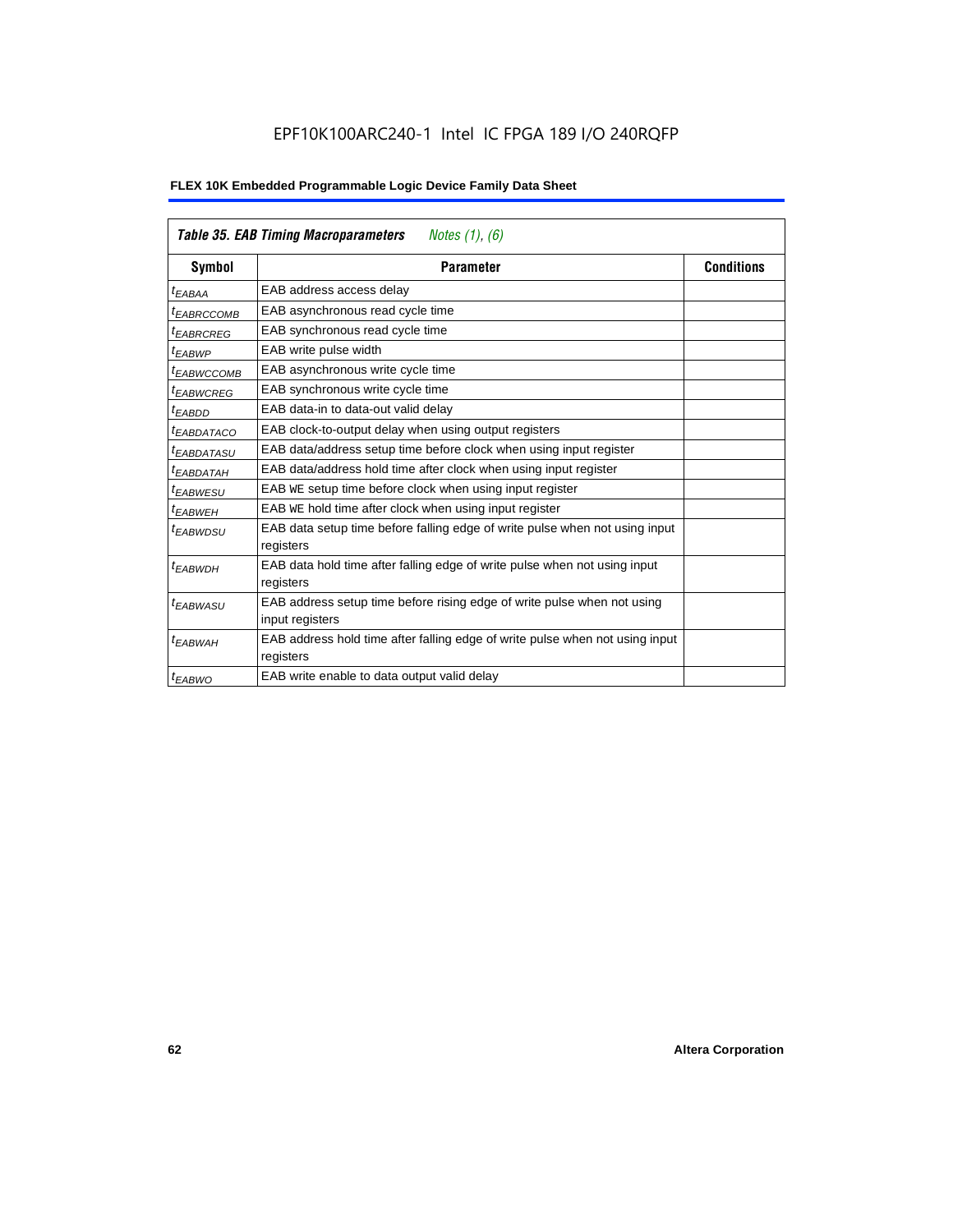| Table 36. Interconnect Timing Microparameters<br>Note (1) |                                                                                                                         |                   |  |  |  |
|-----------------------------------------------------------|-------------------------------------------------------------------------------------------------------------------------|-------------------|--|--|--|
| Symbol                                                    | <b>Parameter</b>                                                                                                        | <b>Conditions</b> |  |  |  |
| <sup>t</sup> DIN2IOE                                      | Delay from dedicated input pin to IOE control input                                                                     | (7)               |  |  |  |
| $t_{DCLK2LE}$                                             | Delay from dedicated clock pin to LE or EAB clock                                                                       | (7)               |  |  |  |
| <sup>t</sup> DIN2DATA                                     | Delay from dedicated input or clock to LE or EAB data                                                                   | (7)               |  |  |  |
| <sup>t</sup> DCLK2IOE                                     | Delay from dedicated clock pin to IOE clock                                                                             | (7)               |  |  |  |
| t <sub>DIN2LE</sub>                                       | Delay from dedicated input pin to LE or EAB control input                                                               | (7)               |  |  |  |
| <sup>t</sup> SAMELAB                                      | Routing delay for an LE driving another LE in the same LAB                                                              |                   |  |  |  |
| <sup>t</sup> SAMEROW                                      | Routing delay for a row IOE, LE, or EAB driving a row IOE, LE, or EAB in the<br>same row                                | (7)               |  |  |  |
| <sup>t</sup> SAMECOLUMN                                   | Routing delay for an LE driving an IOE in the same column                                                               | (7)               |  |  |  |
| <i><b>IDIFFROW</b></i>                                    | Routing delay for a column IOE, LE, or EAB driving an LE or EAB in a different<br>row                                   | (7)               |  |  |  |
| <i>t</i> TWOROWS                                          | Routing delay for a row IOE or EAB driving an LE or EAB in a different row                                              | (7)               |  |  |  |
| <sup>t</sup> LEPERIPH                                     | Routing delay for an LE driving a control signal of an IOE via the peripheral<br>control bus                            | (7)               |  |  |  |
| t <sub>LABCARRY</sub>                                     | Routing delay for the carry-out signal of an LE driving the carry-in signal of a<br>different LE in a different LAB     |                   |  |  |  |
| <i>t<sub>LABCASC</sub></i>                                | Routing delay for the cascade-out signal of an LE driving the cascade-in<br>signal of a different LE in a different LAB |                   |  |  |  |

| <b>Table 37. External Timing Parameters</b><br>Notes (8), (10) |                                                                                                               |                   |  |  |  |
|----------------------------------------------------------------|---------------------------------------------------------------------------------------------------------------|-------------------|--|--|--|
| <b>Symbol</b>                                                  | <b>Parameter</b>                                                                                              | <b>Conditions</b> |  |  |  |
| <sup>t</sup> DRR                                               | Register-to-register delay via four LEs, three row interconnects, and four local $ g\rangle$<br>interconnects |                   |  |  |  |
| t <sub>insu</sub>                                              | Setup time with global clock at IOE register                                                                  |                   |  |  |  |
| <sup>t</sup> INH                                               | Hold time with global clock at IOE register                                                                   |                   |  |  |  |
| <sup>T</sup> OUTCO                                             | Clock-to-output delay with global clock at IOE register                                                       |                   |  |  |  |

## *Table 38. External Bidirectional Timing Parameters Note (10)*

| Symbol                   | <b>Parameter</b>                                                               | <b>Condition</b> |
|--------------------------|--------------------------------------------------------------------------------|------------------|
| <sup>  t</sup> INSUBIDIR | Setup time for bidirectional pins with global clock at adjacent LE register    |                  |
| <sup>t</sup> INHBIDIR    | Hold time for bidirectional pins with global clock at adjacent LE register     |                  |
| <sup>t</sup> outcobidir  | Clock-to-output delay for bidirectional pins with global clock at IOE register |                  |
| <sup>t</sup> xzbidir     | Synchronous IOE output buffer disable delay                                    |                  |
| <sup>t</sup> zxbidir     | Synchronous IOE output buffer enable delay, slow slew rate = off               |                  |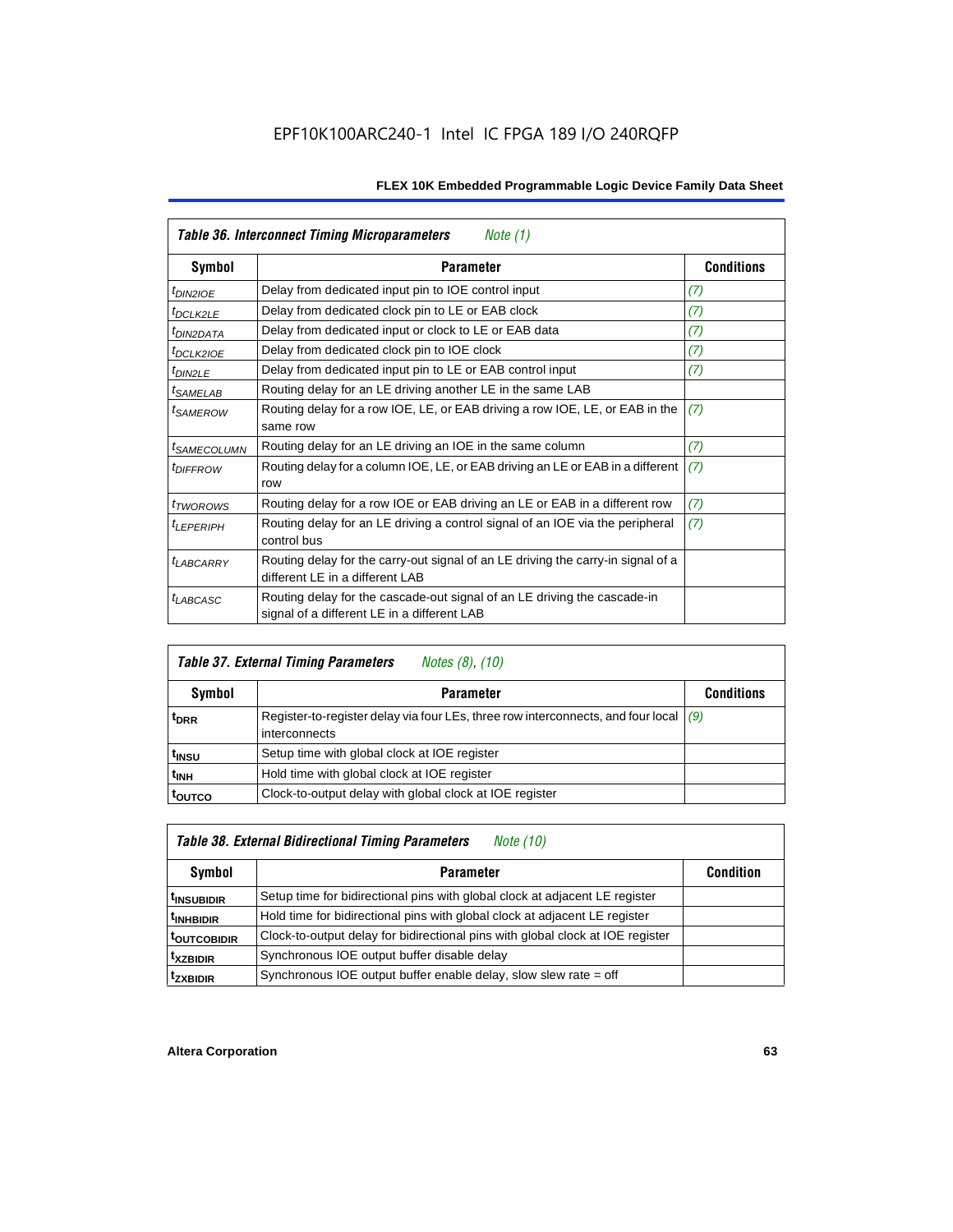## EPF10K100ARC240-1 Intel IC FPGA 189 I/O 240RQFP

#### **FLEX 10K Embedded Programmable Logic Device Family Data Sheet**

#### *Notes to tables:*

| (1) Microparameters are timing delays contributed by individual architectural elements. These parameters cannot be |
|--------------------------------------------------------------------------------------------------------------------|
| measured explicitly.                                                                                               |

| (2) Operating conditions: $V_{CCIO} = 5.0 V \pm 5%$ for commercial use in FLEX 10K devices. |  |  |  |
|---------------------------------------------------------------------------------------------|--|--|--|
|                                                                                             |  |  |  |

 $V<sub>CCIO</sub>$  = 5.0 V  $\pm$  10% for industrial use in FLEX 10K devices.

 $V_{\text{CCIO}} = 3.3 \text{ V} \pm 10\%$  for commercial or industrial use in FLEX 10KA devices.

(3) Operating conditions:  $V_{\text{CCIO}} = 3.3 V \pm 10\%$  for commercial or industrial use in FLEX 10K devices.

 $V_{\text{CCIO}} = 2.5 \text{ V} \pm 0.2 \text{ V}$  for commercial or industrial use in FLEX 10KA devices.

- (4) Operating conditions:  $V_{\text{CCIO}} = 2.5 V$ , 3.3 V, or 5.0 V.<br>(5) Because the RAM in the EAB is self-timed, this param
- (5) Because the RAM in the EAB is self-timed, this parameter can be ignored when the WE signal is registered.<br>(6) EAB macroparameters are internal parameters that can simplify predicting the behavior of an EAB at its bou
- EAB macroparameters are internal parameters that can simplify predicting the behavior of an EAB at its boundary; these parameters are calculated by summing selected microparameters.
- (7) These parameters are worst-case values for typical applications. Post-compilation timing simulation and timing analysis are required to determine actual worst-case performance.
- (8) External reference timing parameters are factory-tested, worst-case values specified by Altera. A representative subset of signal paths is tested to approximate typical device applications.
- (9) Contact Altera Applications for test circuit specifications and test conditions.
- (10) These timing parameters are sample-tested only.

Figures 29 and 30 show the asynchronous and synchronous timing waveforms, respectively, for the EAB macroparameters in Table 34.

#### *Figure 29. EAB Asynchronous Timing Waveforms*

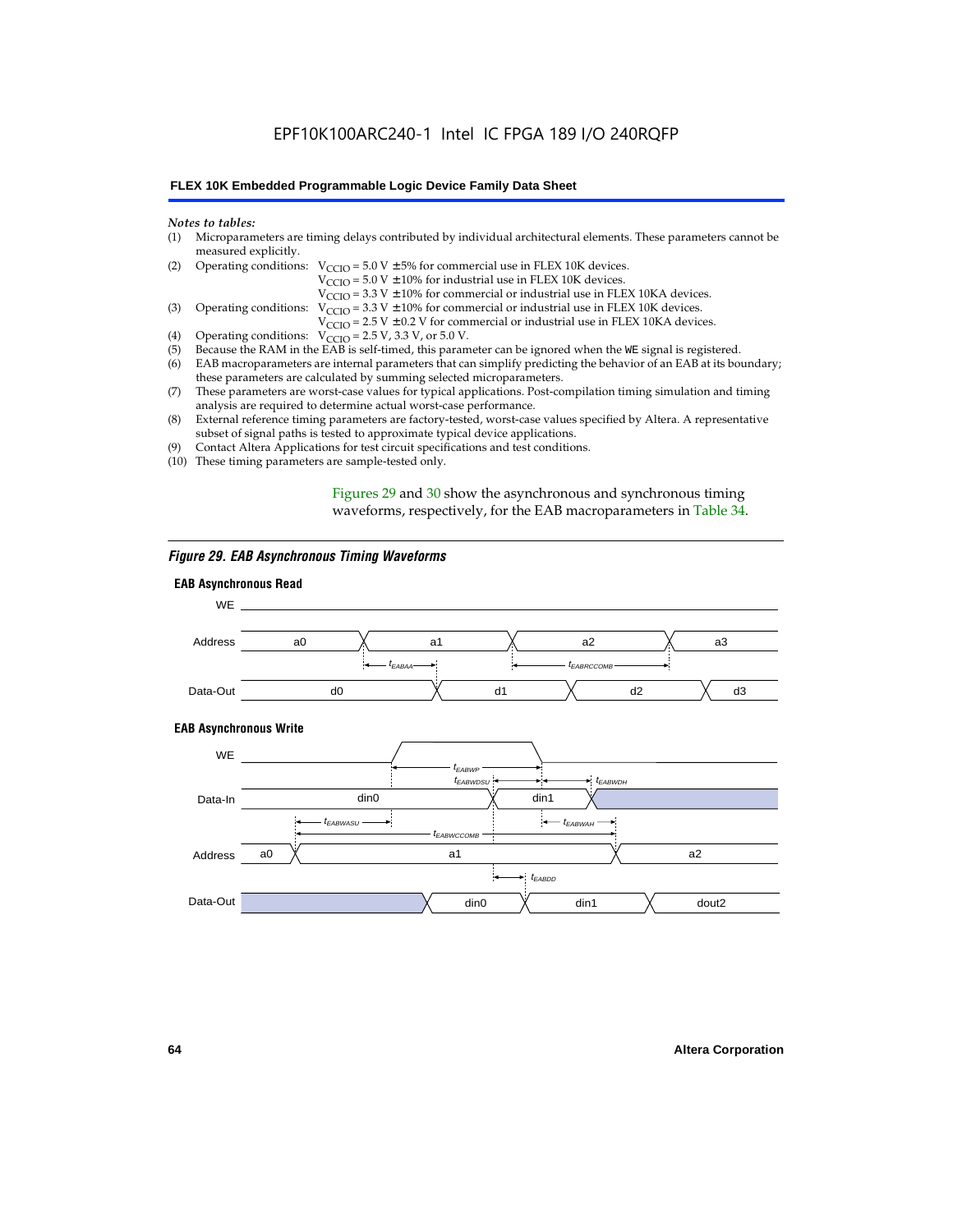## *Figure 30. EAB Synchronous Timing Waveforms*





#### **EAB Synchronous Write (EAB Output Registers Used)**

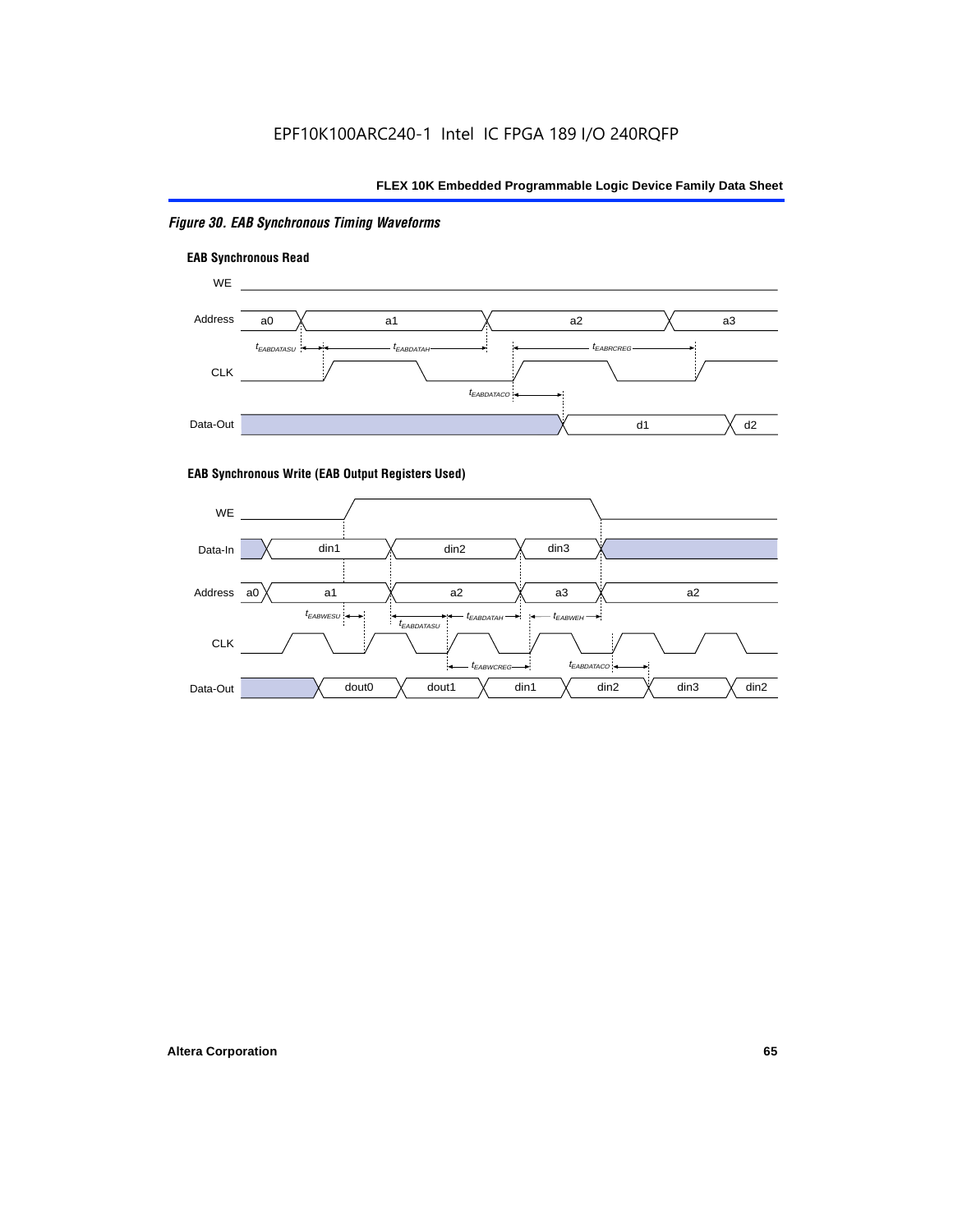Tables 39 through 47 show EPF10K10 and EPF10K20 device internal and external timing parameters.

| Symbol            | -3 Speed Grade |     | -4 Speed Grade |     | <b>Unit</b> |
|-------------------|----------------|-----|----------------|-----|-------------|
|                   | Min            | Max | Min            | Max |             |
| $t_{LUT}$         |                | 1.4 |                | 1.7 | ns          |
| $t_{CLUT}$        |                | 0.6 |                | 0.7 | ns          |
| $t_{RLUT}$        |                | 1.5 |                | 1.9 | ns          |
| <b>t</b> PACKED   |                | 0.6 |                | 0.9 | ns          |
| $t_{EN}$          |                | 1.0 |                | 1.2 | ns          |
| $t_{CICO}$        |                | 0.2 |                | 0.3 | ns          |
| $t_{\text{GEN}}$  |                | 0.9 |                | 1.2 | ns          |
| $t_{GENR}$        |                | 0.9 |                | 1.2 | ns          |
| $t_{CASC}$        |                | 0.8 |                | 0.9 | ns          |
| $t_C$             |                | 1.3 |                | 1.5 | ns          |
| $t_{CO}$          |                | 0.9 |                | 1.1 | ns          |
| $t_{\text{COMB}}$ |                | 0.5 |                | 0.6 | ns          |
| $t_{\text{SU}}$   | 1.3            |     | 2.5            |     | ns          |
| $t_H$             | 1.4            |     | 1.6            |     | ns          |
| $t_{PRE}$         |                | 1.0 |                | 1.2 | ns          |
| $t_{\text{CLR}}$  |                | 1.0 |                | 1.2 | ns          |
| $t_{CH}$          | 4.0            |     | 4.0            |     | ns          |
| $t_{CL}$          | 4.0            |     | 4.0            |     | ns          |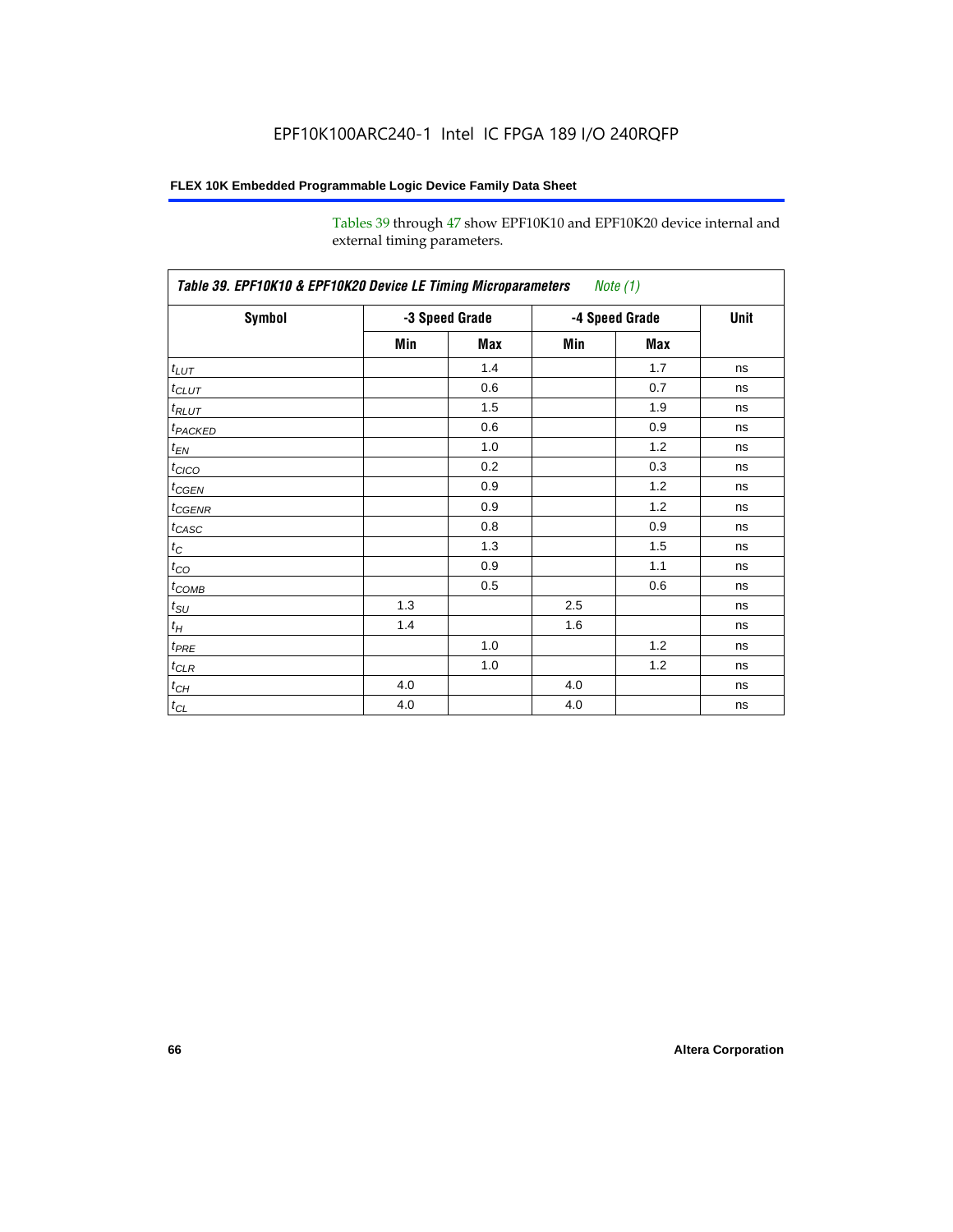| <b>Symbol</b>       | -3 Speed Grade |     | -4 Speed Grade |      | <b>Unit</b> |
|---------------------|----------------|-----|----------------|------|-------------|
|                     | Min            | Max | Min            | Max  |             |
| t <sub>IOD</sub>    |                | 1.3 |                | 1.6  | ns          |
| $t_{\text{IOC}}$    |                | 0.5 |                | 0.7  | ns          |
| $t_{\text{IOCO}}$   |                | 0.2 |                | 0.2  | ns          |
| t <sub>IOCOMB</sub> |                | 0.0 |                | 0.0  | ns          |
| $t_{IOSU}$          | 2.8            |     | 3.2            |      | ns          |
| $t_{IOH}$           | 1.0            |     | 1.2            |      | ns          |
| $t_{IOCLR}$         |                | 1.0 |                | 1.2  | ns          |
| $t_{OD1}$           |                | 2.6 |                | 3.5  | ns          |
| $t_{OD2}$           |                | 4.9 |                | 6.4  | ns          |
| $t_{OD3}$           |                | 6.3 |                | 8.2  | ns          |
| $t_{XZ}$            |                | 4.5 |                | 5.4  | ns          |
| $t_{ZX1}$           |                | 4.5 |                | 5.4  | ns          |
| $t_{ZX2}$           |                | 6.8 |                | 8.3  | ns          |
| $t_{ZX3}$           |                | 8.2 |                | 10.1 | ns          |
| $t_{INREG}$         |                | 6.0 |                | 7.5  | ns          |
| $t_{IOFD}$          |                | 3.1 |                | 3.5  | ns          |
| t <sub>INCOMB</sub> |                | 3.1 |                | 3.5  | ns          |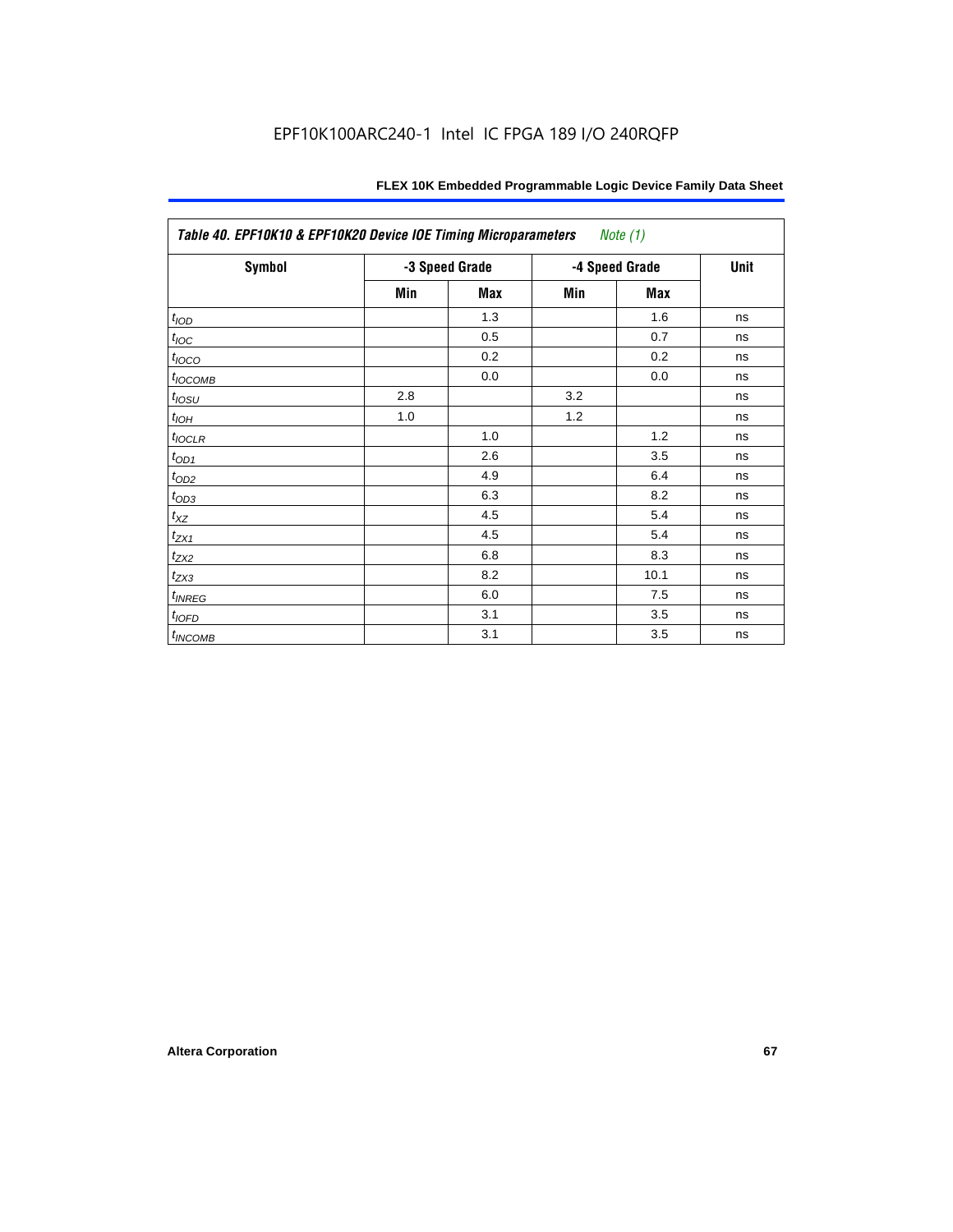| Symbol                  | -3 Speed Grade |            | -4 Speed Grade |            | Unit |
|-------------------------|----------------|------------|----------------|------------|------|
|                         | Min            | <b>Max</b> | Min            | <b>Max</b> |      |
| $t_{EABDATA1}$          |                | 1.5        |                | 1.9        | ns   |
| $t_{EABDATA2}$          |                | 4.8        |                | 6.0        | ns   |
| t <sub>EABWE1</sub>     |                | 1.0        |                | 1.2        | ns   |
| t <sub>EABWE2</sub>     |                | 5.0        |                | 6.2        | ns   |
| $t_{EABCLK}$            |                | 1.0        |                | 2.2        | ns   |
| $t_{EABCO}$             |                | 0.5        |                | 0.6        | ns   |
| <b><i>EABBYPASS</i></b> |                | 1.5        |                | 1.9        | ns   |
| $t_{EABSU}$             | 1.5            |            | 1.8            |            | ns   |
| $t_{EABH}$              | 2.0            |            | 2.5            |            | ns   |
| $t_{AA}$                |                | 8.7        |                | 10.7       | ns   |
| $t_{\mathit{WP}}$       | 5.8            |            | 7.2            |            | ns   |
| $t_{W\!D\!S\!U}$        | 1.6            |            | 2.0            |            | ns   |
| $t_{WDH}$               | 0.3            |            | 0.4            |            | ns   |
| $t_{WASU}$              | 0.5            |            | 0.6            |            | ns   |
| $t_{W\!A H}$            | 1.0            |            | 1.2            |            | ns   |
| $t_{WO}$                |                | 5.0        |                | 6.2        | ns   |
| $t_{DD}$                |                | 5.0        |                | 6.2        | ns   |
| $t_{EABOUT}$            |                | 0.5        |                | 0.6        | ns   |
| $t_{EABCH}$             | 4.0            |            | 4.0            |            | ns   |
| $t_{EABCL}$             | 5.8            |            | 7.2            |            | ns   |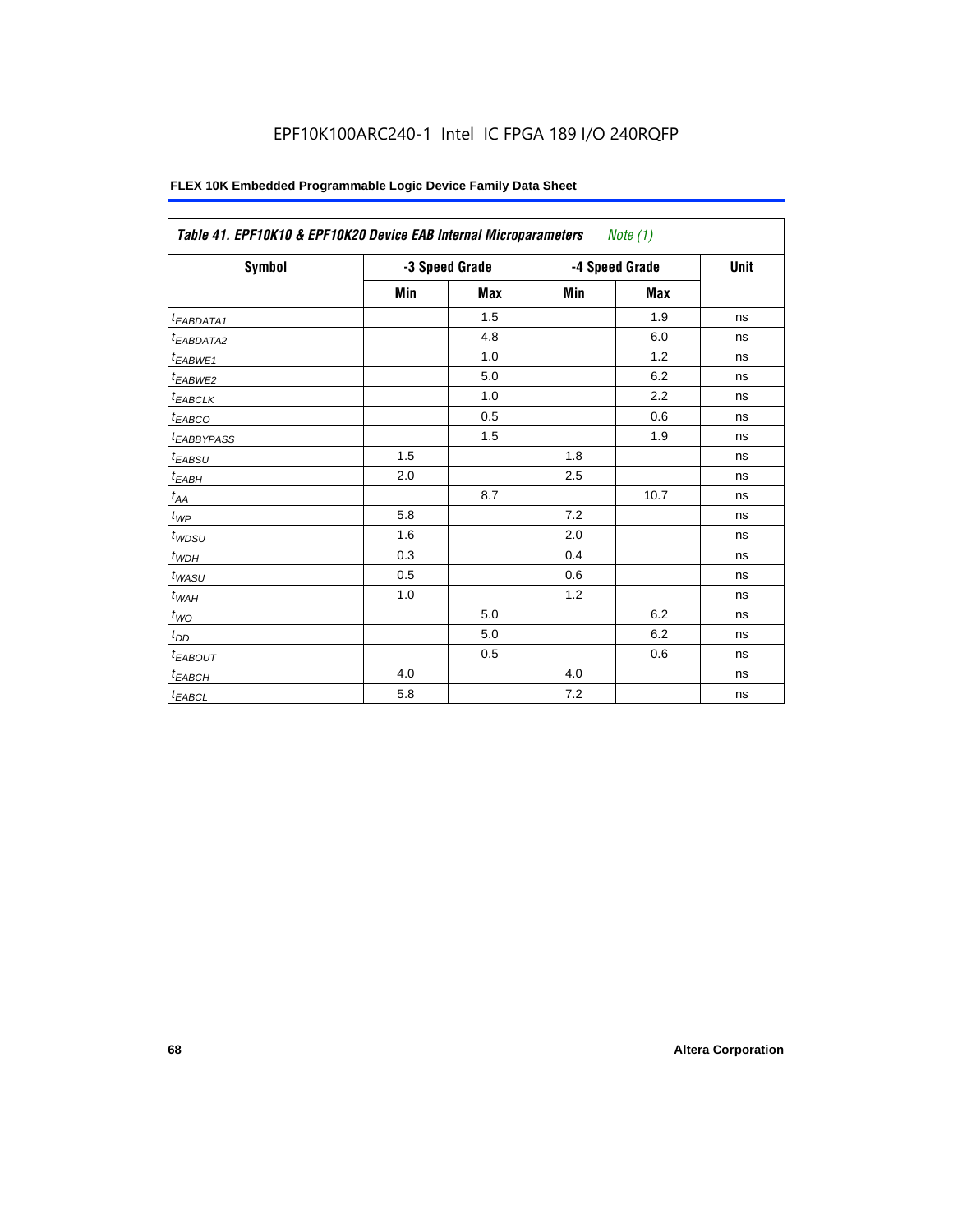| Table 42. EPF10K10 & EPF10K20 Device EAB Internal Timing Macroparameters<br>Note (1) |                |      |      |                |    |
|--------------------------------------------------------------------------------------|----------------|------|------|----------------|----|
| Symbol                                                                               | -3 Speed Grade |      |      | -4 Speed Grade |    |
|                                                                                      | Min            | Max  | Min  | Max            |    |
| $t_{EABA}$                                                                           |                | 13.7 |      | 17.0           | ns |
| <b><i>EABRCCOMB</i></b>                                                              | 13.7           |      | 17.0 |                | ns |
| <b><i>EABRCREG</i></b>                                                               | 9.7            |      | 11.9 |                | ns |
| t <sub>EABWP</sub>                                                                   | 5.8            |      | 7.2  |                | ns |
| <sup>t</sup> EABWCCOMB                                                               | 7.3            |      | 9.0  |                | ns |
| <sup>t</sup> EABWCREG                                                                | 13.0           |      | 16.0 |                | ns |
| <sup>t</sup> EABDD                                                                   |                | 10.0 |      | 12.5           | ns |
| <b><i>EABDATACO</i></b>                                                              |                | 2.0  |      | 3.4            | ns |
| <sup>t</sup> EABDATASU                                                               | 5.3            |      | 5.6  |                | ns |
| <b>EABDATAH</b>                                                                      | 0.0            |      | 0.0  |                | ns |
| <b><i>EABWESU</i></b>                                                                | 5.5            |      | 5.8  |                | ns |
| t <sub>EABWEH</sub>                                                                  | 0.0            |      | 0.0  |                | ns |
| <sup>t</sup> EABWDSU                                                                 | 5.5            |      | 5.8  |                | ns |
| <sup>t</sup> EABWDH                                                                  | 0.0            |      | 0.0  |                | ns |
| <sup>t</sup> EABWASU                                                                 | 2.1            |      | 2.7  |                | ns |
| <sup>t</sup> EABWAH                                                                  | 0.0            |      | 0.0  |                | ns |
| $t_{EABWO}$                                                                          |                | 9.5  |      | 11.8           | ns |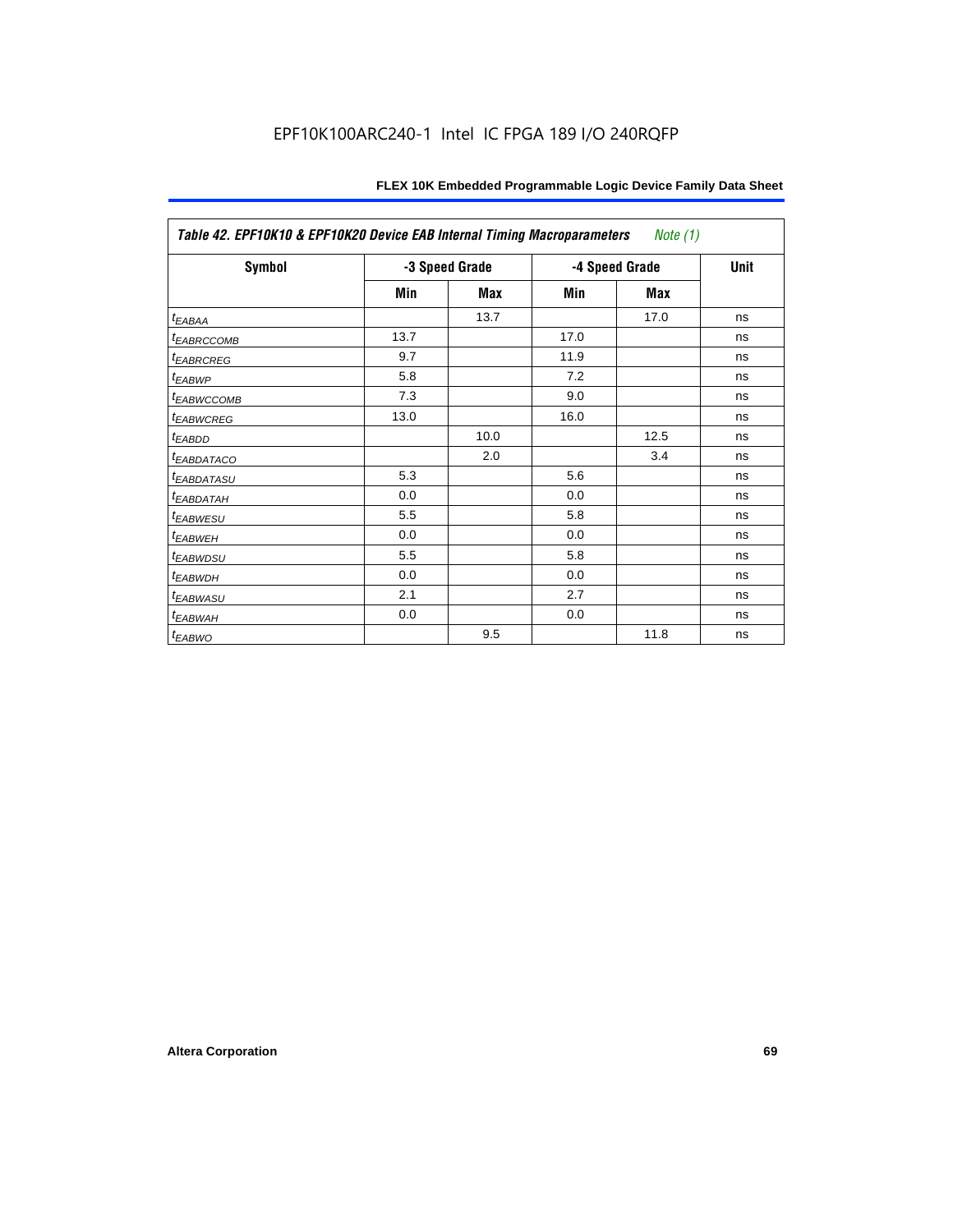| Symbol                        | -3 Speed Grade |            | -4 Speed Grade |            | Unit |
|-------------------------------|----------------|------------|----------------|------------|------|
|                               | Min            | <b>Max</b> | Min            | <b>Max</b> |      |
| t <sub>DIN2IOE</sub>          |                | 4.8        |                | 6.2        | ns   |
| t <sub>DIN2LE</sub>           |                | 2.6        |                | 3.8        | ns   |
| <sup>t</sup> DIN2DATA         |                | 4.3        |                | 5.2        | ns   |
| $t_{DCLK2IOE}$                |                | 3.4        |                | 4.0        | ns   |
| $t_{DCLK2LE}$                 |                | 2.6        |                | 3.8        | ns   |
| <i>t<sub>SAMELAB</sub></i>    |                | 0.6        |                | 0.6        | ns   |
| <i>t<sub>SAMEROW</sub></i>    |                | 3.6        |                | 3.8        | ns   |
| <i>t<sub>SAMECOLUMN</sub></i> |                | 0.9        |                | 1.1        | ns   |
| <i>t<sub>DIFFROW</sub></i>    |                | 4.5        |                | 4.9        | ns   |

 $t_{\text{TWOROWS}}$  8.1 8.7 ns tLEPERIPH 3.3 3.9 ns  $t_{LABCARY}$  0.5 0.8 ns  $t_{LABCASC}$  and the contract term is the contract of  $t_{LABCASC}$  and the contract of  $2.7$  and the contract of  $t_{LABCASC}$  and the contract of  $t_{ABCASC}$  and the contract of  $t_{ABCASC}$  and the contract of  $t_{ABCASC}$  and the contract of

| <b>Table 44. EPF10K20 Device Interconnect Timing Microparameters</b><br><i>Note</i> $(1)$ |                |            |                |     |      |
|-------------------------------------------------------------------------------------------|----------------|------------|----------------|-----|------|
| Symbol                                                                                    | -3 Speed Grade |            | -4 Speed Grade |     | Unit |
|                                                                                           | Min            | <b>Max</b> | Min            | Max |      |
| $t_{DINZIOE}$                                                                             |                | 5.2        |                | 6.6 | ns   |
| $t_{DIN2LE}$                                                                              |                | 2.6        |                | 3.8 | ns   |
| <sup>t</sup> DIN2DATA                                                                     |                | 4.3        |                | 5.2 | ns   |
| <sup>t</sup> DCLK2IOE                                                                     |                | 4.3        |                | 4.0 | ns   |
| t <sub>DCLK2LE</sub>                                                                      |                | 2.6        |                | 3.8 | ns   |
| <sup>t</sup> SAMELAB                                                                      |                | 0.6        |                | 0.6 | ns   |
| <sup>t</sup> SAMEROW                                                                      |                | 3.7        |                | 3.9 | ns   |
| <sup>t</sup> SAMECOLUMN                                                                   |                | 1.4        |                | 1.6 | ns   |
| <sup>t</sup> DIFFROW                                                                      |                | 5.1        |                | 5.5 | ns   |
| <sup>t</sup> TWOROWS                                                                      |                | 8.8        |                | 9.4 | ns   |
| <sup>t</sup> LEPERIPH                                                                     |                | 4.7        |                | 5.6 | ns   |
| <sup>t</sup> LABCARRY                                                                     |                | 0.5        |                | 0.8 | ns   |
| <sup>t</sup> LABCASC                                                                      |                | 2.7        |                | 3.0 | ns   |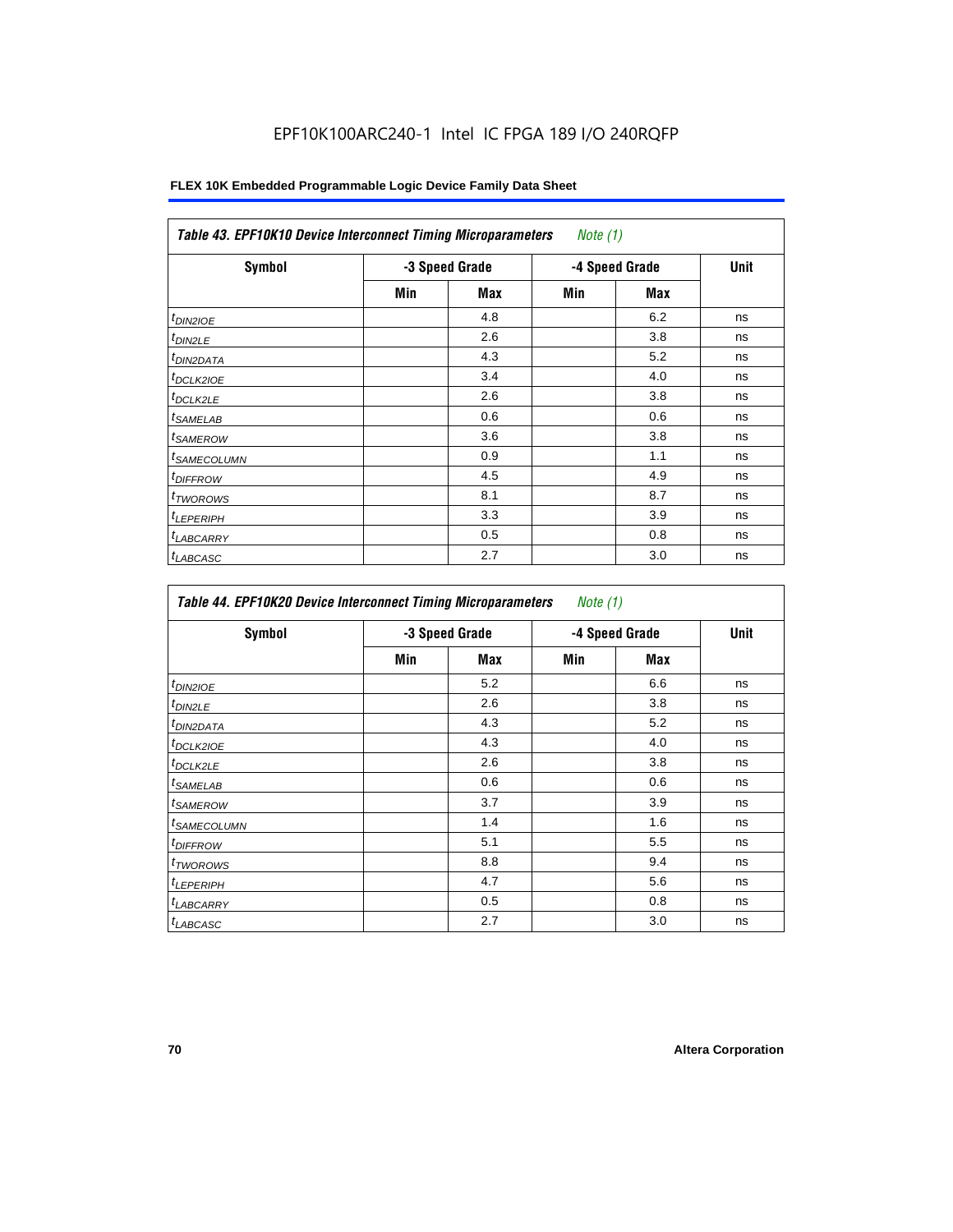| Table 45. EPF10K10 & EPF10K20 Device External Timing Parameters<br><i>Note</i> $(1)$ |                |            |                |            |      |  |
|--------------------------------------------------------------------------------------|----------------|------------|----------------|------------|------|--|
| Symbol                                                                               | -3 Speed Grade |            | -4 Speed Grade |            | Unit |  |
|                                                                                      | Min            | <b>Max</b> | Min            | <b>Max</b> |      |  |
| t <sub>DRR</sub>                                                                     |                | 16.1       |                | 20.0       | ns   |  |
| $t_{INSU}$ (2), (3)                                                                  | 5.5            |            | 6.0            |            | ns   |  |
| $t_{INH}$ (3)                                                                        | 0.0            |            | 0.0            |            | ns   |  |
| $t_{OUTCO}$ (3)                                                                      | 2.0            | 6.7        | 2.0            | 8.4        | ns   |  |

| Table 46. EPF10K10 Device External Bidirectional Timing Parameters<br>Note $(1)$ |                |            |                |      |             |
|----------------------------------------------------------------------------------|----------------|------------|----------------|------|-------------|
| Symbol                                                                           | -3 Speed Grade |            | -4 Speed Grade |      | <b>Unit</b> |
|                                                                                  | Min            | <b>Max</b> | Min            | Max  |             |
| <sup>t</sup> INSUBIDIR                                                           | 4.5            |            | 5.6            |      | ns          |
| <sup>t</sup> INHBIDIR                                                            | 0.0            |            | 0.0            |      | ns          |
| <sup>t</sup> OUTCOBIDIR                                                          | 2.0            | 6.7        | 2.0            | 8.4  | ns          |
| txzbidir                                                                         |                | 10.5       |                | 13.4 | ns          |
| <sup>t</sup> zxbidir                                                             |                | 10.5       |                | 13.4 | ns          |

| Table 47. EPF10K20 Device External Bidirectional Timing Parameters<br><i>Note</i> $(1)$ |     |                |     |                |    |  |
|-----------------------------------------------------------------------------------------|-----|----------------|-----|----------------|----|--|
| <b>Symbol</b>                                                                           |     | -3 Speed Grade |     | -4 Speed Grade |    |  |
|                                                                                         | Min | Max            | Min | Max            |    |  |
| <sup>t</sup> INSUBIDIR                                                                  | 4.6 |                | 5.7 |                | ns |  |
| <sup>t</sup> INHBIDIR                                                                   | 0.0 |                | 0.0 |                | ns |  |
| <b>TOUTCOBIDIR</b>                                                                      | 2.0 | 6.7            | 2.0 | 8.4            | ns |  |
| <sup>t</sup> xzbidir                                                                    |     | 10.5           |     | 13.4           | ns |  |
| <sup>T</sup> ZXBIDIR                                                                    |     | 10.5           |     | 13.4           | ns |  |

*Notes to tables:*

(1) All timing parameters are described in Tables 32 through 38 in this data sheet.

(2) Using an LE to register the signal may provide a lower setup time.

(3) This parameter is specified by characterization.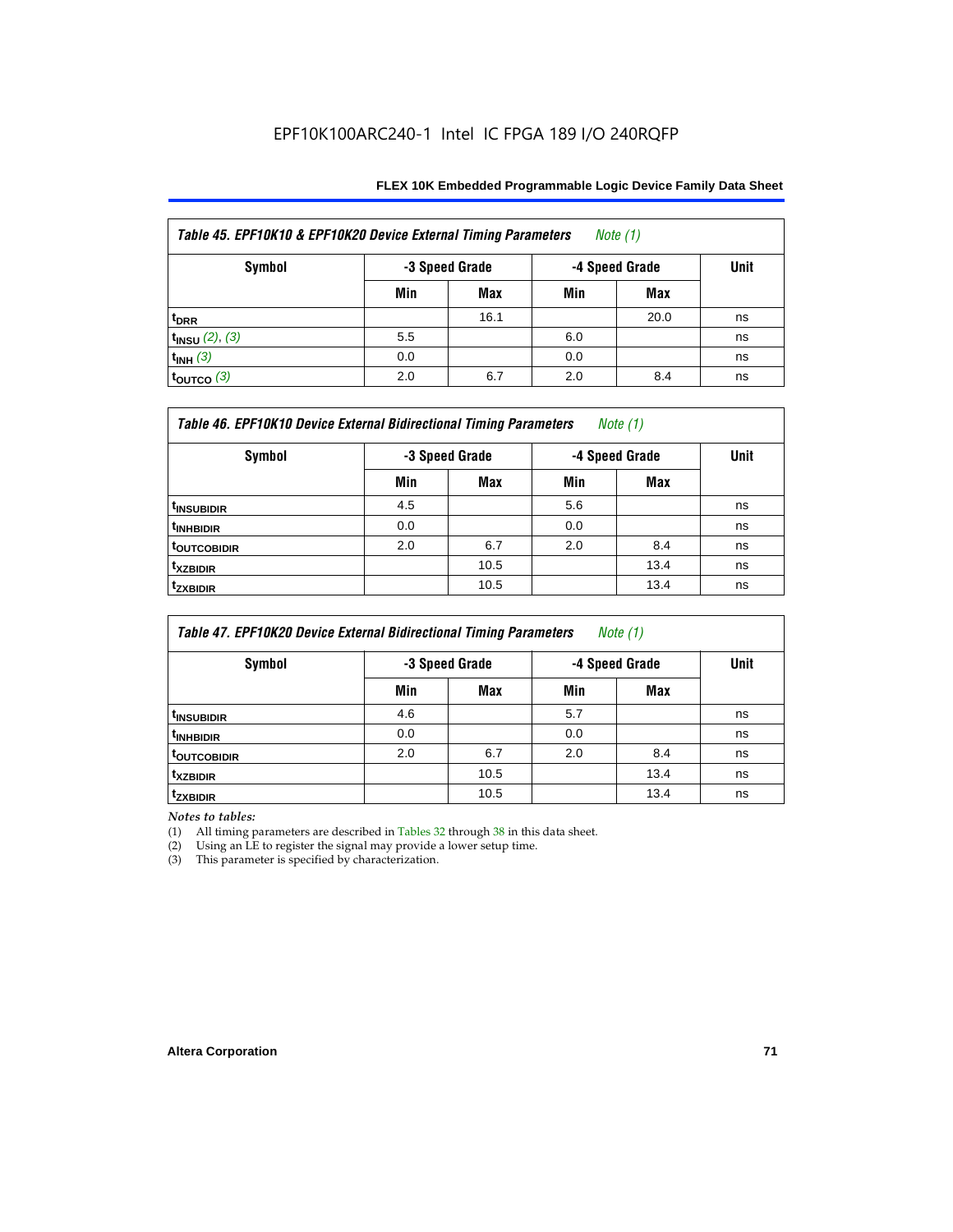Tables 48 through 56 show EPF10K30, EPF10K40, and EPF10K50 device internal and external timing parameters.

| Symbol                     |     | -3 Speed Grade |     | -4 Speed Grade |             |  |
|----------------------------|-----|----------------|-----|----------------|-------------|--|
|                            |     |                |     |                | <b>Unit</b> |  |
|                            | Min | Max            | Min | Max            |             |  |
| $t_{LUT}$                  |     | 1.3            |     | 1.8            | ns          |  |
| $t_{CLUT}$                 |     | 0.6            |     | 0.6            | ns          |  |
| $t_{RLUT}$                 |     | 1.5            |     | 2.0            | ns          |  |
| <b>t</b> <sub>PACKED</sub> |     | 0.5            |     | 0.8            | ns          |  |
| $t_{EM}$                   |     | 0.9            |     | 1.5            | ns          |  |
| $t_{CICO}$                 |     | 0.2            |     | 0.4            | ns          |  |
| $t_{CGEN}$                 |     | 0.9            |     | 1.4            | ns          |  |
| $t_{\text{GENR}}$          |     | 0.9            |     | 1.4            | ns          |  |
| $t_{CASC}$                 |     | 1.0            |     | 1.2            | ns          |  |
| $t_C$                      |     | 1.3            |     | 1.6            | ns          |  |
| $t_{CO}$                   |     | 0.9            |     | 1.2            | ns          |  |
| $t_{\text{COMB}}$          |     | 0.6            |     | 0.6            | ns          |  |
| $t_{\text{SU}}$            | 1.4 |                | 1.4 |                | ns          |  |
| $t_H$                      | 0.9 |                | 1.3 |                | ns          |  |
| $t_{PRE}$                  |     | 0.9            |     | 1.2            | ns          |  |
| $t_{\text{CLR}}$           |     | 0.9            |     | 1.2            | ns          |  |
| $t_{CH}$                   | 4.0 |                | 4.0 |                | ns          |  |
| $t_{CL}$                   | 4.0 |                | 4.0 |                | ns          |  |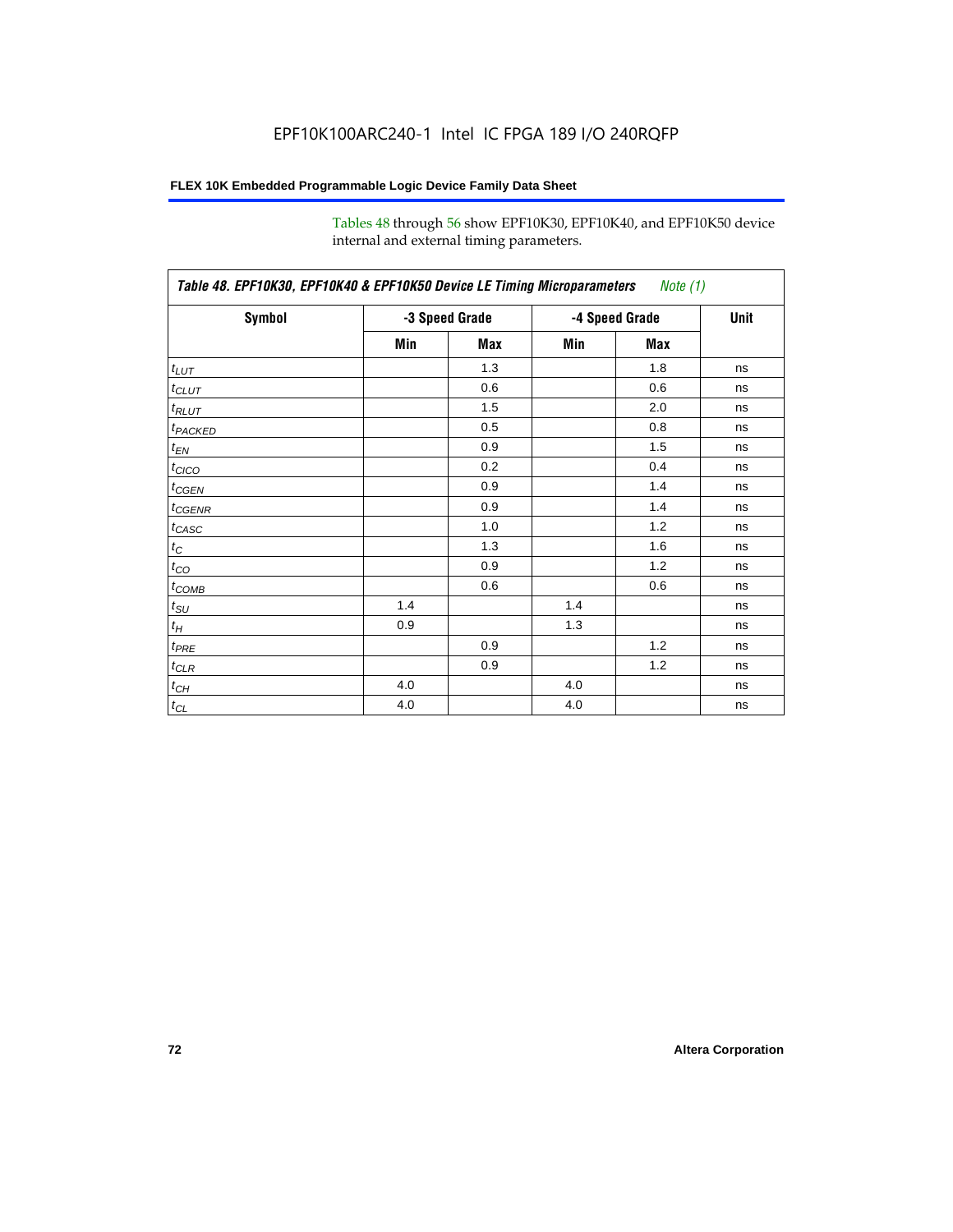| Table 49. EPF10K30, EPF10K40 & EPF10K50 Device IOE Timing Microparameters<br>Note (1) |     |                |                |      |    |  |  |  |  |
|---------------------------------------------------------------------------------------|-----|----------------|----------------|------|----|--|--|--|--|
| <b>Symbol</b>                                                                         |     | -3 Speed Grade | -4 Speed Grade | Unit |    |  |  |  |  |
|                                                                                       | Min | <b>Max</b>     | Min            | Max  |    |  |  |  |  |
| t <sub>IOD</sub>                                                                      |     | 0.4            |                | 0.6  | ns |  |  |  |  |
| $t_{\text{IOC}}$                                                                      |     | 0.5            |                | 0.9  | ns |  |  |  |  |
| $t_{IOCO}$                                                                            |     | 0.4            |                | 0.5  | ns |  |  |  |  |
| t <sub>IOCOMB</sub>                                                                   |     | 0.0            |                | 0.0  | ns |  |  |  |  |
| $t_{IOSU}$                                                                            | 3.1 |                | 3.5            |      | ns |  |  |  |  |
| $t_{IOH}$                                                                             | 1.0 |                | 1.9            |      | ns |  |  |  |  |
| $t_{IOCLR}$                                                                           |     | 1.0            |                | 1.2  | ns |  |  |  |  |
| $t_{OD1}$                                                                             |     | 3.3            |                | 3.6  | ns |  |  |  |  |
| $t_{OD2}$                                                                             |     | 5.6            |                | 6.5  | ns |  |  |  |  |
| $t_{OD3}$                                                                             |     | 7.0            |                | 8.3  | ns |  |  |  |  |
| $t_{\mathsf{XZ}}$                                                                     |     | 5.2            |                | 5.5  | ns |  |  |  |  |
| $t_{ZX1}$                                                                             |     | 5.2            |                | 5.5  | ns |  |  |  |  |
| $t_{ZX2}$                                                                             |     | 7.5            |                | 8.4  | ns |  |  |  |  |
| $t_{ZX3}$                                                                             |     | 8.9            |                | 10.2 | ns |  |  |  |  |
| $t_{INREG}$                                                                           |     | 7.7            |                | 10.0 | ns |  |  |  |  |
| $t_{IOFD}$                                                                            |     | 3.3            |                | 4.0  | ns |  |  |  |  |
| $t_{INCOMB}$                                                                          |     | 3.3            |                | 4.0  | ns |  |  |  |  |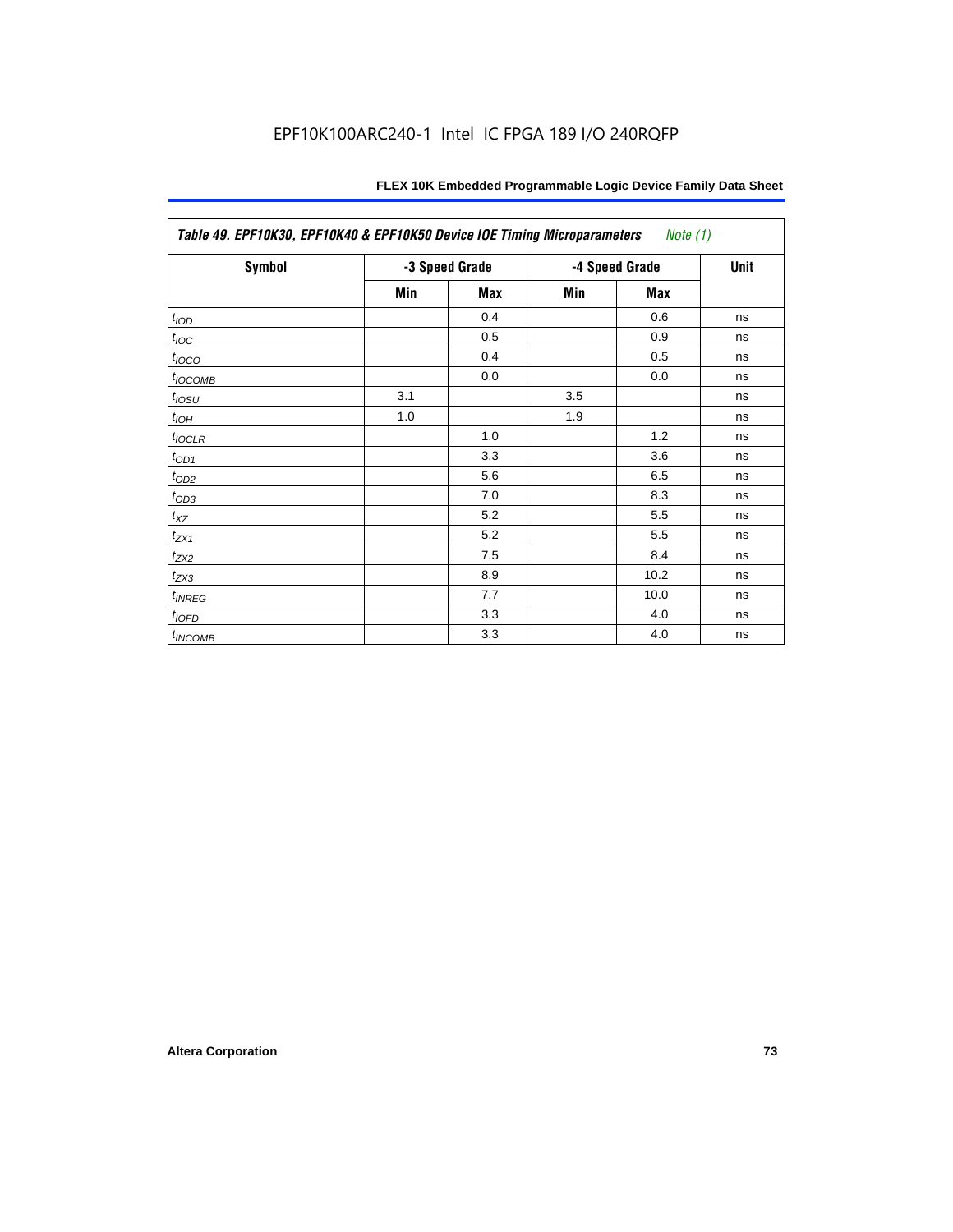| Symbol                   |     | -3 Speed Grade |     | -4 Speed Grade | <b>Unit</b> |
|--------------------------|-----|----------------|-----|----------------|-------------|
|                          | Min | <b>Max</b>     | Min | Max            |             |
| <sup>t</sup> EABDATA1    |     | 1.5            |     | 1.9            | ns          |
| t <sub>EABDATA2</sub>    |     | 4.8            |     | 6.0            | ns          |
| t <sub>EABWE1</sub>      |     | 1.0            |     | 1.2            | ns          |
| t <sub>EABWE2</sub>      |     | 5.0            |     | 6.2            | ns          |
| $t_{EABCLK}$             |     | 1.0            |     | 2.2            | ns          |
| $t_{EABCO}$              |     | 0.5            |     | 0.6            | ns          |
| <i><b>LEABBYPASS</b></i> |     | 1.5            |     | 1.9            | ns          |
| $t_{EABSU}$              | 1.5 |                | 1.8 |                | ns          |
| $t_{EABH}$               | 2.0 |                | 2.5 |                | ns          |
| $t_{AA}$                 |     | 8.7            |     | 10.7           | ns          |
| $t_{WP}$                 | 5.8 |                | 7.2 |                | ns          |
| $t_{WDSU}$               | 1.6 |                | 2.0 |                | ns          |
| $t_{WDH}$                | 0.3 |                | 0.4 |                | ns          |
| $t_{WASU}$               | 0.5 |                | 0.6 |                | ns          |
| $t_{WAH}$                | 1.0 |                | 1.2 |                | ns          |
| $t_{WO}$                 |     | 5.0            |     | 6.2            | ns          |
| $t_{DD}$                 |     | 5.0            |     | 6.2            | ns          |
| <sup>t</sup> EABOUT      |     | 0.5            |     | 0.6            | ns          |
| <sup>t</sup> ЕАВСН       | 4.0 |                | 4.0 |                | ns          |
| $t_{EABCL}$              | 5.8 |                | 7.2 |                | ns          |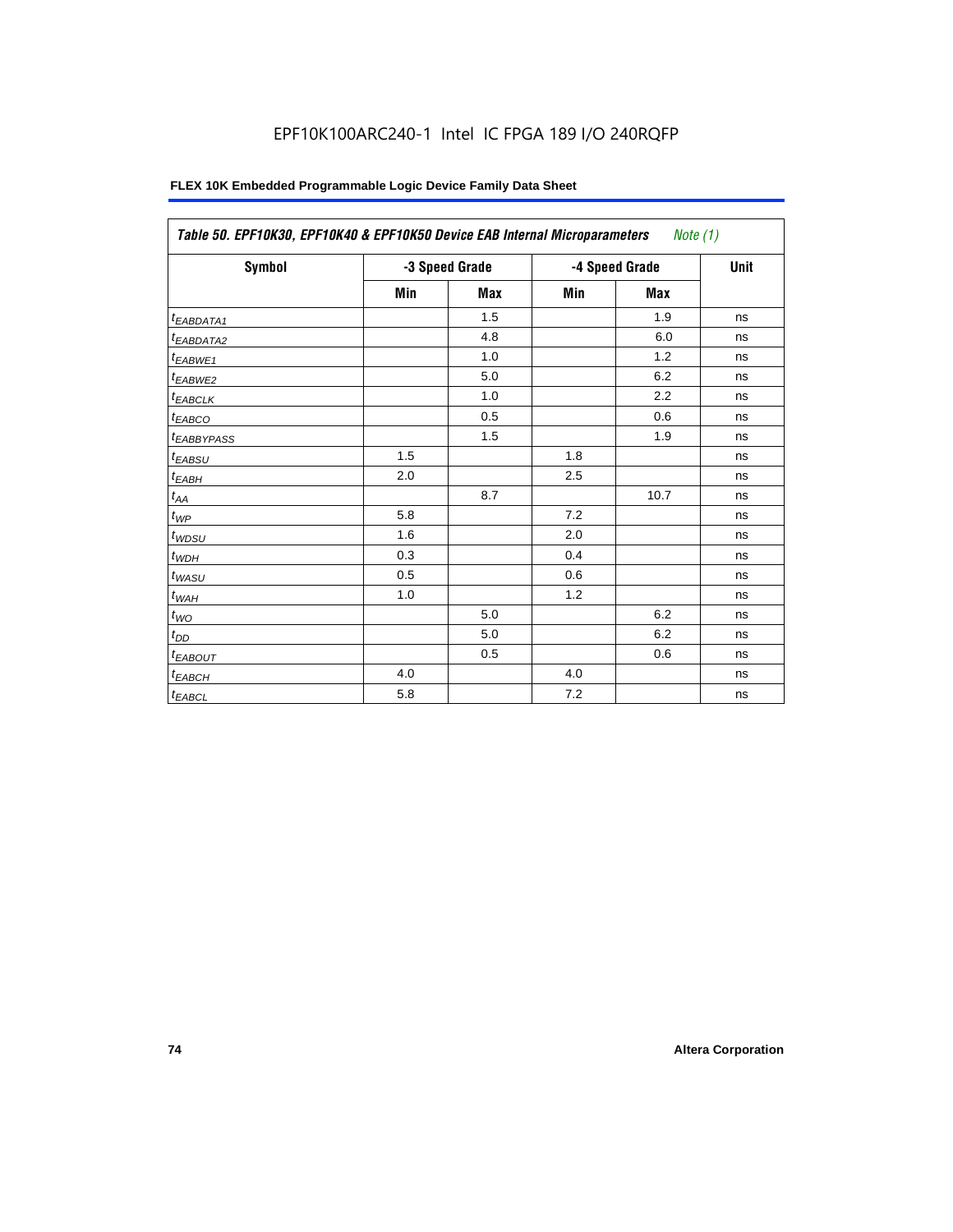| Table 51. EPF10K30, EPF10K40 & EPF10K50 Device EAB Internal Timing Macroparameters |      |                |      |                |             |  |  |  |
|------------------------------------------------------------------------------------|------|----------------|------|----------------|-------------|--|--|--|
| Symbol                                                                             |      | -3 Speed Grade |      | -4 Speed Grade | <b>Unit</b> |  |  |  |
|                                                                                    | Min  | <b>Max</b>     | Min  | Max            |             |  |  |  |
| $t_{EABA}$                                                                         |      | 13.7           |      | 17.0           | ns          |  |  |  |
| <b><i>EABRCCOMB</i></b>                                                            | 13.7 |                | 17.0 |                | ns          |  |  |  |
| <b><i>EABRCREG</i></b>                                                             | 9.7  |                | 11.9 |                | ns          |  |  |  |
| <sup>t</sup> EABWP                                                                 | 5.8  |                | 7.2  |                | ns          |  |  |  |
| <b><i>EABWCCOMB</i></b>                                                            | 7.3  |                | 9.0  |                | ns          |  |  |  |
| <b><i>EABWCREG</i></b>                                                             | 13.0 |                | 16.0 |                | ns          |  |  |  |
| <sup>t</sup> EABDD                                                                 |      | 10.0           |      | 12.5           | ns          |  |  |  |
| <i>EABDATACO</i>                                                                   |      | 2.0            |      | 3.4            | ns          |  |  |  |
| <sup>T</sup> EABDATASU                                                             | 5.3  |                | 5.6  |                | ns          |  |  |  |
| <sup>t</sup> EABDATAH                                                              | 0.0  |                | 0.0  |                | ns          |  |  |  |
| <b><i>EABWESU</i></b>                                                              | 5.5  |                | 5.8  |                | ns          |  |  |  |
| <sup>t</sup> EABWEH                                                                | 0.0  |                | 0.0  |                | ns          |  |  |  |
| <sup>t</sup> EABWDSU                                                               | 5.5  |                | 5.8  |                | ns          |  |  |  |
| <sup>t</sup> EABWDH                                                                | 0.0  |                | 0.0  |                | ns          |  |  |  |
| <sup>t</sup> EABWASU                                                               | 2.1  |                | 2.7  |                | ns          |  |  |  |
| <sup>t</sup> EABWAH                                                                | 0.0  |                | 0.0  |                | ns          |  |  |  |
| $t_{EABWO}$                                                                        |      | 9.5            |      | 11.8           | ns          |  |  |  |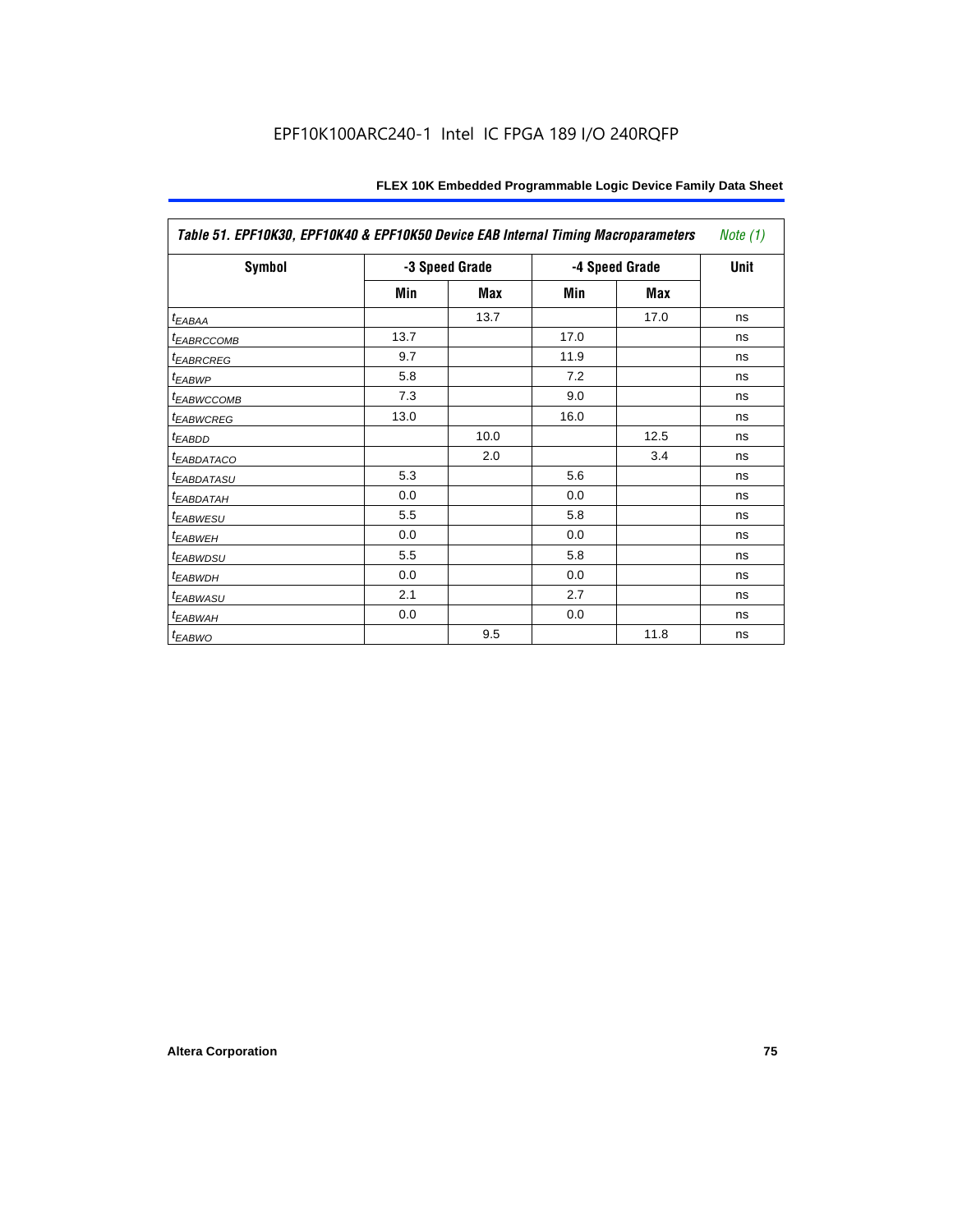| <b>Symbol</b>              |     | -3 Speed Grade |     | -4 Speed Grade | <b>Unit</b> |
|----------------------------|-----|----------------|-----|----------------|-------------|
|                            | Min | Max            | Min | <b>Max</b>     |             |
| <i>t<sub>DIN2IOE</sub></i> |     | 6.9            |     | 8.7            | ns          |
| $t_{DIN2LE}$               |     | 3.6            |     | 4.8            | ns          |
| <sup>t</sup> DIN2DATA      |     | 5.5            |     | 7.2            | ns          |
| <sup>t</sup> DCLK2IOE      |     | 4.6            |     | 6.2            | ns          |
| <sup>t</sup> DCLK2LE       |     | 3.6            |     | 4.8            | ns          |
| <sup>t</sup> SAMELAB       |     | 0.3            |     | 0.3            | ns          |
| <sup>t</sup> SAMEROW       |     | 3.3            |     | 3.7            | ns          |
| <sup>t</sup> SAMECOLUMN    |     | 2.5            |     | 2.7            | ns          |
| <sup>t</sup> DIFFROW       |     | 5.8            |     | 6.4            | ns          |
| <sup>t</sup> TWOROWS       |     | 9.1            |     | 10.1           | ns          |
| <sup>t</sup> LEPERIPH      |     | 6.2            |     | 7.1            | ns          |
| <sup>t</sup> LABCARRY      |     | 0.4            |     | 0.6            | ns          |
| <sup>t</sup> LABCASC       |     | 2.4            |     | 3.0            | ns          |

| Symbol                  |     | -3 Speed Grade |     | -4 Speed Grade | <b>Unit</b> |
|-------------------------|-----|----------------|-----|----------------|-------------|
|                         | Min | Max            | Min | Max            |             |
| $t_{DINZIOE}$           |     | 7.6            |     | 9.4            | ns          |
| <sup>t</sup> DIN2LE     |     | 3.6            |     | 4.8            | ns          |
| <sup>I</sup> DIN2DATA   |     | 5.5            |     | 7.2            | ns          |
| <sup>I</sup> DCLK2IOE   |     | 4.6            |     | 6.2            | ns          |
| <sup>t</sup> DCLK2LE    |     | 3.6            |     | 4.8            | ns          |
| <sup>I</sup> SAMELAB    |     | 0.3            |     | 0.3            | ns          |
| <sup>I</sup> SAMEROW    |     | 3.3            |     | 3.7            | ns          |
| <sup>I</sup> SAMECOLUMN |     | 3.1            |     | 3.2            | ns          |
| <sup>I</sup> DIFFROW    |     | 6.4            |     | 6.4            | ns          |
| <sup>t</sup> TWOROWS    |     | 9.7            |     | 10.6           | ns          |
| <sup>t</sup> LEPERIPH   |     | 6.4            |     | 7.1            | ns          |
| <sup>t</sup> LABCARRY   |     | 0.4            |     | 0.6            | ns          |
| <sup>t</sup> LABCASC    |     | 2.4            |     | 3.0            | ns          |

L,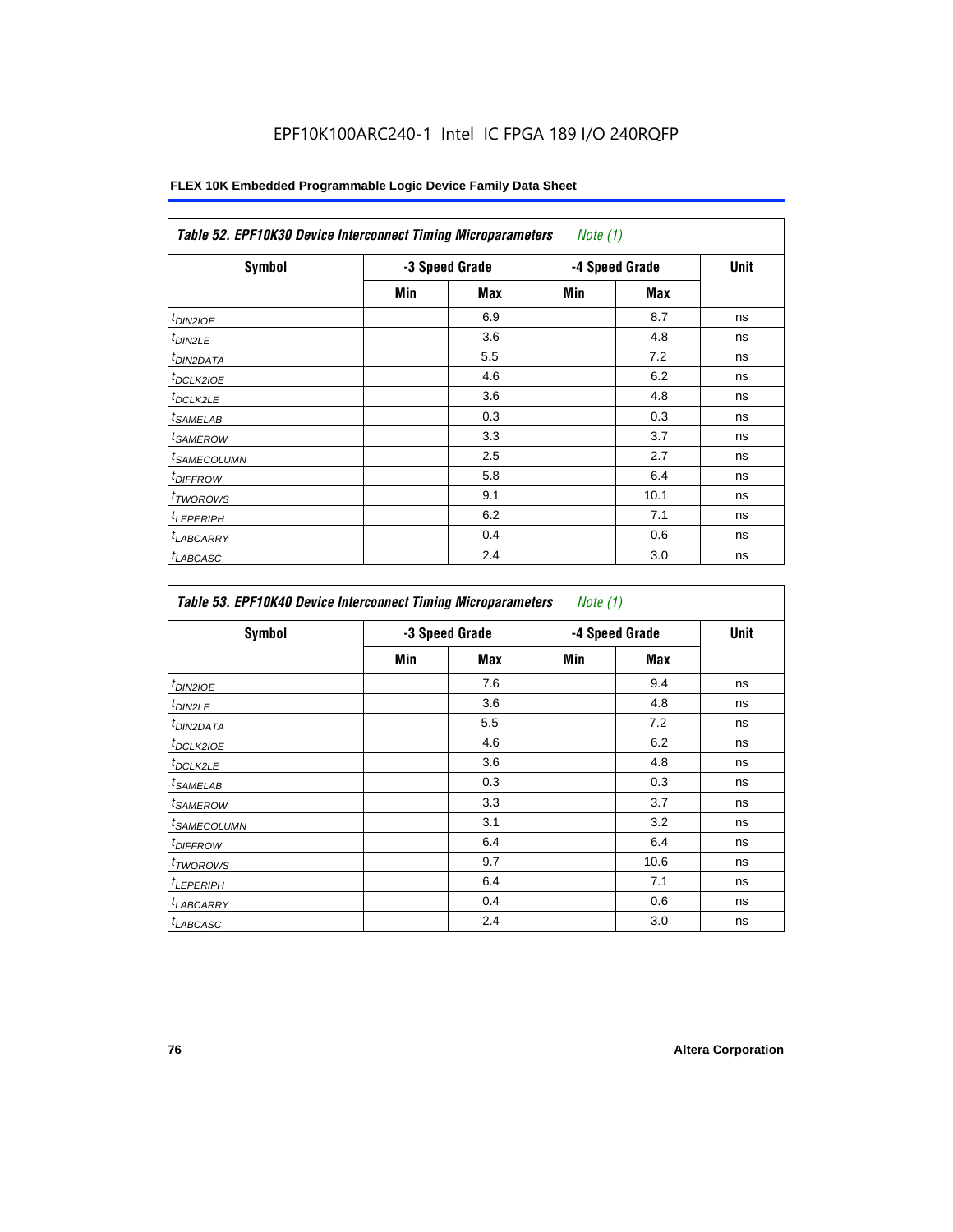| <b>Table 54. EPF10K50 Device Interconnect Timing Microparameters</b><br>Note $(1)$ |                |      |     |                |    |  |  |  |  |
|------------------------------------------------------------------------------------|----------------|------|-----|----------------|----|--|--|--|--|
| <b>Symbol</b>                                                                      | -3 Speed Grade |      |     | -4 Speed Grade |    |  |  |  |  |
|                                                                                    | Min            | Max  | Min | <b>Max</b>     |    |  |  |  |  |
| $t_{DIN2IOE}$                                                                      |                | 8.4  |     | 10.2           | ns |  |  |  |  |
| $t_{DIN2LE}$                                                                       |                | 3.6  |     | 4.8            | ns |  |  |  |  |
| <sup>t</sup> DIN2DATA                                                              |                | 5.5  |     | 7.2            | ns |  |  |  |  |
| t <sub>DCLK2IOE</sub>                                                              |                | 4.6  |     | 6.2            | ns |  |  |  |  |
| t <sub>DCLK2LE</sub>                                                               |                | 3.6  |     | 4.8            | ns |  |  |  |  |
| <i>t<sub>SAMELAB</sub></i>                                                         |                | 0.3  |     | 0.3            | ns |  |  |  |  |
| <i>t</i> SAMEROW                                                                   |                | 3.3  |     | 3.7            | ns |  |  |  |  |
| <i>t<sub>SAMECOLUMN</sub></i>                                                      |                | 3.9  |     | 4.1            | ns |  |  |  |  |
| <i>t<sub>DIFFROW</sub></i>                                                         |                | 7.2  |     | 7.8            | ns |  |  |  |  |
| t <sub>TWOROWS</sub>                                                               |                | 10.5 |     | 11.5           | ns |  |  |  |  |
| $t_{LEPERIPH}$                                                                     |                | 7.5  |     | 8.2            | ns |  |  |  |  |
| $t_{LABCARRY}$                                                                     |                | 0.4  |     | 0.6            | ns |  |  |  |  |
| $t_{LABCASC}$                                                                      |                | 2.4  |     | 3.0            | ns |  |  |  |  |

| Table 55. EPF10K30, EPF10K40 & EPF10K50 Device External Timing Parameters<br>Note $(1)$ |     |                |     |                |    |  |  |  |  |
|-----------------------------------------------------------------------------------------|-----|----------------|-----|----------------|----|--|--|--|--|
| <b>Symbol</b>                                                                           |     | -3 Speed Grade |     | -4 Speed Grade |    |  |  |  |  |
|                                                                                         | Min | Max            | Min | Max            |    |  |  |  |  |
| <sup>t</sup> DRR                                                                        |     | 17.2           |     | 21.1           | ns |  |  |  |  |
| $t_{INSU}$ (2), (3)                                                                     | 5.7 |                | 6.4 |                | ns |  |  |  |  |
| $t_{INH}$ (3)                                                                           | 0.0 |                | 0.0 |                | ns |  |  |  |  |
| $t_{\text{OUTCO}}$ (3)                                                                  | 2.0 | 8.8            | 2.0 | 11.2           | ns |  |  |  |  |

| Table 56. EPF10K30, EPF10K40 & EPF10K50 Device External Bidirectional Timing Parameters<br>Note $(1)$ |     |                |     |                |             |  |  |  |  |  |
|-------------------------------------------------------------------------------------------------------|-----|----------------|-----|----------------|-------------|--|--|--|--|--|
| Symbol                                                                                                |     | -3 Speed Grade |     | -4 Speed Grade | <b>Unit</b> |  |  |  |  |  |
|                                                                                                       | Min | Max            | Min | Max            |             |  |  |  |  |  |
| <sup>t</sup> INSUBIDIR                                                                                | 4.1 |                | 4.6 |                | ns          |  |  |  |  |  |
| <sup>t</sup> INHBIDIR                                                                                 | 0.0 |                | 0.0 |                | ns          |  |  |  |  |  |
| <b><i>LOUTCOBIDIR</i></b>                                                                             | 2.0 | 8.8            | 2.0 | 11.2           | ns          |  |  |  |  |  |
| <sup>t</sup> xzbidir                                                                                  |     | 12.3           |     | 15.0           | ns          |  |  |  |  |  |
| <sup>t</sup> zxbidir                                                                                  |     | 12.3           |     | 15.0           | ns          |  |  |  |  |  |

 $\mathbf{r}$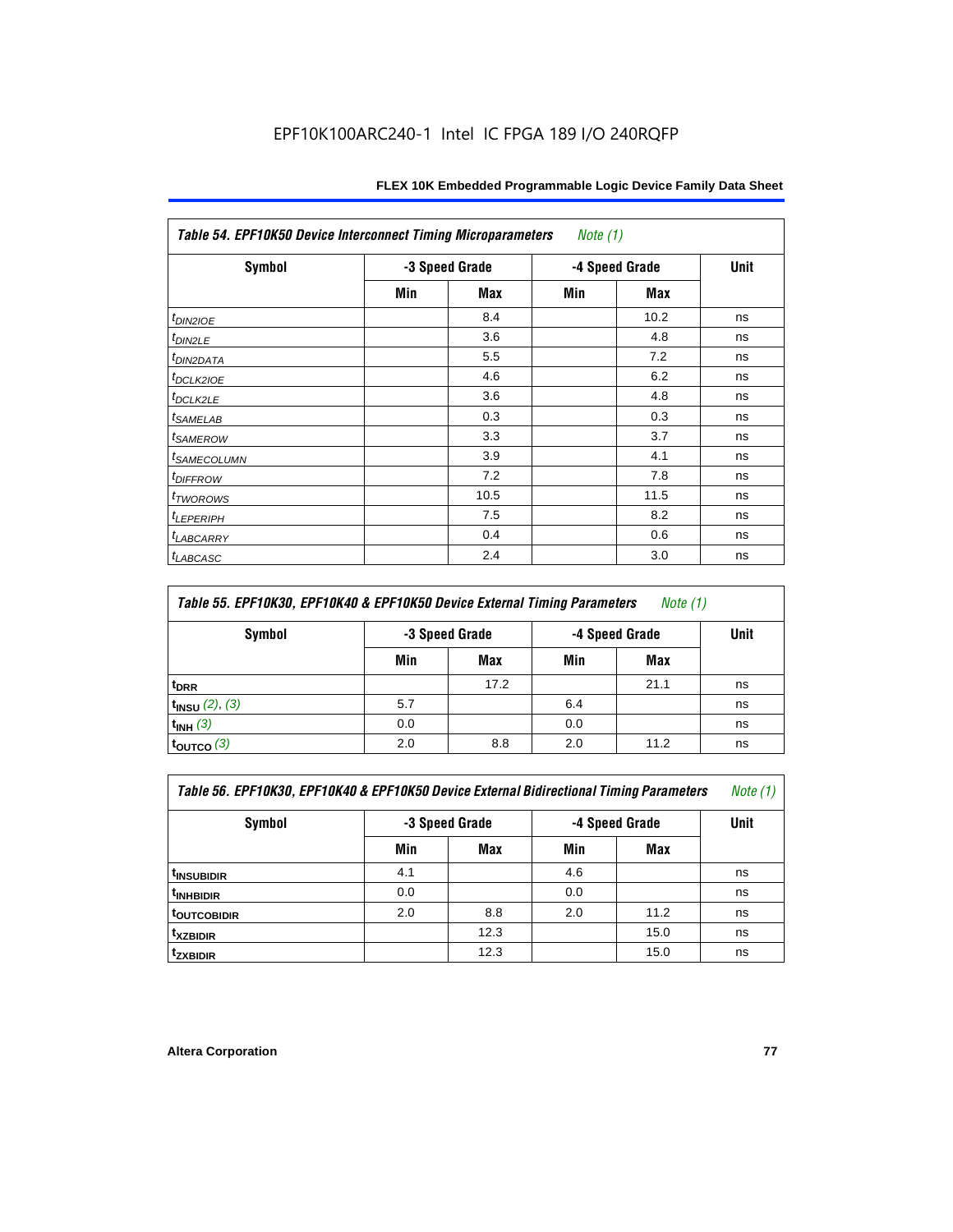#### *Notes to tables:*

- (1) All timing parameters are described in Tables 32 through 38 in this data sheet.
- (2) Using an LE to register the signal may provide a lower setup time.
- (3) This parameter is specified by characterization.

Tables 57 through 63 show EPF10K70 device internal and external timing parameters.

| <b>Symbol</b>              | -2 Speed Grade |     |     | -3 Speed Grade | -4 Speed Grade |            | Unit |
|----------------------------|----------------|-----|-----|----------------|----------------|------------|------|
|                            | Min            | Max | Min | Max            | Min            | <b>Max</b> |      |
| $t_{LUT}$                  |                | 1.3 |     | 1.5            |                | 2.0        | ns   |
| $t_{CLUT}$                 |                | 0.4 |     | 0.4            |                | 0.5        | ns   |
| $t_{RLUT}$                 |                | 1.5 |     | 1.6            |                | 2.0        | ns   |
| <b>t</b> <sub>PACKED</sub> |                | 0.8 |     | 0.9            |                | 1.3        | ns   |
| $t_{EN}$                   |                | 0.8 |     | 0.9            |                | 1.2        | ns   |
| $t_{CICO}$                 |                | 0.2 |     | 0.2            |                | 0.3        | ns   |
| $t_{GEN}$                  |                | 1.0 |     | 1.1            |                | 1.4        | ns   |
| t <sub>CGENR</sub>         |                | 1.1 |     | 1.2            |                | 1.5        | ns   |
| $t_{CASC}$                 |                | 1.0 |     | 1.1            |                | 1.3        | ns   |
| $t_C$                      |                | 0.7 |     | 0.8            |                | 1.0        | ns   |
| $t_{CO}$                   |                | 0.9 |     | 1.0            |                | 1.4        | ns   |
| $t_{COMB}$                 |                | 0.4 |     | 0.5            |                | 0.7        | ns   |
| $t_{\rm SU}$               | 1.9            |     | 2.1 |                | 2.6            |            | ns   |
| $t_H$                      | 2.1            |     | 2.3 |                | 3.1            |            | ns   |
| $t_{PRE}$                  |                | 0.9 |     | 1.0            |                | 1.4        | ns   |
| $t_{\text{CLR}}$           |                | 0.9 |     | 1.0            |                | 1.4        | ns   |
| $t_{CH}$                   | 4.0            |     | 4.0 |                | 4.0            |            | ns   |
| $t_{CL}$                   | 4.0            |     | 4.0 |                | 4.0            |            | ns   |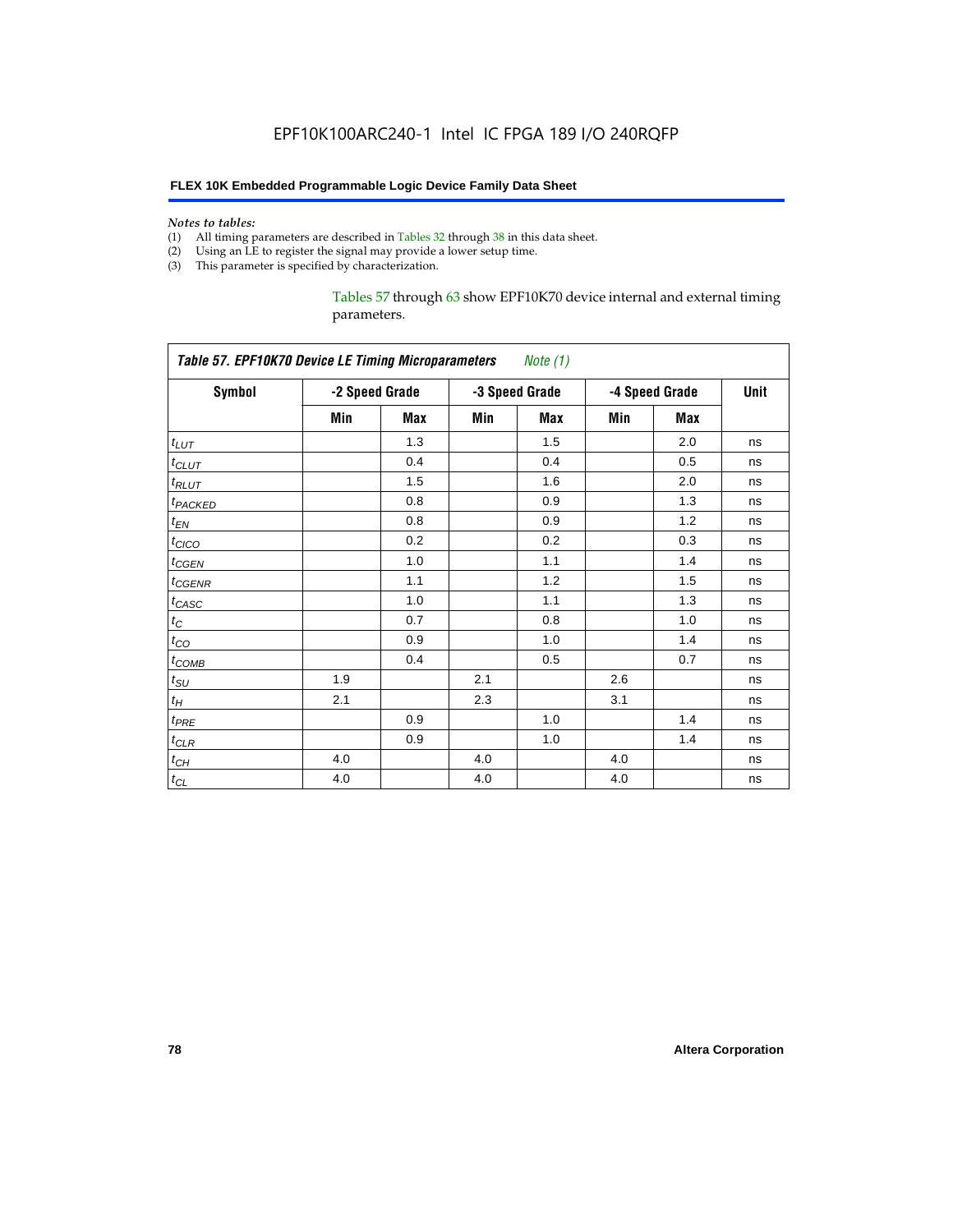| <b>Table 58. EPF10K70 Device IOE Timing Microparameters</b><br><i>Note</i> $(1)$ |                |            |     |                |     |                |    |  |  |  |
|----------------------------------------------------------------------------------|----------------|------------|-----|----------------|-----|----------------|----|--|--|--|
| Symbol                                                                           | -2 Speed Grade |            |     | -3 Speed Grade |     | -4 Speed Grade |    |  |  |  |
|                                                                                  | Min            | <b>Max</b> | Min | <b>Max</b>     | Min | Max            |    |  |  |  |
| t <sub>IOD</sub>                                                                 |                | 0.0        |     | 0.0            |     | 0.0            | ns |  |  |  |
| $t_{\text{loc}}$                                                                 |                | 0.4        |     | 0.5            |     | 0.7            | ns |  |  |  |
| $t_{IOCO}$                                                                       |                | 0.4        |     | 0.4            |     | 0.9            | ns |  |  |  |
| $t_{IOCOMB}$                                                                     |                | 0.0        |     | 0.0            |     | 0.0            | ns |  |  |  |
| $t_{IOSU}$                                                                       | 4.5            |            | 5.0 |                | 6.2 |                | ns |  |  |  |
| $t_{IOH}$                                                                        | 0.4            |            | 0.5 |                | 0.7 |                | ns |  |  |  |
| $t_{IOCLR}$                                                                      |                | 0.6        |     | 0.7            |     | 1.6            | ns |  |  |  |
| $t_{OD1}$                                                                        |                | 3.6        |     | 4.0            |     | 5.0            | ns |  |  |  |
| $t_{OD2}$                                                                        |                | 5.6        |     | 6.3            |     | 7.3            | ns |  |  |  |
| $t_{OD3}$                                                                        |                | 6.9        |     | 7.7            |     | 8.7            | ns |  |  |  |
| $t_{\mathsf{XZ}}$                                                                |                | 5.5        |     | 6.2            |     | 6.8            | ns |  |  |  |
| $t_{ZX1}$                                                                        |                | 5.5        |     | 6.2            |     | 6.8            | ns |  |  |  |
| $t_{ZX2}$                                                                        |                | 7.5        |     | 8.5            |     | 9.1            | ns |  |  |  |
| $t_{ZX3}$                                                                        |                | 8.8        |     | 9.9            |     | 10.5           | ns |  |  |  |
| $t_{INREG}$                                                                      |                | 8.0        |     | 9.0            |     | 10.2           | ns |  |  |  |
| $t_{IOED}$                                                                       |                | 7.2        |     | 8.1            |     | 10.3           | ns |  |  |  |
| t <sub>INCOMB</sub>                                                              |                | 7.2        |     | 8.1            |     | 10.3           | ns |  |  |  |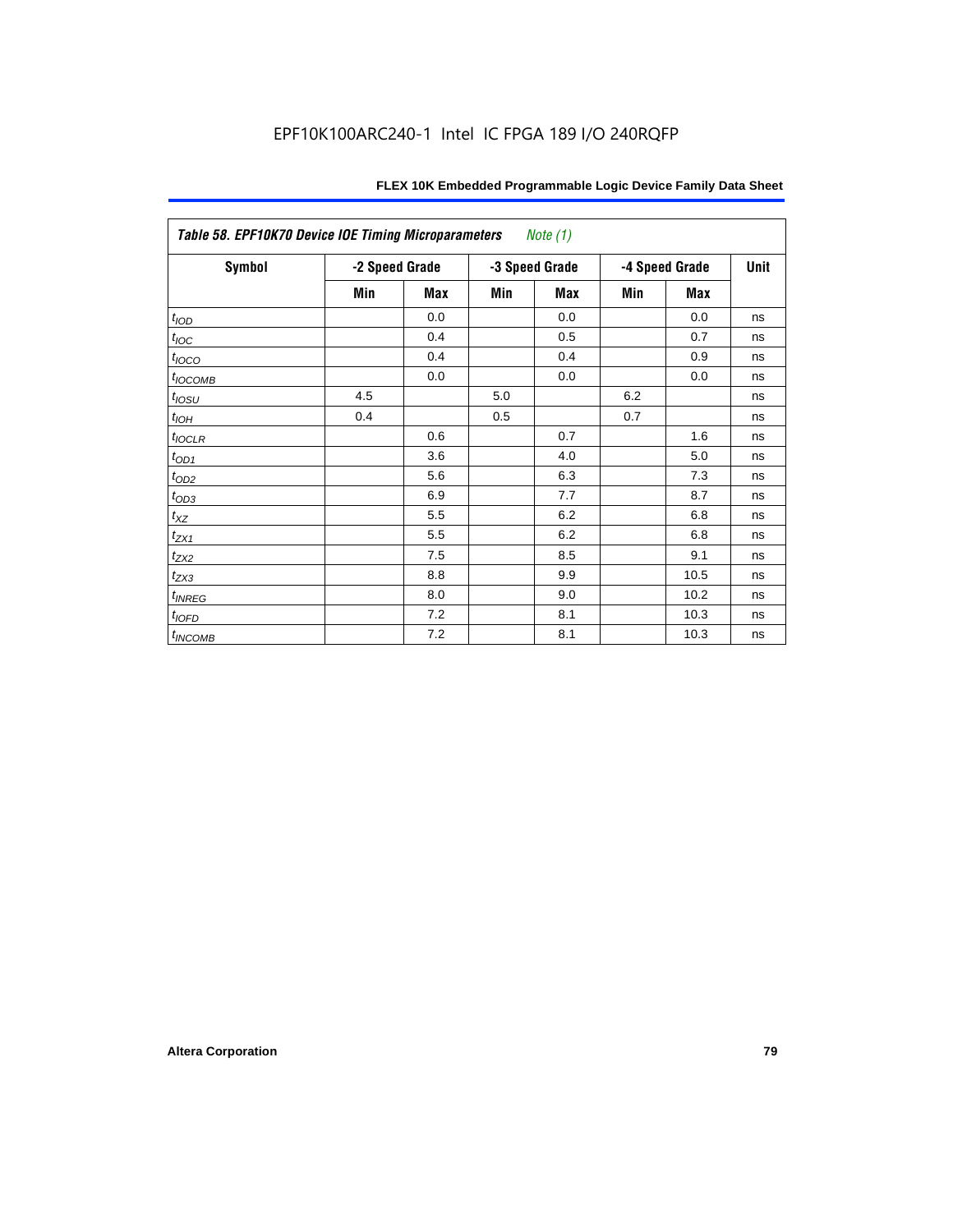| Symbol                 | -2 Speed Grade |            |     | -3 Speed Grade |     | -4 Speed Grade |    |  |
|------------------------|----------------|------------|-----|----------------|-----|----------------|----|--|
|                        | Min            | <b>Max</b> | Min | <b>Max</b>     | Min | <b>Max</b>     |    |  |
| <sup>t</sup> EABDATA1  |                | 1.3        |     | 1.5            |     | 1.9            | ns |  |
| <sup>t</sup> EABDATA2  |                | 4.3        |     | 4.8            |     | 6.0            | ns |  |
| <sup>t</sup> EABWE1    |                | 0.9        |     | 1.0            |     | 1.2            | ns |  |
| t <sub>EABWE2</sub>    |                | 4.5        |     | 5.0            |     | 6.2            | ns |  |
| t <sub>EABCLK</sub>    |                | 0.9        |     | 1.0            |     | 2.2            | ns |  |
| t <sub>EABCO</sub>     |                | 0.4        |     | 0.5            |     | 0.6            | ns |  |
| <sup>t</sup> EABBYPASS |                | 1.3        |     | 1.5            |     | 1.9            | ns |  |
| t <sub>EABSU</sub>     | 1.3            |            | 1.5 |                | 1.8 |                | ns |  |
| $t_{EABH}$             | 1.8            |            | 2.0 |                | 2.5 |                | ns |  |
| $t_{AA}$               |                | 7.8        |     | 8.7            |     | 10.7           | ns |  |
| $t_{WP}$               | 5.2            |            | 5.8 |                | 7.2 |                | ns |  |
| $t_{WDSU}$             | 1.4            |            | 1.6 |                | 2.0 |                | ns |  |
| $t_{WDH}$              | 0.3            |            | 0.3 |                | 0.4 |                | ns |  |
| $t_{WASU}$             | 0.4            |            | 0.5 |                | 0.6 |                | ns |  |
| $t_{W{\!A} H}$         | 0.9            |            | 1.0 |                | 1.2 |                | ns |  |
| $t_{WO}$               |                | 4.5        |     | 5.0            |     | 6.2            | ns |  |
| $t_{DD}$               |                | 4.5        |     | 5.0            |     | 6.2            | ns |  |
| t <sub>EABOUT</sub>    |                | 0.4        |     | 0.5            |     | 0.6            | ns |  |
| $t_{EABCH}$            | 4.0            |            | 4.0 |                | 4.0 |                | ns |  |
| $t_{EABCL}$            | 5.2            |            | 5.8 |                | 7.2 |                | ns |  |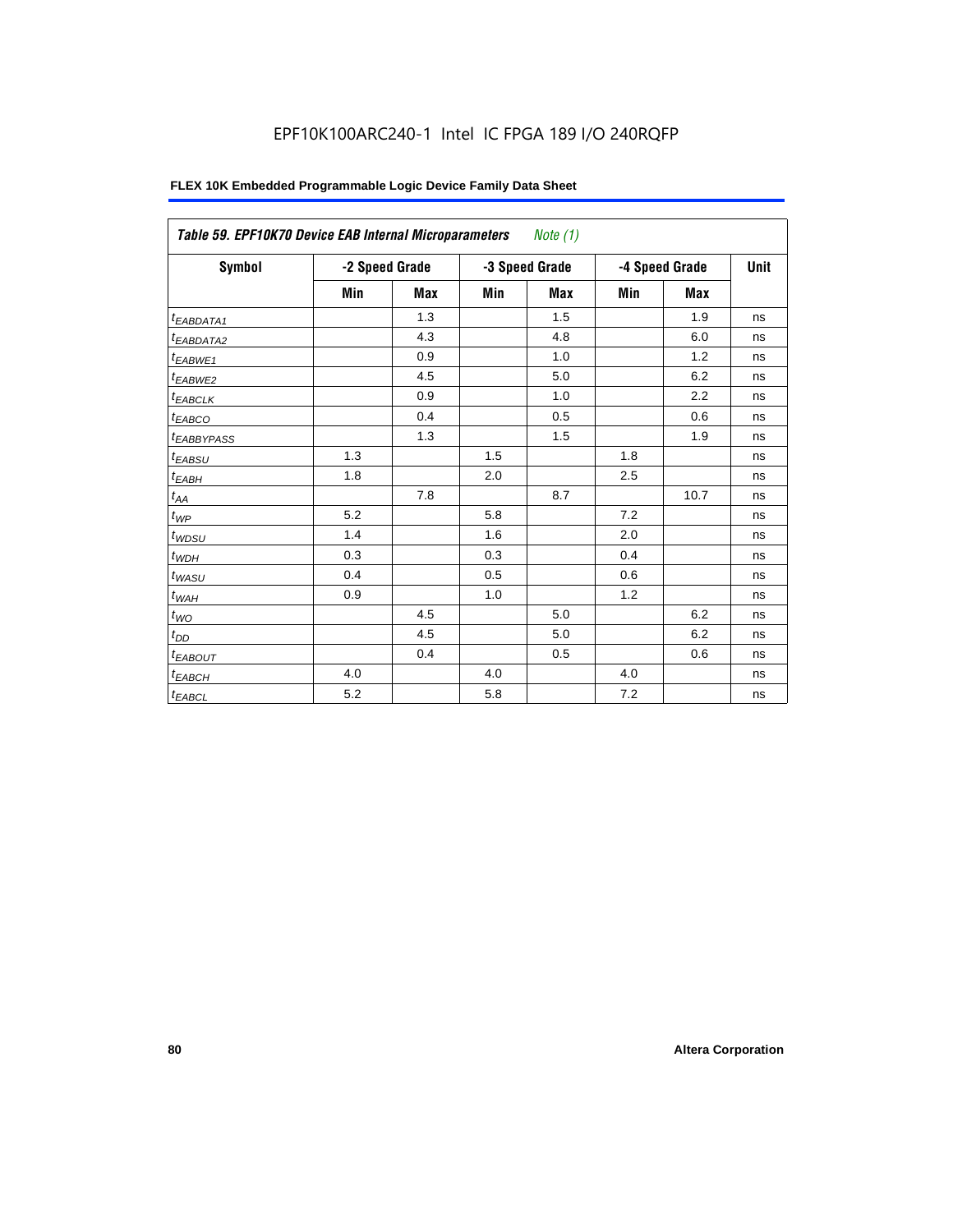| Table 60. EPF10K70 Device EAB Internal Timing Macroparameters |                |      |                |      | Note (1)       |             |    |
|---------------------------------------------------------------|----------------|------|----------------|------|----------------|-------------|----|
| Symbol                                                        | -2 Speed Grade |      | -3 Speed Grade |      | -4 Speed Grade | <b>Unit</b> |    |
|                                                               | Min            | Max  | Min            | Max  | Min            | Max         |    |
| t <sub>EABAA</sub>                                            |                | 12.1 |                | 13.7 |                | 17.0        | ns |
| <sup>t</sup> EABRCCOMB                                        | 12.1           |      | 13.7           |      | 17.0           |             | ns |
| <sup>t</sup> EABRCREG                                         | 8.6            |      | 9.7            |      | 11.9           |             | ns |
| <sup>t</sup> EABWP                                            | 5.2            |      | 5.8            |      | 7.2            |             | ns |
| <sup>t</sup> EABWCCOMB                                        | 6.5            |      | 7.3            |      | 9.0            |             | ns |
| <sup>t</sup> EABWCREG                                         | 11.6           |      | 13.0           |      | 16.0           |             | ns |
| t <sub>EABDD</sub>                                            |                | 8.8  |                | 10.0 |                | 12.5        | ns |
| <sup>t</sup> EABDATACO                                        |                | 1.7  |                | 2.0  |                | 3.4         | ns |
| <sup>t</sup> EABDATASU                                        | 4.7            |      | 5.3            |      | 5.6            |             | ns |
| <sup>t</sup> EABDATAH                                         | 0.0            |      | 0.0            |      | 0.0            |             | ns |
| <sup>t</sup> EABWESU                                          | 4.9            |      | 5.5            |      | 5.8            |             | ns |
| <sup>t</sup> EABWEH                                           | 0.0            |      | 0.0            |      | 0.0            |             | ns |
| <sup>t</sup> EABWDSU                                          | 1.8            |      | 2.1            |      | 2.7            |             | ns |
| <sup>t</sup> EABWDH                                           | 0.0            |      | 0.0            |      | 0.0            |             | ns |
| <sup>t</sup> EABWASU                                          | 4.1            |      | 4.7            |      | 5.8            |             | ns |
| <sup>t</sup> EABWAH                                           | 0.0            |      | 0.0            |      | 0.0            |             | ns |
| t <sub>EABWO</sub>                                            |                | 8.4  |                | 9.5  |                | 11.8        | ns |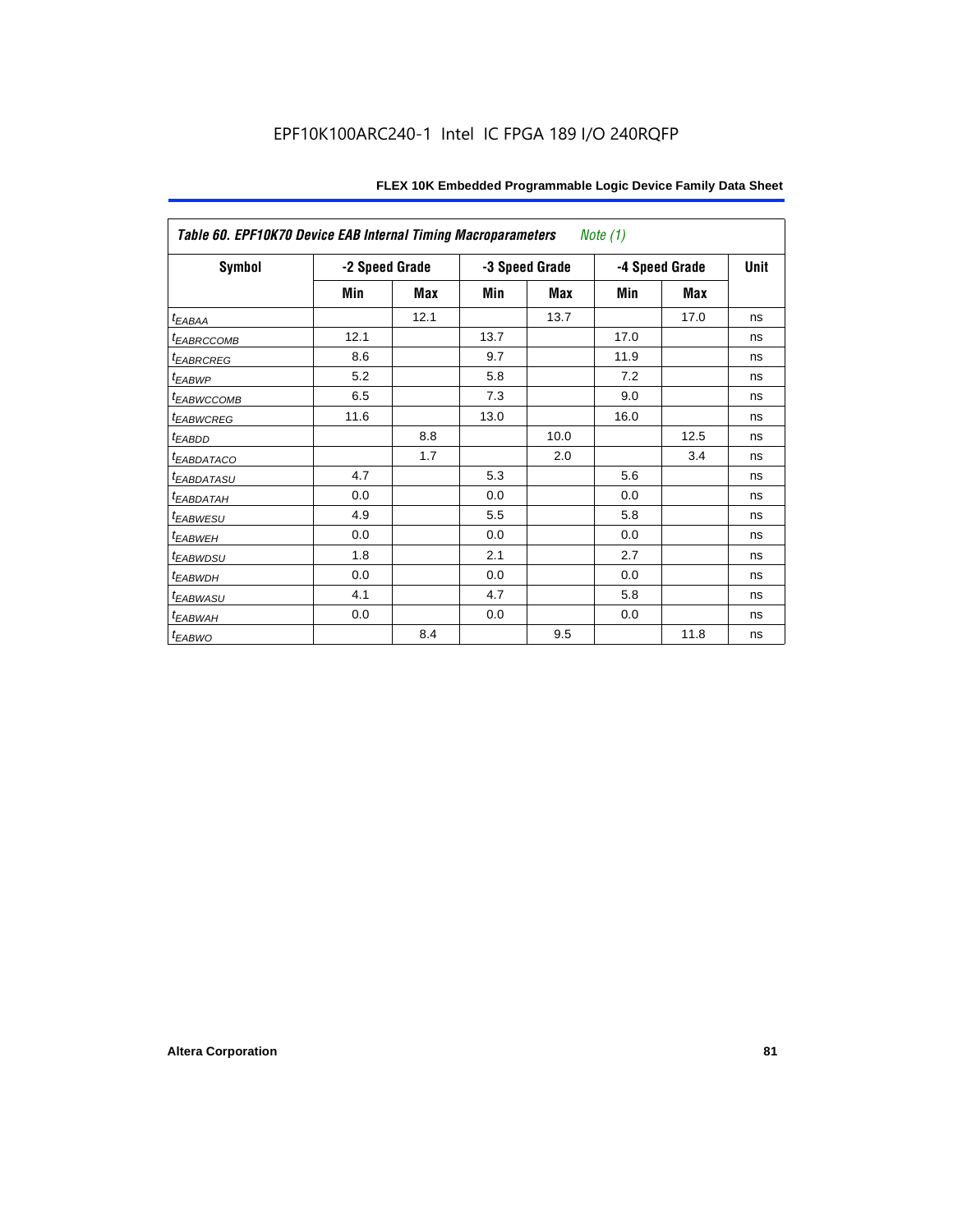| Symbol                  | -2 Speed Grade |      |     | -3 Speed Grade | -4 Speed Grade | Unit       |    |
|-------------------------|----------------|------|-----|----------------|----------------|------------|----|
|                         | Min            | Max  | Min | Max            | Min            | <b>Max</b> |    |
| $t_{DINZIOE}$           |                | 6.6  |     | 7.3            |                | 8.8        | ns |
| $t_{DIN2LE}$            |                | 4.2  |     | 4.8            |                | 6.0        | ns |
| <sup>t</sup> DIN2DATA   |                | 6.5  |     | 7.1            |                | 10.8       | ns |
| t <sub>DCLK2IOE</sub>   |                | 5.5  |     | 6.2            |                | 7.7        | ns |
| <sup>t</sup> DCLK2LE    |                | 4.2  |     | 4.8            |                | 6.0        | ns |
| <sup>t</sup> SAMELAB    |                | 0.4  |     | 0.4            |                | 0.5        | ns |
| <sup>t</sup> SAMEROW    |                | 4.8  |     | 4.9            |                | 5.5        | ns |
| <sup>t</sup> SAMECOLUMN |                | 3.3  |     | 3.4            |                | 3.7        | ns |
| <i><b>IDIFFROW</b></i>  |                | 8.1  |     | 8.3            |                | 9.2        | ns |
| <sup>T</sup> TWOROWS    |                | 12.9 |     | 13.2           |                | 14.7       | ns |
| <sup>t</sup> LEPERIPH   |                | 5.5  |     | 5.7            |                | 6.5        | ns |
| <b>LABCARRY</b>         |                | 0.8  |     | 0.9            |                | 1.1        | ns |
| <sup>t</sup> LABCASC    |                | 2.7  |     | 3.0            |                | 3.2        | ns |

| Table 62. EPF10K70 Device External Timing Parameters<br>Note $(1)$ |                |      |                |            |                |      |             |  |  |  |
|--------------------------------------------------------------------|----------------|------|----------------|------------|----------------|------|-------------|--|--|--|
| Symbol                                                             | -2 Speed Grade |      | -3 Speed Grade |            | -4 Speed Grade |      | <b>Unit</b> |  |  |  |
|                                                                    | Min            | Max  | Min            | <b>Max</b> | Min            | Max  |             |  |  |  |
| <sup>t</sup> DRR                                                   |                | 17.2 |                | 19.1       |                | 24.2 | ns          |  |  |  |
| $t_{INSU}$ (2), (3)                                                | 6.6            |      | 7.3            |            | 8.0            |      | ns          |  |  |  |
| $t_{INH}$ (3)                                                      | 0.0            |      | 0.0            |            | 0.0            |      | ns          |  |  |  |
| $t_{\rm OUTCO}$ $(3)$                                              | 2.0            | 9.9  | 2.0            | 11.1       | 2.0            | 14.3 | ns          |  |  |  |

*Table 63. EPF10K70 Device External Bidirectional Timing Parameters Note (1)*

| <b>Symbol</b>           | -2 Speed Grade |            |     | -3 Speed Grade | -4 Speed Grade | <b>Unit</b> |    |
|-------------------------|----------------|------------|-----|----------------|----------------|-------------|----|
|                         | Min            | <b>Max</b> | Min | <b>Max</b>     | Min            | <b>Max</b>  |    |
| <sup>t</sup> INSUBIDIR  | 7.4            |            | 8.1 |                | 10.4           |             | ns |
| <sup>t</sup> INHBIDIR   | 0.0            |            | 0.0 |                | 0.0            |             | ns |
| <sup>t</sup> OUTCOBIDIR | 2.0            | 9.9        | 2.0 | 11.1           | 2.0            | 14.3        | ns |
| <sup>t</sup> xzbidir    |                | 13.7       |     | 15.4           |                | 18.5        | ns |
| <sup>t</sup> zxbidir    |                | 13.7       |     | 15.4           |                | 18.5        | ns |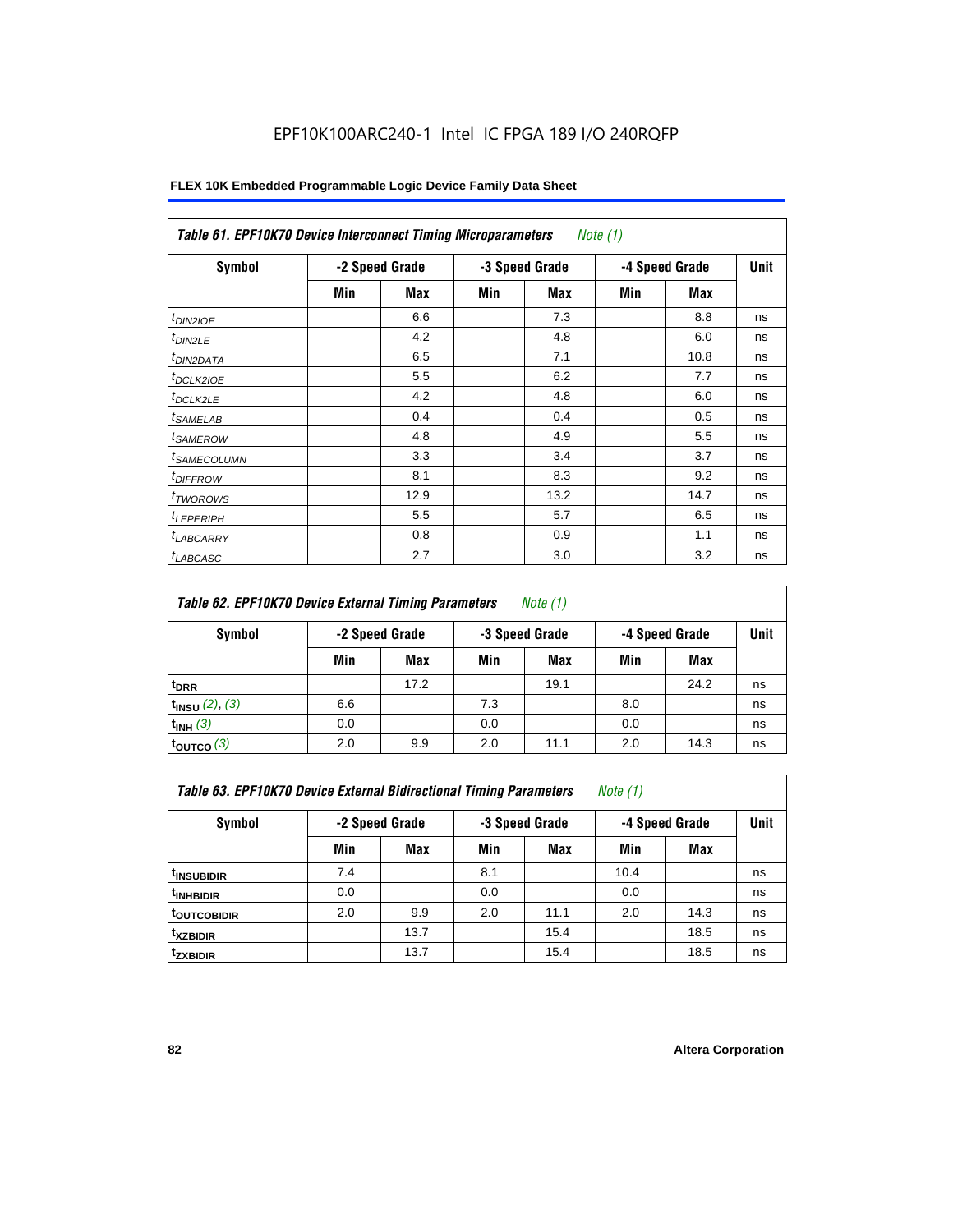#### *Notes to tables:*

- (1) All timing parameters are described in Tables 32 through 38 in this data sheet.
- (2) Using an LE to register the signal may provide a lower setup time.
- (3) This parameter is specified by characterization.

Tables 64 through 70 show EPF10K100 device internal and external timing parameters.

| <b>Symbol</b>       |     | -3DX Speed Grade |     | -3 Speed Grade |     | -4 Speed Grade |    |  |
|---------------------|-----|------------------|-----|----------------|-----|----------------|----|--|
|                     | Min | Max              | Min | Max            | Min | <b>Max</b>     |    |  |
| $t_{LUT}$           |     | 1.5              |     | 1.5            |     | 2.0            | ns |  |
| $t_{CLUT}$          |     | 0.4              |     | 0.4            |     | 0.5            | ns |  |
| $t_{RLUT}$          |     | 1.6              |     | 1.6            |     | 2.0            | ns |  |
| t <sub>PACKED</sub> |     | 0.9              |     | 0.9            |     | 1.3            | ns |  |
| $t_{EN}$            |     | 0.9              |     | 0.9            |     | 1.2            | ns |  |
| $t_{CICO}$          |     | 0.2              |     | 0.2            |     | 0.3            | ns |  |
| $t_{GEN}$           |     | 1.1              |     | 1.1            |     | 1.4            | ns |  |
| $t_{GENR}$          |     | 1.2              |     | 1.2            |     | 1.5            | ns |  |
| $t_{CASC}$          |     | 1.1              |     | 1.1            |     | 1.3            | ns |  |
| $t_C$               |     | 0.8              |     | 0.8            |     | 1.0            | ns |  |
| $t_{CO}$            |     | 1.0              |     | 1.0            |     | 1.4            | ns |  |
| $t_{COMB}$          |     | 0.5              |     | 0.5            |     | 0.7            | ns |  |
| $t_{\rm SU}$        | 2.1 |                  | 2.1 |                | 2.6 |                | ns |  |
| $t_H$               | 2.3 |                  | 2.3 |                | 3.1 |                | ns |  |
| $t_{PRE}$           |     | 1.0              |     | 1.0            |     | 1.4            | ns |  |
| $t_{CLR}$           |     | 1.0              |     | 1.0            |     | 1.4            | ns |  |
| $t_{CH}$            | 4.0 |                  | 4.0 |                | 4.0 |                | ns |  |
| $t_{CL}$            | 4.0 |                  | 4.0 |                | 4.0 |                | ns |  |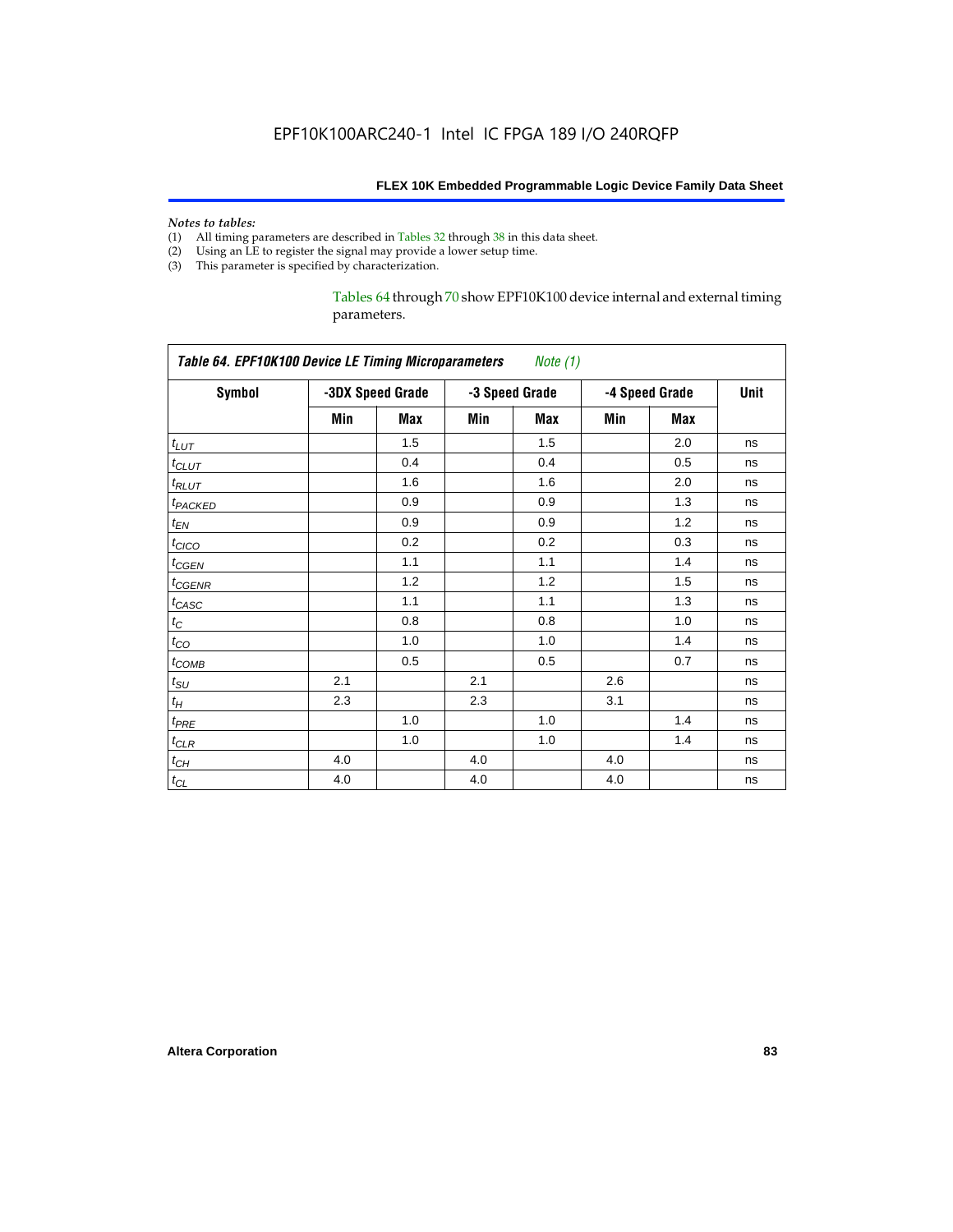| Table 65. EPF10K100 Device IOE Timing Microparameters<br>Note $(1)$    |     |                  |                |            |                |            |    |  |  |  |
|------------------------------------------------------------------------|-----|------------------|----------------|------------|----------------|------------|----|--|--|--|
| <b>Symbol</b>                                                          |     | -3DX Speed Grade | -3 Speed Grade |            | -4 Speed Grade | Unit       |    |  |  |  |
|                                                                        | Min | <b>Max</b>       | Min            | <b>Max</b> | Min            | <b>Max</b> |    |  |  |  |
| t <sub>IOD</sub>                                                       |     | 0.0              |                | 0.0        |                | 0.0        | ns |  |  |  |
| $t_{\text{IOC}}$                                                       |     | 0.5              |                | 0.5        |                | 0.7        | ns |  |  |  |
| $t_{\text{IOCO}}$                                                      |     | 0.4              |                | 0.4        |                | 0.9        | ns |  |  |  |
| $t_{IOCOMB}$                                                           |     | 0.0              |                | 0.0        |                | 0.0        | ns |  |  |  |
| $t_{IOSU}$                                                             | 5.5 |                  | 5.5            |            | 6.7            |            | ns |  |  |  |
| $t_{IOH}$                                                              | 0.5 |                  | 0.5            |            | 0.7            |            | ns |  |  |  |
| $t_{IOCLR}$                                                            |     | 0.7              |                | 0.7        |                | 1.6        | ns |  |  |  |
| $t_{OD1}$                                                              |     | 4.0              |                | 4.0        |                | 5.0        | ns |  |  |  |
| $t_{OD2}$                                                              |     | 6.3              |                | 6.3        |                | 7.3        | ns |  |  |  |
| $t_{OD3}$                                                              |     | 7.7              |                | 7.7        |                | 8.7        | ns |  |  |  |
| $t_{XZ}$                                                               |     | 6.2              |                | 6.2        |                | 6.8        | ns |  |  |  |
| $t_{ZX1}$                                                              |     | 6.2              |                | 6.2        |                | 6.8        | ns |  |  |  |
| $t_{ZX2}$                                                              |     | 8.5              |                | 8.5        |                | 9.1        | ns |  |  |  |
| $t_{ZX3}$                                                              |     | 9.9              |                | 9.9        |                | 10.5       | ns |  |  |  |
| t <sub>INREG</sub> without ClockLock or<br><b>ClockBoost circuitry</b> |     | 9.0              |                | 9.0        |                | 10.5       | ns |  |  |  |
| t <sub>INREG</sub> with ClockLock or<br><b>ClockBoost circuitry</b>    |     | 3.0              |                |            |                |            | ns |  |  |  |
| $t_{IOFD}$                                                             |     | 8.1              |                | 8.1        |                | 10.3       | ns |  |  |  |
| $t_{INCOMB}$                                                           |     | 8.1              |                | 8.1        |                | 10.3       | ns |  |  |  |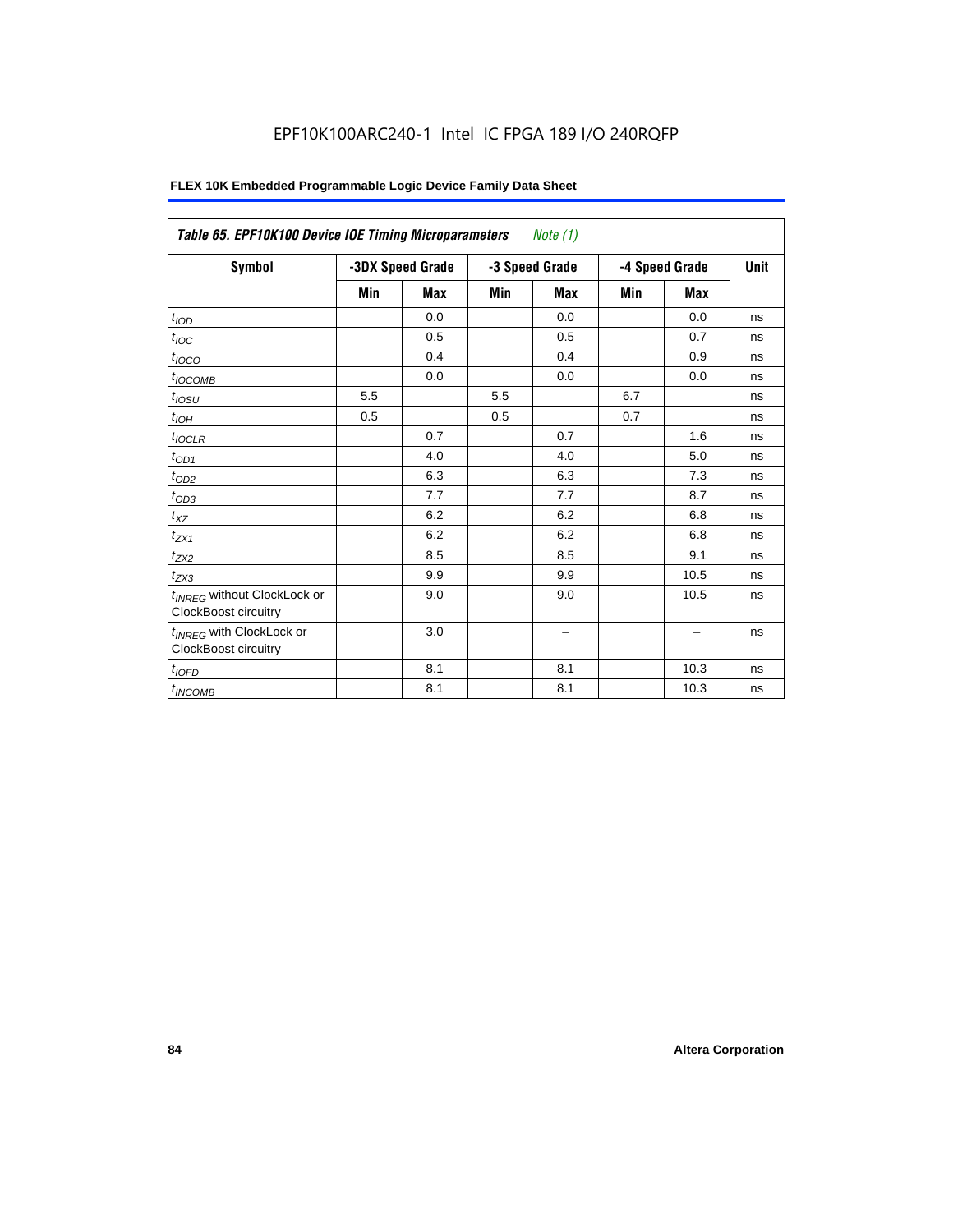| Table 66. EPF10K100 Device EAB Internal Microparameters |     |                  |     | Note (1)       |     |                |      |
|---------------------------------------------------------|-----|------------------|-----|----------------|-----|----------------|------|
| Symbol                                                  |     | -3DX Speed Grade |     | -3 Speed Grade |     | -4 Speed Grade | Unit |
|                                                         | Min | <b>Max</b>       | Min | <b>Max</b>     | Min | <b>Max</b>     |      |
| <i>EABDATA1</i>                                         |     | 1.5              |     | 1.5            |     | 1.9            | ns   |
| $t_{EABDATA2}$                                          |     | 4.8              |     | 4.8            |     | 6.0            | ns   |
| t <sub>EABWE1</sub>                                     |     | 1.0              |     | 1.0            |     | 1.2            | ns   |
| $t_{EABWE2}$                                            |     | 5.0              |     | 5.0            |     | 6.2            | ns   |
| $t_{EABCLK}$                                            |     | 1.0              |     | 1.0            |     | 2.2            | ns   |
| $t_{EABCO}$                                             |     | 0.5              |     | 0.5            |     | 0.6            | ns   |
| <i><b>EABBYPASS</b></i>                                 |     | 1.5              |     | 1.5            |     | 1.9            | ns   |
| $t_{EABSU}$                                             | 1.5 |                  | 1.5 |                | 1.8 |                | ns   |
| $t_{EABH}$                                              | 2.0 |                  | 2.0 |                | 2.5 |                | ns   |
| $t_{\rm AA}$                                            |     | 8.7              |     | 8.7            |     | 10.7           | ns   |
| $t_{WP}$                                                | 5.8 |                  | 5.8 |                | 7.2 |                | ns   |
| $t_{WDSU}$                                              | 1.6 |                  | 1.6 |                | 2.0 |                | ns   |
| $t_{WDH}$                                               | 0.3 |                  | 0.3 |                | 0.4 |                | ns   |
| $t_{WASU}$                                              | 0.5 |                  | 0.5 |                | 0.6 |                | ns   |
| $t_{WAH}$                                               | 1.0 |                  | 1.0 |                | 1.2 |                | ns   |
| $t_{WO}$                                                |     | 5.0              |     | 5.0            |     | 6.2            | ns   |
| $t_{DD}$                                                |     | 5.0              |     | 5.0            |     | 6.2            | ns   |
| $t_{EABOUT}$                                            |     | 0.5              |     | 0.5            |     | 0.6            | ns   |
| $t_{EABCH}$                                             | 4.0 |                  | 4.0 |                | 4.0 |                | ns   |
| $t_{EABCL}$                                             | 5.8 |                  | 5.8 |                | 7.2 |                | ns   |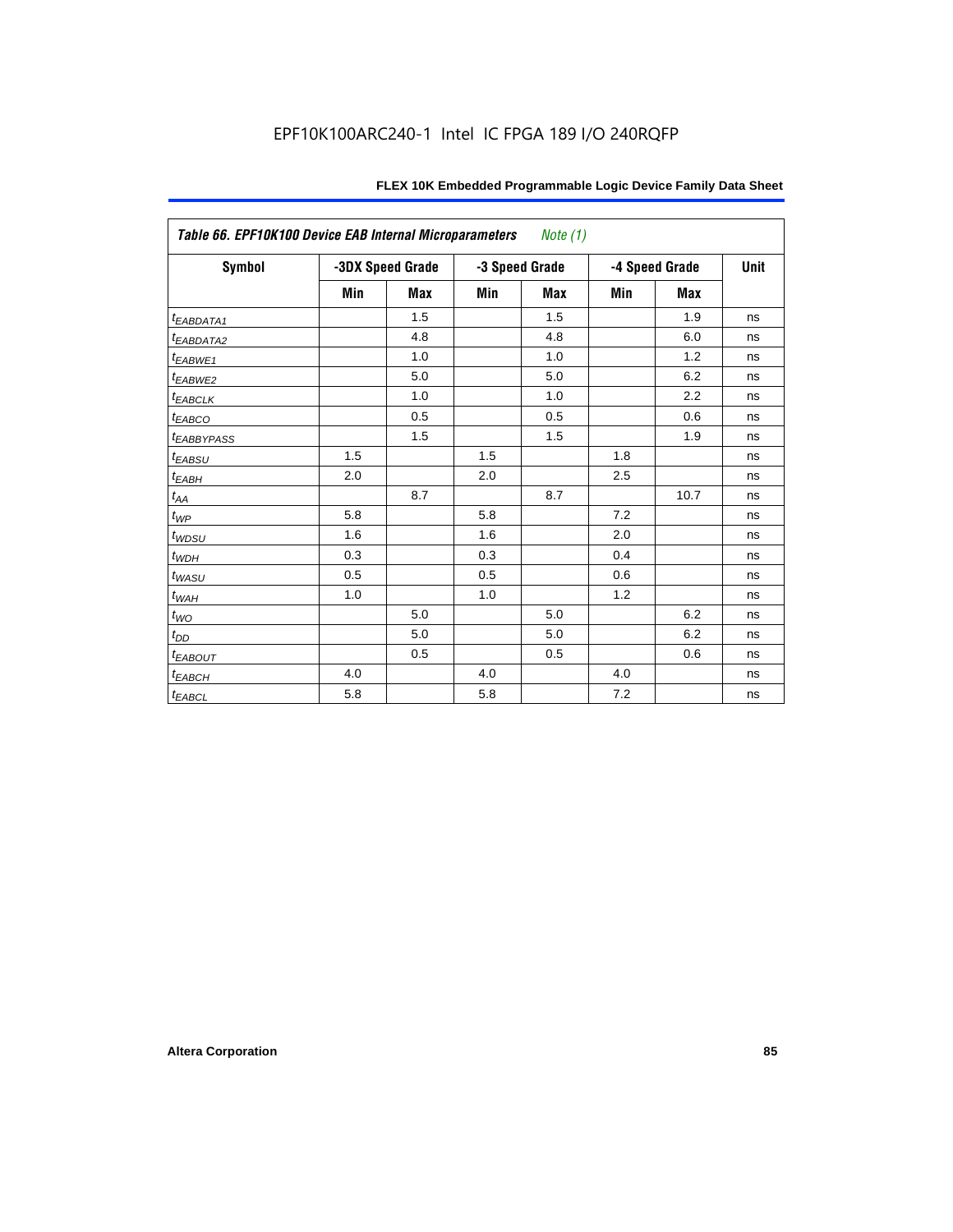| Table 67. EPF10K100 Device EAB Internal Timing Macroparameters |      |                  |      |                | <i>Note</i> $(1)$ |                |    |  |
|----------------------------------------------------------------|------|------------------|------|----------------|-------------------|----------------|----|--|
| Symbol                                                         |      | -3DX Speed Grade |      | -3 Speed Grade |                   | -4 Speed Grade |    |  |
|                                                                | Min  | Max              | Min  | Max            | Min               | Max            |    |  |
| $t_{EABA}$                                                     |      | 13.7             |      | 13.7           |                   | 17.0           | ns |  |
| <sup>t</sup> EABRCCOMB                                         | 13.7 |                  | 13.7 |                | 17.0              |                | ns |  |
| <sup>t</sup> EABRCREG                                          | 9.7  |                  | 9.7  |                | 11.9              |                | ns |  |
| <sup>t</sup> EABWP                                             | 5.8  |                  | 5.8  |                | 7.2               |                | ns |  |
| <sup>I</sup> EABWCCOMB                                         | 7.3  |                  | 7.3  |                | 9.0               |                | ns |  |
| <sup>t</sup> EABWCREG                                          | 13.0 |                  | 13.0 |                | 16.0              |                | ns |  |
| <sup>t</sup> EABDD                                             |      | 10.0             |      | 10.0           |                   | 12.5           | ns |  |
| <sup>t</sup> EABDATACO                                         |      | 2.0              |      | 2.0            |                   | 3.4            | ns |  |
| <sup>t</sup> EABDATASU                                         | 5.3  |                  | 5.3  |                | 5.6               |                | ns |  |
| <sup>I</sup> EABDATAH                                          | 0.0  |                  | 0.0  |                | 0.0               |                | ns |  |
| <sup>t</sup> EABWESU                                           | 5.5  |                  | 5.5  |                | 5.8               |                | ns |  |
| <sup>t</sup> EABWEH                                            | 0.0  |                  | 0.0  |                | 0.0               |                | ns |  |
| <sup>t</sup> EABWDSU                                           | 5.5  |                  | 5.5  |                | 5.8               |                | ns |  |
| <sup>t</sup> EABWDH                                            | 0.0  |                  | 0.0  |                | 0.0               |                | ns |  |
| <sup>t</sup> EABWASU                                           | 2.1  |                  | 2.1  |                | 2.7               |                | ns |  |
| <sup>t</sup> EABWAH                                            | 0.0  |                  | 0.0  |                | 0.0               |                | ns |  |
| <sup>t</sup> EABWO                                             |      | 9.5              |      | 9.5            |                   | 11.8           | ns |  |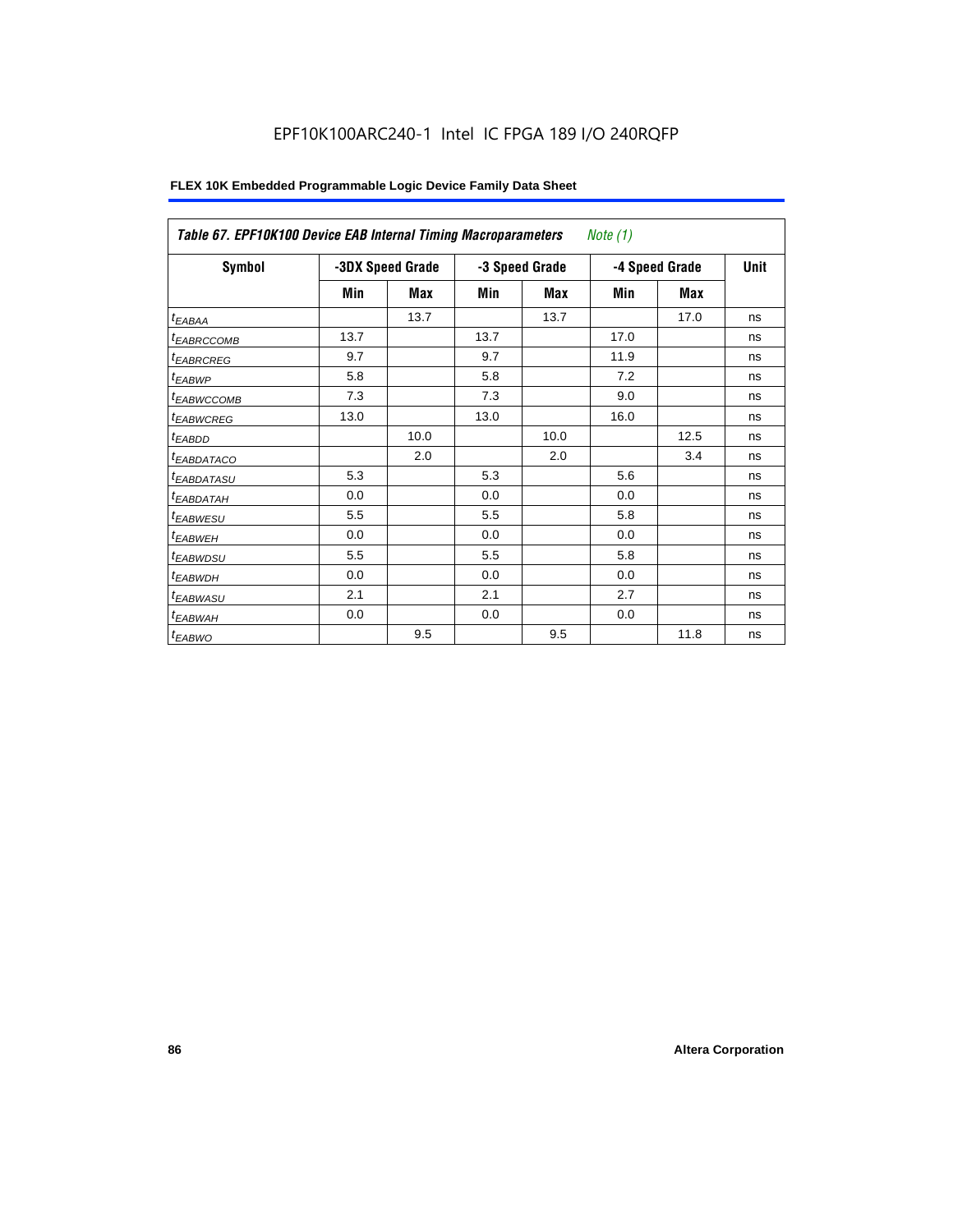| <b>Table 68. EPF10K100 Device Interconnect Timing Microparameters</b><br>Note (1) |     |                  |     |                |     |                |      |  |  |  |
|-----------------------------------------------------------------------------------|-----|------------------|-----|----------------|-----|----------------|------|--|--|--|
| <b>Symbol</b>                                                                     |     | -3DX Speed Grade |     | -3 Speed Grade |     | -4 Speed Grade | Unit |  |  |  |
|                                                                                   | Min | Max              | Min | <b>Max</b>     | Min | <b>Max</b>     |      |  |  |  |
| $t_{DINZIOE}$                                                                     |     | 10.3             |     | 10.3           |     | 12.2           | ns   |  |  |  |
| $t_{DIN2LE}$                                                                      |     | 4.8              |     | 4.8            |     | 6.0            | ns   |  |  |  |
| <sup>t</sup> DIN2DATA                                                             |     | 7.3              |     | 7.3            |     | 11.0           | ns   |  |  |  |
| t <sub>DCLK2IOE</sub> without ClockLock or<br><b>ClockBoost circuitry</b>         |     | 6.2              |     | 6.2            |     | 7.7            | ns   |  |  |  |
| t <sub>DCLK2IOE</sub> with ClockLock or ClockBoost<br>circuitry                   |     | 2.3              |     |                |     |                | ns   |  |  |  |
| t <sub>DCLK2LE</sub> without ClockLock or<br>ClockBoost circuitry                 |     | 4.8              |     | 4.8            |     | 6.0            | ns   |  |  |  |
| t <sub>DCLK2LE</sub> with ClockLock or ClockBoost<br>circuitry                    |     | 2.3              |     |                |     |                | ns   |  |  |  |
| <sup>t</sup> SAMELAB                                                              |     | 0.4              |     | 0.4            |     | 0.5            | ns   |  |  |  |
| t <sub>SAMEROW</sub>                                                              |     | 4.9              |     | 4.9            |     | 5.5            | ns   |  |  |  |
| <sup>t</sup> SAMECOLUMN                                                           |     | 5.1              |     | 5.1            |     | 5.4            | ns   |  |  |  |
| <i>t<sub>DIFFROW</sub></i>                                                        |     | 10.0             |     | 10.0           |     | 10.9           | ns   |  |  |  |
| <sup>t</sup> TWOROWS                                                              |     | 14.9             |     | 14.9           |     | 16.4           | ns   |  |  |  |
| t <sub>LEPERIPH</sub>                                                             |     | 6.9              |     | 6.9            |     | 8.1            | ns   |  |  |  |
| <b><i>LABCARRY</i></b>                                                            |     | 0.9              |     | 0.9            |     | 1.1            | ns   |  |  |  |
| $t_{LABCASC}$                                                                     |     | 3.0              |     | 3.0            |     | 3.2            | ns   |  |  |  |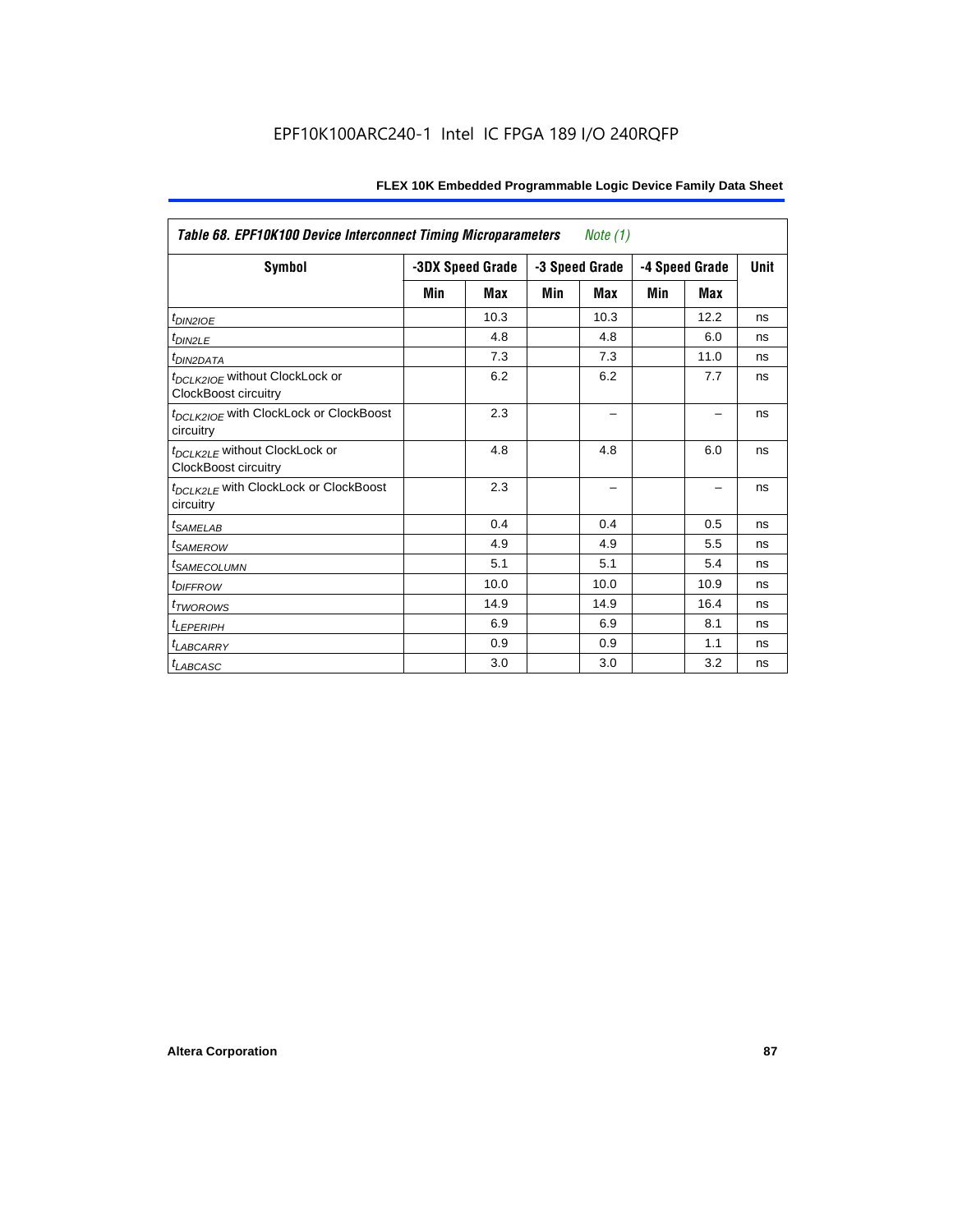| Symbol                   |     | -3DX Speed Grade |     | -3 Speed Grade |     | -4 Speed Grade | Unit |
|--------------------------|-----|------------------|-----|----------------|-----|----------------|------|
|                          | Min | Max              | Min | Max            | Min | Max            |      |
| t <sub>DRR</sub>         |     | 19.1             |     | 19.1           |     | 24.2           | ns   |
| $t_{INSU}$ (2), (3), (4) | 7.8 |                  | 7.8 |                | 8.5 |                | ns   |
| toutco $(3)$ , $(4)$     | 2.0 | 11.1             | 2.0 | 11.1           | 2.0 | 14.3           | ns   |
| $t_{INH}$ (3)            | 0.0 |                  | 0.0 |                | 0.0 |                | ns   |
| $t_{INSU}$ (2), (3), (5) | 6.2 |                  |     |                |     |                | ns   |
| toutco $(3)$ , $(5)$     | 2.0 | 6.7              |     |                |     |                | ns   |

| Table 70. EPF10K100 Device External Bidirectional Timing Parameters<br><i>Note</i> $(1)$ |                  |      |     |                |                |             |    |  |  |  |  |
|------------------------------------------------------------------------------------------|------------------|------|-----|----------------|----------------|-------------|----|--|--|--|--|
| Symbol                                                                                   | -3DX Speed Grade |      |     | -3 Speed Grade | -4 Speed Grade | <b>Unit</b> |    |  |  |  |  |
|                                                                                          | Min              | Max  | Min | Max            | Min            | Max         |    |  |  |  |  |
| t <sub>INSUBIDIR</sub> $(4)$                                                             | 8.1              |      | 8.1 |                | 10.4           |             | ns |  |  |  |  |
| $t_{INHBIDIR}$ (4)                                                                       | 0.0              |      | 0.0 |                | 0.0            |             | ns |  |  |  |  |
| toutcobidir $(4)$                                                                        | 2.0              | 11.1 | 2.0 | 11.1           | 2.0            | 14.3        | ns |  |  |  |  |
| $t_{XZBIDIR}$ (4)                                                                        |                  | 15.3 |     | 15.3           |                | 18.4        | ns |  |  |  |  |
| $t_{ZXBIDIR}$ $(4)$                                                                      |                  | 15.3 |     | 15.3           |                | 18.4        | ns |  |  |  |  |
| $t_{INSUBIDIR}$ (5)                                                                      | 9.1              |      |     |                |                |             | ns |  |  |  |  |
| $t_{INHBIDIR}$ (5)                                                                       | 0.0              |      |     |                |                |             | ns |  |  |  |  |
| toutcobidir $(5)$                                                                        | 2.0              | 7.2  |     |                |                |             | ns |  |  |  |  |
| $t_{XZBIDIR}$ (5)                                                                        |                  | 14.3 |     |                |                |             | ns |  |  |  |  |
| $t_{ZXBIDIR}$ (5)                                                                        |                  | 14.3 |     |                |                |             | ns |  |  |  |  |

*Notes to tables:*

(1) All timing parameters are described in Tables 32 through 38 in this data sheet.

(2) Using an  $LE$  to register the signal may provide a lower setup time.

(3) This parameter is specified by characterization.

(4) This parameter is measured without the use of the ClockLock or ClockBoost circuits.

(5) This parameter is measured with the use of the ClockLock or ClockBoost circuits.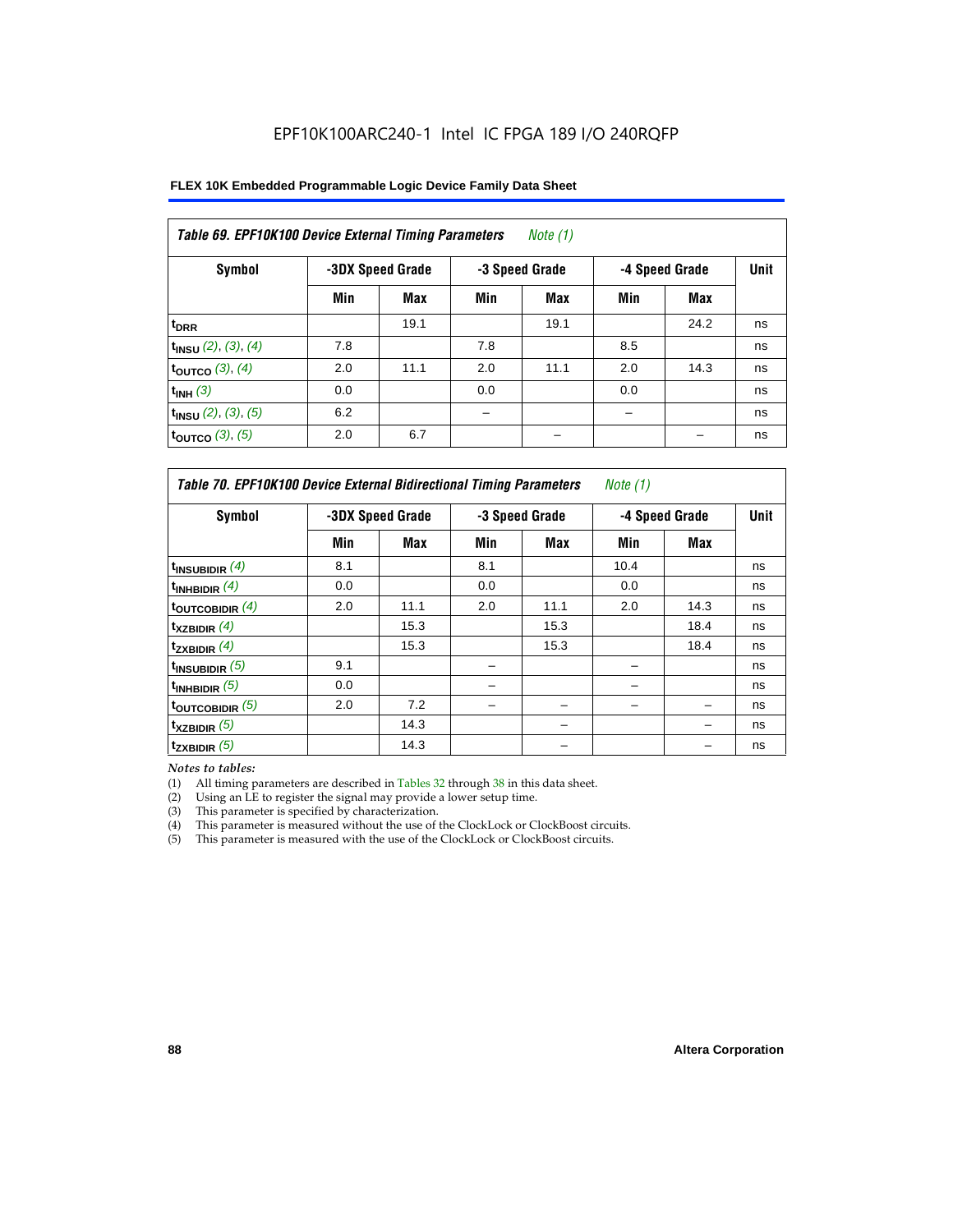Tables 71 through 77 show EPF10K50V device internal and external timing parameters.

| Table 71. EPF10K50V Device LE Timing Microparameters Note (1) |     |                |     |                |     |                |     |                |             |  |
|---------------------------------------------------------------|-----|----------------|-----|----------------|-----|----------------|-----|----------------|-------------|--|
| Symbol                                                        |     | -1 Speed Grade |     | -2 Speed Grade |     | -3 Speed Grade |     | -4 Speed Grade | <b>Unit</b> |  |
|                                                               | Min | Max            | Min | Max            | Min | Max            | Min | Max            |             |  |
| $t_{LUT}$                                                     |     | 0.9            |     | 1.0            |     | 1.3            |     | 1.6            | ns          |  |
| $t_{CLUT}$                                                    |     | 0.1            |     | 0.5            |     | 0.6            |     | 0.6            | ns          |  |
| $t_{RLUT}$                                                    |     | 0.5            |     | 0.8            |     | 0.9            |     | 1.0            | ns          |  |
| t <sub>PACKED</sub>                                           |     | 0.4            |     | 0.4            |     | 0.5            |     | 0.7            | ns          |  |
| $t_{EN}$                                                      |     | 0.7            |     | 0.9            |     | 1.1            |     | 1.4            | ns          |  |
| $t_{CICO}$                                                    |     | 0.2            |     | 0.2            |     | 0.2            |     | 0.3            | ns          |  |
| $t_{CGEN}$                                                    |     | 0.8            |     | 0.7            |     | 0.8            |     | 1.2            | ns          |  |
| $t_{\text{GENR}}$                                             |     | 0.4            |     | 0.3            |     | 0.3            |     | 0.4            | ns          |  |
| $t_{CASC}$                                                    |     | 0.7            |     | 0.7            |     | 0.8            |     | 0.9            | ns          |  |
| $t_C$                                                         |     | 0.3            |     | 1.0            |     | 1.3            |     | 1.5            | ns          |  |
| $t_{CO}$                                                      |     | 0.5            |     | 0.7            |     | 0.9            |     | 1.0            | ns          |  |
| $t_{COMB}$                                                    |     | 0.4            |     | 0.4            |     | 0.5            |     | 0.6            | ns          |  |
| $t_{\rm SU}$                                                  | 0.8 |                | 1.6 |                | 2.2 |                | 2.5 |                | ns          |  |
| $t_{\!H}$                                                     | 0.5 |                | 0.8 |                | 1.0 |                | 1.4 |                | ns          |  |
| $t_{PRE}$                                                     |     | 0.8            |     | 0.4            |     | 0.5            |     | 0.5            | ns          |  |
| $t_{CLR}$                                                     |     | 0.8            |     | 0.4            |     | 0.5            |     | 0.5            | ns          |  |
| $t_{\mathit{CH}}$                                             | 2.0 |                | 4.0 |                | 4.0 |                | 4.0 |                | ns          |  |
| $t_{\rm CL}$                                                  | 2.0 |                | 4.0 |                | 4.0 |                | 4.0 |                | ns          |  |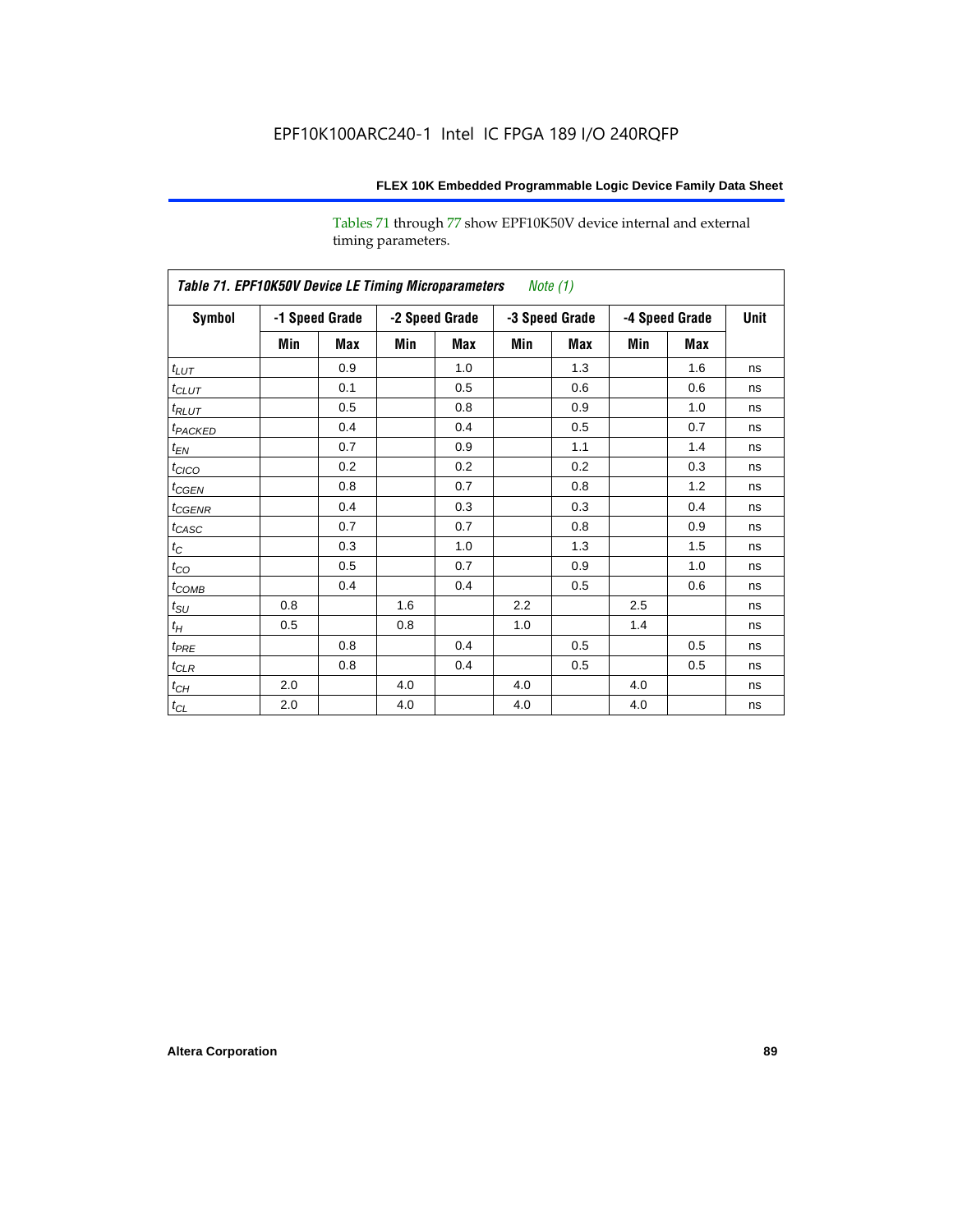| <b>Table 72. EPF10K50V Device IOE Timing Microparameters</b> |     |                          |     |                          |     | Note (1)                 |                |                          |             |
|--------------------------------------------------------------|-----|--------------------------|-----|--------------------------|-----|--------------------------|----------------|--------------------------|-------------|
| Symbol                                                       |     | -1 Speed Grade           |     | -2 Speed Grade           |     | -3 Speed Grade           | -4 Speed Grade |                          | <b>Unit</b> |
|                                                              | Min | Max                      | Min | Max                      | Min | Max                      | Min            | Max                      |             |
| t <sub>IOD</sub>                                             |     | 1.2                      |     | 1.6                      |     | 1.9                      |                | 2.1                      | ns          |
| $t_{\text{IOC}}$                                             |     | 0.3                      |     | 0.4                      |     | 0.5                      |                | 0.5                      | ns          |
| $t_{IOCO}$                                                   |     | 0.3                      |     | 0.3                      |     | 0.4                      |                | 0.4                      | ns          |
| $t_{IOCOMB}$                                                 |     | 0.0                      |     | 0.0                      |     | 0.0                      |                | 0.0                      | ns          |
| $t_{IOSU}$                                                   | 2.8 |                          | 2.8 |                          | 3.4 |                          | 3.9            |                          | ns          |
| $t_{IOH}$                                                    | 0.7 |                          | 0.8 |                          | 1.0 |                          | 1.4            |                          | ns          |
| $t_{IOCLR}$                                                  |     | 0.5                      |     | 0.6                      |     | 0.7                      |                | 0.7                      | ns          |
| $t_{OD1}$                                                    |     | 2.8                      |     | 3.2                      |     | 3.9                      |                | 4.7                      | ns          |
| $t_{OD2}$                                                    |     | $\overline{\phantom{0}}$ |     | $\overline{\phantom{0}}$ |     | $\overline{\phantom{0}}$ |                | $\overline{\phantom{0}}$ | ns          |
| $t_{OD3}$                                                    |     | 6.5                      |     | 6.9                      |     | 7.6                      |                | 8.4                      | ns          |
| $t_{XZ}$                                                     |     | 2.8                      |     | 3.1                      |     | 3.8                      |                | 4.6                      | ns          |
| $t_{ZX1}$                                                    |     | 2.8                      |     | 3.1                      |     | 3.8                      |                | 4.6                      | ns          |
| $t_{ZX2}$                                                    |     |                          |     |                          |     |                          |                |                          | ns          |
| $t_{ZX3}$                                                    |     | 6.5                      |     | 6.8                      |     | 7.5                      |                | 8.3                      | ns          |
| $t_{INREG}$                                                  |     | 5.0                      |     | 5.7                      |     | 7.0                      |                | 9.0                      | ns          |
| $t_{IOFD}$                                                   |     | 1.5                      |     | 1.9                      |     | 2.3                      |                | 2.7                      | ns          |
| $t_{INCOMB}$                                                 |     | 1.5                      |     | 1.9                      |     | 2.3                      |                | 2.7                      | ns          |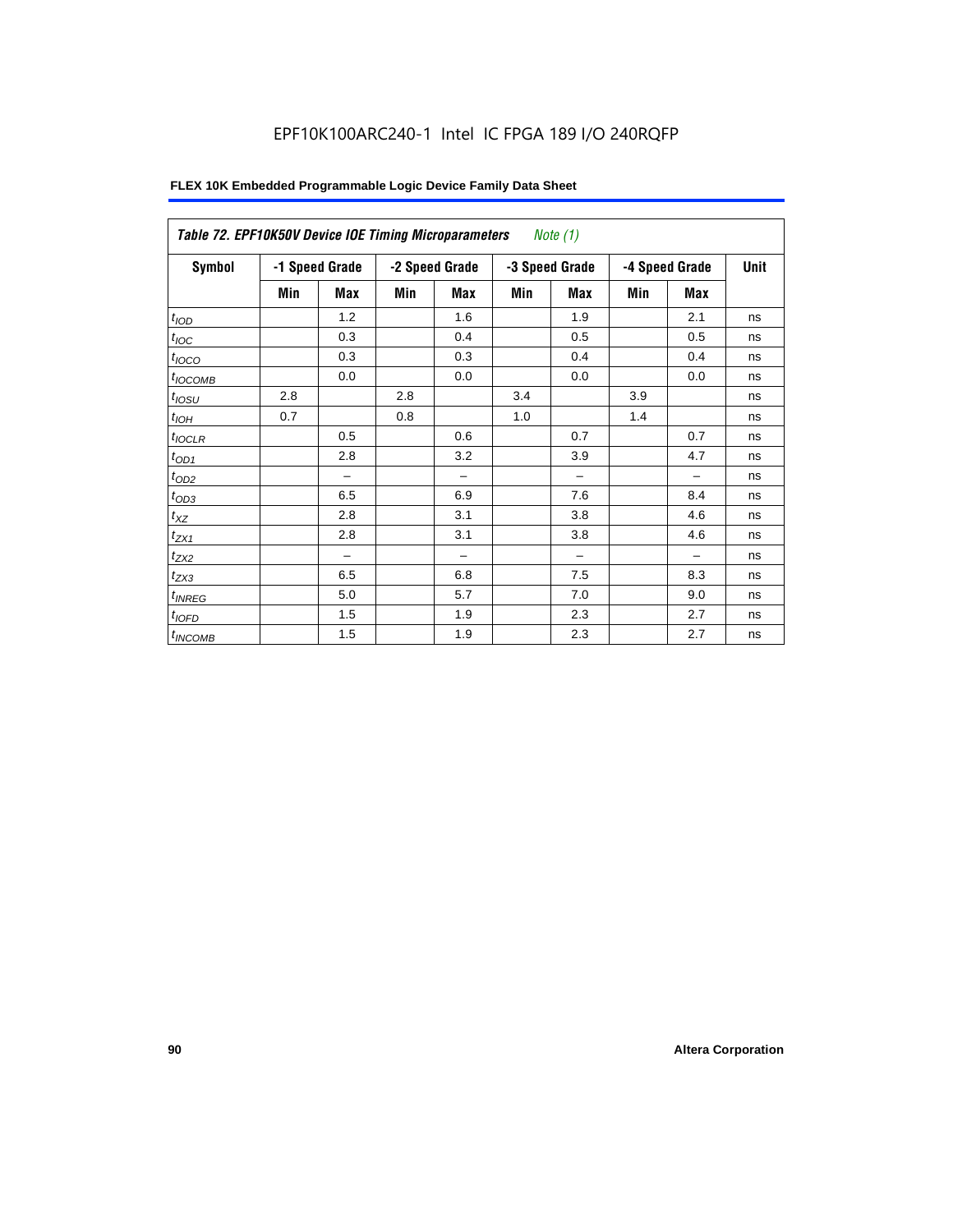| Table 73. EPF10K50V Device EAB Internal Microparameters |     |                |     |                |     | Note (1)       |     |                |             |
|---------------------------------------------------------|-----|----------------|-----|----------------|-----|----------------|-----|----------------|-------------|
| Symbol                                                  |     | -1 Speed Grade |     | -2 Speed Grade |     | -3 Speed Grade |     | -4 Speed Grade | <b>Unit</b> |
|                                                         | Min | <b>Max</b>     | Min | Max            | Min | Max            | Min | Max            |             |
| t <sub>EABDATA1</sub>                                   |     | 1.7            |     | 2.8            |     | 3.4            |     | 4.6            | ns          |
| t <sub>EABDATA2</sub>                                   |     | 4.9            |     | 3.9            |     | 4.8            |     | 5.9            | ns          |
| t <sub>EABWE1</sub>                                     |     | 0.0            |     | 2.5            |     | 3.0            |     | 3.7            | ns          |
| t <sub>EABWE2</sub>                                     |     | 4.0            |     | 4.1            |     | 5.0            |     | 6.2            | ns          |
| $t_{EABCLK}$                                            |     | 0.4            |     | 0.8            |     | 1.0            |     | 1.2            | ns          |
| $t_{EABCO}$                                             |     | 0.1            |     | 0.2            |     | 0.3            |     | 0.4            | ns          |
| <i><b>EABBYPASS</b></i>                                 |     | 0.9            |     | 1.1            |     | 1.3            |     | 1.6            | ns          |
| t <sub>EABSU</sub>                                      | 0.8 |                | 1.5 |                | 1.8 |                | 2.2 |                | ns          |
| $t_{EABH}$                                              | 0.8 |                | 1.6 |                | 2.0 |                | 2.5 |                | ns          |
| $t_{AA}$                                                |     | 5.5            |     | 8.2            |     | 10.0           |     | 12.4           | ns          |
| $t_{WP}$                                                | 6.0 |                | 4.9 |                | 6.0 |                | 7.4 |                | ns          |
| $t_{WDSU}$                                              | 0.1 |                | 0.8 |                | 1.0 |                | 1.2 |                | ns          |
| $t_{WDH}$                                               | 0.1 |                | 0.2 |                | 0.3 |                | 0.4 |                | ns          |
| $t_{WASU}$                                              | 0.1 |                | 0.4 |                | 0.5 |                | 0.6 |                | ns          |
| $t_{W\!\!AH}$                                           | 0.1 |                | 0.8 |                | 1.0 |                | 1.2 |                | ns          |
| $t_{WO}$                                                |     | 2.8            |     | 4.3            |     | 5.3            |     | 6.5            | ns          |
| $t_{DD}$                                                |     | 2.8            |     | 4.3            |     | 5.3            |     | 6.5            | ns          |
| <b><i>EABOUT</i></b>                                    |     | 0.5            |     | 0.4            |     | 0.5            |     | 0.6            | ns          |
| $t_{EABCH}$                                             | 2.0 |                | 4.0 |                | 4.0 |                | 4.0 |                | ns          |
| $t_{EABCL}$                                             | 6.0 |                | 4.9 |                | 6.0 |                | 7.4 |                | ns          |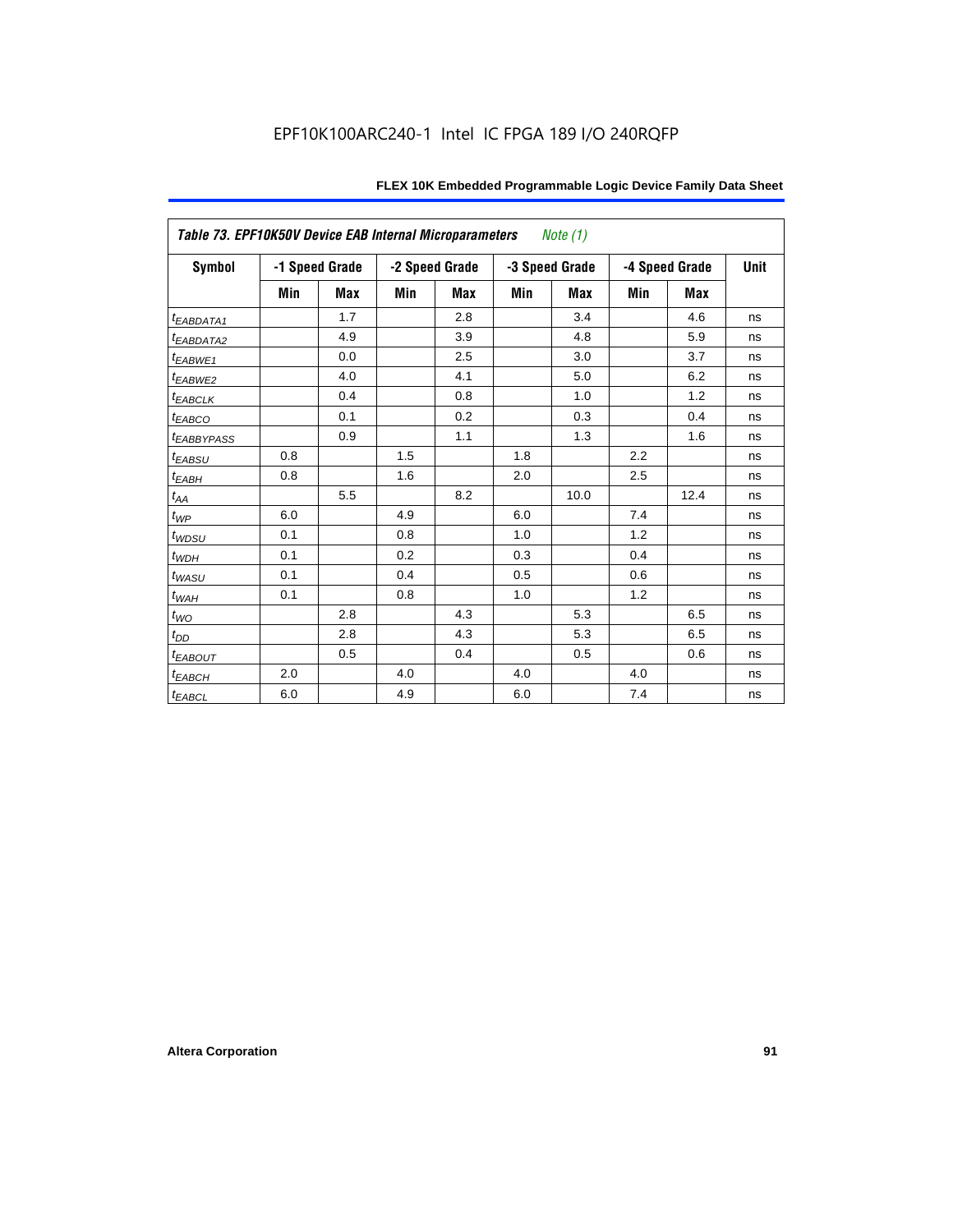| Table 74. EPF10K50V Device EAB Internal Timing Macroparameters |      |                |      |                |      | Note (1)       |      |                |    |
|----------------------------------------------------------------|------|----------------|------|----------------|------|----------------|------|----------------|----|
| Symbol                                                         |      | -1 Speed Grade |      | -2 Speed Grade |      | -3 Speed Grade |      | -4 Speed Grade |    |
|                                                                | Min  | Max            | Min  | Max            | Min  | <b>Max</b>     | Min  | Max            |    |
| $t_{EABA}$                                                     |      | 9.5            |      | 13.6           |      | 16.5           |      | 20.8           | ns |
| <sup>t</sup> EABRCCOMB                                         | 9.5  |                | 13.6 |                | 16.5 |                | 20.8 |                | ns |
| <sup>t</sup> EABRCREG                                          | 6.1  |                | 8.8  |                | 10.8 |                | 13.4 |                | ns |
| <sup>t</sup> EABWP                                             | 6.0  |                | 4.9  |                | 6.0  |                | 7.4  |                | ns |
| <sup>t</sup> EABWCCOMB                                         | 6.2  |                | 6.1  |                | 7.5  |                | 9.2  |                | ns |
| <sup>t</sup> EABWCREG                                          | 12.0 |                | 11.6 |                | 14.2 |                | 17.4 |                | ns |
| <sup>t</sup> EABDD                                             |      | 6.8            |      | 9.7            |      | 11.8           |      | 14.9           | ns |
| <sup>t</sup> EABDATACO                                         |      | 1.0            |      | 1.4            |      | 1.8            |      | 2.2            | ns |
| <sup>t</sup> EABDATASU                                         | 5.3  |                | 4.6  |                | 5.6  |                | 6.9  |                | ns |
| <sup>t</sup> EABDATAH                                          | 0.0  |                | 0.0  |                | 0.0  |                | 0.0  |                | ns |
| <sup>t</sup> EABWESU                                           | 4.4  |                | 4.8  |                | 5.8  |                | 7.2  |                | ns |
| <sup>t</sup> EABWEH                                            | 0.0  |                | 0.0  |                | 0.0  |                | 0.0  |                | ns |
| <sup>t</sup> EABWDSU                                           | 1.8  |                | 1.1  |                | 1.4  |                | 2.1  |                | ns |
| <sup>t</sup> EABWDH                                            | 0.0  |                | 0.0  |                | 0.0  |                | 0.0  |                | ns |
| <sup>t</sup> EABWASU                                           | 4.5  |                | 4.6  |                | 5.6  |                | 7.4  |                | ns |
| <sup>t</sup> EABWAH                                            | 0.0  |                | 0.0  |                | 0.0  |                | 0.0  |                | ns |
| $t_{EABWO}$                                                    |      | 5.1            |      | 9.4            |      | 11.4           |      | 14.0           | ns |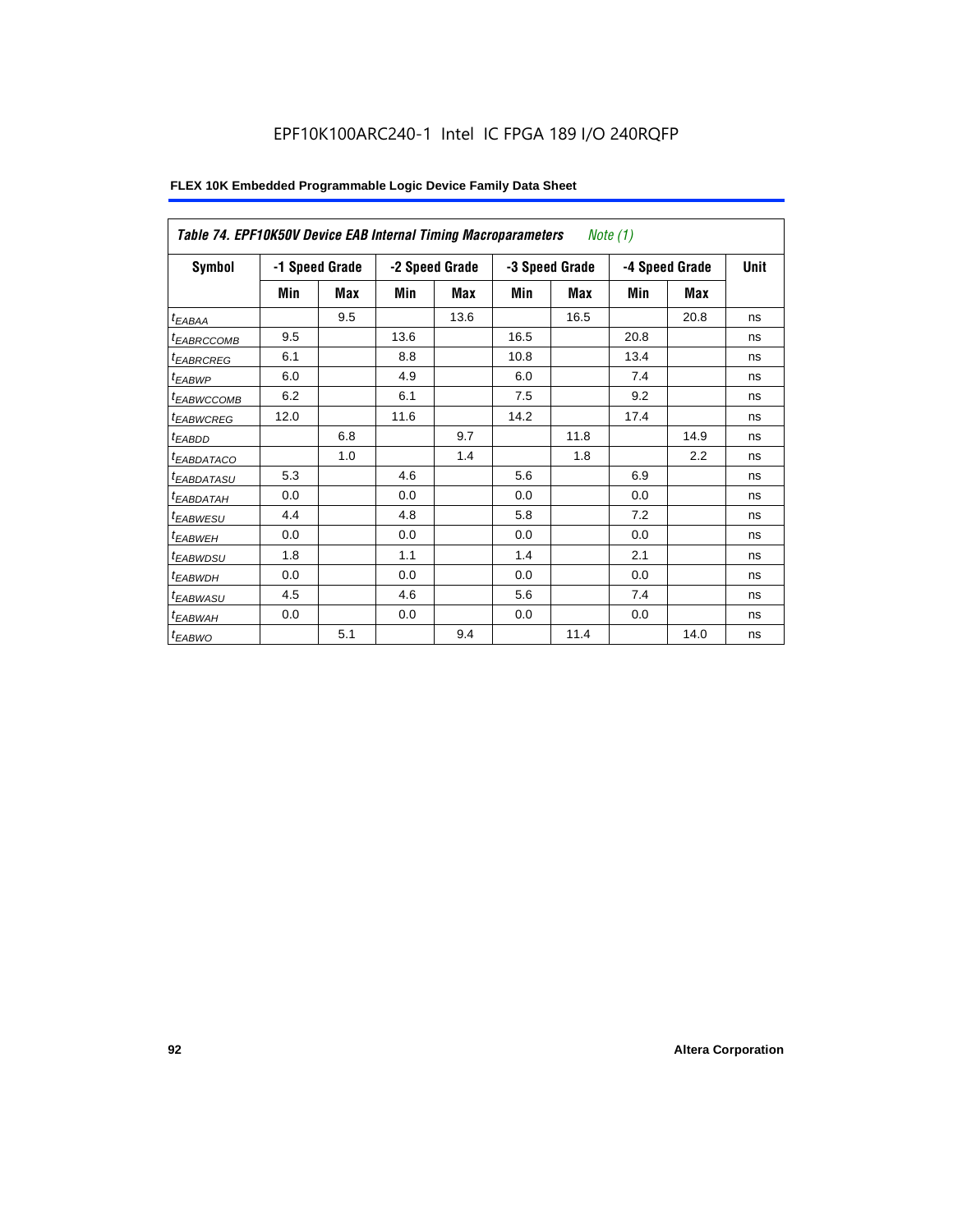| <b>Table 75. EPF10K50V Device Interconnect Timing Microparameters</b> |     |                |     |                |                | Note (1) |                |      |             |
|-----------------------------------------------------------------------|-----|----------------|-----|----------------|----------------|----------|----------------|------|-------------|
| Symbol                                                                |     | -1 Speed Grade |     | -2 Speed Grade | -3 Speed Grade |          | -4 Speed Grade |      | <b>Unit</b> |
|                                                                       | Min | Max            | Min | <b>Max</b>     | Min            | Max      | Min            | Max  |             |
| $t_{DINZIOE}$                                                         |     | 4.7            |     | 6.0            |                | 7.1      |                | 8.2  | ns          |
| $t_{DIN2LE}$                                                          |     | 2.5            |     | 2.6            |                | 3.1      |                | 3.9  | ns          |
| <sup>t</sup> DIN2DATA                                                 |     | 4.4            |     | 5.9            |                | 6.8      |                | 7.7  | ns          |
| t <sub>DCLK2IOE</sub>                                                 |     | 2.5            |     | 3.9            |                | 4.7      |                | 5.5  | ns          |
| t <sub>DCLK2LE</sub>                                                  |     | 2.5            |     | 2.6            |                | 3.1      |                | 3.9  | ns          |
| <i>t</i> SAMELAB                                                      |     | 0.2            |     | 0.2            |                | 0.3      |                | 0.3  | ns          |
| <i>t<sub>SAMEROW</sub></i>                                            |     | 2.8            |     | 3.0            |                | 3.2      |                | 3.4  | ns          |
| <sup>t</sup> SAMECOLUMN                                               |     | 3.0            |     | 3.2            |                | 3.4      |                | 3.6  | ns          |
| <i>t<sub>DIFFROW</sub></i>                                            |     | 5.8            |     | 6.2            |                | 6.6      |                | 7.0  | ns          |
| t <sub>TWOROWS</sub>                                                  |     | 8.6            |     | 9.2            |                | 9.8      |                | 10.4 | ns          |
| <b><i>ILEPERIPH</i></b>                                               |     | 4.5            |     | 5.5            |                | 6.1      |                | 7.0  | ns          |
| t <sub>LABCARRY</sub>                                                 |     | 0.3            |     | 0.4            |                | 0.5      |                | 0.7  | ns          |
| $t_{LABCASC}$                                                         |     | 0.0            |     | 1.3            |                | 1.6      |                | 2.0  | ns          |

# *Table 76. EPF10K50V Device External Timing Parameters Note (1)*

| Symbol              |     | -1 Speed Grade |     | -2 Speed Grade |     | -3 Speed Grade |     | -4 Speed Grade |    |
|---------------------|-----|----------------|-----|----------------|-----|----------------|-----|----------------|----|
|                     | Min | Max            | Min | Max            | Min | Max            | Min | Max            |    |
| t <sub>DRR</sub>    |     | 11.2           |     | 14.0           |     | 17.2           |     | 21.1           | ns |
| $t_{INSU}$ (2), (3) | 5.5 |                | 4.2 |                | 5.2 |                | 6.9 |                | ns |
| $t_{INH}$ (3)       | 0.0 |                | 0.0 |                | 0.0 |                | 0.0 |                | ns |
| $\vert$ toutco (3)  | 2.0 | 5.9            | 2.0 | 7.8            | 2.0 | 9.5            | 2.0 | 11.1           | ns |

*Table 77. EPF10K50V Device External Bidirectional Timing Parameters Note (1)*

| Symbol                 |     | -1 Speed Grade | -2 Speed Grade |     | -3 Speed Grade |      | -4 Speed Grade |      | <b>Unit</b> |
|------------------------|-----|----------------|----------------|-----|----------------|------|----------------|------|-------------|
|                        | Min | Max            | Min            | Max | Min            | Max  | Min            | Max  |             |
| <sup>t</sup> INSUBIDIR | 2.0 |                | 2.8            |     | 3.5            |      | 4.1            |      | ns          |
| <sup>t</sup> INHBIDIR  | 0.0 |                | 0.0            |     | 0.0            |      | 0.0            |      | ns          |
| <b>toutcobidir</b>     | 2.0 | 5.9            | 2.0            | 7.8 | 2.0            | 9.5  | 2.0            | 11.1 | ns          |
| <sup>t</sup> xzbidir   |     | 8.0            |                | 9.8 |                | 11.8 |                | 14.3 | ns          |
| <sup>t</sup> zxbidir   |     | 8.0            |                | 9.8 |                | 11.8 |                | 14.3 | ns          |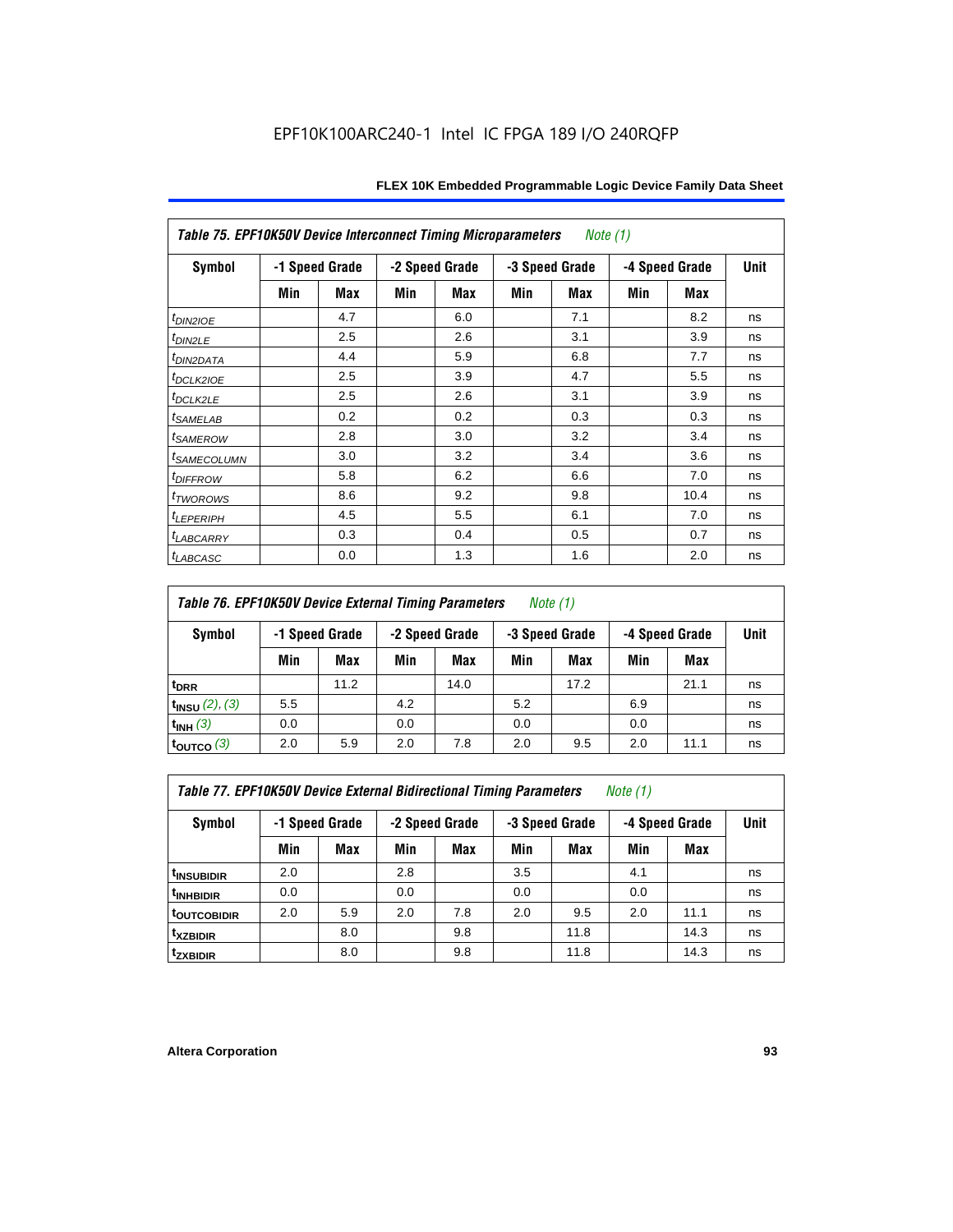#### *Notes to tables:*

- (1) All timing parameters are described in Tables 32 through 38 in this data sheet.
- (2) Using an LE to register the signal may provide a lower setup time.
- (3) This parameter is specified by characterization.

## Tables 78 through 84 show EPF10K130V device internal and external timing parameters.

| Table 78. EPF10K130V Device LE Timing Microparameters Note (1) |     |                |     |                |     |                |    |  |  |
|----------------------------------------------------------------|-----|----------------|-----|----------------|-----|----------------|----|--|--|
| Symbol                                                         |     | -2 Speed Grade |     | -3 Speed Grade |     | -4 Speed Grade |    |  |  |
|                                                                | Min | Max            | Min | Max            | Min | Max            |    |  |  |
| $t_{LUT}$                                                      |     | 1.3            |     | 1.8            |     | 2.3            | ns |  |  |
| $t_{CLUT}$                                                     |     | 0.5            |     | 0.7            |     | 0.9            | ns |  |  |
| $t_{RLUT}$                                                     |     | 1.2            |     | 1.7            |     | 2.2            | ns |  |  |
| t <sub>PACKED</sub>                                            |     | 0.5            |     | 0.6            |     | 0.7            | ns |  |  |
| $t_{EN}$                                                       |     | 0.6            |     | 0.8            |     | 1.0            | ns |  |  |
| $t_{CICO}$                                                     |     | 0.2            |     | 0.3            |     | 0.4            | ns |  |  |
| $t_{GEN}$                                                      |     | 0.3            |     | 0.4            |     | 0.5            | ns |  |  |
| t <sub>CGENR</sub>                                             |     | 0.7            |     | 1.0            |     | 1.3            | ns |  |  |
| $t_{CASC}$                                                     |     | 0.9            |     | 1.2            |     | 1.5            | ns |  |  |
| $t_C$                                                          |     | 1.9            |     | 2.4            |     | 3.0            | ns |  |  |
| $t_{CO}$                                                       |     | 0.6            |     | 0.9            |     | 1.1            | ns |  |  |
| $t_{COMB}$                                                     |     | 0.5            |     | 0.7            |     | 0.9            | ns |  |  |
| $t_{\rm SU}$                                                   | 0.2 |                | 0.2 |                | 0.3 |                | ns |  |  |
| $t_H$                                                          | 0.0 |                | 0.0 |                | 0.0 |                | ns |  |  |
| $t_{PRE}$                                                      |     | 2.4            |     | 3.1            |     | 3.9            | ns |  |  |
| $t_{CLR}$                                                      |     | 2.4            |     | 3.1            |     | 3.9            | ns |  |  |
| $t_{CH}$                                                       | 4.0 |                | 4.0 |                | 4.0 |                | ns |  |  |
| $t_{CL}$                                                       | 4.0 |                | 4.0 |                | 4.0 |                | ns |  |  |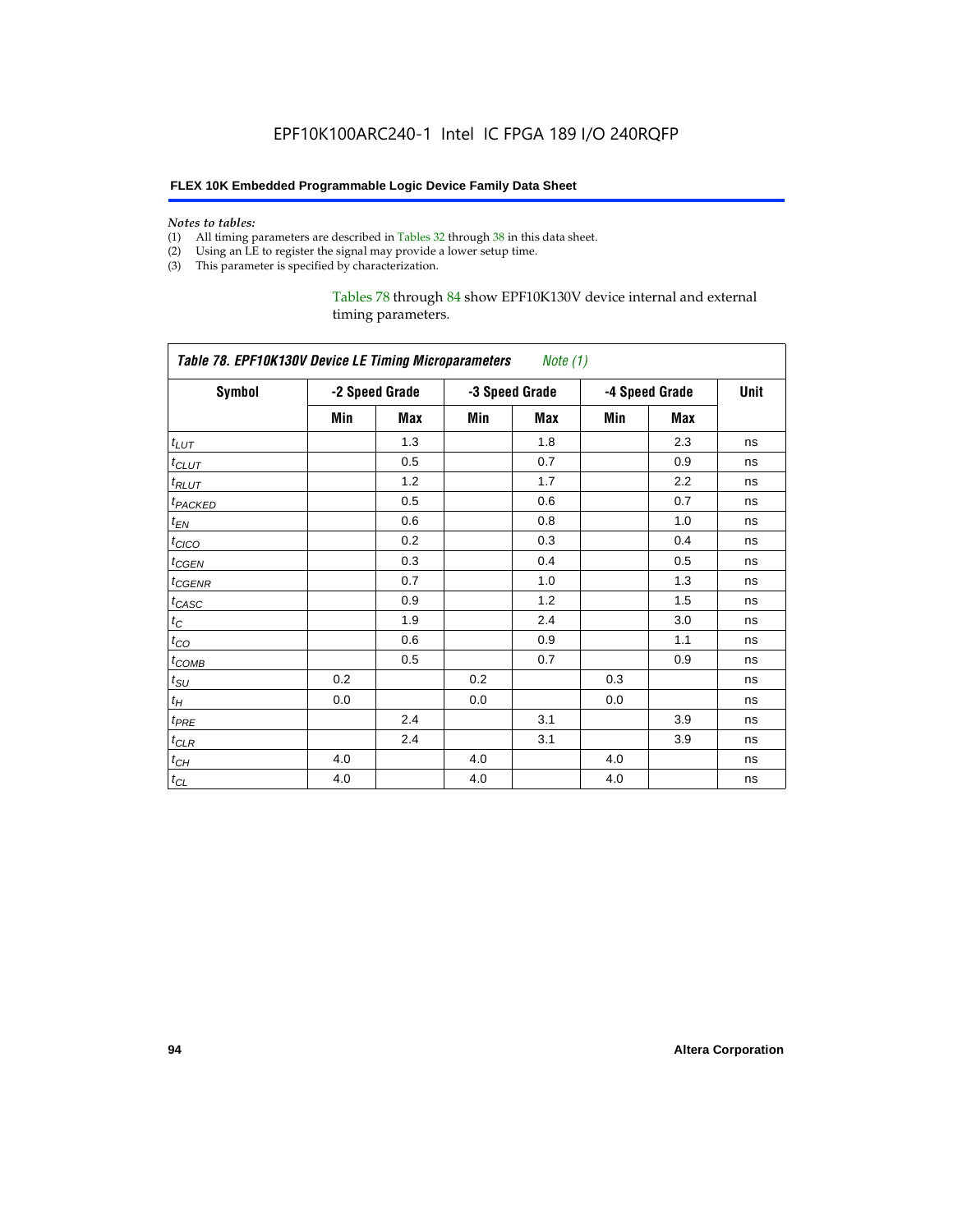| Table 79. EPF10K130V Device IOE Timing Microparameters |                |            |     | Note (1)       |     |                |      |
|--------------------------------------------------------|----------------|------------|-----|----------------|-----|----------------|------|
| Symbol                                                 | -2 Speed Grade |            |     | -3 Speed Grade |     | -4 Speed Grade | Unit |
|                                                        | Min            | <b>Max</b> | Min | <b>Max</b>     | Min | <b>Max</b>     |      |
| t <sub>IOD</sub>                                       |                | 1.3        |     | 1.6            |     | 2.0            | ns   |
| $t_{\text{loc}}$                                       |                | 0.4        |     | 0.5            |     | 0.7            | ns   |
| $t_{IOCO}$                                             |                | 0.3        |     | 0.4            |     | 0.5            | ns   |
| $t_{IOCOMB}$                                           |                | 0.0        |     | 0.0            |     | 0.0            | ns   |
| $t_{IOSU}$                                             | 2.6            |            | 3.3 |                | 3.8 |                | ns   |
| $t_{IOH}$                                              | 0.0            |            | 0.0 |                | 0.0 |                | ns   |
| $t_{IOCLR}$                                            |                | 1.7        |     | 2.2            |     | 2.7            | ns   |
| $t_{OD1}$                                              |                | 3.5        |     | 4.4            |     | 5.0            | ns   |
| $t_{OD2}$                                              |                | -          |     |                |     |                | ns   |
| $t_{OD3}$                                              |                | 8.2        |     | 8.1            |     | 9.7            | ns   |
| $t_{XZ}$                                               |                | 4.9        |     | 6.3            |     | 7.4            | ns   |
| $t_{ZX1}$                                              |                | 4.9        |     | 6.3            |     | 7.4            | ns   |
| $t_{ZX2}$                                              |                |            |     |                |     |                | ns   |
| $t_{ZX3}$                                              |                | 9.6        |     | 10.0           |     | 12.1           | ns   |
| $t_{INREG}$                                            |                | 7.9        |     | 10.0           |     | 12.6           | ns   |
| $t_{IOED}$                                             |                | 6.2        |     | 7.9            |     | 9.9            | ns   |
| $t_{INCOMB}$                                           |                | 6.2        |     | 7.9            |     | 9.9            | ns   |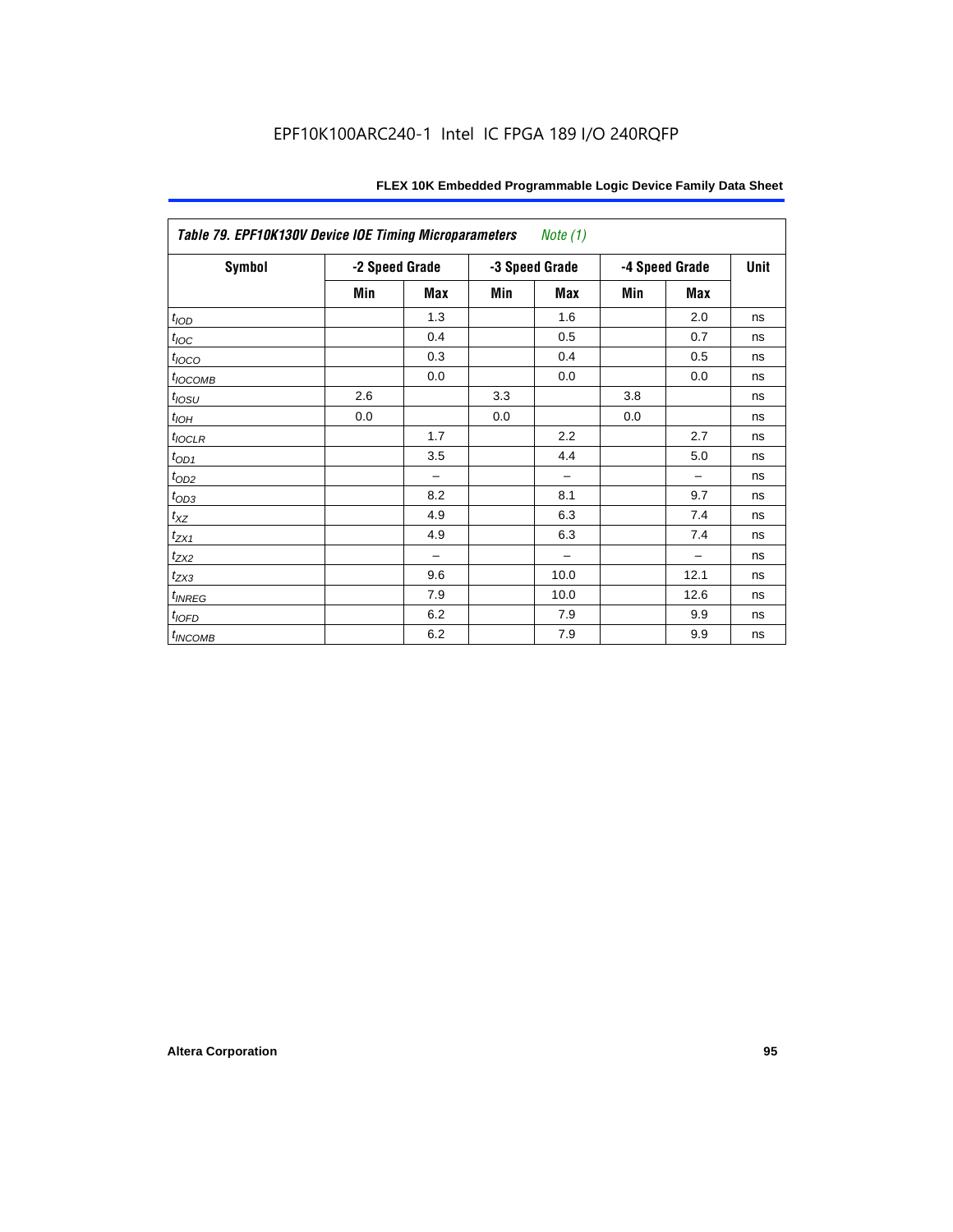| Symbol                 |     | -2 Speed Grade |     | -3 Speed Grade | -4 Speed Grade | Unit       |    |
|------------------------|-----|----------------|-----|----------------|----------------|------------|----|
|                        | Min | <b>Max</b>     | Min | Max            | Min            | <b>Max</b> |    |
| <sup>t</sup> EABDATA1  |     | 1.9            |     | 2.4            |                | 2.4        | ns |
| <sup>t</sup> EABDATA2  |     | 3.7            |     | 4.7            |                | 4.7        | ns |
| <sup>t</sup> EABWE1    |     | 1.9            |     | 2.4            |                | 2.4        | ns |
| <sup>t</sup> EABWE2    |     | 3.7            |     | 4.7            |                | 4.7        | ns |
| <sup>t</sup> EABCLK    |     | 0.7            |     | 0.9            |                | 0.9        | ns |
| <sup>t</sup> EABCO     |     | 0.5            |     | 0.6            |                | 0.6        | ns |
| <sup>t</sup> EABBYPASS |     | 0.6            |     | 0.8            |                | 0.8        | ns |
| $t_{EABSU}$            | 1.4 |                | 1.8 |                | 1.8            |            | ns |
| $t_{EABH}$             | 0.0 |                | 0.0 |                | 0.0            |            | ns |
| $t_{AA}$               |     | 5.6            |     | 7.1            |                | 7.1        | ns |
| $t_{WP}$               | 3.7 |                | 4.7 |                | 4.7            |            | ns |
| $t_{WDSU}$             | 4.6 |                | 5.9 |                | 5.9            |            | ns |
| $t_{WDH}$              | 0.0 |                | 0.0 |                | 0.0            |            | ns |
| $t_{WASU}$             | 3.9 |                | 5.0 |                | 5.0            |            | ns |
| $t_{WAH}$              | 0.0 |                | 0.0 |                | 0.0            |            | ns |
| $t_{WO}$               |     | 5.6            |     | 7.1            |                | 7.1        | ns |
| $t_{DD}$               |     | 5.6            |     | 7.1            |                | 7.1        | ns |
| <sup>t</sup> EABOUT    |     | 2.4            |     | 3.1            |                | 3.1        | ns |
| t <sub>EABCH</sub>     | 4.0 |                | 4.0 |                | 4.0            |            | ns |
| $t_{EABCL}$            | 4.0 |                | 4.7 |                | 4.7            |            | ns |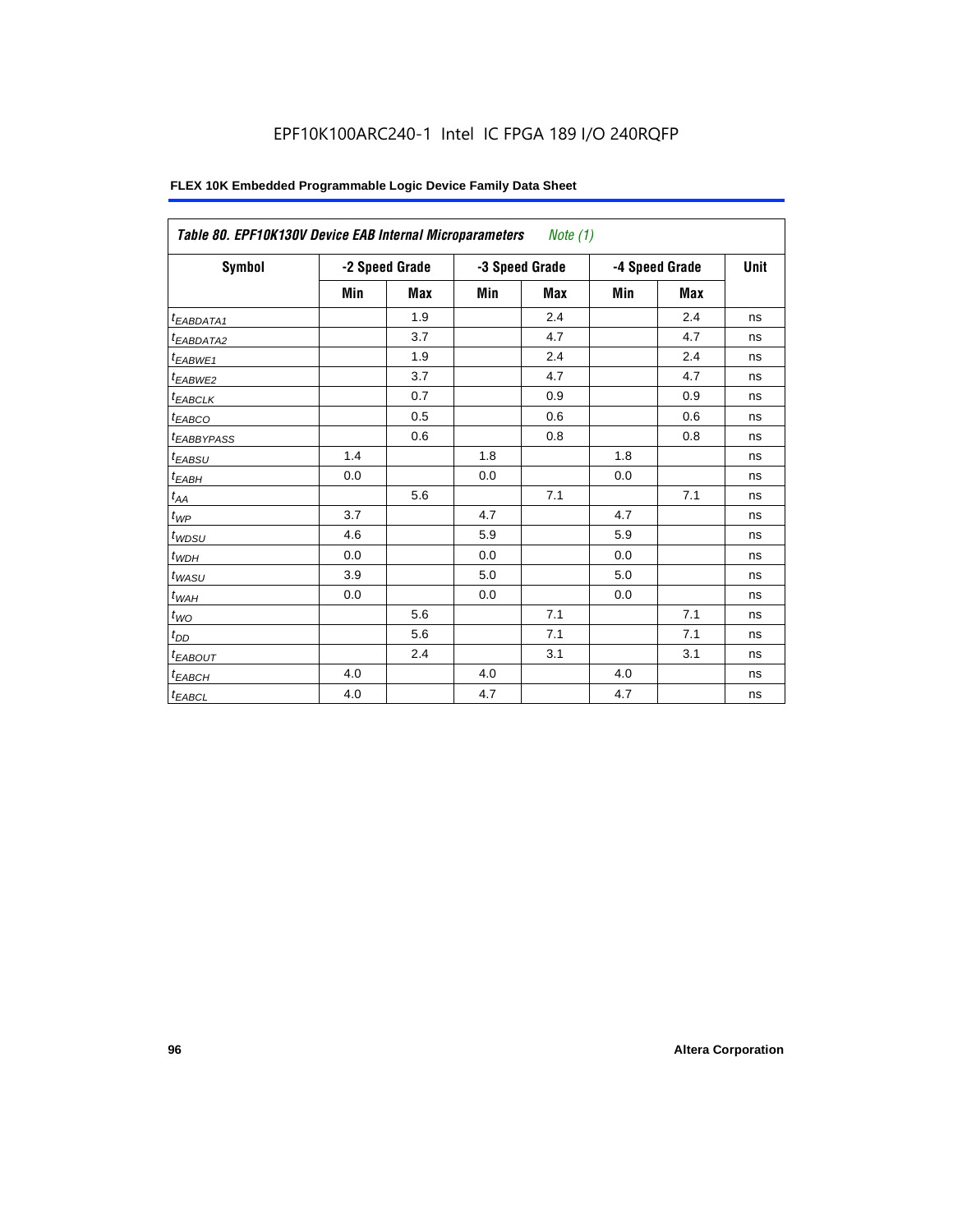| Table 81. EPF10K130V Device EAB Internal Timing Macroparameters |      |                |      |                | Note $(1)$     |             |    |
|-----------------------------------------------------------------|------|----------------|------|----------------|----------------|-------------|----|
| <b>Symbol</b>                                                   |      | -2 Speed Grade |      | -3 Speed Grade | -4 Speed Grade | <b>Unit</b> |    |
|                                                                 | Min  | <b>Max</b>     | Min  | Max            | Min            | <b>Max</b>  |    |
| t <sub>EABAA</sub>                                              |      | 11.2           |      | 14.2           |                | 14.2        | ns |
| <b><i>EABRCCOMB</i></b>                                         | 11.1 |                | 14.2 |                | 14.2           |             | ns |
| <b><i>EABRCREG</i></b>                                          | 8.5  |                | 10.8 |                | 10.8           |             | ns |
| <i>EABWP</i>                                                    | 3.7  |                | 4.7  |                | 4.7            |             | ns |
| <b><i>EABWCCOMB</i></b>                                         | 7.6  |                | 9.7  |                | 9.7            |             | ns |
| <sup>t</sup> EABWCREG                                           | 14.0 |                | 17.8 |                | 17.8           |             | ns |
| t <sub>EABDD</sub>                                              |      | 11.1           |      | 14.2           |                | 14.2        | ns |
| <b><i>EABDATACO</i></b>                                         |      | 3.6            |      | 4.6            |                | 4.6         | ns |
| <sup>t</sup> EABDATASU                                          | 4.4  |                | 5.6  |                | 5.6            |             | ns |
| <b>EABDATAH</b>                                                 | 0.0  |                | 0.0  |                | 0.0            |             | ns |
| <sup>t</sup> EABWESU                                            | 4.4  |                | 5.6  |                | 5.6            |             | ns |
| <sup>t</sup> EABWEH                                             | 0.0  |                | 0.0  |                | 0.0            |             | ns |
| <sup>t</sup> EABWDSU                                            | 4.6  |                | 5.9  |                | 5.9            |             | ns |
| <sup>t</sup> EABWDH                                             | 0.0  |                | 0.0  |                | 0.0            |             | ns |
| <sup>t</sup> EABWASU                                            | 3.9  |                | 5.0  |                | 5.0            |             | ns |
| <sup>t</sup> EABWAH                                             | 0.0  |                | 0.0  |                | 0.0            |             | ns |
| <sup>t</sup> EABWO                                              |      | 11.1           |      | 14.2           |                | 14.2        | ns |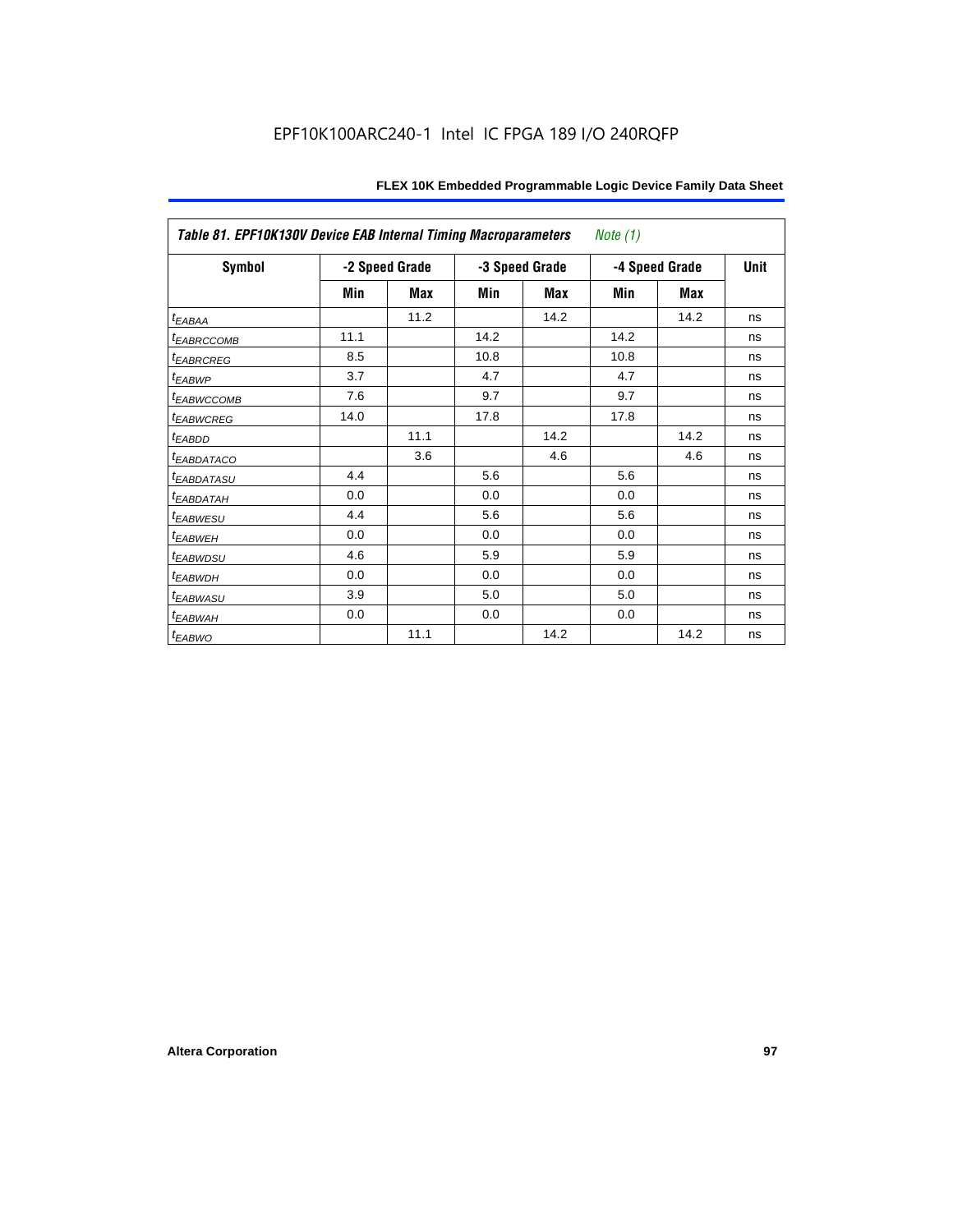| Symbol                     |     | -2 Speed Grade |     | -3 Speed Grade | -4 Speed Grade | <b>Unit</b> |    |
|----------------------------|-----|----------------|-----|----------------|----------------|-------------|----|
|                            | Min | Max            | Min | Max            | Min            | Max         |    |
| $t_{DINZIOE}$              |     | 8.0            |     | 9.0            |                | 9.5         | ns |
| $t_{DIN2LE}$               |     | 2.4            |     | 3.0            |                | 3.1         | ns |
| <sup>t</sup> DIN2DATA      |     | 5.0            |     | 6.3            |                | 7.4         | ns |
| <sup>t</sup> DCLK2IOE      |     | 3.6            |     | 4.6            |                | 5.1         | ns |
| ${}^t$ DCLK2LE             |     | 2.4            |     | 3.0            |                | 3.1         | ns |
| <sup>t</sup> SAMELAB       |     | 0.4            |     | 0.6            |                | 0.8         | ns |
| <sup>t</sup> SAMEROW       |     | 4.5            |     | 5.3            |                | 6.5         | ns |
| <sup>t</sup> SAMECOLUMN    |     | 9.0            |     | 9.5            |                | 9.7         | ns |
| <i>t<sub>DIFFROW</sub></i> |     | 13.5           |     | 14.8           |                | 16.2        | ns |
| <sup>t</sup> TWOROWS       |     | 18.0           |     | 20.1           |                | 22.7        | ns |
| <sup>t</sup> LEPERIPH      |     | 8.1            |     | 8.6            |                | 9.5         | ns |
| <sup>t</sup> LABCARRY      |     | 0.6            |     | 0.8            |                | 1.0         | ns |
| <sup>t</sup> LABCASC       |     | 0.8            |     | 1.0            |                | 1.2         | ns |

# **FLEX 10K Embedded Programmable Logic Device Family Data Sheet**

| Table 83. EPF10K130V Device External Timing Parameters | Note (1) |
|--------------------------------------------------------|----------|
|--------------------------------------------------------|----------|

| Symbol                 | -2 Speed Grade |      | -3 Speed Grade |      | -4 Speed Grade |      | Unit |
|------------------------|----------------|------|----------------|------|----------------|------|------|
|                        | Min            | Max  | Min            | Max  | Min            | Max  |      |
| t <sub>DRR</sub>       |                | 15.0 |                | 19.1 |                | 24.2 | ns   |
| $t_{INSU}$ (2), (3)    | 6.9            |      | 8.6            |      | 11.0           |      | ns   |
| $t_{INH}$ (3)          | 0.0            |      | 0.0            |      | 0.0            |      | ns   |
| $t_{\text{OUTCO}}$ (3) | 2.0            | 7.8  | 2.0            | 9.9  | 2.0            | 11.3 | ns   |

| Table 84. EPF10K130V Device External Bidirectional Timing Parameters | Note (1) |  |
|----------------------------------------------------------------------|----------|--|
|----------------------------------------------------------------------|----------|--|

**Symbol -2 Speed Grade -3 Speed Grade -4 Speed Grade Unit** Min | Max | Min | Max | Min | Max

| t <sub>INSUBIDIR</sub>    | 6.7 |      | 8.5 |      | 10.8 |      | ns |
|---------------------------|-----|------|-----|------|------|------|----|
| t <sub>INHBIDIR</sub>     | 0.0 |      | 0.0 |      | 0.0  |      | ns |
| <sup>I t</sup> outcobidir | 2.0 | 6.9  | 2.0 | 8.8  | 2.0  | 10.2 | ns |
| t <sub>XZBIDIR</sub>      |     | 12.9 |     | 16.4 |      | 19.3 | ns |
| tzxbidir                  |     | 12.9 |     | 16.4 |      | 19.3 | ns |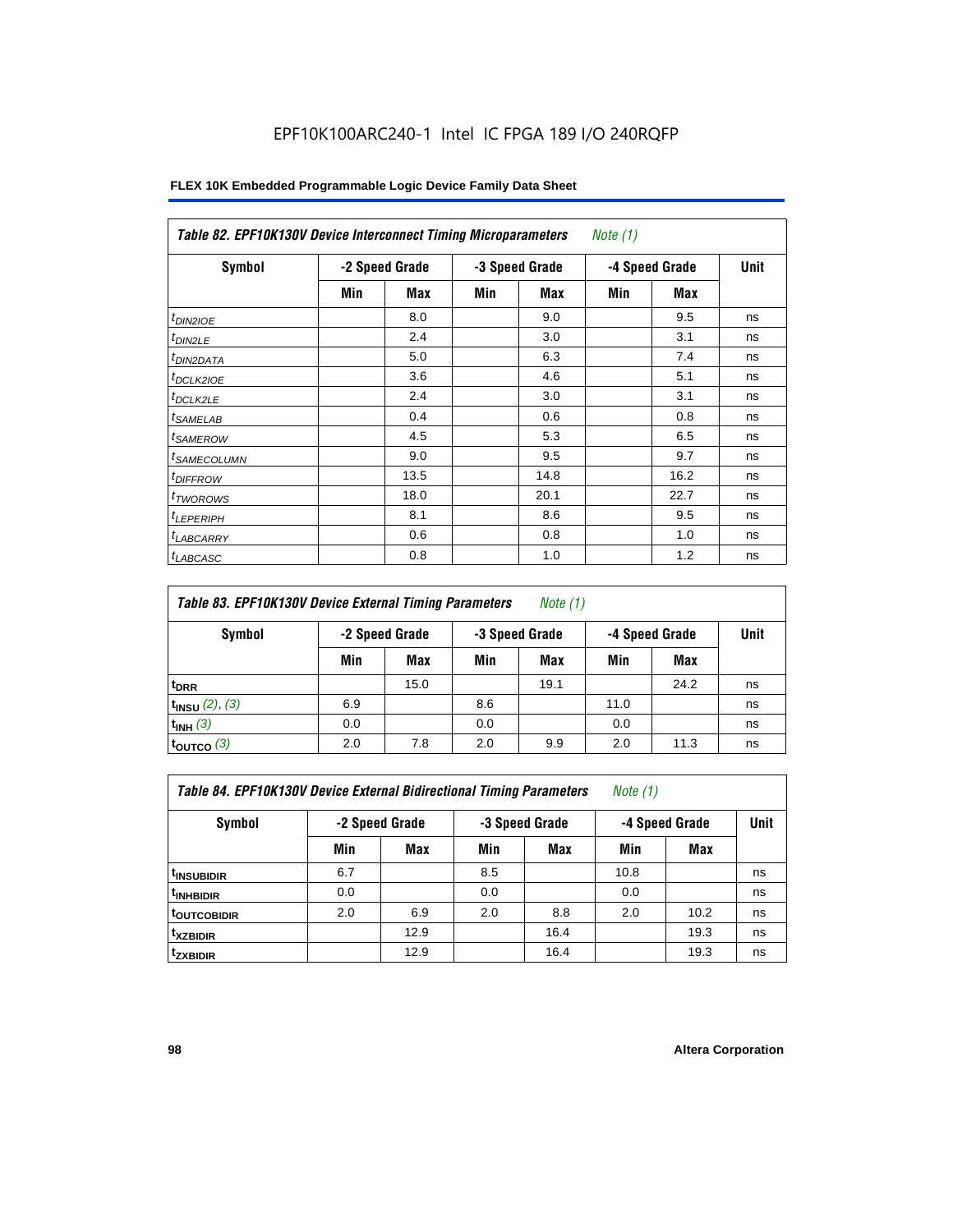# *Notes to tables:*<br>(1) All timing p

- All timing parameters are described in Tables 32 through 38 in this data sheet.
- (2) Using an LE to register the signal may provide a lower setup time.
- (3) This parameter is specified by characterization.

## Tables 85 through 91 show EPF10K10A device internal and external timing parameters.

| <b>Table 85. EPF10K10A Device LE Timing Microparameters</b> Note (1) |     |                |     |                |                |      |    |  |  |
|----------------------------------------------------------------------|-----|----------------|-----|----------------|----------------|------|----|--|--|
| <b>Symbol</b>                                                        |     | -1 Speed Grade |     | -2 Speed Grade | -3 Speed Grade | Unit |    |  |  |
|                                                                      | Min | Max            | Min | Max            | Min            | Max  |    |  |  |
| $t_{LUT}$                                                            |     | 0.9            |     | 1.2            |                | 1.6  | ns |  |  |
| $t_{CLUT}$                                                           |     | 1.2            |     | 1.4            |                | 1.9  | ns |  |  |
| $t_{RLUT}$                                                           |     | 1.9            |     | 2.3            |                | 3.0  | ns |  |  |
| <b>t</b> <sub>PACKED</sub>                                           |     | 0.6            |     | 0.7            |                | 0.9  | ns |  |  |
| $t_{EN}$                                                             |     | 0.5            |     | 0.6            |                | 0.8  | ns |  |  |
| $t_{CICO}$                                                           |     | 02             |     | 0.3            |                | 0.4  | ns |  |  |
| $t_{GEN}$                                                            |     | 0.7            |     | 0.9            |                | 1.1  | ns |  |  |
| $t_{GENR}$                                                           |     | 0.7            |     | 0.9            |                | 1.1  | ns |  |  |
| $t_{CASC}$                                                           |     | 1.0            |     | 1.2            |                | 1.7  | ns |  |  |
| $t_{\rm C}$                                                          |     | 1.2            |     | 1.4            |                | 1.9  | ns |  |  |
| $t_{\rm CO}$                                                         |     | 0.5            |     | 0.6            |                | 0.8  | ns |  |  |
| $t_{\text{COMB}}$                                                    |     | 0.5            |     | 0.6            |                | 0.8  | ns |  |  |
| $t_{\rm SU}$                                                         | 1.1 |                | 1.3 |                | 1.7            |      | ns |  |  |
| $t_{\!H}$                                                            | 0.6 |                | 0.7 |                | 0.9            |      | ns |  |  |
| $t_{PRE}$                                                            |     | 0.5            |     | 0.6            |                | 0.9  | ns |  |  |
| $t_{CLR}$                                                            |     | 0.5            |     | 0.6            |                | 0.9  | ns |  |  |
| $t_{\mathit{CH}}$                                                    | 3.0 |                | 3.5 |                | 4.0            |      | ns |  |  |
| $t_{CL}$                                                             | 3.0 |                | 3.5 |                | 4.0            |      | ns |  |  |

*Table 86. EPF10K10A Device IOE Timing Microparameters Note (1) (Part 1 of 2)*

| Symbol            | -1 Speed Grade |            | -2 Speed Grade |     | -3 Speed Grade | Unit       |    |  |  |  |
|-------------------|----------------|------------|----------------|-----|----------------|------------|----|--|--|--|
|                   | Min            | <b>Max</b> | Min            | Max | Min            | <b>Max</b> |    |  |  |  |
|                   |                | 1.3        |                | 1.5 |                | 2.0        | ns |  |  |  |
| $t_{\text{IOC}}$  |                | 0.2        |                | 0.3 |                | 0.3        | ns |  |  |  |
| $t_{IOCO}$        |                | 0.2        |                | 0.3 |                | 0.4        | ns |  |  |  |
| $t_{IOCOMB}$      |                | 0.6        |                | 0.7 |                | 0.9        | ns |  |  |  |
| t <sub>IOSU</sub> | 0.8            |            | 1.0            |     | 1.3            |            | ns |  |  |  |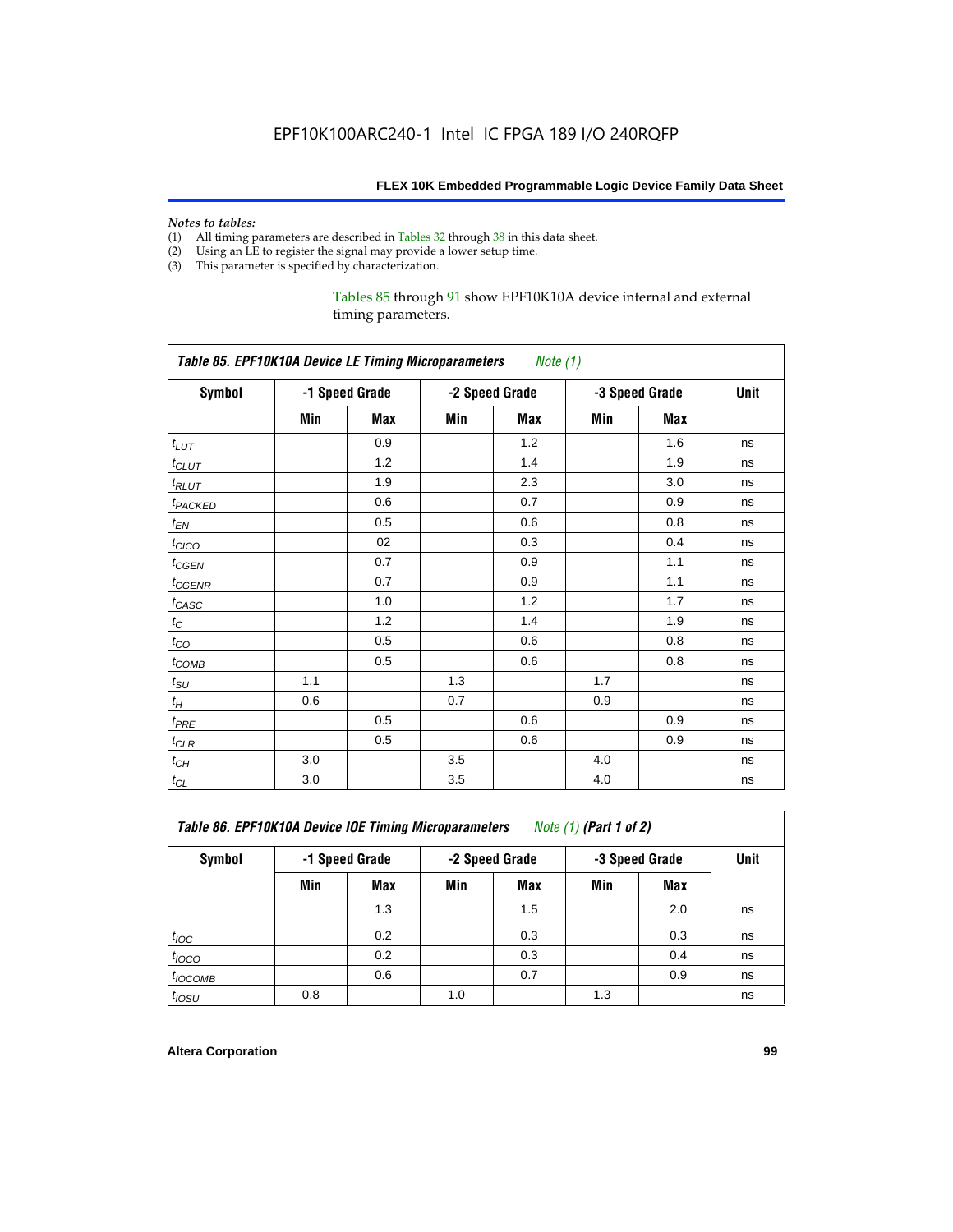| Symbol             |     | -1 Speed Grade |     | -2 Speed Grade | -3 Speed Grade | <b>Unit</b> |    |
|--------------------|-----|----------------|-----|----------------|----------------|-------------|----|
|                    | Min | Max            | Min | Max            | Min            | Max         |    |
| $t_{IOH}$          | 0.8 |                | 1.0 |                | 1.3            |             | ns |
| $t_{IOCLR}$        |     | 1.2            |     | 1.4            |                | 1.9         | ns |
| $t_{OD1}$          |     | 1.2            |     | 1.4            |                | 1.9         | ns |
| $t_{OD2}$          |     | 2.9            |     | 3.5            |                | 4.7         | ns |
| $t_{OD3}$          |     | 6.6            |     | 7.8            |                | 10.5        | ns |
| $t_{XZ}$           |     | 1.2            |     | 1.4            |                | 1.9         | ns |
| $t_{ZX1}$          |     | 1.2            |     | 1.4            |                | 1.9         | ns |
| $t_{ZX2}$          |     | 2.9            |     | 3.5            |                | 4.7         | ns |
| $t_{ZX3}$          |     | 6.6            |     | 7.8            |                | 10.5        | ns |
| <sup>t</sup> INREG |     | 5.2            |     | 6.3            |                | 8.4         | ns |
| $t_{IOFD}$         |     | 3.1            |     | 3.8            |                | 5.0         | ns |
| $t_{INCOMB}$       |     | 3.1            |     | 3.8            |                | 5.0         | ns |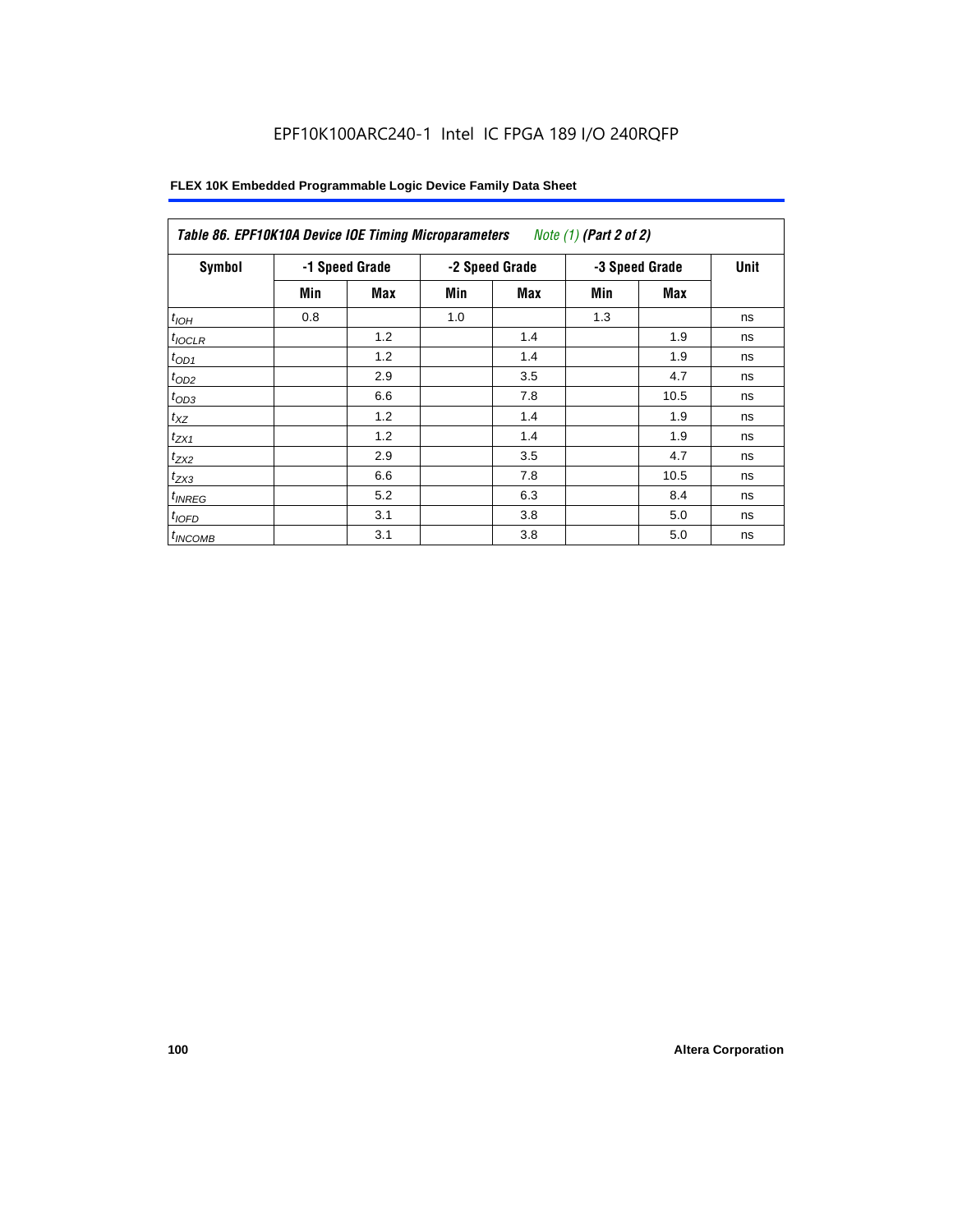| Table 87. EPF10K10A Device EAB Internal Microparameters<br>Note (1) |      |                |     |                |                |      |    |  |
|---------------------------------------------------------------------|------|----------------|-----|----------------|----------------|------|----|--|
| <b>Symbol</b>                                                       |      | -1 Speed Grade |     | -2 Speed Grade | -3 Speed Grade | Unit |    |  |
|                                                                     | Min  | Max            | Min | <b>Max</b>     | Min            | Max  |    |  |
| $t_{EABDATA1}$                                                      |      | 3.3            |     | 3.9            |                | 5.2  | ns |  |
| t <sub>EABDATA2</sub>                                               |      | 1.0            |     | 1.3            |                | 1.7  | ns |  |
| $t_{EABWE1}$                                                        |      | 2.6            |     | 3.1            |                | 4.1  | ns |  |
| $t_{EABWE2}$                                                        |      | 2.7            |     | 3.2            |                | 4.3  | ns |  |
| $t_{EABCLK}$                                                        |      | 0.0            |     | 0.0            |                | 0.0  | ns |  |
| $t_{EABCO}$                                                         |      | 1.2            |     | 1.4            |                | 1.8  | ns |  |
| <i><b><i>EABBYPASS</i></b></i>                                      |      | 0.1            |     | 0.2            |                | 0.2  | ns |  |
| $t_{EABSU}$                                                         | 1.4  |                | 1.7 |                | 2.2            |      | ns |  |
| $t_{EABH}$                                                          | 0.1  |                | 0.1 |                | 0.1            |      | ns |  |
| $t_{AA}$                                                            |      | 4.5            |     | 5.4            |                | 7.3  | ns |  |
| $t_{WP}$                                                            | 2.0  |                | 2.4 |                | 3.2            |      | ns |  |
| $t_{W\!D\!S\!U}$                                                    | 0.7  |                | 0.8 |                | 1.1            |      | ns |  |
| $t_{WDH}$                                                           | 0.5  |                | 0.6 |                | 0.7            |      | ns |  |
| $t_{WASU}$                                                          | 0.6  |                | 0.7 |                | 0.9            |      | ns |  |
| $t_{W\!\!AH}$                                                       | 0.9  |                | 1.1 |                | 1.5            |      | ns |  |
| $t_{WQ}$                                                            |      | 3.3            |     | 3.9            |                | 5.2  | ns |  |
| $t_{DD}$                                                            |      | 3.3            |     | 3.9            |                | 5.2  | ns |  |
| $t_{EABOUT}$                                                        |      | 0.1            |     | 0.1            |                | 0.2  | ns |  |
| $t_{EABCH}$                                                         | 3.0  |                | 3.5 |                | 4.0            |      | ns |  |
| $t_{EABCL}$                                                         | 3.03 |                | 3.5 |                | 4.0            |      | ns |  |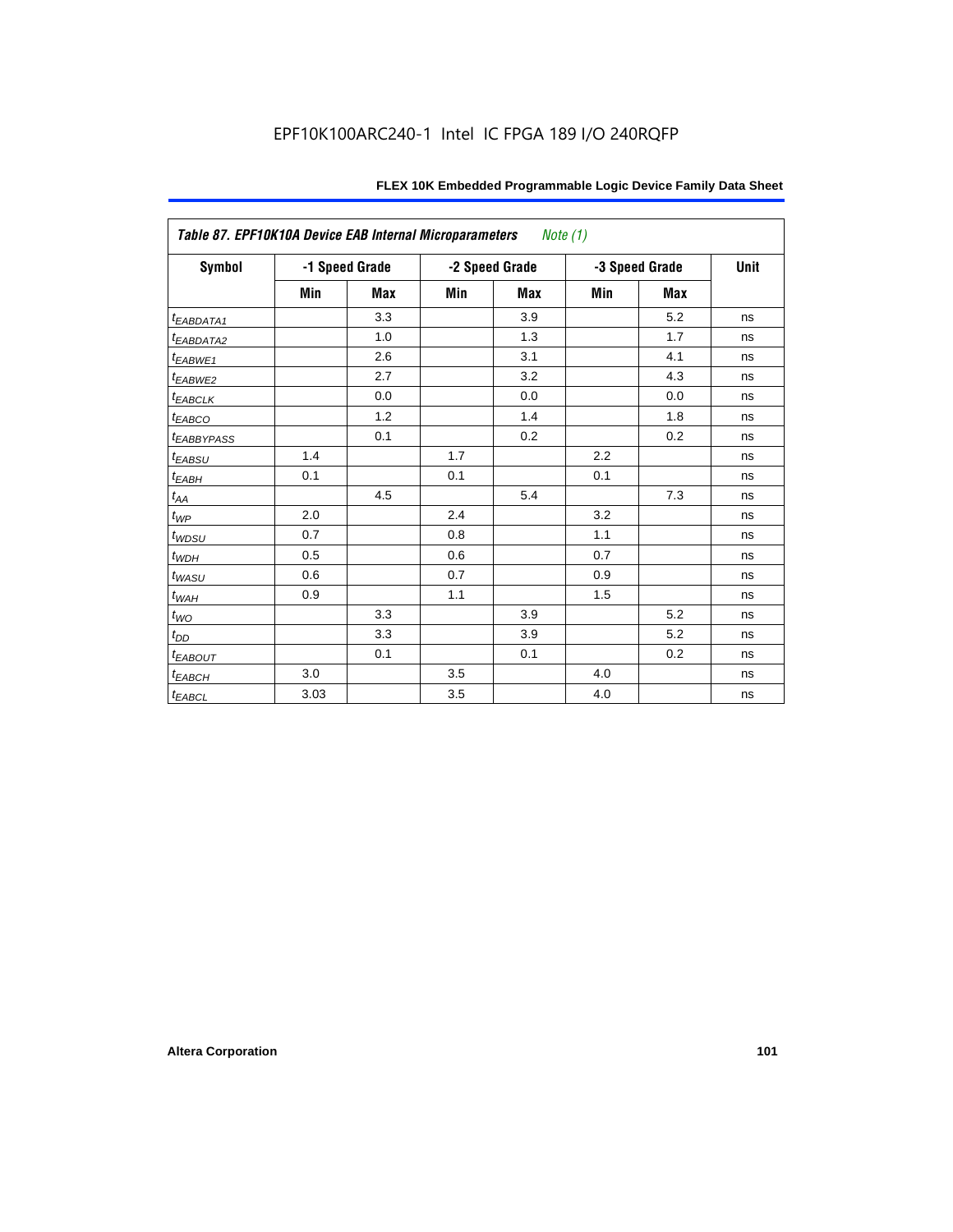| Table 88. EPF10K10A Device EAB Internal Timing Macroparameters |                |            |      |                | Note (1)       |      |    |
|----------------------------------------------------------------|----------------|------------|------|----------------|----------------|------|----|
| Symbol                                                         | -1 Speed Grade |            |      | -2 Speed Grade | -3 Speed Grade | Unit |    |
|                                                                | Min            | <b>Max</b> | Min  | Max            | Min            | Max  |    |
| $t_{EABA}$                                                     |                | 8.1        |      | 9.8            |                | 13.1 | ns |
| <sup>t</sup> EABRCCOMB                                         | 8.1            |            | 9.8  |                | 13.1           |      | ns |
| <sup>t</sup> EABRCREG                                          | 5.8            |            | 6.9  |                | 9.3            |      | ns |
| <sup>t</sup> EABWP                                             | 2.0            |            | 2.4  |                | 3.2            |      | ns |
| <sup>t</sup> EABWCCOMB                                         | 3.5            |            | 4.2  |                | 5.6            |      | ns |
| <sup>t</sup> EABWCREG                                          | 9.4            |            | 11.2 |                | 14.8           |      | ns |
| <sup>t</sup> EABDD                                             |                | 6.9        |      | 8.3            |                | 11.0 | ns |
| <sup>t</sup> EABDATACO                                         |                | 1.3        |      | 1.5            |                | 2.0  | ns |
| <sup>t</sup> EABDATASU                                         | 2.4            |            | 3.0  |                | 3.9            |      | ns |
| <sup>t</sup> EABDATAH                                          | 0.0            |            | 0.0  |                | 0.0            |      | ns |
| <sup>t</sup> EABWESU                                           | 4.1            |            | 4.9  |                | 6.5            |      | ns |
| <sup>t</sup> EABWEH                                            | 0.0            |            | 0.0  |                | 0.0            |      | ns |
| <sup>t</sup> EABWDSU                                           | 1.4            |            | 1.6  |                | 2.2            |      | ns |
| <sup>t</sup> EABWDH                                            | 0.0            |            | 0.0  |                | 0.0            |      | ns |
| <sup>t</sup> EABWASU                                           | 2.5            |            | 3.0  |                | 4.1            |      | ns |
| <sup>t</sup> EABWAH                                            | 0.0            |            | 0.0  |                | 0.0            |      | ns |
| t <sub>EABWO</sub>                                             |                | 6.2        |      | 7.5            |                | 9.9  | ns |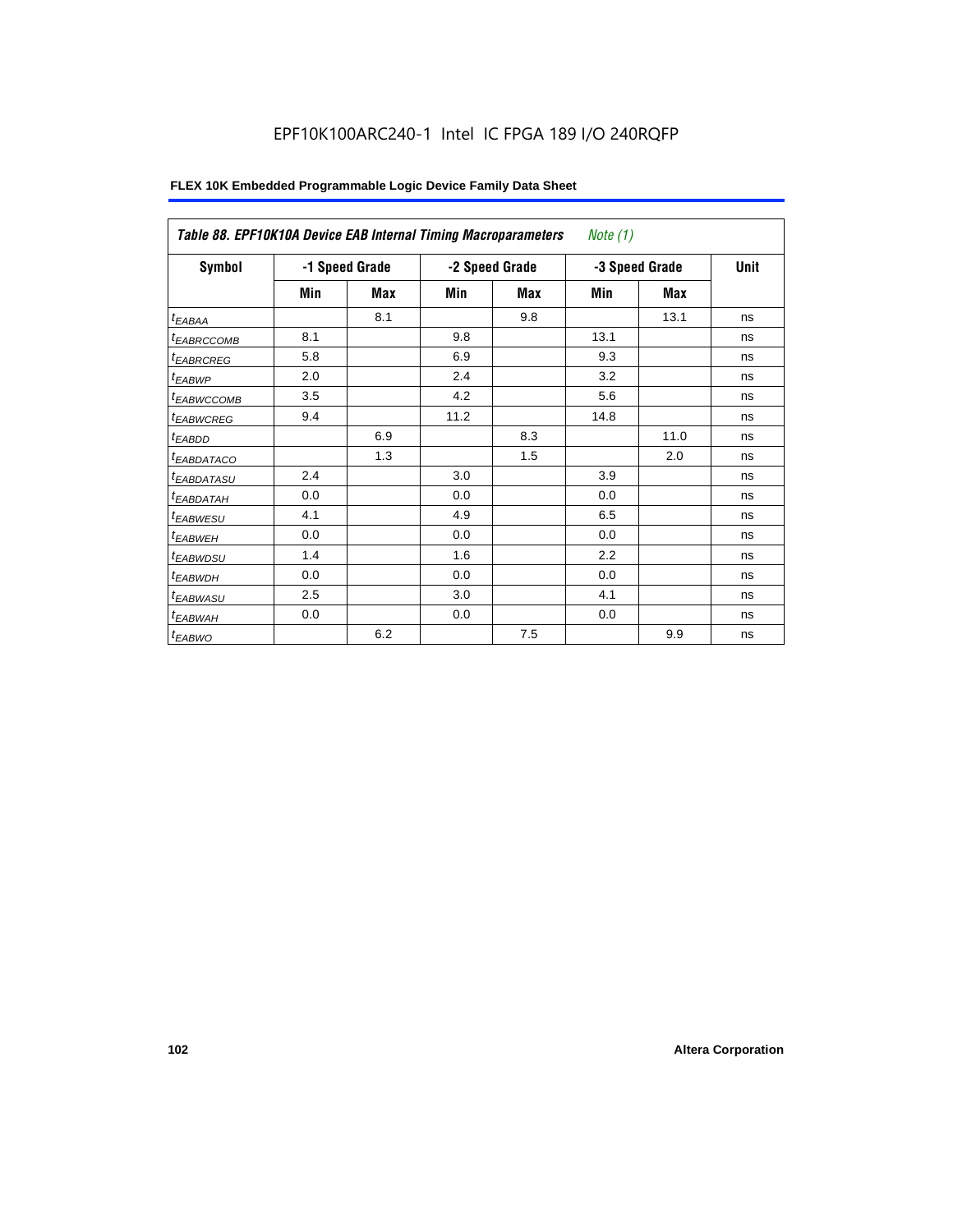| Table 89. EPF10K10A Device Interconnect Timing Microparameters<br>Note $(1)$ |                |     |     |                |                |      |    |  |  |
|------------------------------------------------------------------------------|----------------|-----|-----|----------------|----------------|------|----|--|--|
| Symbol                                                                       | -1 Speed Grade |     |     | -2 Speed Grade | -3 Speed Grade | Unit |    |  |  |
|                                                                              | Min            | Max | Min | Max            | Min            | Max  |    |  |  |
| $t_{DINZIOE}$                                                                |                | 4.2 |     | 5.0            |                | 6.5  | ns |  |  |
| $t_{DIN2LE}$                                                                 |                | 2.2 |     | 2.6            |                | 3.4  | ns |  |  |
| <sup>t</sup> DIN2DATA                                                        |                | 4.3 |     | 5.2            |                | 7.1  | ns |  |  |
| t <sub>DCLK2IOE</sub>                                                        |                | 4.2 |     | 4.9            |                | 6.6  | ns |  |  |
| $t_{DCLK2LE}$                                                                |                | 2.2 |     | 2.6            |                | 3.4  | ns |  |  |
| <i>t</i> SAMELAB                                                             |                | 0.1 |     | 0.1            |                | 0.2  | ns |  |  |
| <i>t</i> SAMEROW                                                             |                | 2.2 |     | 2.4            |                | 2.9  | ns |  |  |
| <i>t<sub>SAMECOLUMN</sub></i>                                                |                | 0.8 |     | 1.0            |                | 1.4  | ns |  |  |
| <i>t<sub>DIFFROW</sub></i>                                                   |                | 3.0 |     | 3.4            |                | 4.3  | ns |  |  |
| t <sub>TWOROWS</sub>                                                         |                | 5.2 |     | 5.8            |                | 7.2  | ns |  |  |
| <sup>t</sup> LEPERIPH                                                        |                | 1.8 |     | 2.2            |                | 2.8  | ns |  |  |
| <sup>t</sup> LABCARRY                                                        |                | 0.5 |     | 0.5            |                | 0.7  | ns |  |  |
| t <sub>LABCASC</sub>                                                         |                | 0.9 |     | 1.0            |                | 1.5  | ns |  |  |

| Table 90. EPF10K10A External Reference Timing Parameters | Note (1) |
|----------------------------------------------------------|----------|
|----------------------------------------------------------|----------|

| Symbol                 | -1 Speed Grade |      | -2 Speed Grade |      | -3 Speed Grade | Unit       |    |
|------------------------|----------------|------|----------------|------|----------------|------------|----|
|                        | Min            | Max  | Min            | Max  | Min            | <b>Max</b> |    |
| t <sub>DRR</sub>       |                | 10.0 |                | 12.0 |                | 16.0       | ns |
| $t_{INSU}$ (2), (3)    | 1.6            |      | 2.1            |      | 2.8            |            | ns |
| $t_{INH}$ (3)          | 0.0            |      | 0.0            |      | 0.0            |            | ns |
| $t_{\text{OUTCO}}$ (3) | 2.0            | 5.8  | 2.0            | 6.9  | 2.0            | 9.2        | ns |

*Table 91. EPF10K10A Device External Bidirectional Timing Parameters Note (1)*

| <b>Symbol</b>           | -2 Speed Grade |     |     | -3 Speed Grade | -4 Speed Grade | Unit       |    |
|-------------------------|----------------|-----|-----|----------------|----------------|------------|----|
|                         | Min            | Max | Min | <b>Max</b>     | Min            | <b>Max</b> |    |
| <sup>t</sup> insubidir  | 2.4            |     | 3.3 |                | 4.5            |            | ns |
| <sup>T</sup> INHBIDIR   | 0.0            |     | 0.0 |                | 0.0            |            | ns |
| <sup>t</sup> OUTCOBIDIR | 2.0            | 5.8 | 2.0 | 6.9            | 2.0            | 9.2        | ns |
| <sup>t</sup> xzbidir    |                | 6.3 |     | 7.5            |                | 9.9        | ns |
| <sup>t</sup> zxbidir    |                | 6.3 |     | 7.5            |                | 9.9        | ns |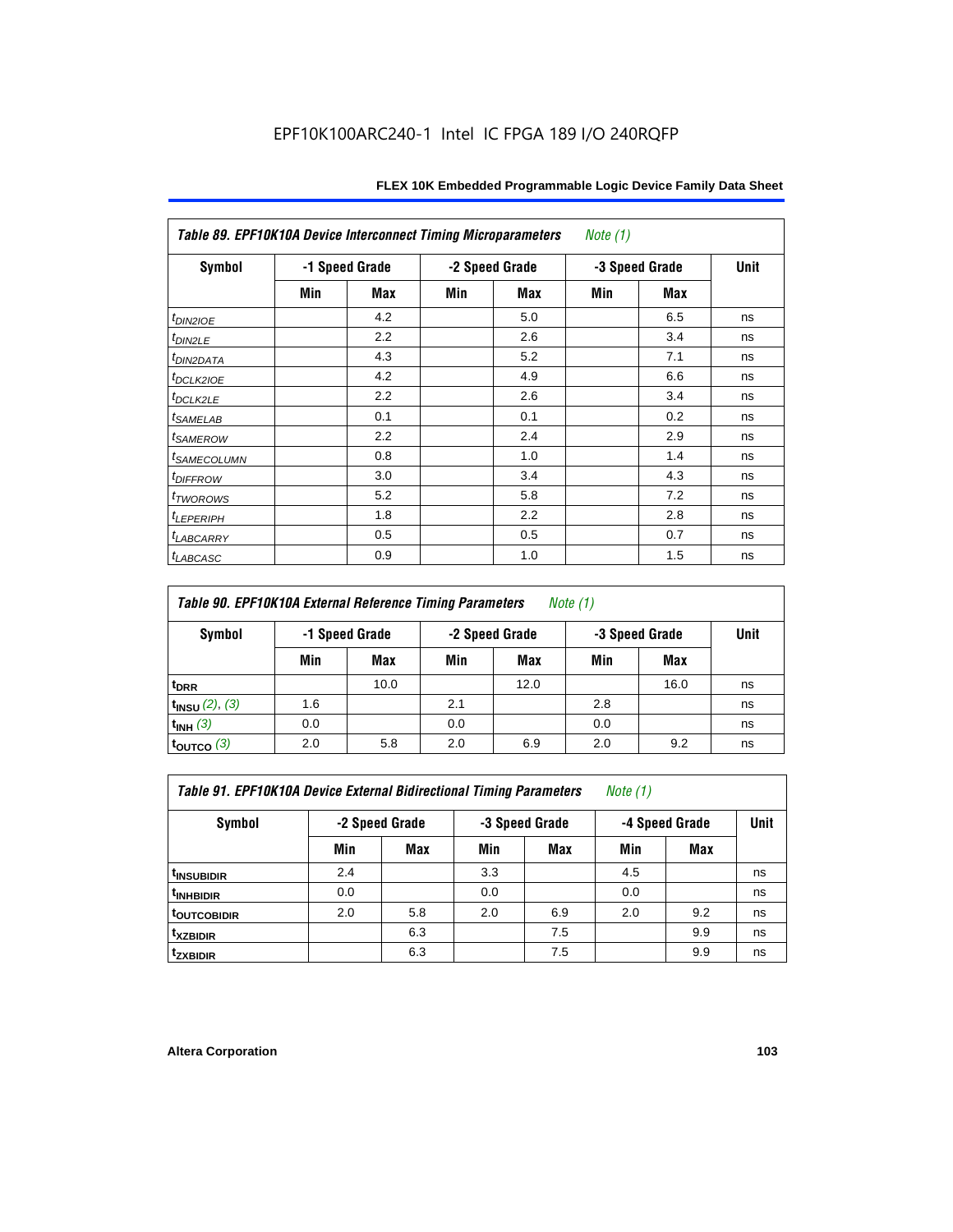#### *Notes to tables:*

- (1) All timing parameters are described in Tables 32 through 38 in this data sheet.
- (2) Using an LE to register the signal may provide a lower setup time.
- (3) This parameter is specified by characterization.

Tables 92 through 98 show EPF10K30A device internal and external timing parameters.

| Table 92. EPF10K30A Device LE Timing Microparameters Note (1) |     |                |     |                |     |                |    |  |  |
|---------------------------------------------------------------|-----|----------------|-----|----------------|-----|----------------|----|--|--|
| <b>Symbol</b>                                                 |     | -1 Speed Grade |     | -2 Speed Grade |     | -3 Speed Grade |    |  |  |
|                                                               | Min | <b>Max</b>     | Min | <b>Max</b>     | Min | Max            |    |  |  |
| $t_{LUT}$                                                     |     | 0.8            |     | 1.1            |     | 1.5            | ns |  |  |
| $t_{CLUT}$                                                    |     | 0.6            |     | 0.7            |     | 1.0            | ns |  |  |
| $t_{RLUT}$                                                    |     | 1.2            |     | 1.5            |     | 2.0            | ns |  |  |
| t <sub>PACKED</sub>                                           |     | 0.6            |     | 0.6            |     | 1.0            | ns |  |  |
| $t_{EN}$                                                      |     | 1.3            |     | 1.5            |     | 2.0            | ns |  |  |
| $t_{CICO}$                                                    |     | 0.2            |     | 0.3            |     | 0.4            | ns |  |  |
| $t_{\text{GEN}}$                                              |     | 0.8            |     | 1.0            |     | 1.3            | ns |  |  |
| $t_{\text{GENR}}$                                             |     | 0.6            |     | 0.8            |     | 1.0            | ns |  |  |
| $t_{CASC}$                                                    |     | 0.9            |     | 1.1            |     | 1.4            | ns |  |  |
| $t_C$                                                         |     | 1.1            |     | 1.3            |     | 1.7            | ns |  |  |
| $t_{CO}$                                                      |     | 0.4            |     | 0.6            |     | 0.7            | ns |  |  |
| $t_{\text{COMB}}$                                             |     | 0.6            |     | 0.7            |     | 0.9            | ns |  |  |
| $t_{\rm SU}$                                                  | 0.9 |                | 0.9 |                | 1.4 |                | ns |  |  |
| $t_H$                                                         | 1.1 |                | 1.3 |                | 1.7 |                | ns |  |  |
| $t_{PRE}$                                                     |     | 0.5            |     | 0.6            |     | 0.8            | ns |  |  |
| $t_{CLR}$                                                     |     | 0.5            |     | 0.6            |     | 0.8            | ns |  |  |
| $t_{CH}$                                                      | 3.0 |                | 3.5 |                | 4.0 |                | ns |  |  |
| $t_{\rm CL}$                                                  | 3.0 |                | 3.5 |                | 4.0 |                | ns |  |  |

*Table 93. EPF10K30A Device IOE Timing Microparameters Note (1) (Part 1 of 2)*

| Symbol            |     | -1 Speed Grade |     | -2 Speed Grade | -3 Speed Grade |            | <b>Unit</b> |  |  |  |
|-------------------|-----|----------------|-----|----------------|----------------|------------|-------------|--|--|--|
|                   | Min | Max            | Min | <b>Max</b>     | Min            | <b>Max</b> |             |  |  |  |
| t <sub>IOD</sub>  |     | 2.2            |     | 2.6            |                | 3.4        | ns          |  |  |  |
| $t_{\text{IOC}}$  |     | 0.3            |     | 0.3            |                | 0.5        | ns          |  |  |  |
| $t_{IOCO}$        |     | 0.2            |     | 0.2            |                | 0.3        | ns          |  |  |  |
| $t_{IOCOMB}$      |     | 0.5            |     | 0.6            |                | 0.8        | ns          |  |  |  |
| t <sub>IOSU</sub> | 1.4 |                | 1.7 |                | 2.2            |            | ns          |  |  |  |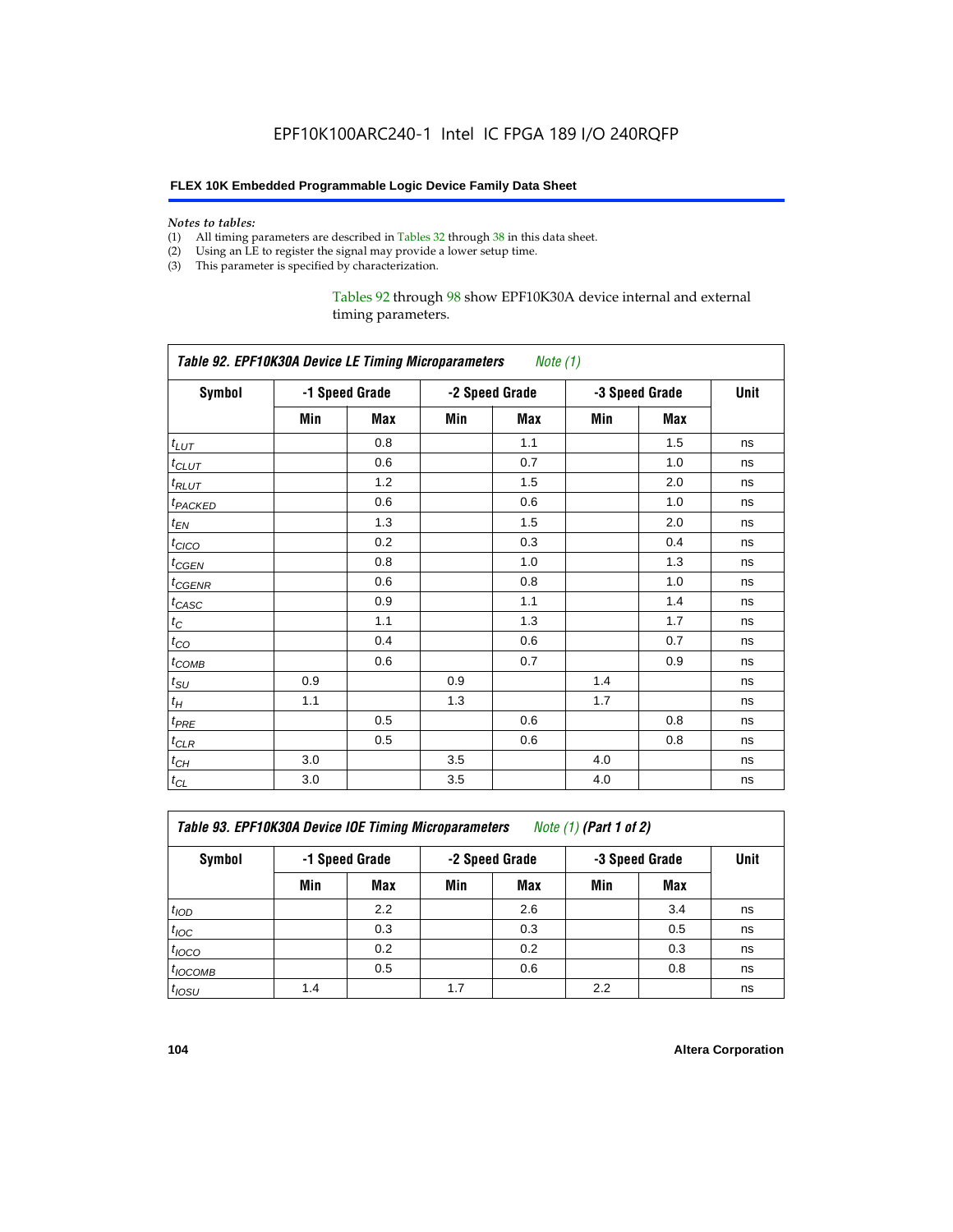| Table 93. EPF10K30A Device IOE Timing Microparameters<br>Note (1) (Part 2 of 2) |     |                |     |                |                |      |      |  |  |
|---------------------------------------------------------------------------------|-----|----------------|-----|----------------|----------------|------|------|--|--|
| <b>Symbol</b>                                                                   |     | -1 Speed Grade |     | -2 Speed Grade | -3 Speed Grade |      | Unit |  |  |
|                                                                                 | Min | <b>Max</b>     | Min | Max            | Min            | Max  |      |  |  |
| $t_{IOH}$                                                                       | 0.9 |                | 1.1 |                | 1.4            |      | ns   |  |  |
| $t_{IOCLR}$                                                                     |     | 0.7            |     | 0.8            |                | 1.0  | ns   |  |  |
| $t_{OD1}$                                                                       |     | 1.9            |     | 2.2            |                | 2.9  | ns   |  |  |
| $t_{OD2}$                                                                       |     | 4.8            |     | 5.6            |                | 7.3  | ns   |  |  |
| $t_{OD3}$                                                                       |     | 7.0            |     | 8.2            |                | 10.8 | ns   |  |  |
| $t_{XZ}$                                                                        |     | 2.2            |     | 2.6            |                | 3.4  | ns   |  |  |
| $t_{ZX1}$                                                                       |     | 2.2            |     | 2.6            |                | 3.4  | ns   |  |  |
| $t_{ZX2}$                                                                       |     | 5.1            |     | 6.0            |                | 7.8  | ns   |  |  |
| $t_{ZX3}$                                                                       |     | 7.3            |     | 8.6            |                | 11.3 | ns   |  |  |
| $t_{INREG}$                                                                     |     | 4.4            |     | 5.2            |                | 6.8  | ns   |  |  |
| $t_{IOFD}$                                                                      |     | 3.8            |     | 4.5            |                | 5.9  | ns   |  |  |
| $t_{INCOMB}$                                                                    |     | 3.8            |     | 4.5            |                | 5.9  | ns   |  |  |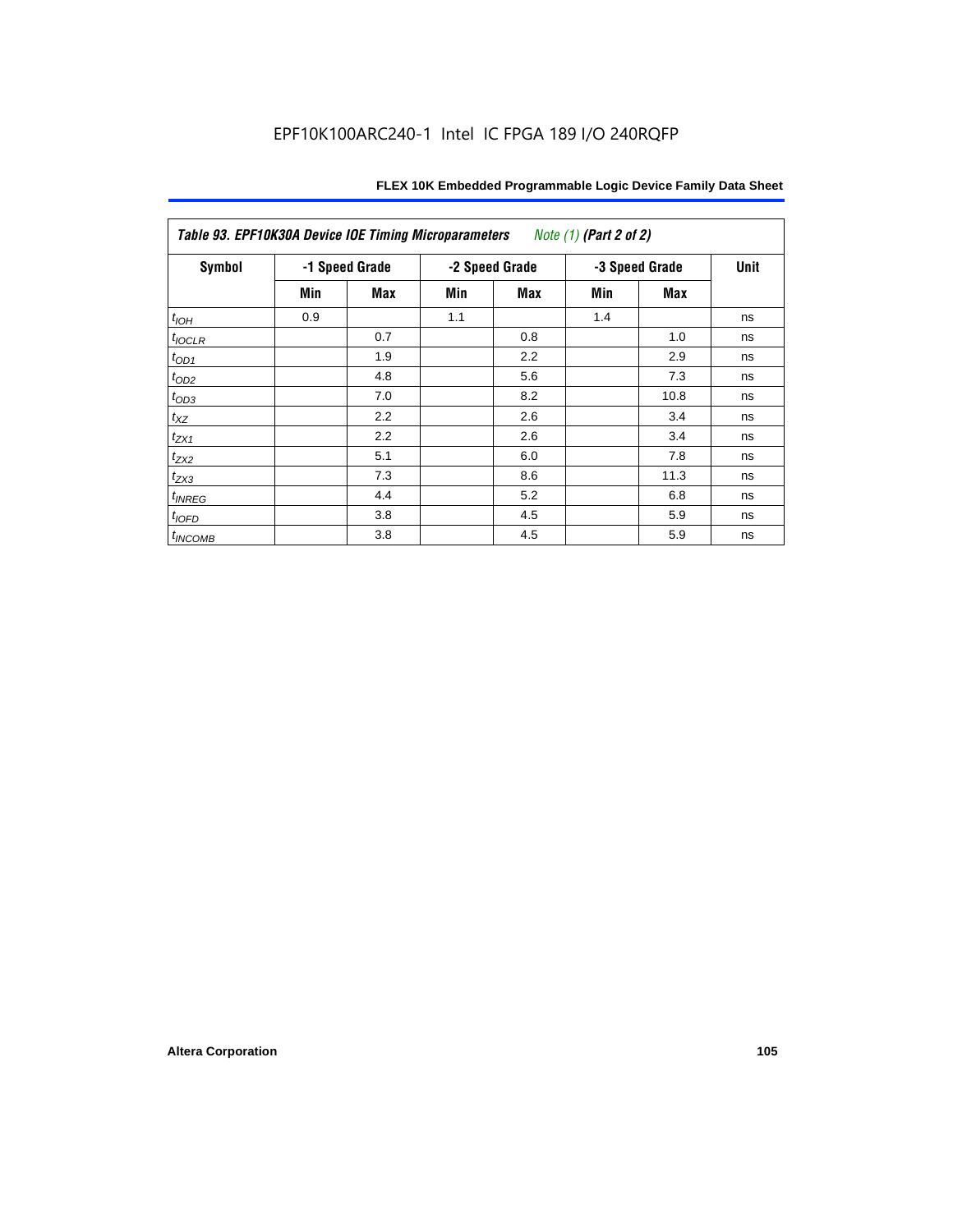| <b>Symbol</b>          | -1 Speed Grade |            |     | -2 Speed Grade |     | -3 Speed Grade |    |
|------------------------|----------------|------------|-----|----------------|-----|----------------|----|
|                        | Min            | <b>Max</b> | Min | <b>Max</b>     | Min | <b>Max</b>     |    |
| <sup>t</sup> EABDATA1  |                | 5.5        |     | 6.5            |     | 8.5            | ns |
| <sup>t</sup> EABDATA2  |                | 1.1        |     | 1.3            |     | 1.8            | ns |
| <sup>t</sup> EABWE1    |                | 2.4        |     | 2.8            |     | 3.7            | ns |
| <sup>t</sup> EABWE2    |                | 2.1        |     | 2.5            |     | 3.2            | ns |
| <sup>t</sup> EABCLK    |                | 0.0        |     | 0.0            |     | 0.2            | ns |
| <sup>t</sup> EABCO     |                | 1.7        |     | 2.0            |     | 2.6            | ns |
| <sup>t</sup> EABBYPASS |                | 0.0        |     | 0.0            |     | 0.3            | ns |
| <sup>t</sup> EABSU     | 1.2            |            | 1.4 |                | 1.9 |                | ns |
| $t_{EABH}$             | 0.1            |            | 0.1 |                | 0.3 |                | ns |
| $t_{AA}$               |                | 4.2        |     | 5.0            |     | 6.5            | ns |
| $t_{WP}$               | 3.8            |            | 4.5 |                | 5.9 |                | ns |
| t <sub>WDSU</sub>      | 0.1            |            | 0.1 |                | 0.2 |                | ns |
| $t_{WDH}$              | 0.1            |            | 0.1 |                | 0.2 |                | ns |
| t <sub>WASU</sub>      | 0.1            |            | 0.1 |                | 0.2 |                | ns |
| $t_{WAH}$              | 0.1            |            | 0.1 |                | 0.2 |                | ns |
| $t_{WO}$               |                | 3.7        |     | 4.4            |     | 6.4            | ns |
| $t_{DD}$               |                | 3.7        |     | 4.4            |     | 6.4            | ns |
| <sup>t</sup> EABOUT    |                | 0.0        |     | 0.1            |     | 0.6            | ns |
| t <sub>EABCH</sub>     | 3.0            |            | 3.5 |                | 4.0 |                | ns |
| $t_{EABCL}$            | 3.8            |            | 4.5 |                | 5.9 |                | ns |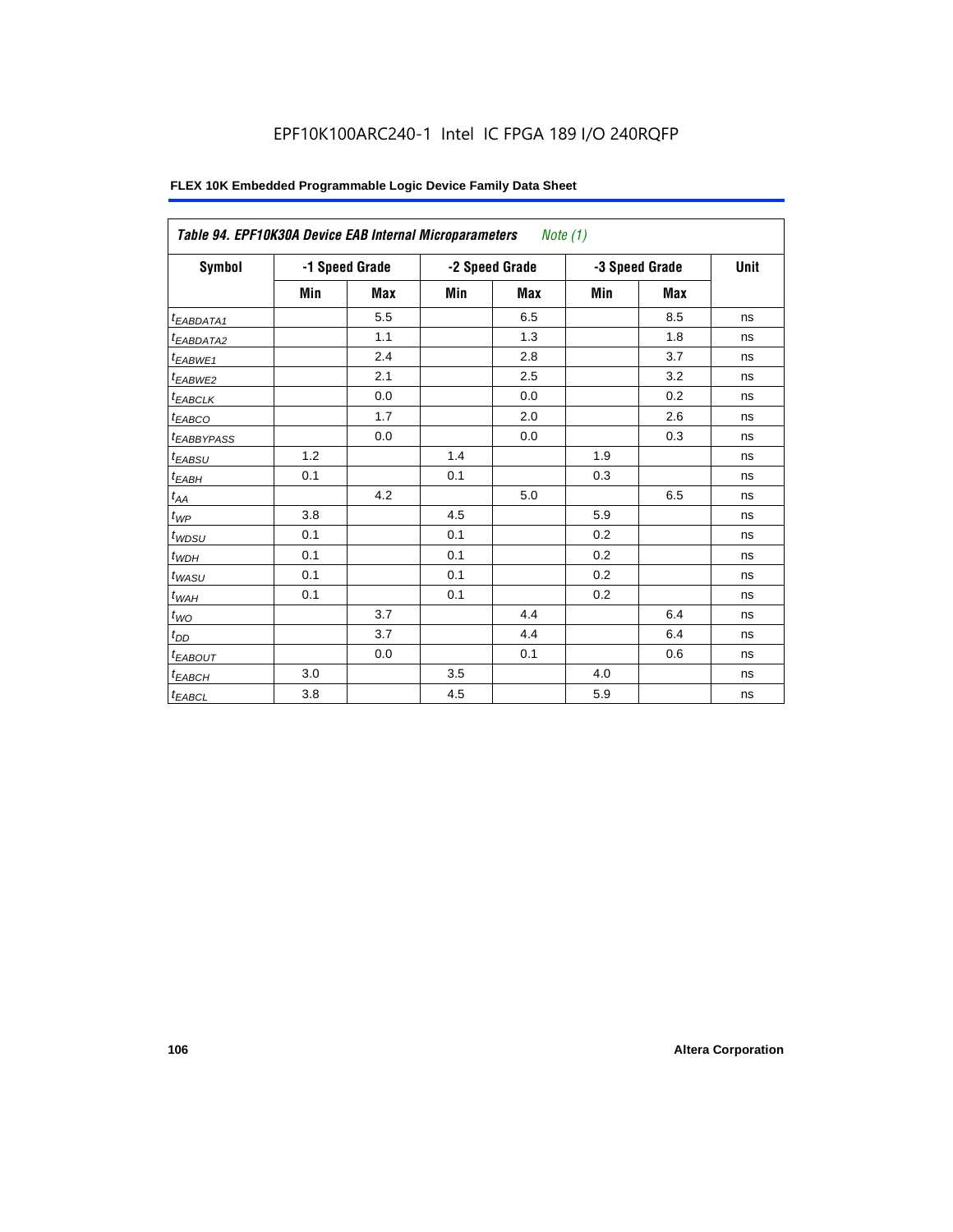| Table 95. EPF10K30A Device EAB Internal Timing Macroparameters<br>Note $(1)$ |                |     |                |      |                |      |      |  |  |
|------------------------------------------------------------------------------|----------------|-----|----------------|------|----------------|------|------|--|--|
| Symbol                                                                       | -1 Speed Grade |     | -2 Speed Grade |      | -3 Speed Grade |      | Unit |  |  |
|                                                                              | Min            | Max | Min            | Max  | Min            | Max  |      |  |  |
| $t_{EABA}$                                                                   |                | 9.7 |                | 11.6 |                | 16.2 | ns   |  |  |
| <sup>t</sup> EABRCCOMB                                                       | 9.7            |     | 11.6           |      | 16.2           |      | ns   |  |  |
| <sup>t</sup> EABRCREG                                                        | 5.9            |     | 7.1            |      | 9.7            |      | ns   |  |  |
| t <sub>EABWP</sub>                                                           | 3.8            |     | 4.5            |      | 5.9            |      | ns   |  |  |
| <sup>t</sup> ЕАВWССОМВ                                                       | 4.0            |     | 4.7            |      | 6.3            |      | ns   |  |  |
| <sup>t</sup> EABWCREG                                                        | 9.8            |     | 11.6           |      | 16.6           |      | ns   |  |  |
| t <sub>EABDD</sub>                                                           |                | 9.2 |                | 11.0 |                | 16.1 | ns   |  |  |
| t <sub>EABDATACO</sub>                                                       |                | 1.7 |                | 2.1  |                | 3.4  | ns   |  |  |
| <sup>t</sup> EABDATASU                                                       | 2.3            |     | 2.7            |      | 3.5            |      | ns   |  |  |
| <sup>t</sup> EABDATAH                                                        | 0.0            |     | 0.0            |      | 0.0            |      | ns   |  |  |
| <sup>t</sup> EABWESU                                                         | 3.3            |     | 3.9            |      | 4.9            |      | ns   |  |  |
| <sup>t</sup> EABWEH                                                          | 0.0            |     | 0.0            |      | 0.0            |      | ns   |  |  |
| <sup>t</sup> EABWDSU                                                         | 3.2            |     | 3.8            |      | 5.0            |      | ns   |  |  |
| t <sub>EABWDH</sub>                                                          | 0.0            |     | 0.0            |      | 0.0            |      | ns   |  |  |
| <sup>t</sup> EABWASU                                                         | 3.7            |     | 4.4            |      | 5.1            |      | ns   |  |  |
| <sup>t</sup> EABWAH                                                          | 0.0            |     | 0.0            |      | 0.0            |      | ns   |  |  |
| $t_{EABWO}$                                                                  |                | 6.1 |                | 7.3  |                | 11.3 | ns   |  |  |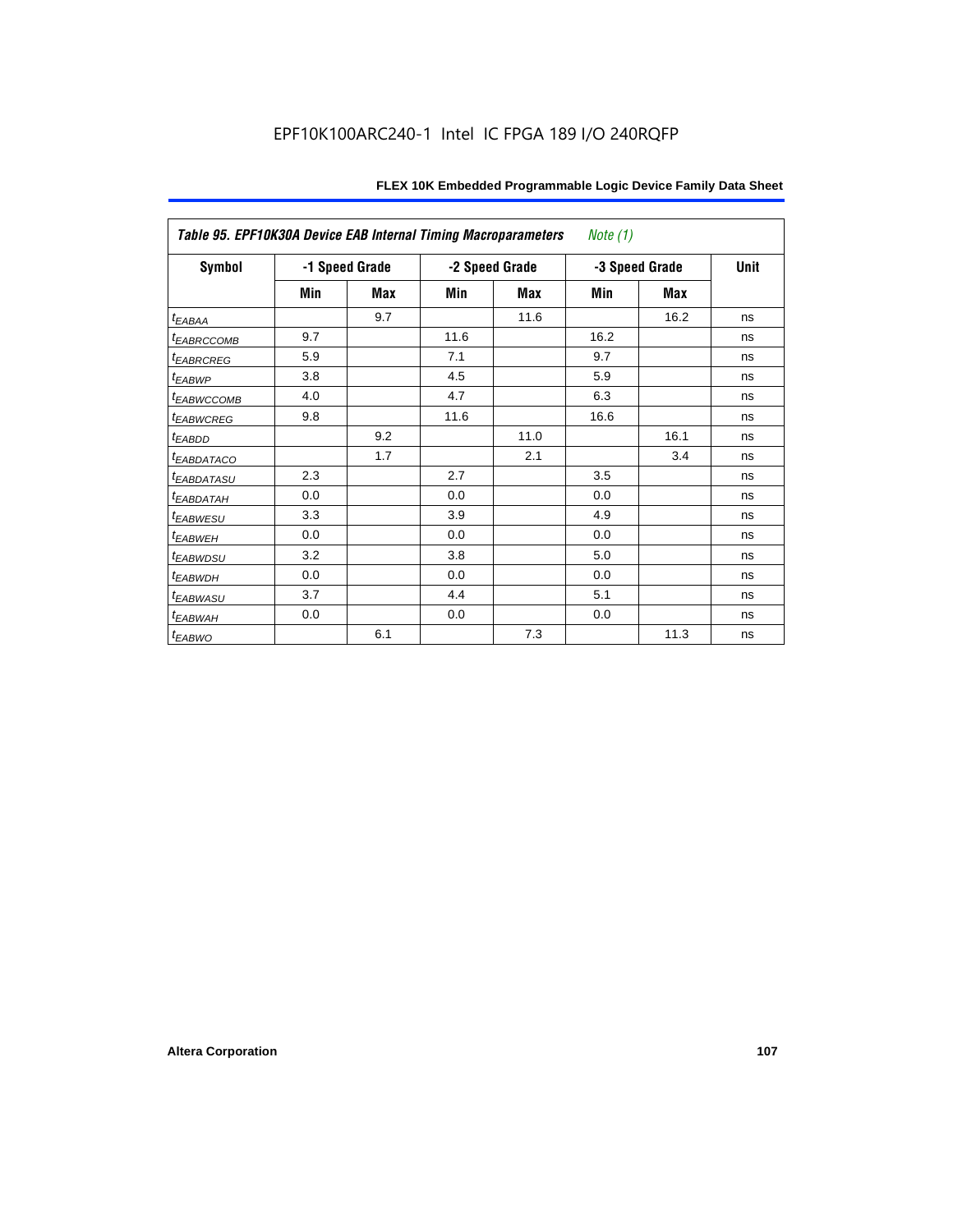| <b>Symbol</b>              |     | -1 Speed Grade |     | -2 Speed Grade | -3 Speed Grade | <b>Unit</b> |    |
|----------------------------|-----|----------------|-----|----------------|----------------|-------------|----|
|                            | Min | Max            | Min | Max            | Min            | Max         |    |
| $t_{DINZIOE}$              |     | 3.9            |     | 4.4            |                | 5.1         | ns |
| t <sub>DIN2LE</sub>        |     | 1.2            |     | 1.5            |                | 1.9         | ns |
| <sup>t</sup> DIN2DATA      |     | 3.2            |     | 3.6            |                | 4.5         | ns |
| t <sub>DCLK2IOE</sub>      |     | 3.0            |     | 3.5            |                | 4.6         | ns |
| <sup>t</sup> DCLK2LE       |     | 1.2            |     | 1.5            |                | 1.9         | ns |
| <sup>t</sup> SAMELAB       |     | 0.1            |     | 0.1            |                | 0.2         | ns |
| <sup>t</sup> SAMEROW       |     | 2.3            |     | 2.4            |                | 2.7         | ns |
| <sup>t</sup> SAMECOLUMN    |     | 1.3            |     | 1.4            |                | 1.9         | ns |
| <i>t<sub>DIFFROW</sub></i> |     | 3.6            |     | 3.8            |                | 4.6         | ns |
| <sup>t</sup> TWOROWS       |     | 5.9            |     | 6.2            |                | 7.3         | ns |
| <sup>t</sup> LEPERIPH      |     | 3.5            |     | 3.8            |                | 4.1         | ns |
| <b>LABCARRY</b>            |     | 0.3            |     | 0.4            |                | 0.5         | ns |
| <sup>t</sup> LABCASC       |     | 0.9            |     | 1.1            |                | 1.4         | ns |

## **FLEX 10K Embedded Programmable Logic Device Family Data Sheet**

| Table 97. EPF10K30A External Reference Timing Parameters<br><i>Note</i> $(1)$ |     |                |     |                |     |                |      |  |  |  |
|-------------------------------------------------------------------------------|-----|----------------|-----|----------------|-----|----------------|------|--|--|--|
| Symbol                                                                        |     | -1 Speed Grade |     | -2 Speed Grade |     | -3 Speed Grade | Unit |  |  |  |
|                                                                               | Min | Max            | Min | Max            | Min | <b>Max</b>     |      |  |  |  |
| t <sub>DRR</sub>                                                              |     | 11.0           |     | 13.0           |     | 17.0           | ns   |  |  |  |
| $t_{INSU}$ (2), (3)                                                           | 2.5 |                | 3.1 |                | 3.9 |                | ns   |  |  |  |
| $t_{INH}$ (3)                                                                 | 0.0 |                | 0.0 |                | 0.0 |                | ns   |  |  |  |
| $t_{\text{OUTCO}}$ (3)                                                        | 2.0 | 5.4            | 2.0 | 6.2            | 2.0 | 8.3            | ns   |  |  |  |

*Table 98. EPF10K30A Device External Bidirectional Timing Parameters Note (1)*

| Symbol                 |     | -1 Speed Grade |     | -2 Speed Grade |     | -3 Speed Grade |    |  |
|------------------------|-----|----------------|-----|----------------|-----|----------------|----|--|
|                        | Min | <b>Max</b>     | Min | <b>Max</b>     | Min | <b>Max</b>     |    |  |
| <sup>t</sup> INSUBIDIR | 4.2 |                | 4.9 |                | 6.8 |                | ns |  |
| <sup>t</sup> INHBIDIR  | 0.0 |                | 0.0 |                | 0.0 |                | ns |  |
| <b>toutcobidir</b>     | 2.0 | 5.4            | 2.0 | 6.2            | 2.0 | 8.3            | ns |  |
| <sup>t</sup> xzbidir   |     | 6.2            |     | 7.5            |     | 9.8            | ns |  |
| <i>t</i> zxbidir       |     | 6.2            |     | 7.5            |     | 9.8            | ns |  |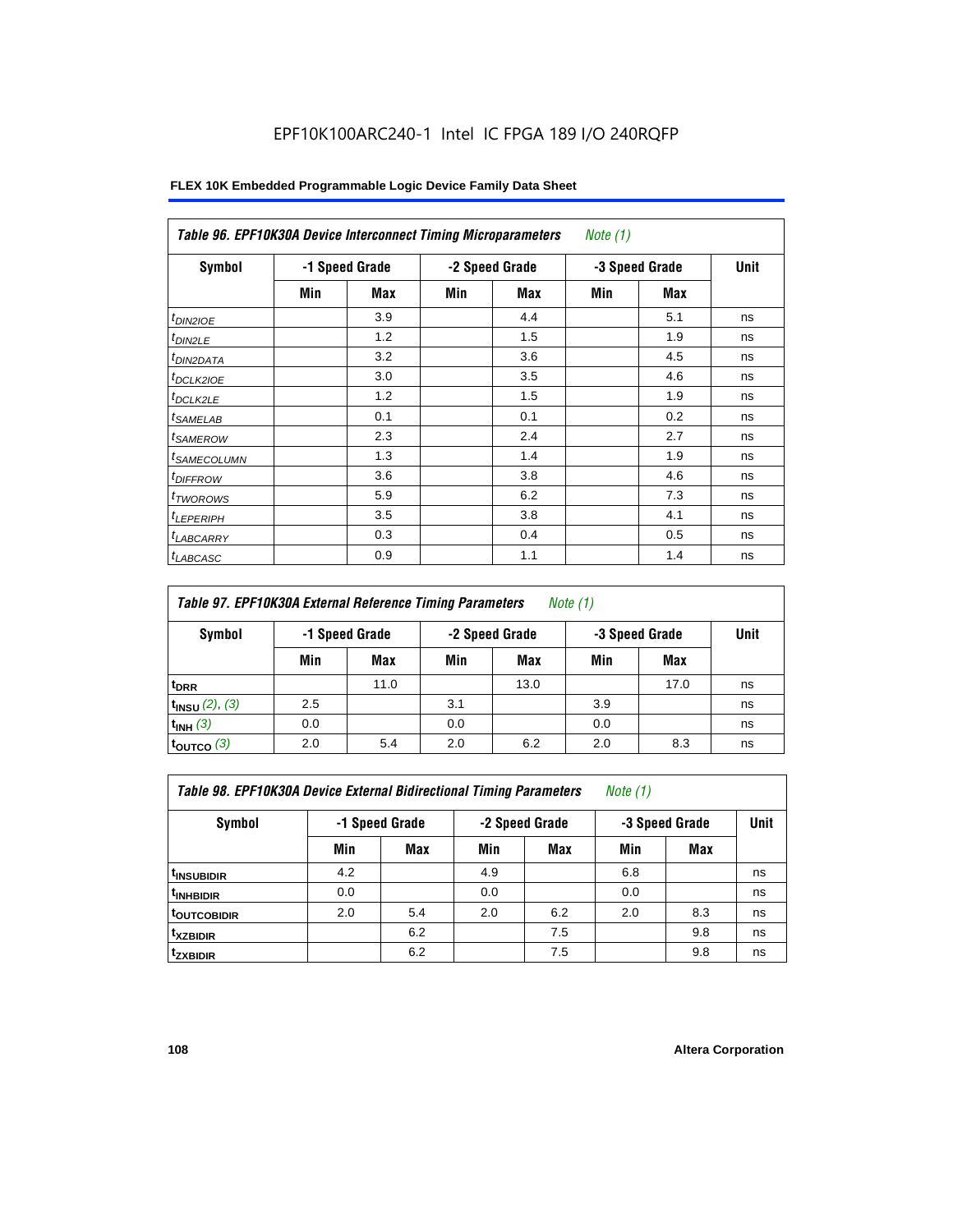#### *Notes to tables:*

- (1) All timing parameters are described in Tables 32 through 38 in this data sheet.
- (2) Using an LE to register the signal may provide a lower setup time.
- (3) This parameter is specified by characterization.

Tables 99 through 105 show EPF10K100A device internal and external timing parameters.

| Table 99. EPF10K100A Device LE Timing Microparameters Note (1) |     |                |     |                                  |     |     |      |
|----------------------------------------------------------------|-----|----------------|-----|----------------------------------|-----|-----|------|
| <b>Symbol</b>                                                  |     | -1 Speed Grade |     | -2 Speed Grade<br>-3 Speed Grade |     |     | Unit |
|                                                                | Min | <b>Max</b>     | Min | Max                              | Min | Max |      |
| $t_{LUT}$                                                      |     | 1.0            |     | 1.2                              |     | 1.4 | ns   |
| $t_{CLUT}$                                                     |     | 0.8            |     | 0.9                              |     | 1.1 | ns   |
| $t_{RLUT}$                                                     |     | 1.4            |     | 1.6                              |     | 1.9 | ns   |
| t <sub>PACKED</sub>                                            |     | 0.4            |     | 0.5                              |     | 0.5 | ns   |
| $t_{EN}$                                                       |     | 0.6            |     | 0.7                              |     | 0.8 | ns   |
| $t_{CICO}$                                                     |     | 0.2            |     | 0.2                              |     | 0.3 | ns   |
| $t_{\text{CGEN}}$                                              |     | 0.4            |     | 0.4                              |     | 0.6 | ns   |
| $t_{GENR}$                                                     |     | 0.6            |     | 0.7                              |     | 0.8 | ns   |
| $t_{CASC}$                                                     |     | 0.7            |     | 0.9                              |     | 1.0 | ns   |
| $t_{\rm C}$                                                    |     | 0.9            |     | 1.0                              |     | 1.2 | ns   |
| $t_{CO}$                                                       |     | 0.2            |     | 0.3                              |     | 0.3 | ns   |
| $t_{COMB}$                                                     |     | 0.6            |     | 0.7                              |     | 0.8 | ns   |
| $t_{\rm SU}$                                                   | 0.8 |                | 1.0 |                                  | 1.2 |     | ns   |
| $t_H\,$                                                        | 0.3 |                | 0.5 |                                  | 0.5 |     | ns   |
| $t_{PRE}$                                                      |     | 0.3            |     | 0.3                              |     | 0.4 | ns   |
| $t_{CLR}$                                                      |     | 0.3            |     | 0.3                              |     | 0.4 | ns   |
| $t_{CH}$                                                       | 2.5 |                | 3.5 |                                  | 4.0 |     | ns   |
| $t_{CL}$                                                       | 2.5 |                | 3.5 |                                  | 4.0 |     | ns   |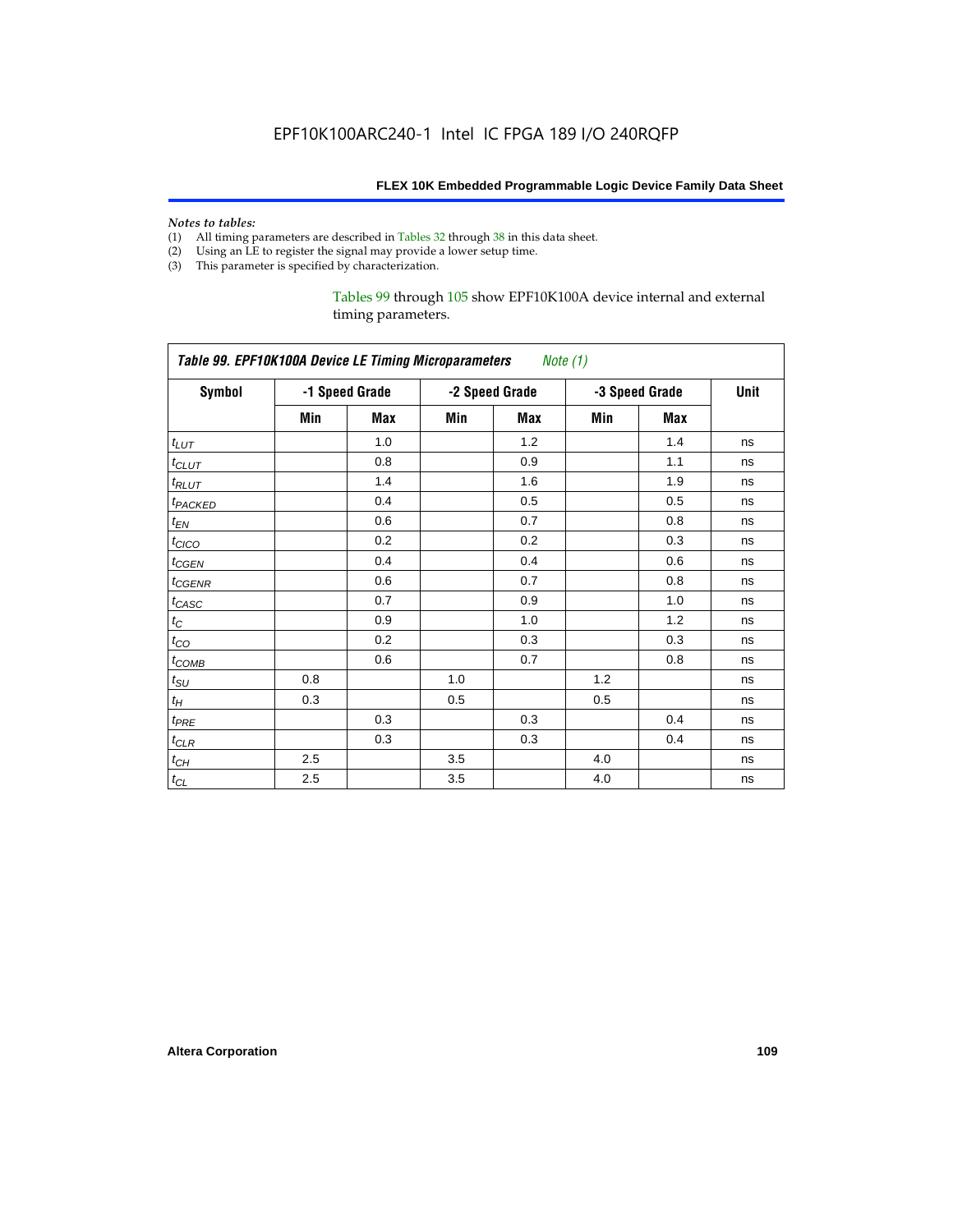| Symbol           | -1 Speed Grade |     |     | -2 Speed Grade | -3 Speed Grade | Unit |    |
|------------------|----------------|-----|-----|----------------|----------------|------|----|
|                  | Min            | Max | Min | <b>Max</b>     | Min            | Max  |    |
| t <sub>IOD</sub> |                | 2.5 |     | 2.9            |                | 3.4  | ns |
| $t_{\text{IOC}}$ |                | 0.3 |     | 0.3            |                | 0.4  | ns |
| $t_{IOCO}$       |                | 0.2 |     | 0.2            |                | 0.3  | ns |
| $t_{IOCOMB}$     |                | 0.5 |     | 0.6            |                | 0.7  | ns |
| $t_{IOSU}$       | 1.3            |     | 1.7 |                | 1.8            |      | ns |
| $t_{IOH}$        | 0.2            |     | 0.2 |                | 0.3            |      | ns |
| $t_{IOCLR}$      |                | 1.0 |     | 1.2            |                | 1.4  | ns |
| $t_{OD1}$        |                | 2.2 |     | 2.6            |                | 3.0  | ns |
| $t_{OD2}$        |                | 4.5 |     | 5.3            |                | 6.1  | ns |
| $t_{OD3}$        |                | 6.8 |     | 7.9            |                | 9.3  | ns |
| $t_{XZ}$         |                | 2.7 |     | 3.1            |                | 3.7  | ns |
| $t_{ZX1}$        |                | 2.7 |     | 3.1            |                | 3.7  | ns |
| $t_{ZX2}$        |                | 5.0 |     | 5.8            |                | 6.8  | ns |
| $t_{ZX3}$        |                | 7.3 |     | 8.4            |                | 10.0 | ns |
| $t_{INREG}$      |                | 5.3 |     | 6.1            |                | 7.2  | ns |
| $t_{IOFD}$       |                | 4.7 |     | 5.5            |                | 6.4  | ns |
| $t_{INCOMB}$     |                | 4.7 |     | 5.5            |                | 6.4  | ns |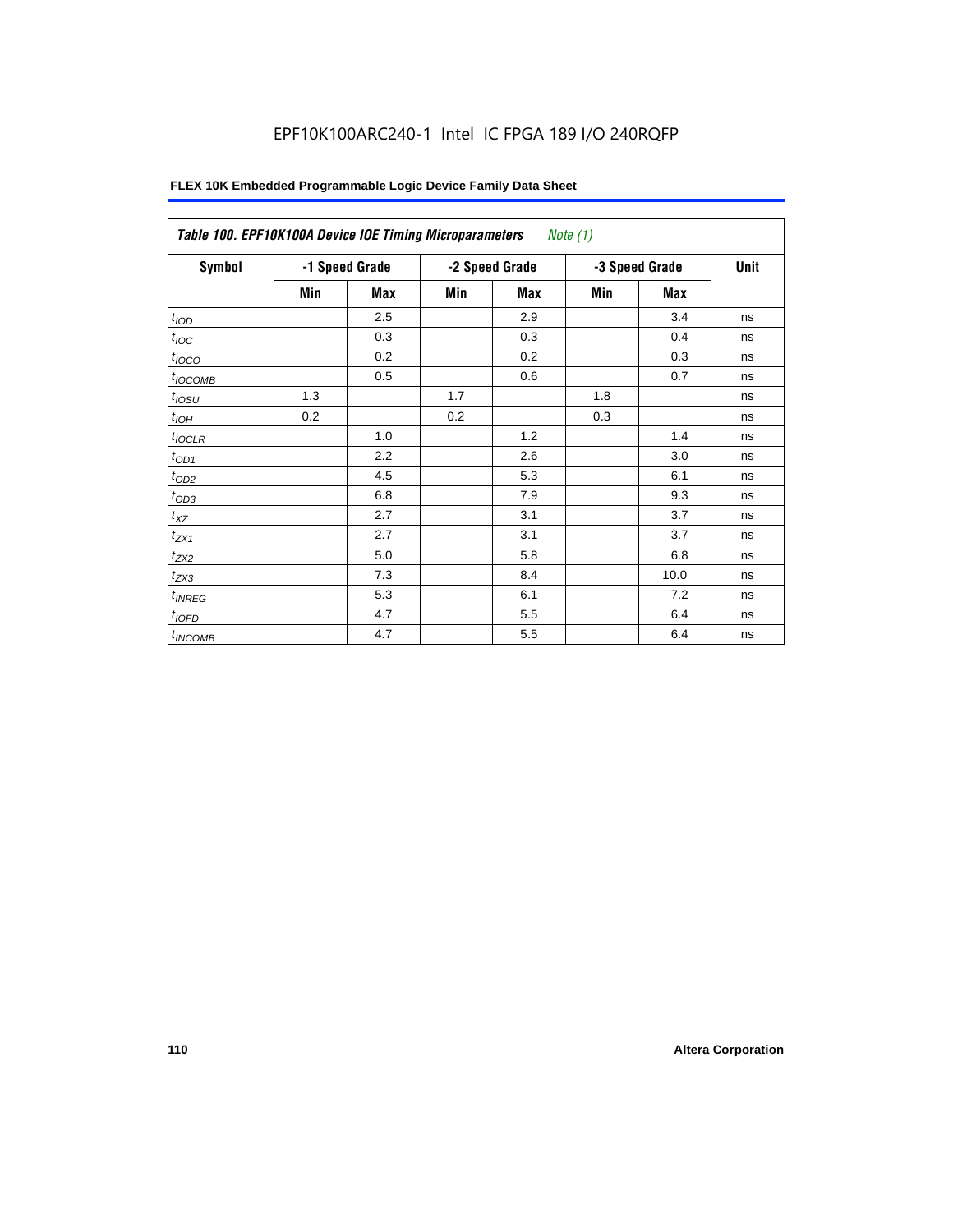| Table 101. EPF10K100A Device EAB Internal Microparameters |     |                |     |                | Note (1) |                |      |
|-----------------------------------------------------------|-----|----------------|-----|----------------|----------|----------------|------|
| Symbol                                                    |     | -1 Speed Grade |     | -2 Speed Grade |          | -3 Speed Grade | Unit |
|                                                           | Min | Max            | Min | <b>Max</b>     | Min      | <b>Max</b>     |      |
| $t_{EABDATA1}$                                            |     | 1.8            |     | 2.1            |          | 2.4            | ns   |
| $t_{EABDATA2}$                                            |     | 3.2            |     | 3.7            |          | 4.4            | ns   |
| $t_{EABWE1}$                                              |     | 0.8            |     | 0.9            |          | 1.1            | ns   |
| $t_{EABWE2}$                                              |     | 2.3            |     | 2.7            |          | 3.1            | ns   |
| $t_{EABCLK}$                                              |     | 0.8            |     | 0.9            |          | 1.1            | ns   |
| $t_{EABCO}$                                               |     | 1.0            |     | 1.1            |          | 1.4            | ns   |
| <b><i>t<sub>EABBYPASS</sub></i></b>                       |     | 0.3            |     | 0.3            |          | 0.4            | ns   |
| $t_{EABSU}$                                               | 1.3 |                | 1.5 |                | 1.8      |                | ns   |
| $t_{EABH}$                                                | 0.4 |                | 0.5 |                | 0.5      |                | ns   |
| $t_{\mathit{AA}}$                                         |     | 4.1            |     | 4.8            |          | 5.6            | ns   |
| $t_{WP}$                                                  | 3.2 |                | 3.7 |                | 4.4      |                | ns   |
| $t_{WDSU}$                                                | 2.4 |                | 2.8 |                | 3.3      |                | ns   |
| $t_{WDH}$                                                 | 0.2 |                | 0.2 |                | 0.3      |                | ns   |
| $t_{WASU}$                                                | 0.2 |                | 0.2 |                | 0.3      |                | ns   |
| $t_{WAH}$                                                 | 0.0 |                | 0.0 |                | 0.0      |                | ns   |
| $t_{WO}$                                                  |     | 3.4            |     | 3.9            |          | 4.6            | ns   |
| $t_{DD}$                                                  |     | 3.4            |     | 3.9            |          | 4.6            | ns   |
| $t_{EABOUT}$                                              |     | 0.3            |     | 0.3            |          | 0.4            | ns   |
| $t_{EABCH}$                                               | 2.5 |                | 3.5 |                | 4.0      |                | ns   |
| $t_{EABCL}$                                               | 3.2 |                | 3.7 |                | 4.4      |                | ns   |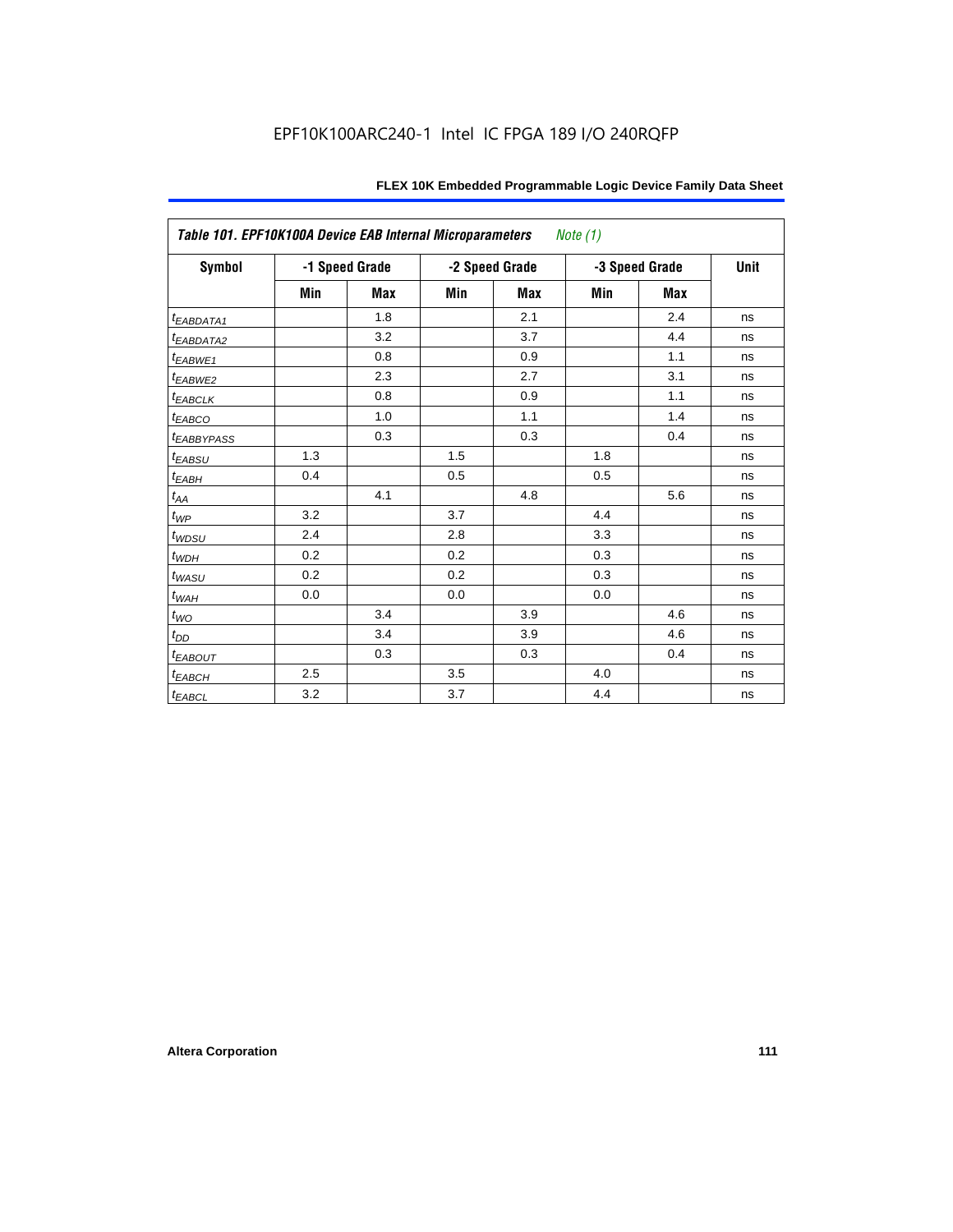| Table 102. EPF10K100A Device EAB Internal Timing Macroparameters |                |            |      |                | Note (1)       |      |    |
|------------------------------------------------------------------|----------------|------------|------|----------------|----------------|------|----|
| Symbol                                                           | -1 Speed Grade |            |      | -2 Speed Grade | -3 Speed Grade | Unit |    |
|                                                                  | Min            | <b>Max</b> | Min  | Max            | Min            | Max  |    |
| $t_{EABA}$                                                       |                | 6.8        |      | 7.8            |                | 9.2  | ns |
| <sup>t</sup> EABRCCOMB                                           | 6.8            |            | 7.8  |                | 9.2            |      | ns |
| <sup>t</sup> EABRCREG                                            | 5.4            |            | 6.2  |                | 7.4            |      | ns |
| <sup>t</sup> EABWP                                               | 3.2            |            | 3.7  |                | 4.4            |      | ns |
| <sup>t</sup> EABWCCOMB                                           | 3.4            |            | 3.9  |                | 4.7            |      | ns |
| <sup>t</sup> EABWCREG                                            | 9.4            |            | 10.8 |                | 12.8           |      | ns |
| <sup>t</sup> EABDD                                               |                | 6.1        |      | 6.9            |                | 8.2  | ns |
| <sup>t</sup> EABDATACO                                           |                | 2.1        |      | 2.3            |                | 2.9  | ns |
| <sup>t</sup> EABDATASU                                           | 3.7            |            | 4.3  |                | 5.1            |      | ns |
| <sup>t</sup> EABDATAH                                            | 0.0            |            | 0.0  |                | 0.0            |      | ns |
| <sup>t</sup> EABWESU                                             | 2.8            |            | 3.3  |                | 3.8            |      | ns |
| <sup>t</sup> EABWEH                                              | 0.0            |            | 0.0  |                | 0.0            |      | ns |
| <sup>t</sup> EABWDSU                                             | 3.4            |            | 4.0  |                | 4.6            |      | ns |
| <sup>t</sup> EABWDH                                              | 0.0            |            | 0.0  |                | 0.0            |      | ns |
| <sup>t</sup> EABWASU                                             | 1.9            |            | 2.3  |                | 2.6            |      | ns |
| <sup>t</sup> EABWAH                                              | 0.0            |            | 0.0  |                | 0.0            |      | ns |
| t <sub>EABWO</sub>                                               |                | 5.1        |      | 5.7            |                | 6.9  | ns |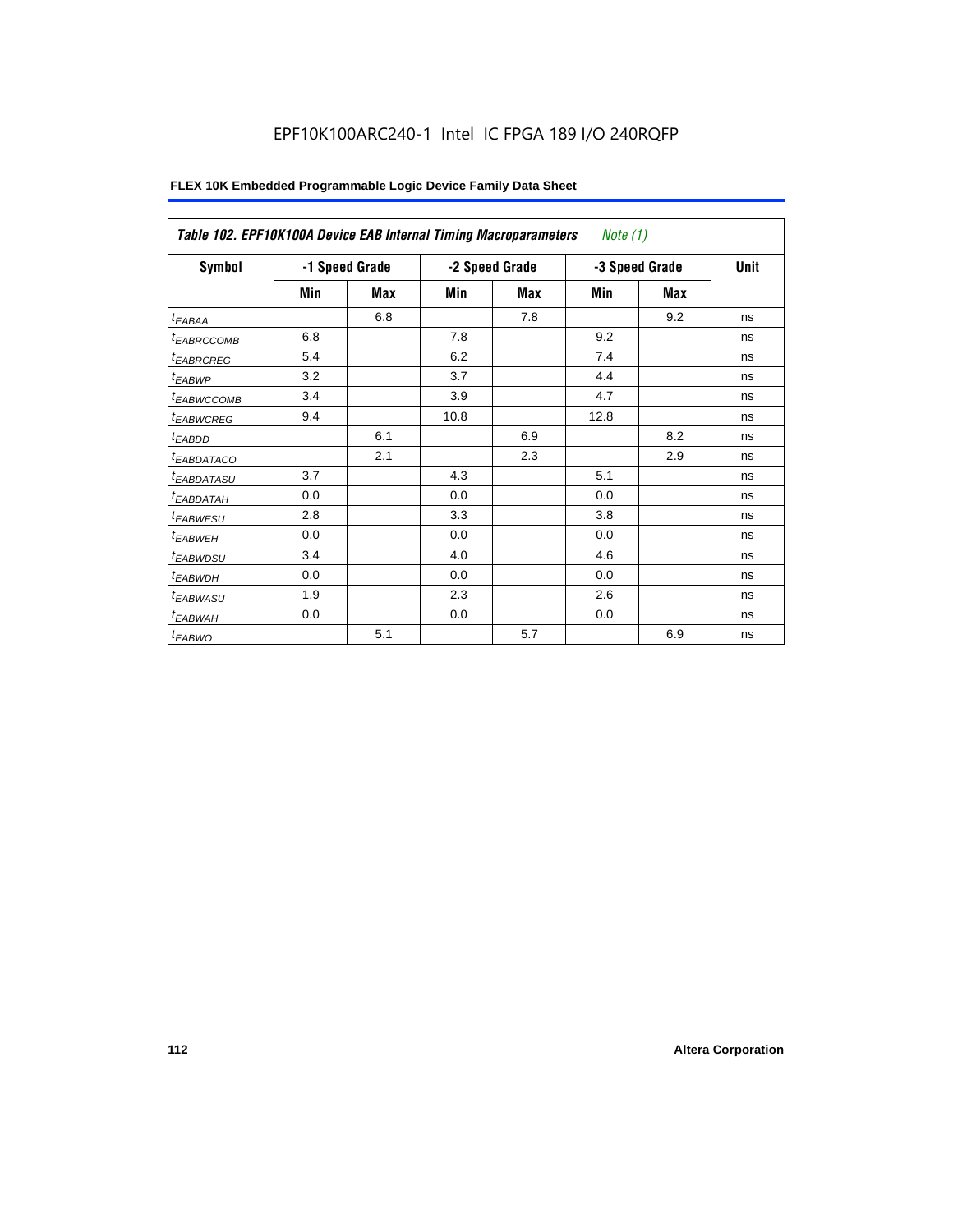| Table 103. EPF10K100A Device Interconnect Timing Microparameters<br>Note $(1)$ |                |     |     |                |                |            |    |  |  |  |
|--------------------------------------------------------------------------------|----------------|-----|-----|----------------|----------------|------------|----|--|--|--|
| <b>Symbol</b>                                                                  | -1 Speed Grade |     |     | -2 Speed Grade | -3 Speed Grade | Unit       |    |  |  |  |
|                                                                                | Min            | Max | Min | Max            | Min            | <b>Max</b> |    |  |  |  |
| $t_{DINZIOE}$                                                                  |                | 4.8 |     | 5.4            |                | 6.0        | ns |  |  |  |
| t <sub>DIN2LE</sub>                                                            |                | 2.0 |     | 2.4            |                | 2.7        | ns |  |  |  |
| <sup>t</sup> DIN2DATA                                                          |                | 2.4 |     | 2.7            |                | 2.9        | ns |  |  |  |
| t <sub>DCLK2IOE</sub>                                                          |                | 2.6 |     | 3.0            |                | 3.5        | ns |  |  |  |
| t <sub>DCLK2LE</sub>                                                           |                | 2.0 |     | 2.4            |                | 2.7        | ns |  |  |  |
| <i>t<sub>SAMELAB</sub></i>                                                     |                | 0.1 |     | 0.1            |                | 0.1        | ns |  |  |  |
| <i>t<sub>SAMEROW</sub></i>                                                     |                | 1.5 |     | 1.7            |                | 1.9        | ns |  |  |  |
| <sup>t</sup> SAMECOLUMN                                                        |                | 5.5 |     | 6.5            |                | 7.4        | ns |  |  |  |
| t <sub>DIFFROW</sub>                                                           |                | 7.0 |     | 8.2            |                | 9.3        | ns |  |  |  |
| <i>t</i> <sub>TWOROWS</sub>                                                    |                | 8.5 |     | 9.9            |                | 11.2       | ns |  |  |  |
| <b><i>LEPERIPH</i></b>                                                         |                | 3.9 |     | 4.2            |                | 4.5        | ns |  |  |  |
| t <sub>LABCARRY</sub>                                                          |                | 0.2 |     | 0.2            |                | 0.3        | ns |  |  |  |
| $t_{LABCASC}$                                                                  |                | 0.4 |     | 0.5            |                | 0.6        | ns |  |  |  |

| Table 104. EPF10K100A Device External Timing Parameters | Note (1) |
|---------------------------------------------------------|----------|
|---------------------------------------------------------|----------|

| Symbol                 | -1 Speed Grade |      |     | -2 Speed Grade |     | -3 Speed Grade |    |
|------------------------|----------------|------|-----|----------------|-----|----------------|----|
|                        | Min            | Max  | Min | Max            | Min | <b>Max</b>     |    |
| t <sub>DRR</sub>       |                | 12.5 |     | 14.5           |     | 17.0           | ns |
| $t_{INSU}$ (2), (3)    | 3.7            |      | 4.5 |                | 5.1 |                | ns |
| $t_{INH}$ (3)          | 0.0            |      | 0.0 |                | 0.0 |                | ns |
| $t_{\text{OUTCO}}$ (3) | 2.0            | 5.3  | 2.0 | 6.1            | 2.0 | 7.2            | ns |

| Table 105. EPF10K100A Device External Bidirectional Timing Parameters | Note (1) |  |  |
|-----------------------------------------------------------------------|----------|--|--|
|-----------------------------------------------------------------------|----------|--|--|

| Symbol                  | -1 Speed Grade |     |     | -2 Speed Grade | -3 Speed Grade | <b>Unit</b> |    |
|-------------------------|----------------|-----|-----|----------------|----------------|-------------|----|
|                         | Min            | Max | Min | <b>Max</b>     | Min            | Max         |    |
| <sup>t</sup> INSUBIDIR  | 4.9            |     | 5.8 |                | 6.8            |             | ns |
| <sup>t</sup> inhbidir   | 0.0            |     | 0.0 |                | 0.0            |             | ns |
| <sup>t</sup> OUTCOBIDIR | 2.0            | 5.3 | 2.0 | 6.1            | 2.0            | 7.2         | ns |
| <sup>t</sup> xzbidir    |                | 7.4 |     | 8.6            |                | 10.1        | ns |
| <sup>t</sup> zxbidir    |                | 7.4 |     | 8.6            |                | 10.1        | ns |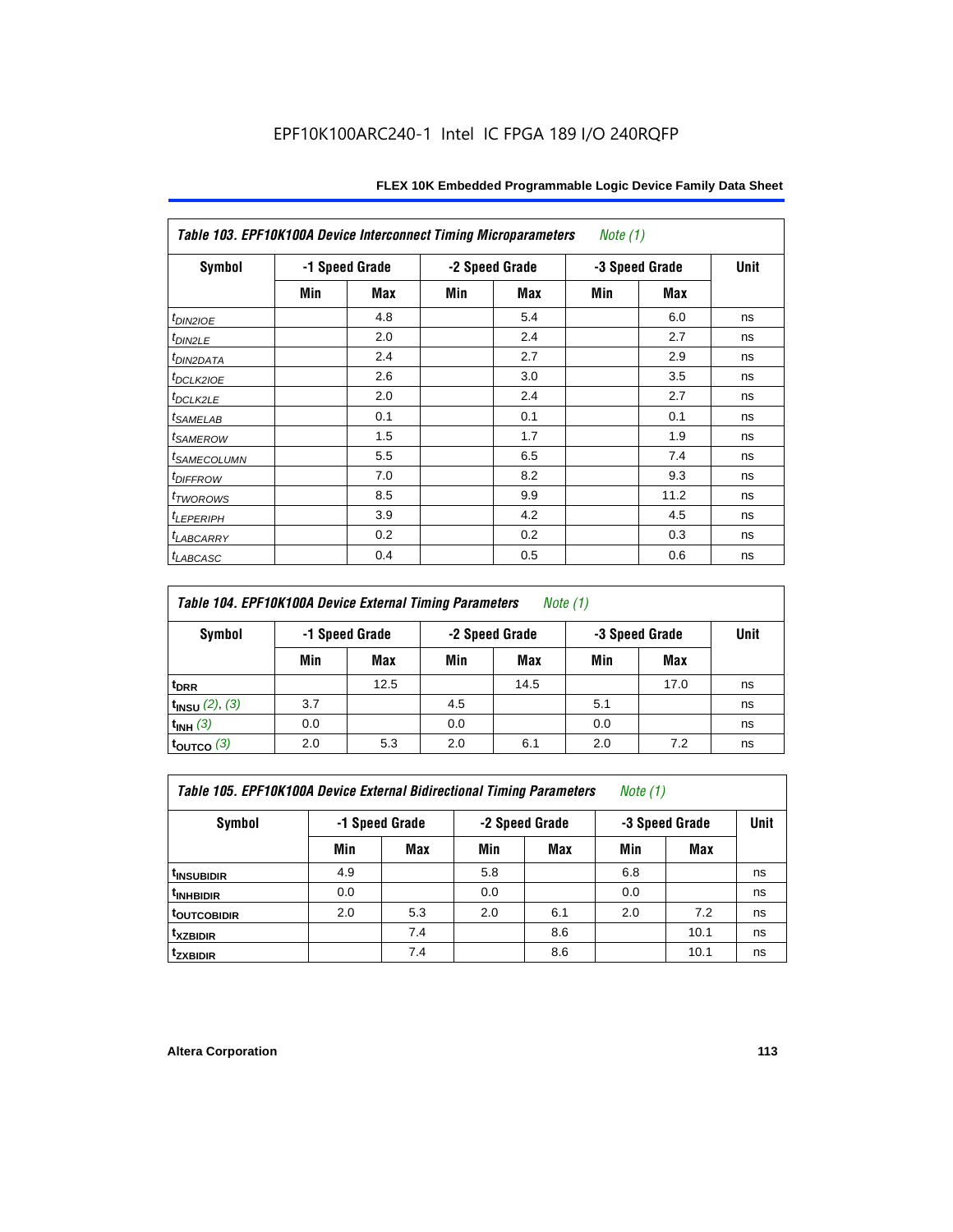#### *Notes to tables:*

- (1) All timing parameters are described in Tables 32 through 38 in this data sheet.
- (2) Using an LE to register the signal may provide a lower setup time.
- (3) This parameter is specified by characterization.

Tables 106 through 112 show EPF10K250A device internal and external timing parameters.

| Table 106. EPF10K250A Device LE Timing Microparameters Note (1) |     |                |     |                |     |                |    |  |
|-----------------------------------------------------------------|-----|----------------|-----|----------------|-----|----------------|----|--|
| <b>Symbol</b>                                                   |     | -1 Speed Grade |     | -2 Speed Grade |     | -3 Speed Grade |    |  |
|                                                                 | Min | <b>Max</b>     | Min | <b>Max</b>     | Min | <b>Max</b>     |    |  |
| $t_{LUT}$                                                       |     | 0.9            |     | 1.0            |     | 1.4            | ns |  |
| $t_{CLUT}$                                                      |     | 1.2            |     | 1.3            |     | 1.6            | ns |  |
| $t_{RLUT}$                                                      |     | 2.0            |     | 2.3            |     | 2.7            | ns |  |
| t <sub>PACKED</sub>                                             |     | 0.4            |     | 0.4            |     | 0.5            | ns |  |
| $t_{EN}$                                                        |     | 1.4            |     | 1.6            |     | 1.9            | ns |  |
| $t_{CICO}$                                                      |     | 0.2            |     | 0.3            |     | 0.3            | ns |  |
| $t_{CGEN}$                                                      |     | 0.4            |     | 0.6            |     | 0.6            | ns |  |
| t <sub>CGENR</sub>                                              |     | 0.8            |     | 1.0            |     | 1.1            | ns |  |
| $t_{CASC}$                                                      |     | 0.7            |     | 0.8            |     | 1.0            | ns |  |
| $t_{\rm C}$                                                     |     | 1.2            |     | 1.3            |     | 1.6            | ns |  |
| $t_{CO}$                                                        |     | 0.6            |     | 0.7            |     | 0.9            | ns |  |
| $t_{COMB}$                                                      |     | 0.5            |     | 0.6            |     | 0.7            | ns |  |
| $t_{\text{SU}}$                                                 | 1.2 |                | 1.4 |                | 1.7 |                | ns |  |
| $t_H$                                                           | 1.2 |                | 1.3 |                | 1.6 |                | ns |  |
| $t_{PRE}$                                                       |     | 0.7            |     | 0.8            |     | 0.9            | ns |  |
| $t_{CLR}$                                                       |     | 0.7            |     | 0.8            |     | 0.9            | ns |  |
| $t_{CH}$                                                        | 2.5 |                | 3.0 |                | 3.5 |                | ns |  |
| $t_{CL}$                                                        | 2.5 |                | 3.0 |                | 3.5 |                | ns |  |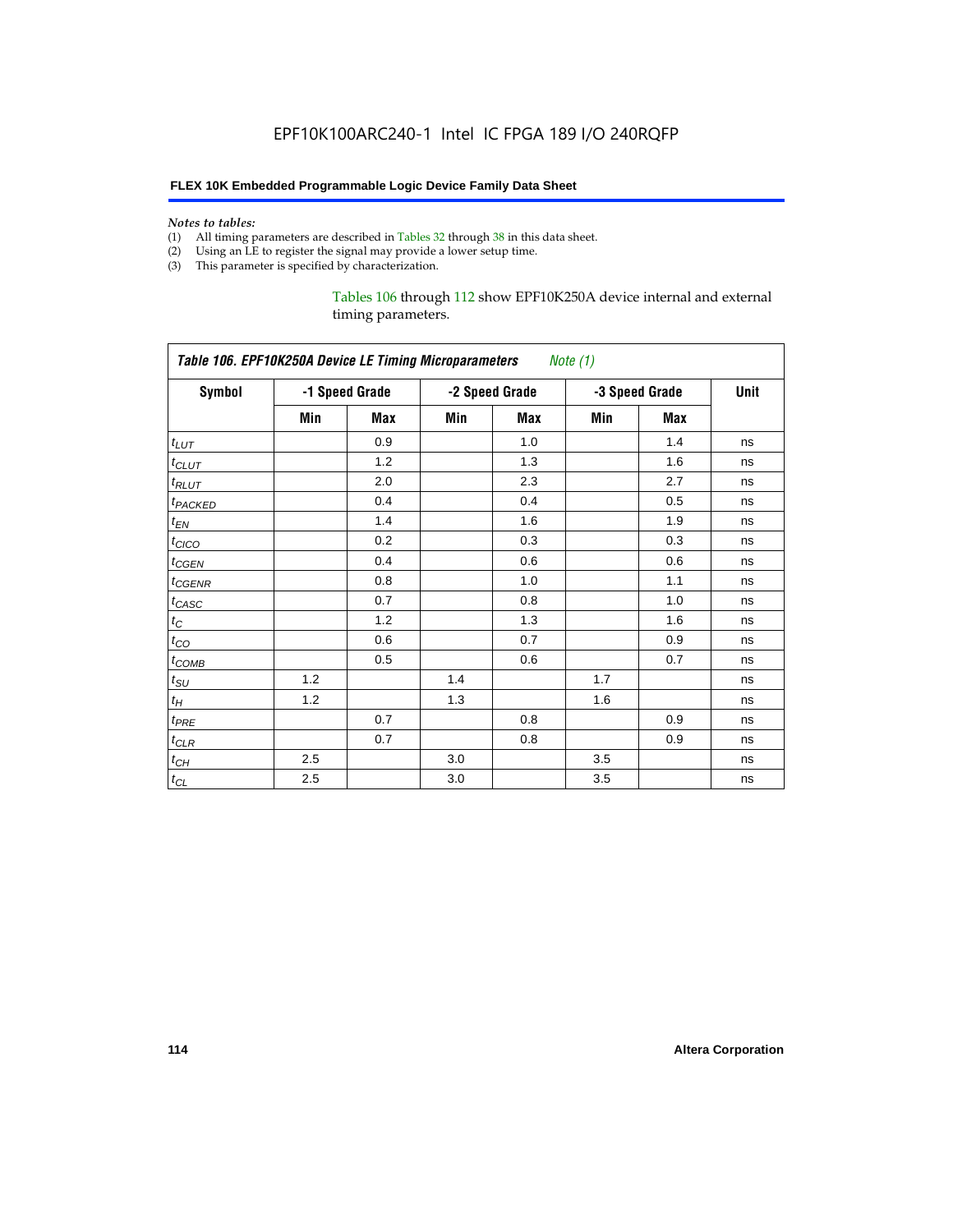| Table 107. EPF10K250A Device IOE Timing Microparameters<br><i>Note</i> $(1)$ |     |                |                |      |                |            |    |
|------------------------------------------------------------------------------|-----|----------------|----------------|------|----------------|------------|----|
| <b>Symbol</b>                                                                |     | -1 Speed Grade | -2 Speed Grade |      | -3 Speed Grade | Unit       |    |
|                                                                              | Min | Max            | Min            | Max  | Min            | <b>Max</b> |    |
| t <sub>IOD</sub>                                                             |     | 1.2            |                | 1.3  |                | 1.6        | ns |
| $t_{\text{loc}}$                                                             |     | 0.4            |                | 0.4  |                | 0.5        | ns |
| $t_{IOCO}$                                                                   |     | 0.8            |                | 0.9  |                | 1.1        | ns |
| $t_{IOCOMB}$                                                                 |     | 0.7            |                | 0.7  |                | 0.8        | ns |
| $t_{IOSU}$                                                                   | 2.7 |                | 3.1            |      | 3.6            |            | ns |
| $t_{IOH}$                                                                    | 0.2 |                | 0.3            |      | 0.3            |            | ns |
| $t_{IOCLR}$                                                                  |     | 1.2            |                | 1.3  |                | 1.6        | ns |
| $t_{OD1}$                                                                    |     | 3.2            |                | 3.6  |                | 4.2        | ns |
| $t_{OD2}$                                                                    |     | 5.9            |                | 6.7  |                | 7.8        | ns |
| $t_{OD3}$                                                                    |     | 8.7            |                | 9.8  |                | 11.5       | ns |
| $t_{\mathsf{XZ}}$                                                            |     | 3.8            |                | 4.3  |                | 5.0        | ns |
| $t_{ZX1}$                                                                    |     | 3.8            |                | 4.3  |                | 5.0        | ns |
| $t_{ZX2}$                                                                    |     | 6.5            |                | 7.4  |                | 8.6        | ns |
| $t_{ZX3}$                                                                    |     | 9.3            |                | 10.5 |                | 12.3       | ns |
| $t_{INREG}$                                                                  |     | 8.2            |                | 9.3  |                | 10.9       | ns |
| $t_{IOFD}$                                                                   |     | 9.0            |                | 10.2 |                | 12.0       | ns |
| t <sub>INCOMB</sub>                                                          |     | 9.0            |                | 10.2 |                | 12.0       | ns |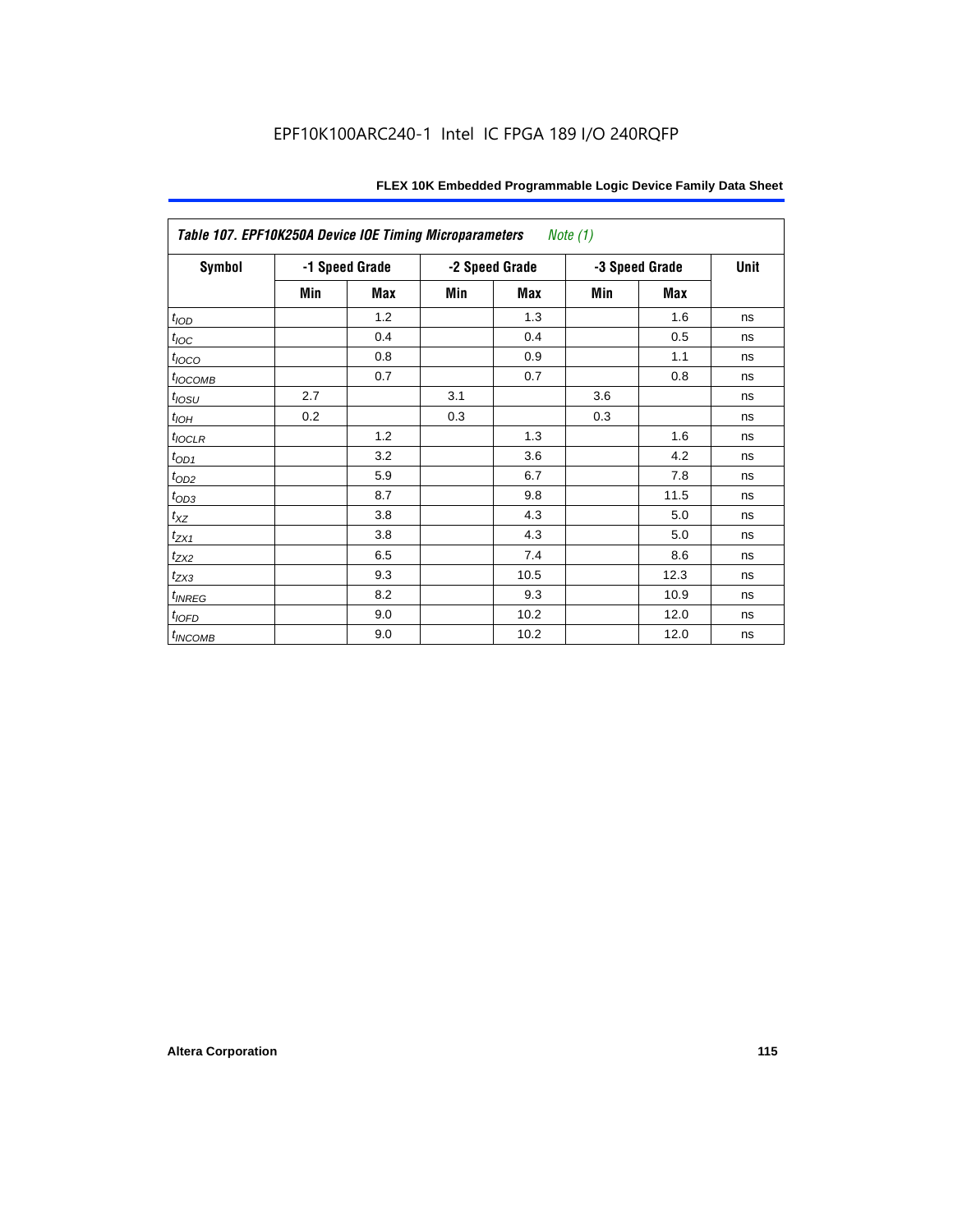| Symbol                 |     | -1 Speed Grade |     | -2 Speed Grade | -3 Speed Grade | <b>Unit</b> |    |
|------------------------|-----|----------------|-----|----------------|----------------|-------------|----|
|                        | Min | <b>Max</b>     | Min | Max            | Min            | Max         |    |
| <sup>t</sup> EABDATA1  |     | 1.3            |     | 1.5            |                | 1.7         | ns |
| <sup>t</sup> EABDATA2  |     | 1.3            |     | 1.5            |                | 1.7         | ns |
| <sup>t</sup> EABWE1    |     | 0.9            |     | 1.1            |                | 1.3         | ns |
| <sup>t</sup> EABWE2    |     | 5.0            |     | 5.7            |                | 6.7         | ns |
| <sup>t</sup> EABCLK    |     | 0.6            |     | 0.7            |                | 0.8         | ns |
| <sup>t</sup> EABCO     |     | 0.0            |     | 0.0            |                | 0.0         | ns |
| <sup>t</sup> EABBYPASS |     | 0.1            |     | 0.1            |                | 0.2         | ns |
| t <sub>EABSU</sub>     | 3.8 |                | 4.3 |                | 5.0            |             | ns |
| t <sub>EABH</sub>      | 0.7 |                | 0.8 |                | 0.9            |             | ns |
| $t_{AA}$               |     | 4.5            |     | 5.0            |                | 5.9         | ns |
| $t_{\mathcal{WP}}$     | 5.6 |                | 6.4 |                | 7.5            |             | ns |
| t <sub>WDSU</sub>      | 1.3 |                | 1.4 |                | 1.7            |             | ns |
| $t_{WDH}$              | 0.1 |                | 0.1 |                | 0.2            |             | ns |
| $t_{WASU}$             | 0.1 |                | 0.1 |                | 0.2            |             | ns |
| $t_{WAH}$              | 0.1 |                | 0.1 |                | 0.2            |             | ns |
| $t_{WO}$               |     | 4.1            |     | 4.6            |                | 5.5         | ns |
| $t_{DD}$               |     | 4.1            |     | 4.6            |                | 5.5         | ns |
| <sup>t</sup> EABOUT    |     | 0.1            |     | 0.1            |                | 0.2         | ns |
| $t_{EABCH}$            | 2.5 |                | 3.0 |                | 3.5            |             | ns |
| $t_{EABCL}$            | 5.6 |                | 6.4 |                | 7.5            |             | ns |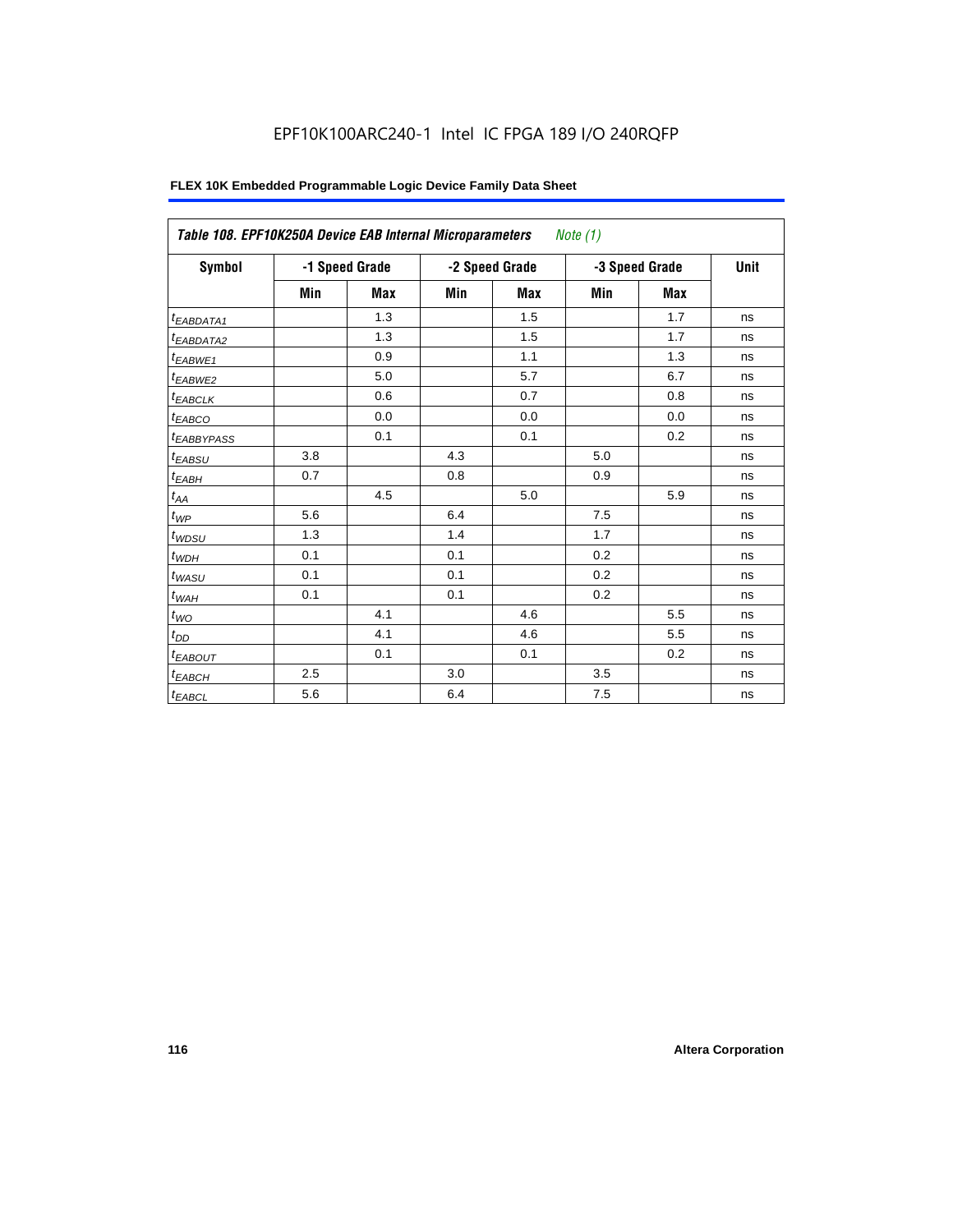| Table 109. EPF10K250A Device EAB Internal Timing Macroparameters<br><i>Note</i> $(1)$ |      |                |                |     |                |            |    |
|---------------------------------------------------------------------------------------|------|----------------|----------------|-----|----------------|------------|----|
| Symbol                                                                                |      | -1 Speed Grade | -2 Speed Grade |     | -3 Speed Grade | Unit       |    |
|                                                                                       | Min  | <b>Max</b>     | Min            | Max | Min            | <b>Max</b> |    |
| $t_{EABA}$                                                                            |      | 6.1            |                | 6.8 |                | 8.2        | ns |
| <sup>t</sup> EABRCCOMB                                                                | 6.1  |                | 6.8            |     | 8.2            |            | ns |
| <sup>t</sup> EABRCREG                                                                 | 4.6  |                | 5.1            |     | 6.1            |            | ns |
| t <sub>EABWP</sub>                                                                    | 5.6  |                | 6.4            |     | 7.5            |            | ns |
| <sup>t</sup> ЕАВWССОМВ                                                                | 5.8  |                | 6.6            |     | 7.9            |            | ns |
| <sup>t</sup> EABWCREG                                                                 | 15.8 |                | 17.8           |     | 21.0           |            | ns |
| $t_{EABDD}$                                                                           |      | 5.7            |                | 6.4 |                | 7.8        | ns |
| <sup>t</sup> EABDATACO                                                                |      | 0.7            |                | 0.8 |                | 1.0        | ns |
| <sup>t</sup> EABDATASU                                                                | 4.5  |                | 5.1            |     | 5.9            |            | ns |
| t <sub>eabdatah</sub>                                                                 | 0.0  |                | 0.0            |     | 0.0            |            | ns |
| <sup>t</sup> EABWESU                                                                  | 8.2  |                | 9.3            |     | 10.9           |            | ns |
| <sup>t</sup> EABWEH                                                                   | 0.0  |                | 0.0            |     | 0.0            |            | ns |
| <i>t<sub>EABWDSU</sub></i>                                                            | 1.7  |                | 1.8            |     | 2.1            |            | ns |
| t <sub>EABWDH</sub>                                                                   | 0.0  |                | 0.0            |     | 0.0            |            | ns |
| <sup>t</sup> EABWASU                                                                  | 0.9  |                | 0.9            |     | 1.0            |            | ns |
| <sup>t</sup> EABWAH                                                                   | 0.0  |                | 0.0            |     | 0.0            |            | ns |
| $t_{EABWO}$                                                                           |      | 5.3            |                | 6.0 |                | 7.4        | ns |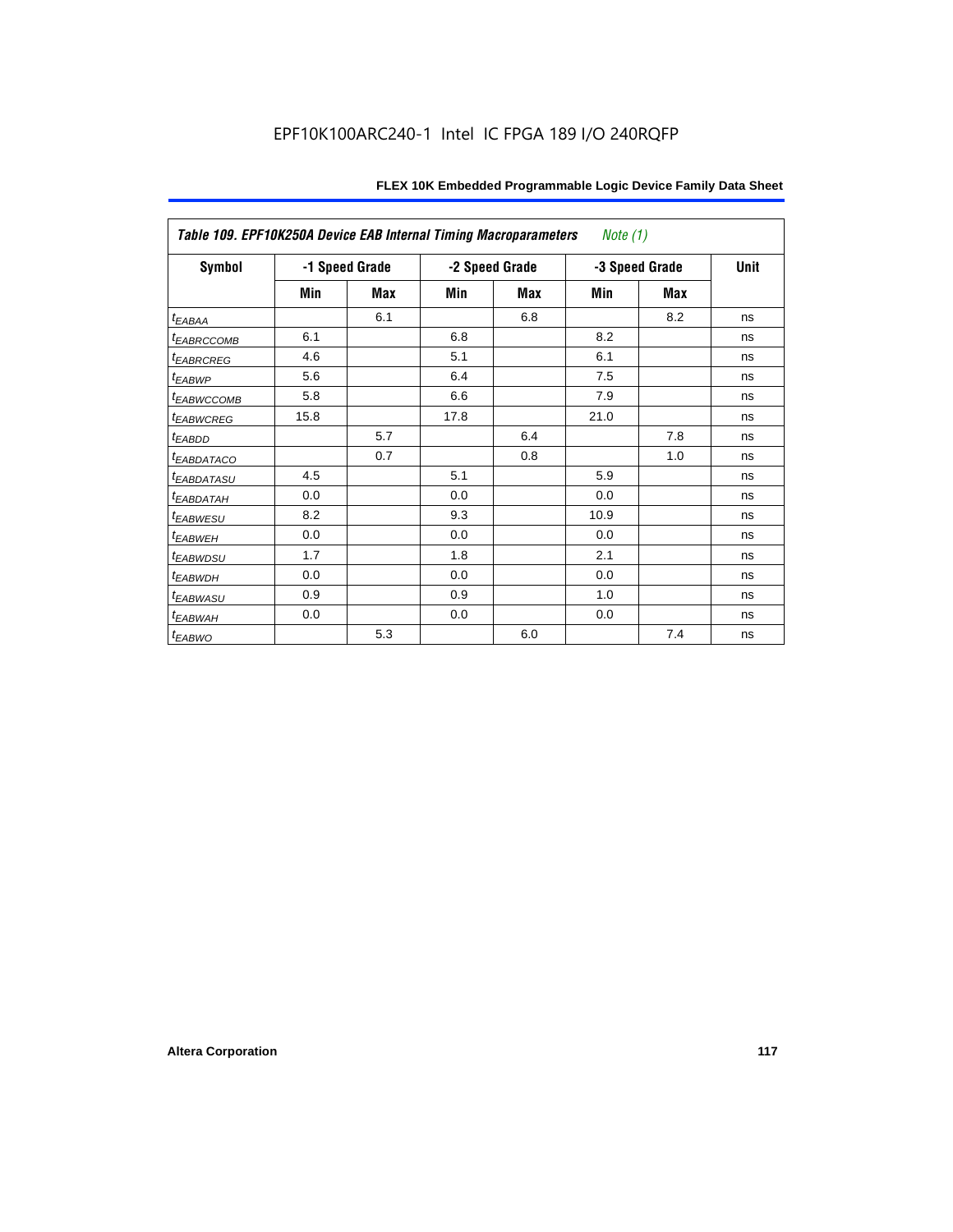| Symbol                     |     | -1 Speed Grade |     | -2 Speed Grade |     | -3 Speed Grade | Unit |  |
|----------------------------|-----|----------------|-----|----------------|-----|----------------|------|--|
|                            | Min | <b>Max</b>     | Min | <b>Max</b>     | Min | <b>Max</b>     |      |  |
| <i>t<sub>DIN2IOE</sub></i> |     | 7.8            |     | 8.5            |     | 9.4            | ns   |  |
| t <sub>DIN2LE</sub>        |     | 2.7            |     | 3.1            |     | 3.5            | ns   |  |
| <sup>t</sup> DIN2DATA      |     | 1.6            |     | 1.6            |     | 1.7            | ns   |  |
| <sup>t</sup> DCLK2IOE      |     | 3.6            |     | 4.0            |     | 4.6            | ns   |  |
| <sup>t</sup> DCLK2LE       |     | 2.7            |     | 3.1            |     | 3.5            | ns   |  |
| <sup>t</sup> SAMELAB       |     | 0.2            |     | 0.3            |     | 0.3            | ns   |  |
| <sup>t</sup> SAMEROW       |     | 6.7            |     | 7.3            |     | 8.2            | ns   |  |
| <sup>t</sup> SAMECOLUMN    |     | 2.5            |     | 2.7            |     | 3.0            | ns   |  |
| <i>t<sub>DIFFROW</sub></i> |     | 9.2            |     | 10.0           |     | 11.2           | ns   |  |
| <sup>t</sup> TWOROWS       |     | 15.9           |     | 17.3           |     | 19.4           | ns   |  |
| <sup>t</sup> LEPERIPH      |     | 7.5            |     | 8.1            |     | 8.9            | ns   |  |
| <sup>t</sup> LABCARRY      |     | 0.3            |     | 0.4            |     | 0.5            | ns   |  |
| <sup>t</sup> LABCASC       |     | 0.4            |     | 0.4            |     | 0.5            | ns   |  |

| Table 111. EPF10K250A Device External Reference Timing Parameters<br><i>Note</i> $(1)$ |     |                |     |                |                |      |    |  |
|----------------------------------------------------------------------------------------|-----|----------------|-----|----------------|----------------|------|----|--|
| Symbol                                                                                 |     | -1 Speed Grade |     | -2 Speed Grade | -3 Speed Grade | Unit |    |  |
|                                                                                        | Min | Max            | Min | Max            | Min            | Max  |    |  |
| <sup>t</sup> DRR                                                                       |     | 15.0           |     | 17.0           |                | 20.0 | ns |  |
| $t_{INSU}(2)$ (3)                                                                      | 6.9 |                | 8.0 |                | 9.4            |      | ns |  |
| $t_{INH}$ (3)                                                                          | 0.0 |                | 0.0 |                | 0.0            |      | ns |  |
| $t_{\rm OUTCO}$ (3)                                                                    | 2.0 | 8.0            | 2.0 | 8.9            | 2.0            | 10.4 | ns |  |

|  | Table 112. EPF10K250A Device External Bidirectional Timing Parameters | Note (1) |  |
|--|-----------------------------------------------------------------------|----------|--|
|--|-----------------------------------------------------------------------|----------|--|

| Symbol                |     | -1 Speed Grade |      | -2 Speed Grade | -3 Speed Grade | <b>Unit</b> |    |
|-----------------------|-----|----------------|------|----------------|----------------|-------------|----|
|                       | Min | Max            | Min  | <b>Max</b>     | Min            | Max         |    |
| <b>t</b> INSUBIDIR    | 9.3 |                | 10.6 |                | 12.7           |             | ns |
| t <sub>INHBIDIR</sub> | 0.0 |                | 0.0  |                | 0.0            |             | ns |
| <b>toutcobidir</b>    | 2.0 | 8.0            | 2.0  | 8.9            | 2.0            | 10.4        | ns |
| t <sub>XZBIDIR</sub>  |     | 10.8           |      | 12.2           |                | 14.2        | ns |
| tzxbidir              |     | 10.8           |      | 12.2           |                | 14.2        | ns |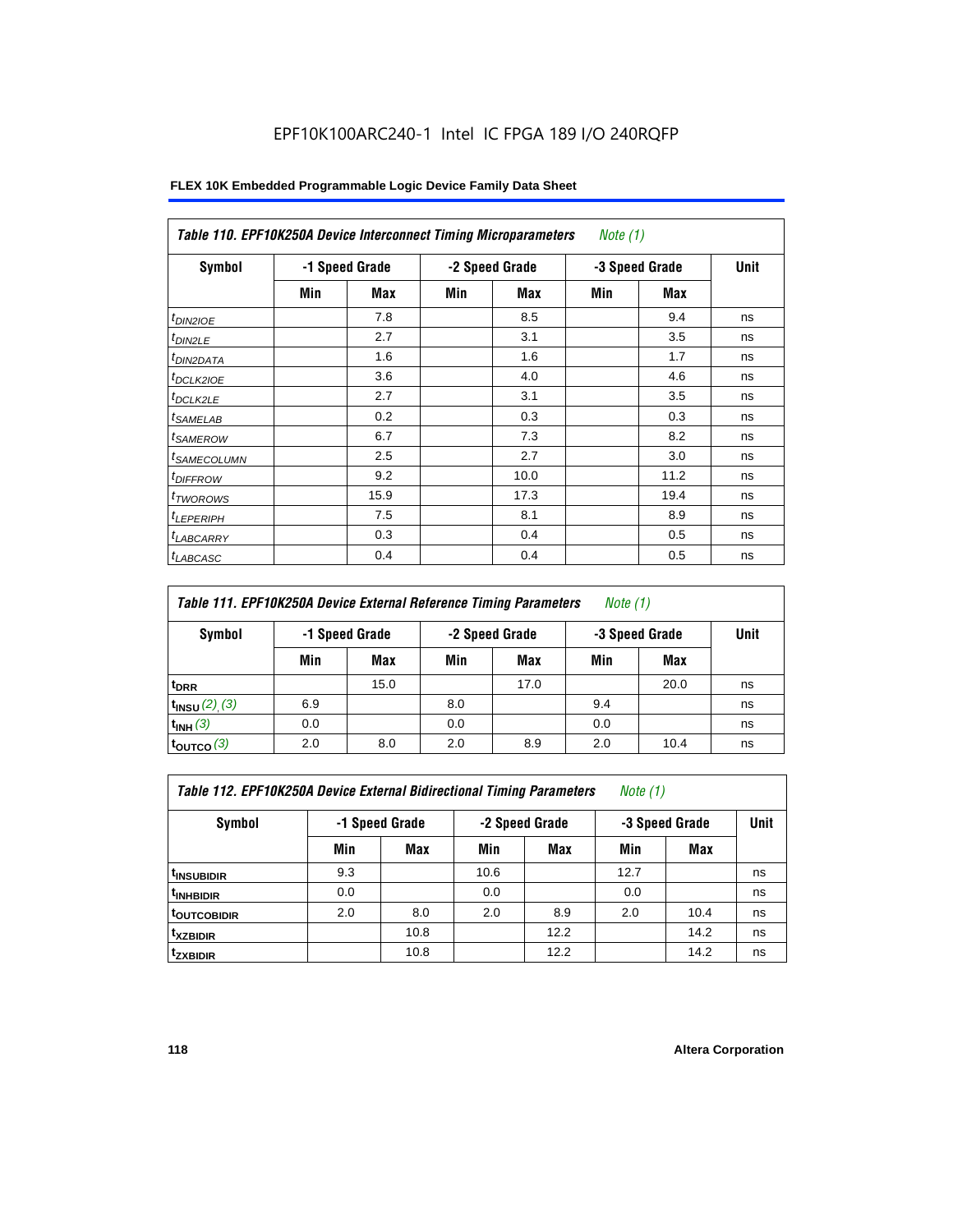#### *Notes to tables:*

- (1) All timing parameters are described in Tables  $32$  through  $37$  in this data sheet.<br>(2) Using an LE to register the signal may provide a lower setup time.
- (2) Using an LE to register the signal may provide a lower setup time.<br>(3) This parameter is specified by characterization.
- This parameter is specified by characterization.

# **ClockLock & ClockBoost Timing Parameters**

For the ClockLock and ClockBoost circuitry to function properly, the incoming clock must meet certain requirements. If these specifications are not met, the circuitry may not lock onto the incoming clock, which generates an erroneous clock within the device. The clock generated by the ClockLock and ClockBoost circuitry must also meet certain specifications. If the incoming clock meets these requirements during configuration, the ClockLock and ClockBoost circuitry will lock onto the clock during configuration. The circuit will be ready for use immediately after configuration. Figure 31 illustrates the incoming and generated clock specifications.

#### *Figure 31. Specifications for the Incoming & Generated Clocks*

The  $t_i$  parameter refers to the nominal input clock period; the  $t_0$  parameter refers to the *nominal output clock period.*



#### Table 113 summarizes the ClockLock and ClockBoost parameters.

|              | Table 113. ClockLock & ClockBoost Parameters<br>(Part 1 of 2)           |      |     |                |            |  |  |  |
|--------------|-------------------------------------------------------------------------|------|-----|----------------|------------|--|--|--|
| Symbol       | <b>Parameter</b>                                                        | Min  | Typ | Max            | Unit       |  |  |  |
| $t_{R}$      | Input rise time                                                         |      |     | $\overline{2}$ | ns         |  |  |  |
| $t_F$        | Input fall time                                                         |      |     | 2              | ns         |  |  |  |
| $t_{INDUTY}$ | Input duty cycle                                                        | 45   |     | 55             | $\%$       |  |  |  |
| $f_{CLK1}$   | Input clock frequency (ClockBoost clock multiplication factor equals 1) | 30   |     | 80             | <b>MHz</b> |  |  |  |
| $t$ CLK1     | Input clock period (ClockBoost clock multiplication factor equals 1)    | 12.5 |     | 33.3           | ns         |  |  |  |
| $f_{CLK2}$   | Input clock frequency (ClockBoost clock multiplication factor equals 2) | 16   |     | 50             | <b>MHz</b> |  |  |  |
| $t_{CLK2}$   | Input clock period (ClockBoost clock multiplication factor equals 2)    | 20   |     | 62.5           | ns         |  |  |  |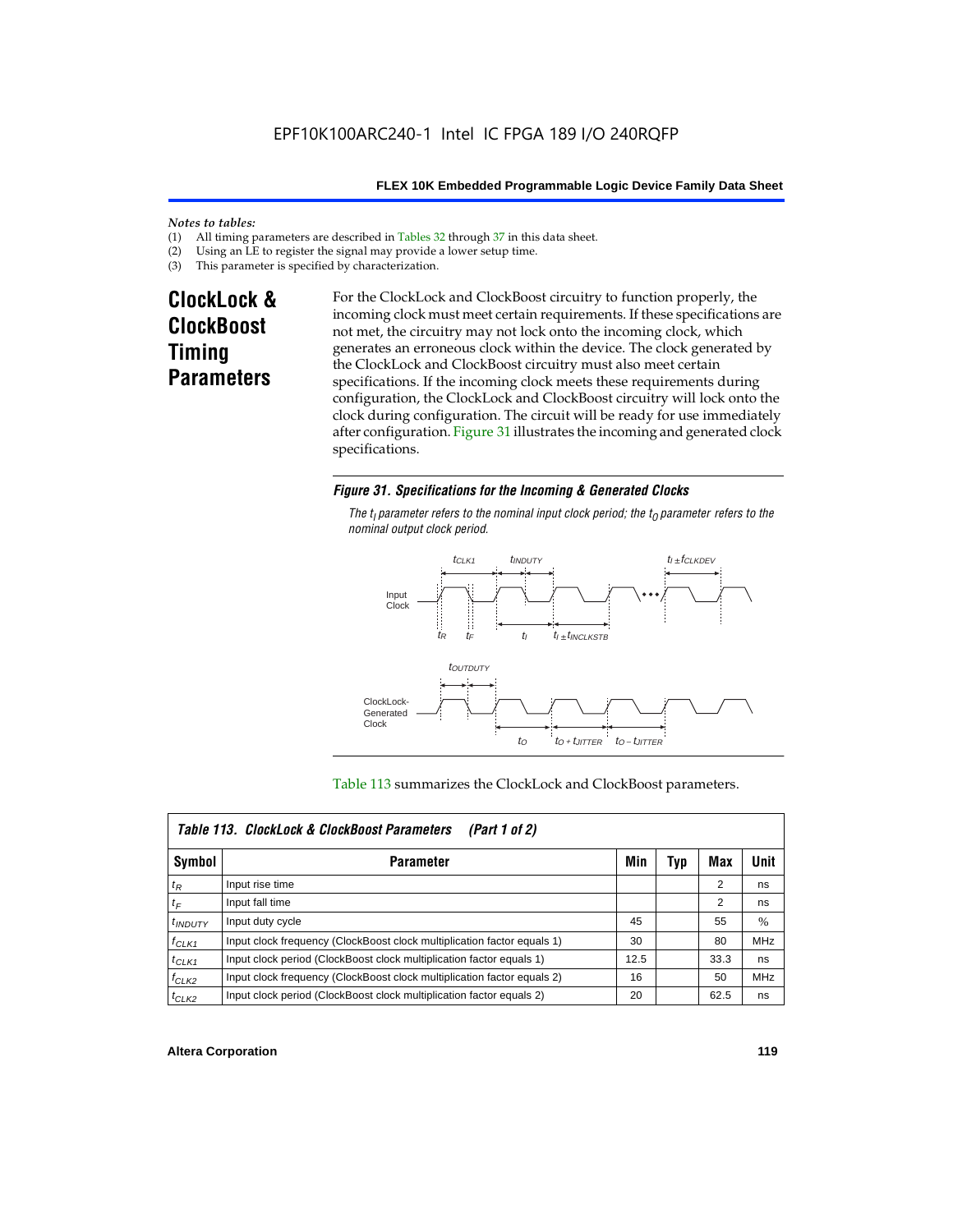|                               | Table 113. ClockLock & ClockBoost Parameters<br>(Part 2 of 2)                                                   |     |     |           |            |  |  |  |  |
|-------------------------------|-----------------------------------------------------------------------------------------------------------------|-----|-----|-----------|------------|--|--|--|--|
| Symbol                        | <b>Parameter</b>                                                                                                | Min | Typ | Max       | Unit       |  |  |  |  |
| <b><i><u>LCLKDEV1</u></i></b> | Input deviation from user specification in MAX+PLUS II (ClockBoost clock<br>multiplication factor equals 1) (1) |     |     | $\pm 1$   | <b>MHz</b> |  |  |  |  |
| <sup>f</sup> CLKDEV2          | Input deviation from user specification in MAX+PLUS II (ClockBoost clock<br>multiplication factor equals 2) (1) |     |     | $\pm 0.5$ | MHz        |  |  |  |  |
| <sup>t</sup> INCLKSTB         | Input clock stability (measured between adjacent clocks)                                                        |     |     | 100       | ps         |  |  |  |  |
| $t_{LOCK}$                    | Time required for ClockLock or ClockBoost to acquire lock (2)                                                   |     |     | 10        | μs         |  |  |  |  |
| $t_{JITTER}$                  | Jitter on ClockLock or ClockBoost-generated clock (3)                                                           |     |     |           | ns         |  |  |  |  |
| <i>toutbuty</i>               | Duty cycle for ClockLock or ClockBoost-generated clock                                                          | 40  | 50  | 60        | %          |  |  |  |  |

*Notes:*

(1) To implement the ClockLock and ClockBoost circuitry with the MAX+PLUS II software, designers must specify the input frequency. The MAX+PLUS II software tunes the PLL in the ClockLock and ClockBoost circuitry to this frequency. The *fCLKDEV* parameter specifies how much the incoming clock can differ from the specified frequency during device operation. Simulation does not reflect this parameter.

(2) During device configuration, the ClockLock and ClockBoost circuitry is configured before the rest of the device. If the incoming clock is supplied during configuration, the ClockLock and ClockBoost circuitry locks during configuration, because the  $t_{LOCK}$  value is less than the time required for configuration.

(3) The *t<sub>IITTER</sub>* specification is measured under long-term observation.

# **Power Consumption**

The supply power (P) for FLEX 10K devices can be calculated with the following equation:

 $P = P_{INT} + P_{IO} = (I_{CCSTANDBY} + I_{CCACTIVE}) \times V_{CC} + P_{IO}$ 

Typical  $I_{CCSTANDBY}$  values are shown as  $I_{CC0}$  in the FLEX 10K device DC operating conditions tables on pages 46, 49, and 52 of this data sheet. The  $I_{\text{CCACTIVE}}$  value depends on the switching frequency and the application logic. This value is calculated based on the amount of current that each LE typically consumes. The  $P_{IO}$  value, which depends on the device output load characteristics and switching frequency, can be calculated using the guidelines given in *Application Note 74 (Evaluating Power for Altera Devices)*.

 $\Box$  Compared to the rest of the device, the embedded array consumes a negligible amount of power. Therefore, the embedded array can be ignored when calculating supply current.

The  $I_{\text{CCACTIVE}}$  value is calculated with the following equation:

$$
I_{\text{CCACTIVE}} = K \times f_{\text{MAX}} \times N \times \text{tog}_{\text{LC}} \times \frac{\mu A}{\text{MHz} \times \text{LE}}
$$

The parameters in this equation are shown below: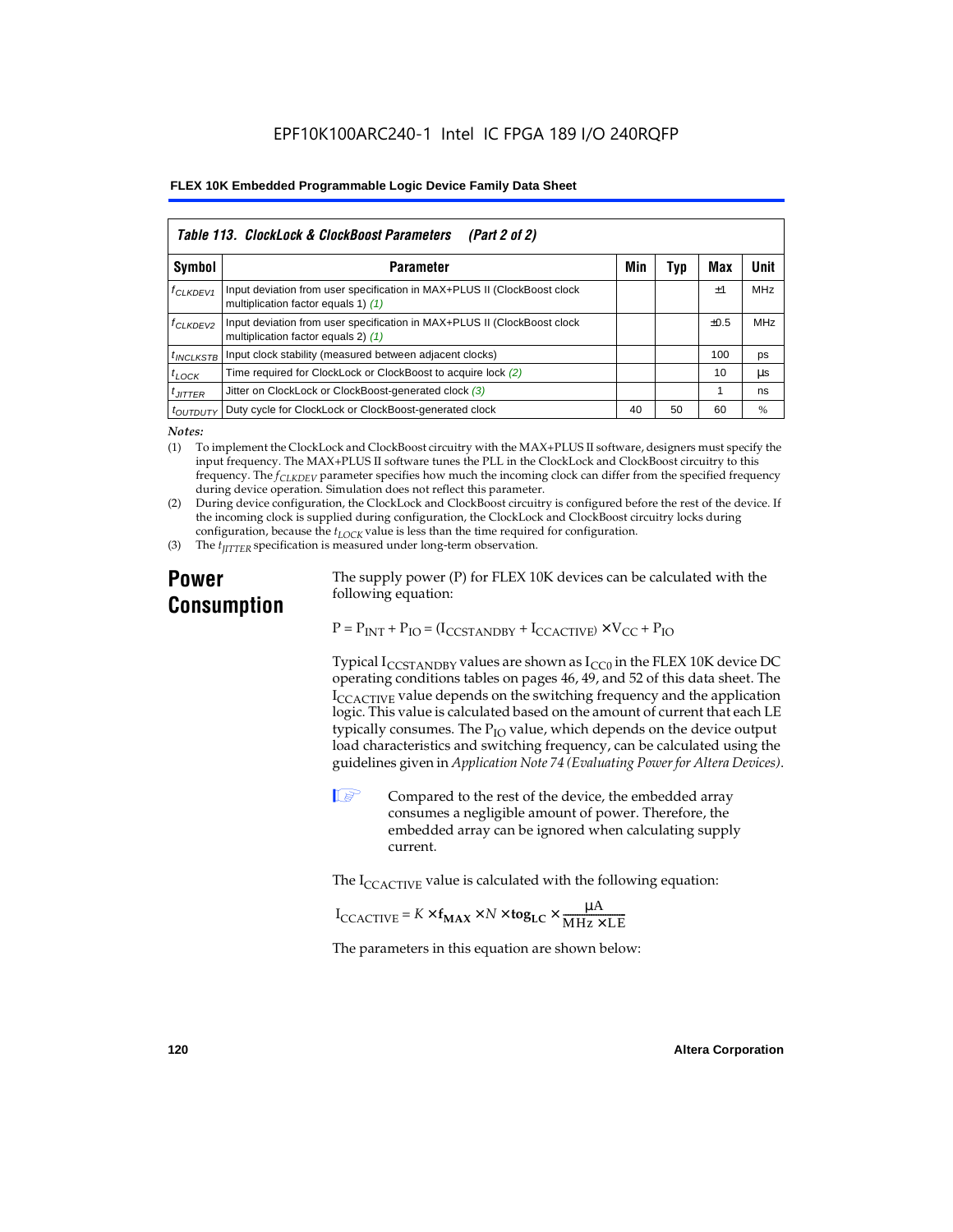| $f_{MAX}$   | $=$ | Maximum operating frequency in MHz                    |
|-------------|-----|-------------------------------------------------------|
| N           |     | Total number of logic cells used in the device        |
| $\log_{LC}$ | $=$ | Average percent of logic cells toggling at each clock |
|             |     | (typically 12.5%)                                     |
| K           | $=$ | Constant, shown in Tables 114 and 115                 |

| Table 114. FLEX 10K K Constant Values |                |  |  |  |  |
|---------------------------------------|----------------|--|--|--|--|
| <b>Device</b>                         | <b>K</b> Value |  |  |  |  |
| EPF10K10                              | 82             |  |  |  |  |
| EPF10K20                              | 89             |  |  |  |  |
| EPF10K30                              | 88             |  |  |  |  |
| EPF10K40                              | 92             |  |  |  |  |
| EPF10K50                              | 95             |  |  |  |  |
| EPF10K70                              | 85             |  |  |  |  |
| EPF10K100                             | 88             |  |  |  |  |

| Table 115. FLEX 10KA K Constant Values |                |
|----------------------------------------|----------------|
| <b>Device</b>                          | <b>K</b> Value |
| <b>EPF10K10A</b>                       | 17             |
| EPF10K30A                              | 17             |
| EPF10K50V                              | 19             |
| EPF10K100A                             | 19             |
| EPF10K130V                             | 22             |
| EPF10K250A                             | 23             |

This calculation provides an  $I_{CC}$  estimate based on typical conditions with no output load. The actual  $I_{CC}$  should be verified during operation because this measurement is sensitive to the actual pattern in the device and the environmental operating conditions.

To better reflect actual designs, the power model (and the constant *K* in the power calculation equations) for continuous interconnect FLEX devices assumes that logic cells drive FastTrack Interconnect channels. In contrast, the power model of segmented FPGAs assumes that all logic cells drive only one short interconnect segment. This assumption may lead to inaccurate results, compared to measured power consumption for an actual design in a segmented interconnect FPGA.

Figure 32 shows the relationship between the current and operating frequency of FLEX 10K devices.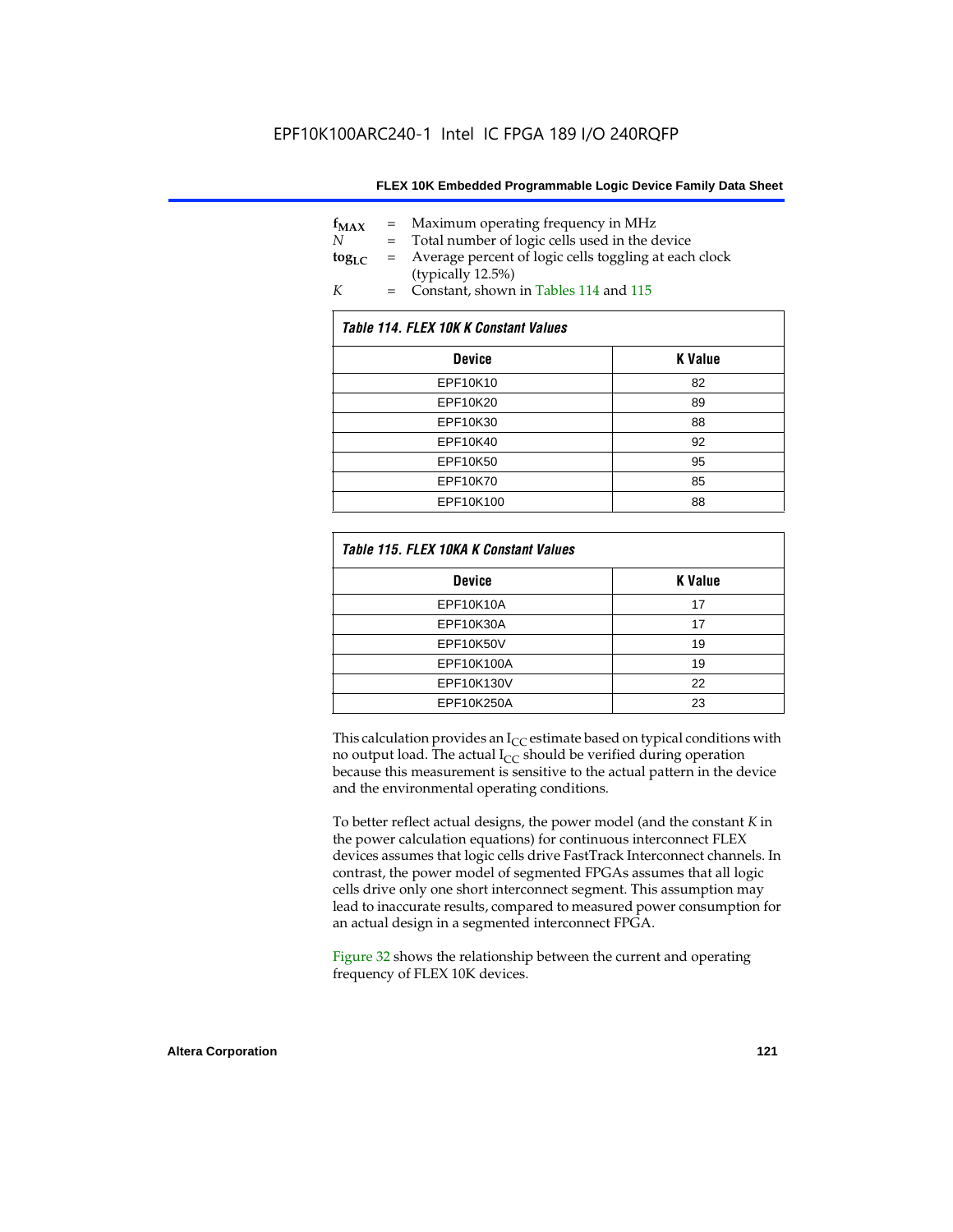# *Figure 32. ICCACTIVE vs. Operating Frequency (Part 1 of 3)*

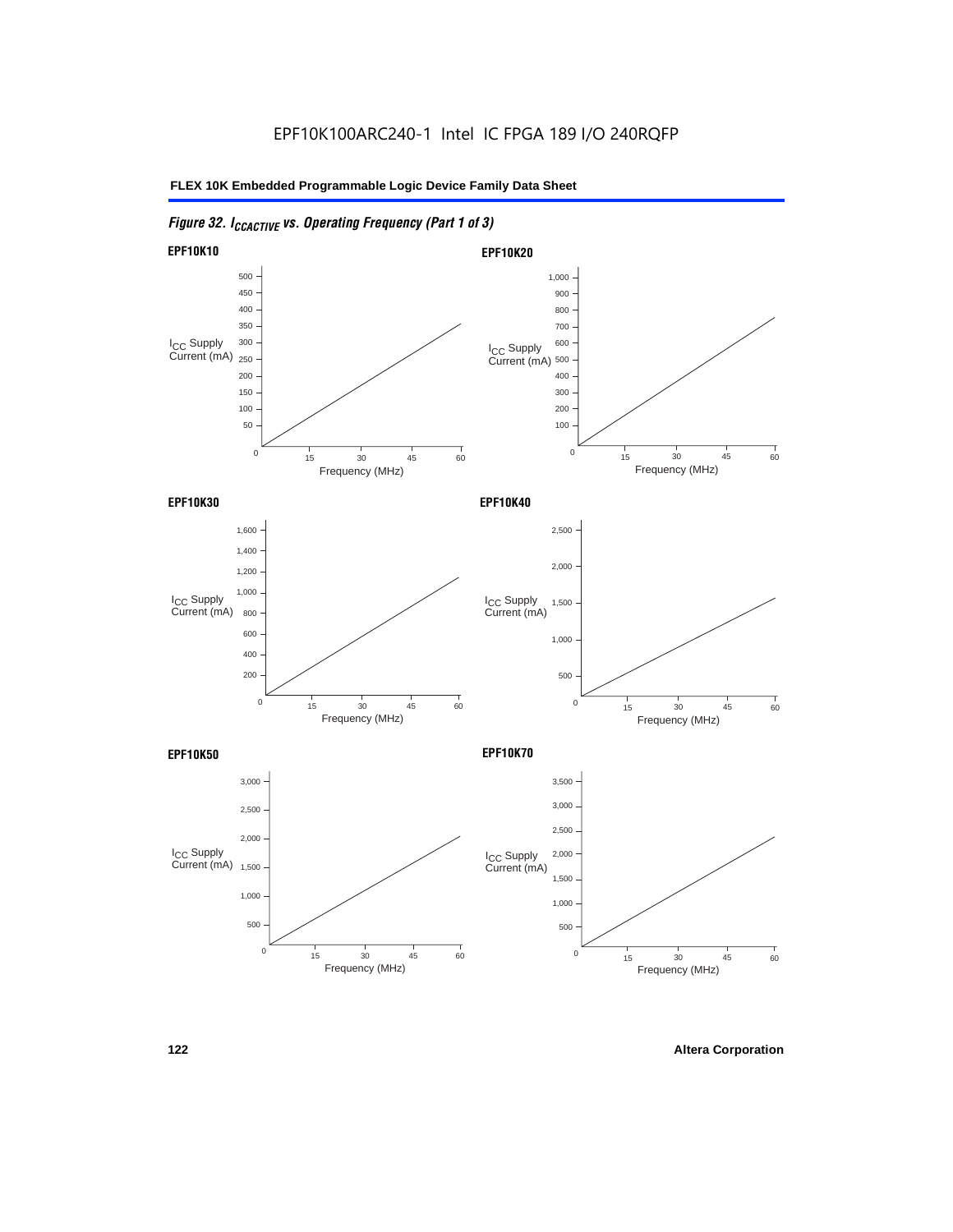



**Altera Corporation 123**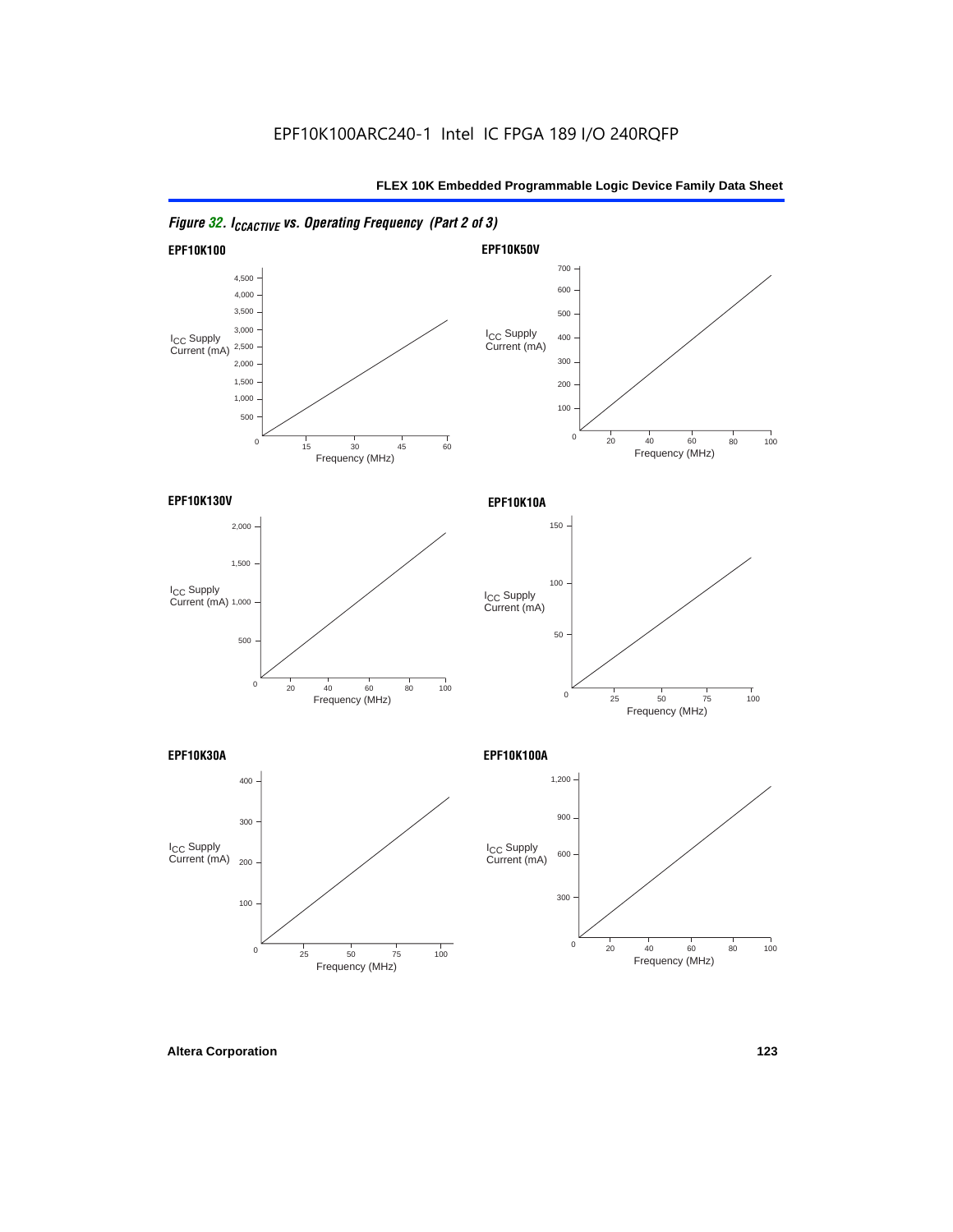

# **Configuration & Operation**

The FLEX 10K architecture supports several configuration schemes. This section summarizes the device operating modes and available device configuration schemes.

f See *Application Note 116 (Configuring APEX 20K, FLEX 10K & FLEX 6000 Devices)* for detailed descriptions of device configuration options, device configuration pins, and for information on configuring FLEX 10K devices, including sample schematics, timing diagrams, and configuration parameters.

## **Operating Modes**

The FLEX 10K architecture uses SRAM configuration elements that require configuration data to be loaded every time the circuit powers up. The process of physically loading the SRAM data into the device is called *configuration*. Before configuration, as VCC rises, the device initiates a Power-On Reset (POR). This POR event clears the device and prepares it for configuration. The FLEX 10K POR time does not exceed 50 µs.

During initialization, which occurs immediately after configuration, the device resets registers, enables I/O pins, and begins to operate as a logic device. The I/O pins are tri-stated during power-up, and before and during configuration. Together, the configuration and initialization processes are called *command mode*; normal device operation is called *user mode*.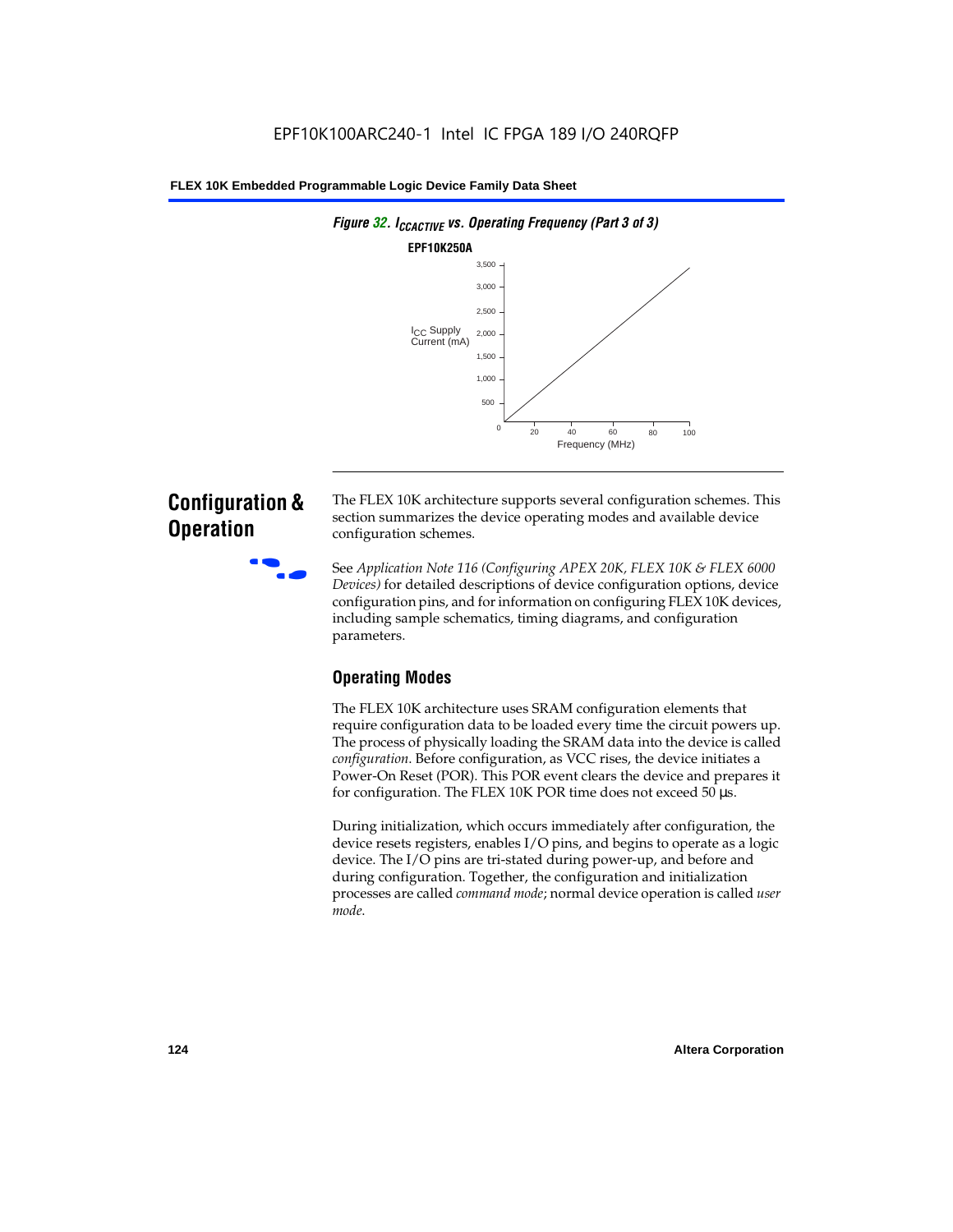SRAM configuration elements allow FLEX 10K devices to be reconfigured in-circuit by loading new configuration data into the device. Real-time reconfiguration is performed by forcing the device into command mode with a device pin, loading different configuration data, reinitializing the device, and resuming user-mode operation.

The entire reconfiguration process may be completed in less than 320 ms using an EPF10K250A device with a DCLK frequency of 10 MHz. This process can be used to reconfigure an entire system dynamically. In-field upgrades can be performed by distributing new configuration files.

 $\Box$  Refer to the configuration device data sheet to obtain the POR delay when using a configuration device method.

## **Programming Files**

Despite being function- and pin-compatible, FLEX 10KA and FLEX 10KE devices are not programming- or configuration-file compatible with FLEX 10K devices. A design should be recompiled before it is transferred from a FLEX 10K device to an equivalent FLEX 10KA or FLEX 10KE device. This recompilation should be performed to create a new programming or configuration file and to check design timing on the faster FLEX 10KA or FLEX 10KE device. The programming or configuration files for EPF10K50 devices can program or configure an EPF10K50V device. However, Altera recommends recompiling a design for the EPF10K50V device when transferring it from the EPF10K50 device.

### **Configuration Schemes**

The configuration data for a FLEX 10K device can be loaded with one of five configuration schemes (see Table 116), chosen on the basis of the target application. An EPC1, EPC2, EPC16, or EPC1441 configuration device, intelligent controller, or the JTAG port can be used to control the configuration of a FLEX 10K device, allowing automatic configuration on system power-up.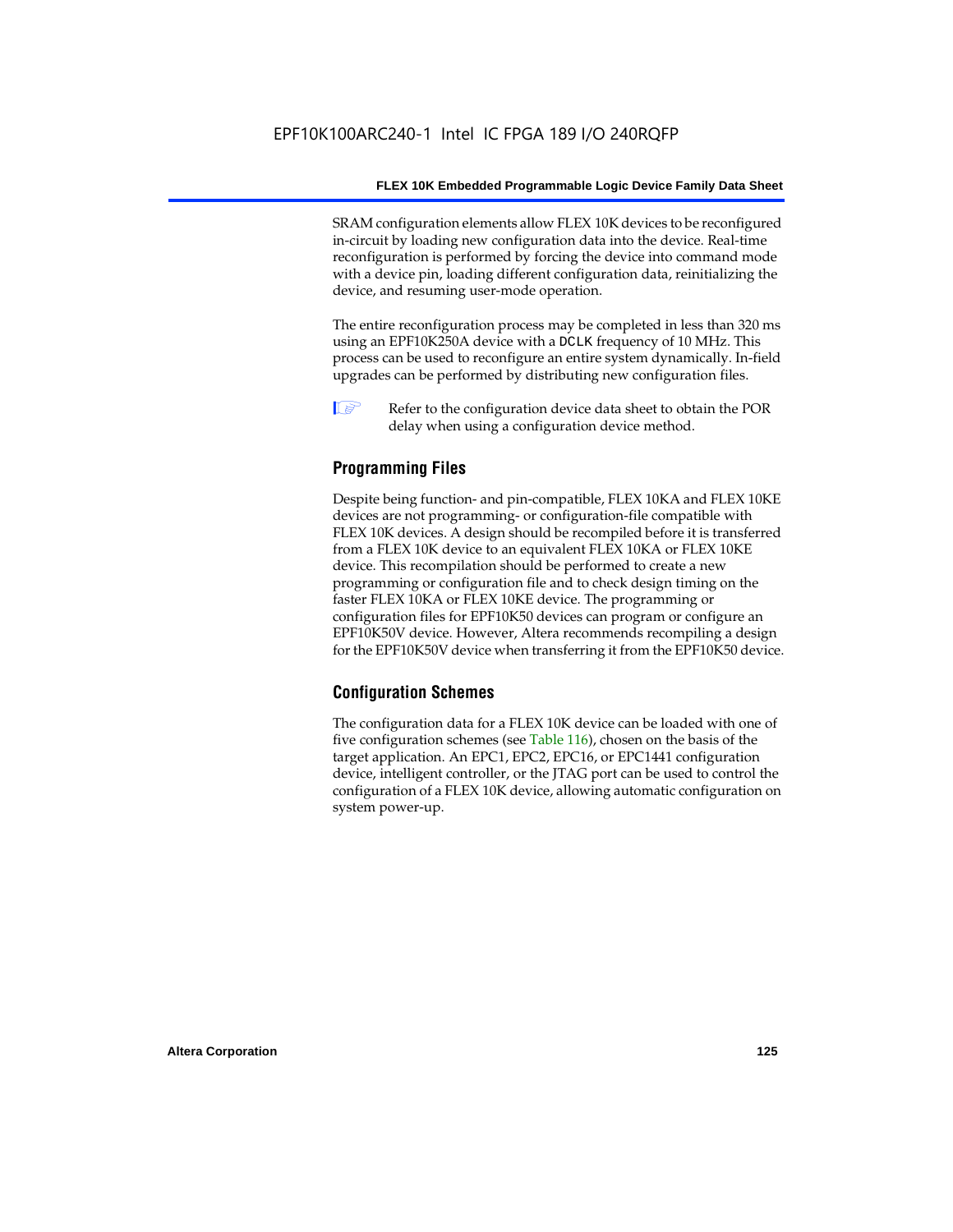Multiple FLEX 10K devices can be configured in any of the five configuration schemes by connecting the configuration enable (nCE) and configuration enable output (nCEO) pins on each device.

| <b>Table 116. Data Sources for Configuration</b> |                                                                                                                            |  |
|--------------------------------------------------|----------------------------------------------------------------------------------------------------------------------------|--|
| <b>Configuration Scheme</b>                      | Data Source                                                                                                                |  |
| Configuration device                             | EPC1, EPC2, EPC16, or EPC1441 configuration device                                                                         |  |
| Passive serial (PS)                              | BitBlaster, MasterBlaster, or ByteBlasterMV download cable, or<br>serial data source                                       |  |
| Passive parallel asynchronous (PPA)              | Parallel data source                                                                                                       |  |
| Passive parallel synchronous (PPS)               | Parallel data source                                                                                                       |  |
| <b>JTAG</b>                                      | BitBlaster, MasterBlaster, or ByteBlasterMV download cable, or<br>microprocessor with Jam STAPL file or Jam Byte-Code file |  |

# **Device Pin-Outs**

# **Revision History**

The information contained in the *FLEX 10K Embedded Programmable Logic Device Family Data Sheet* version 4.2 supersedes information published in

See the Altera web site (**http://www.altera.com**) or the Altera Digital

# **Version 4.2 Changes**

previous versions.

Library for pin-out information.

The following change was made to version 4.2 of the *FLEX 10K Embedded Programmable Logic Device Family Data Sheet*: updated Figure 13.

# **Version 4.1 Changes**

The following changes were made to version 4.1 of the *FLEX 10K Embedded Programmable Logic Device Family Data Sheet*.

- Updated General Description section
- Updated I/O Element section
- Updated SameFrame Pin-Outs section
- Updated Figure 16
- Updated Tables 13 and 116
- Added Note 9 to Table 19
- Added Note 10 to Table 24
- Added Note 10 to Table 28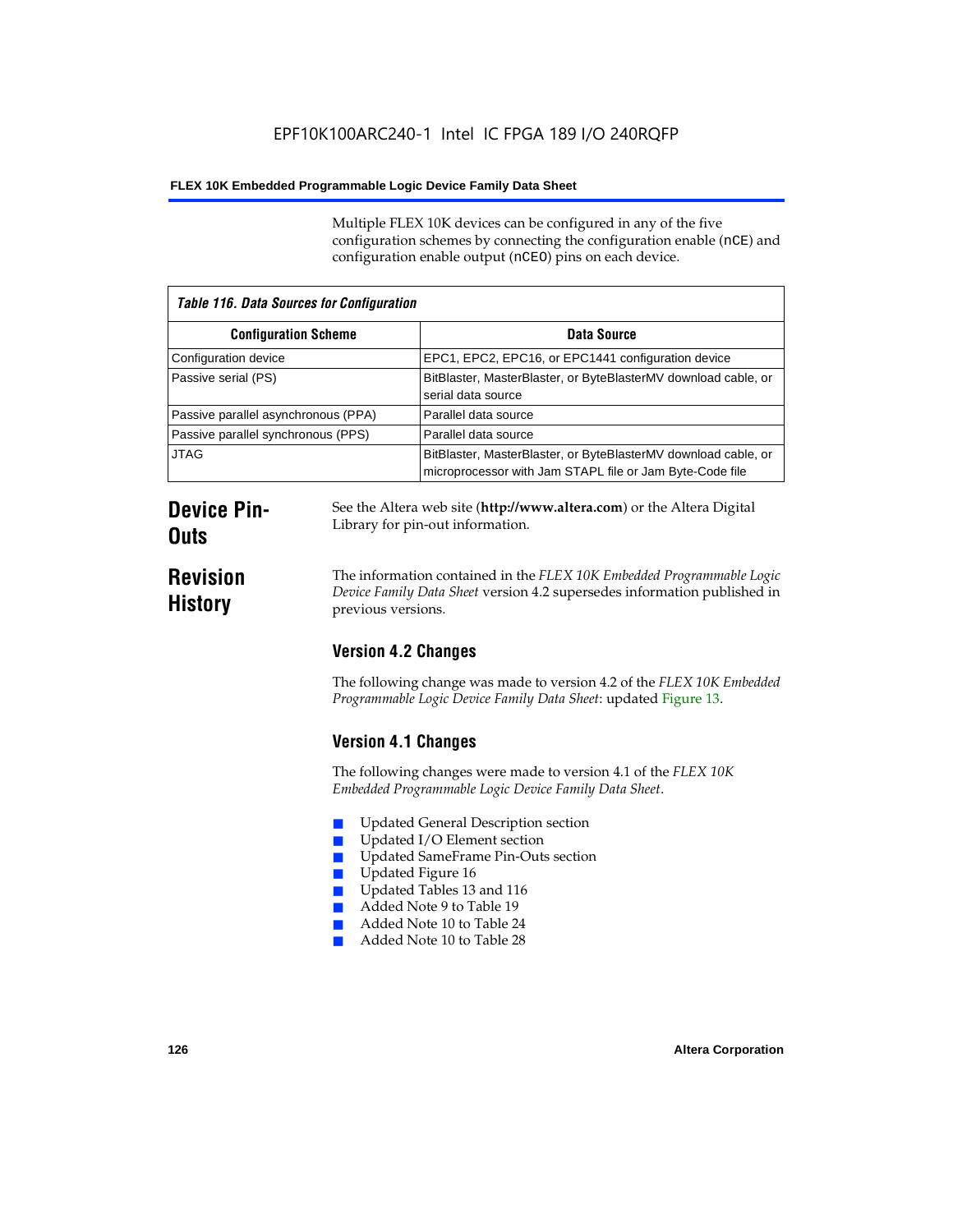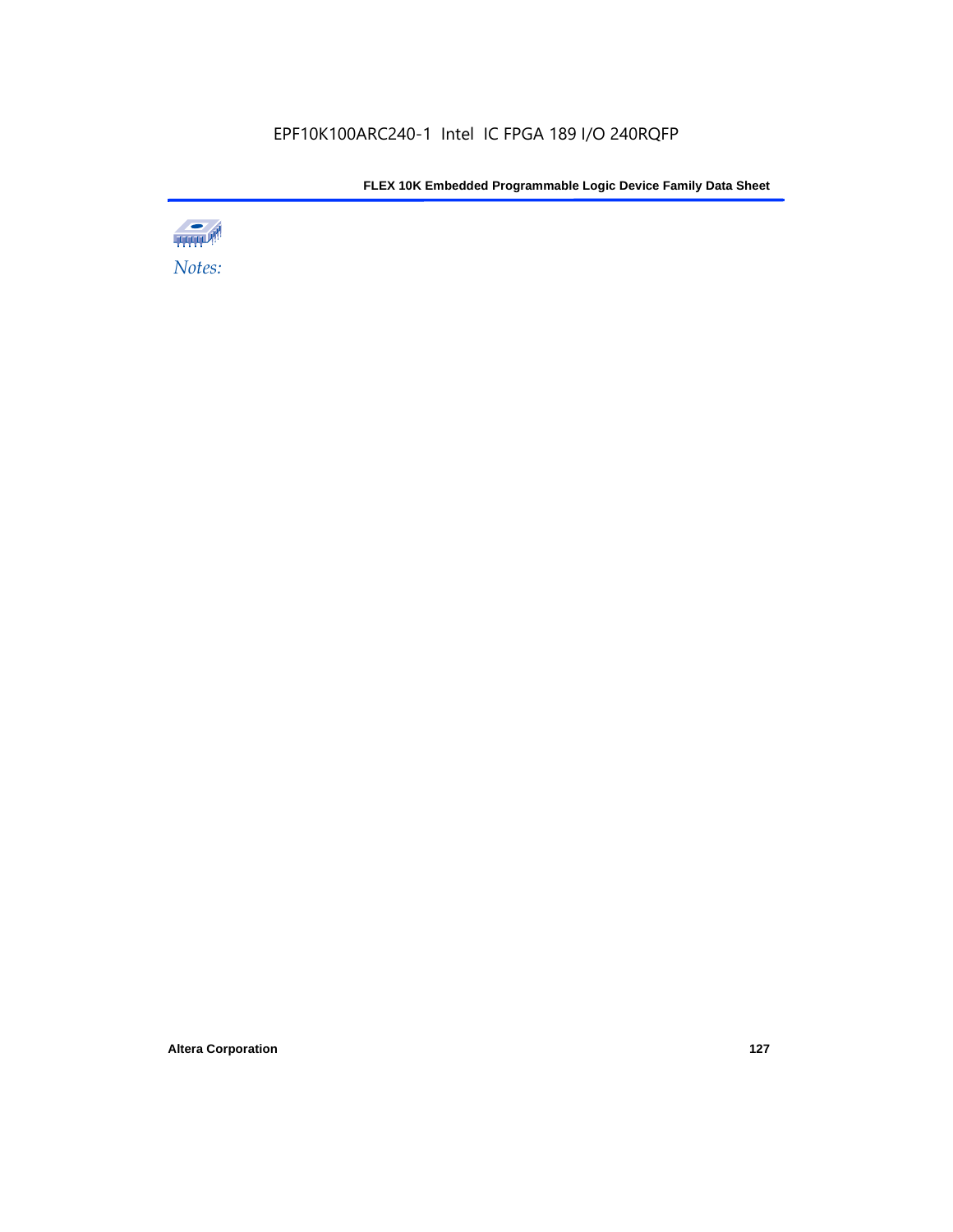

101 Innovation Drive San Jose, CA 95134 (408) 544-7000 http://www.altera.com Applications Hotline: (800) 800-EPLD Customer Marketing: (408) 544-7104 Literature Services: lit\_req@altera.com

Copyright © 2003 Altera Corporation. All rights reserved. Altera, The Programmable Solutions Company, the stylized Altera logo, specific device designations, and all other words and logos that are identified as trademarks and/or service marks are, unless noted otherwise, the trademarks and service marks of Altera Corporation in the U.S. and other countries. All other product or service names are the property of their respective holders. Altera products are protected under numerous U.S. and foreign patents and pending applications, maskwork rights, and copyrights. Altera warrants performance of its semiconductor products to

current specifications in accordance with Altera's standard warranty, but reserves the right to make changes to any products and services at any time without notice. Altera assumes no responsibility or liability arising out of the application or use of any information, product, or service described herein except as expressly agreed to in writing by Altera Corporation. Altera customers are advised to obtain the latest version of device specifications before relying on any published information and before placing orders for products or services.